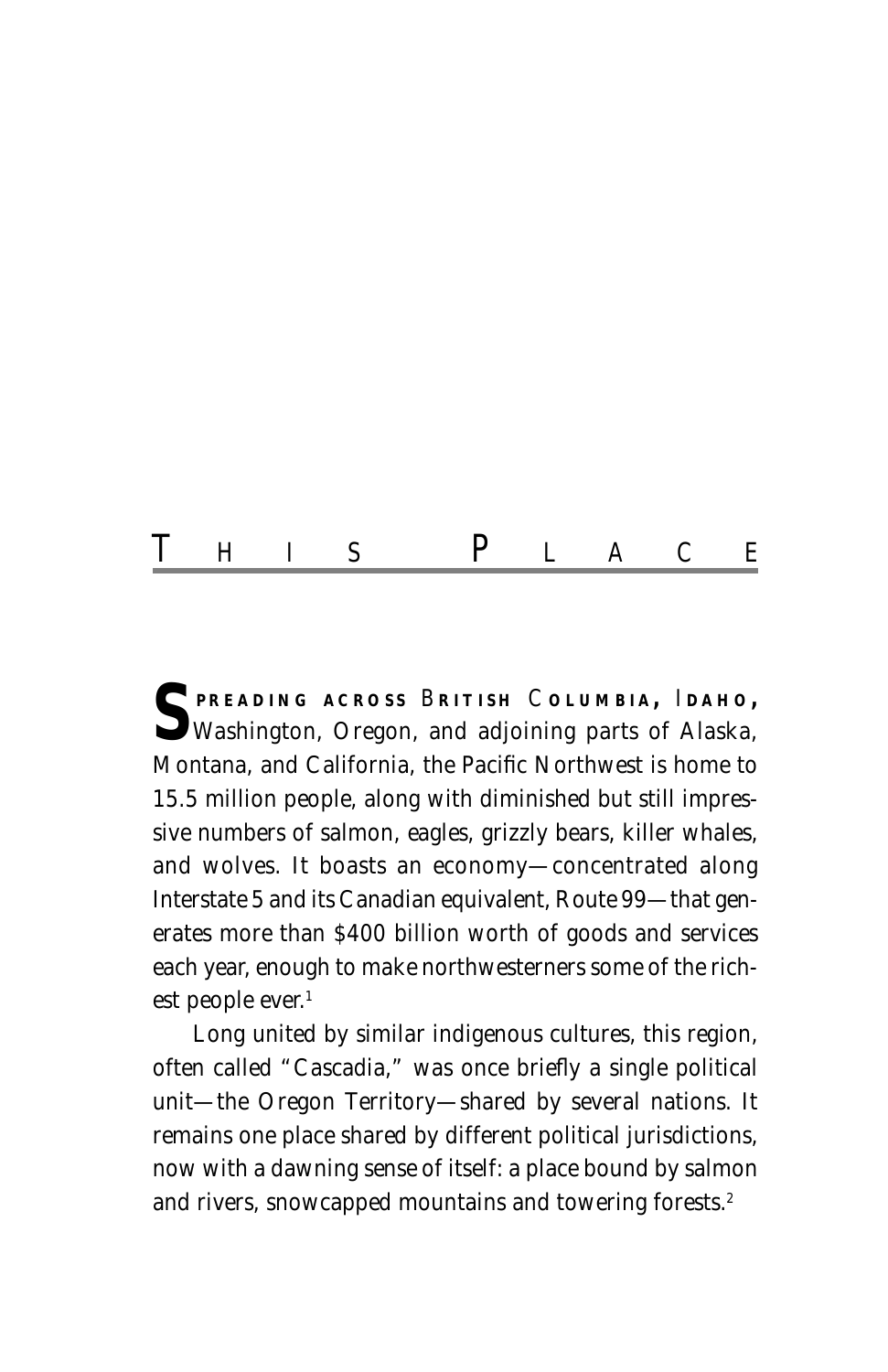The Northwest has traditions of innovation in the public and private sectors; a well-educated populace; and, above all, a commitment to conservation. Indeed, the environment is, in many ways, the Northwest's defining issue. This biological region retains a larger share of its ecosystems intact than perhaps any other part of the industrial world. It has helped set the conservation agenda for the continent—with the first bottle bills and urban growth management laws in the 1970s; trend-setting energy conservation and curbside recycling efforts in the 1980s; old-growth forest protection in the 1990s; and, now, the first endangered species listings to affect major cities.<sup>3</sup>

But there's a broader environmental challenge to which the Northwest is just beginning to rise—not conservation but sustainability: gradually but fundamentally realigning the human enterprise so that both economies and their supporting ecosystems can thrive. Daunting, complex, systemic, seemingly quixotic, sustainability is nonetheless more attainable here than anywhere else on this continent.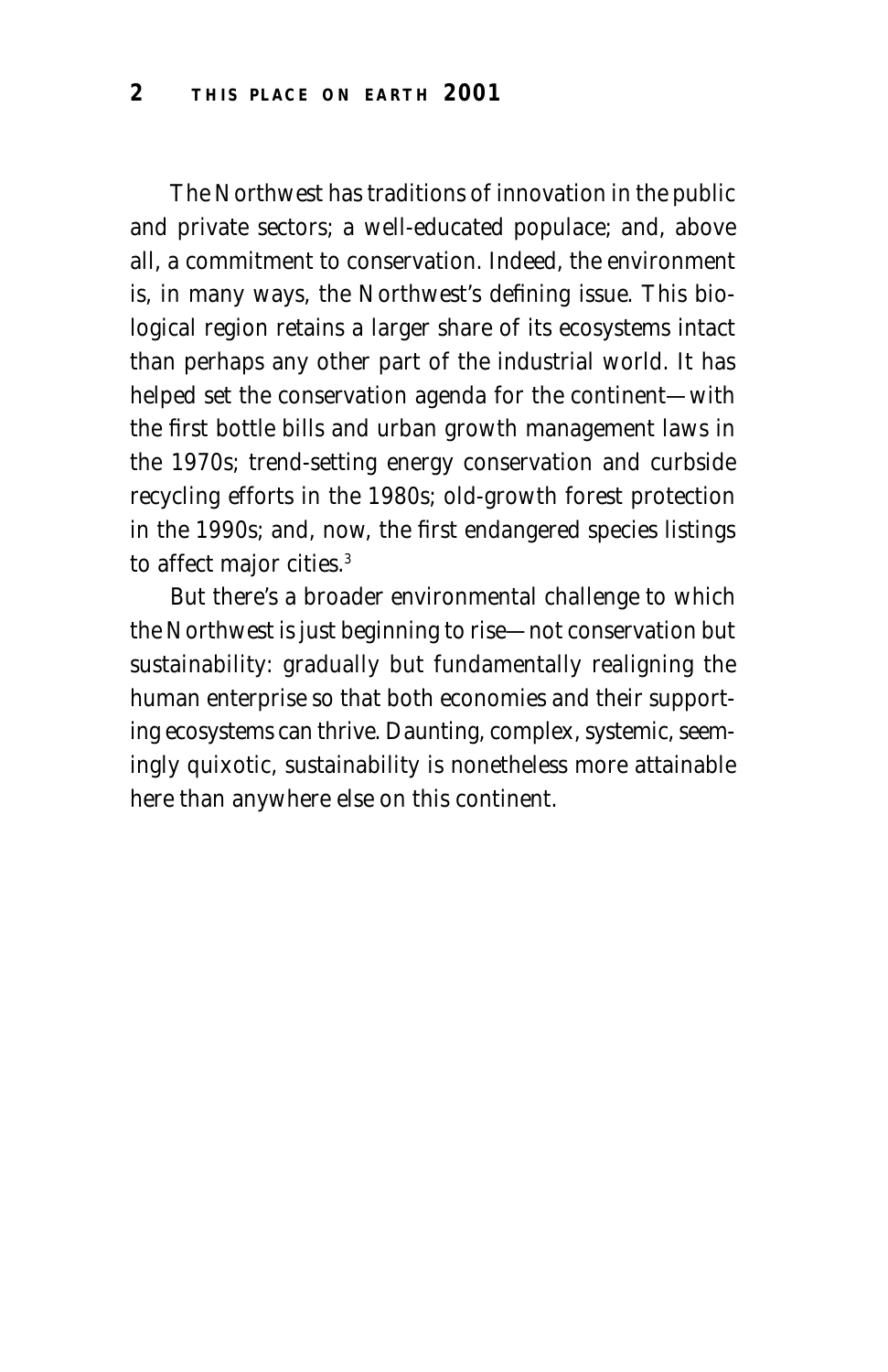

A*ikido is the subtlest of martial arts: students never meet their opponents' force head on; rather, they deflect it. With precise timing and dancelike movements—graceful gestures that apply redirecting pressure to strategic points of an opponent's anatomy—students use their antagonists' own momentum to throw or pin them.*

*Many of aikido's techniques grew out of jujitsu, the ancient Japanese samurai's "gentle art" of hand-to-hand combat. Jujitsu techniques allow practitioners to overcome opponents of greater size and strength. As used by the samurai, jujitsu was, if brutally effective, anything but gentle. In contrast, aikido—founded in 1942 by Japanese military hero Morihei Ueshiba after a lifetime of developing its techniques—strives not to harm but to protect opponents, to turn their destructive aims to constructive ends. Aikido means "way of harmony" or, literally, "way to harmonize with nature's energy."4*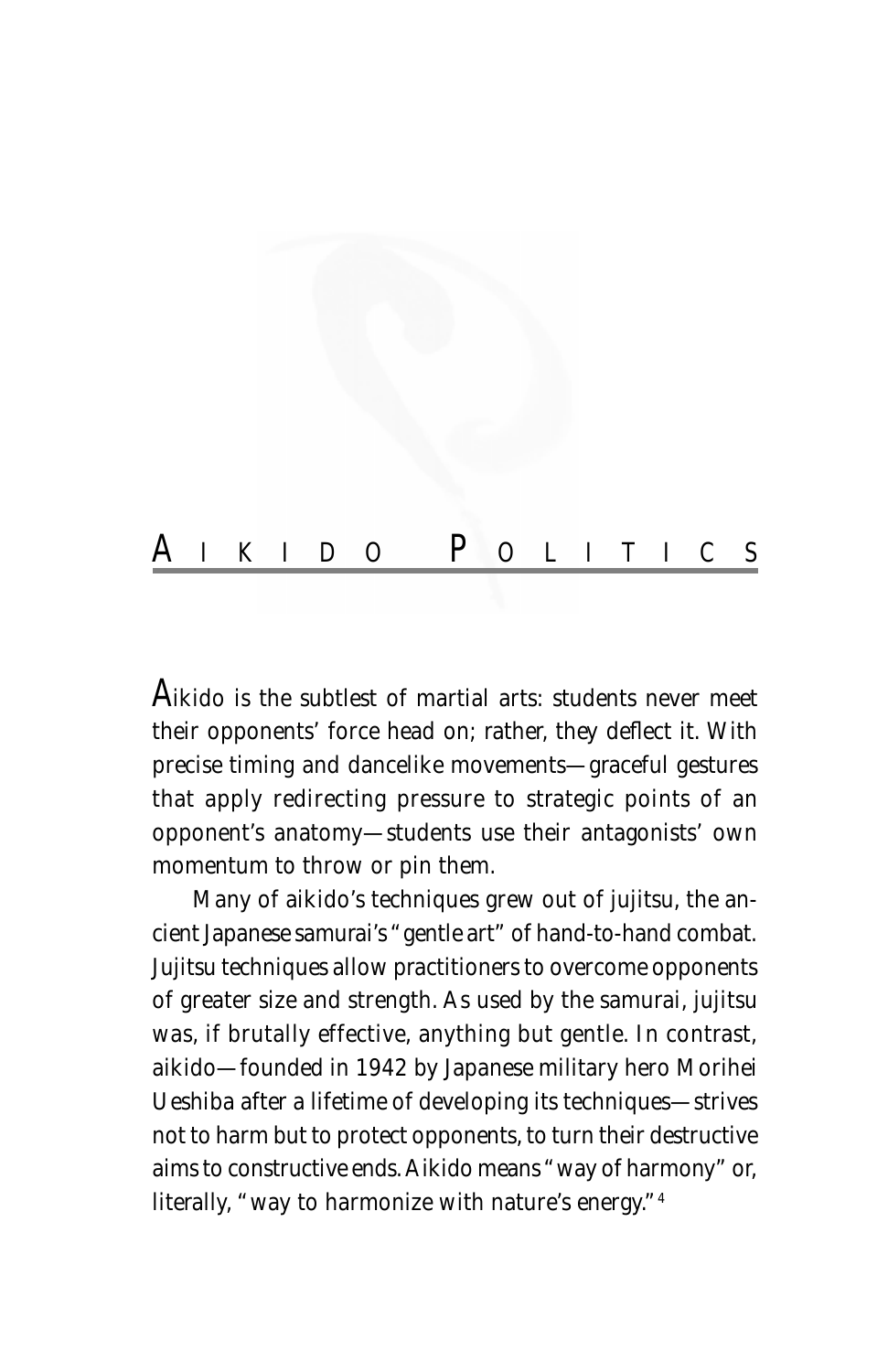**LEPT THE EASTERLY AND WESTERLY WINDS THAT HOWL**<br>
up and down the Columbia Gorge, controversy has whipsawed the Northwest since the new millennium began: the Internet bubble burst, gasoline prices surged, elections went haywire, electricity went south, the economy flirted with recession, an earthquake shook Puget Sound. And controversy is as impossible to ignore as icy gorge winds when they sweep the streets of Portland.

But beneath the gusts of controversy that grabs headlines, deeper forces are shaping the Northwest. In the gorge, while air currents hold the attention of sailboarders and power generators (who are erecting the largest wind-electric plant in the world there), the Columbia itself—the biggest Pacificbound river in the Americas—presses steadily westward. Its current, deep and slow beneath the wind-driven waves, gnaws down the Cascades as it has for millions of years.<sup>5</sup>

In the Northwest this past year, most of the changes felt in homes, businesses, and communities have flowed not from the headlines but from the region's deeper, slower current: the enormous scale—and growth—of the human enterprise. Make no mistake: elections, energy crises, Wall Street squalls, and earthquakes alter life in the Northwest, but their effects are like the wind atop the river.

Even with a tempering economy, the human presence in the Northwest expanded impressively in 2000:

The cash value of all goods and services sold in British Columbia, Idaho, Oregon, and Washington grew by about \$15 billion—an increase larger than the entire economy of Guatemala. (If the Northwest were an independent country, its economy would now be the 15th largest in the world, ahead of Mexico's and Russia's. In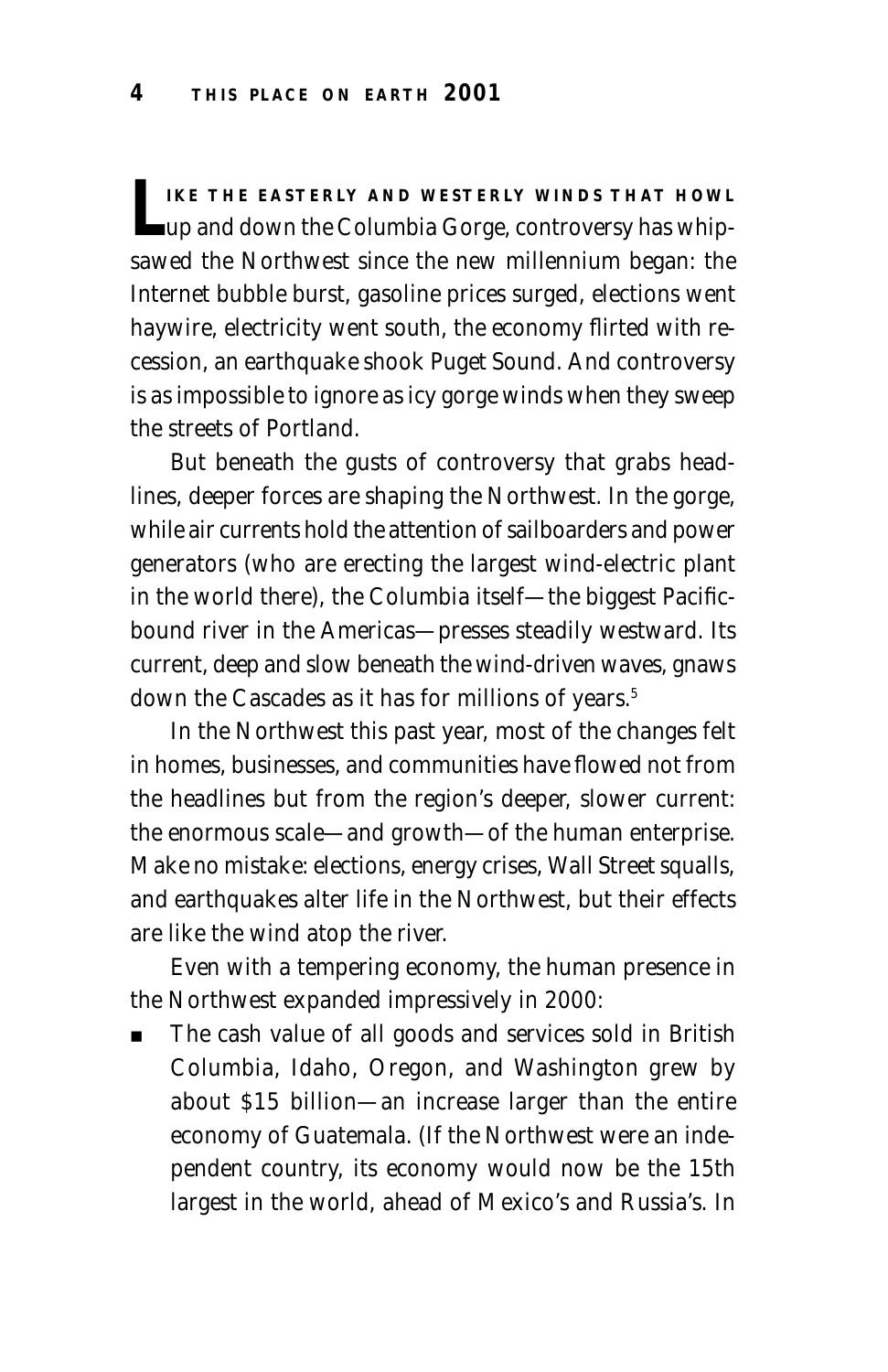per capita purchasing power, the Northwest would trail only the United States.)6

- The human population of the Northwest rose by 250,000, a slightly smaller increase than during many recent years but more than the number of travelers on the Oregon Trail in all the decades it brought pioneers to the region. (The Northwest's population surpassed that of the Netherlands during 2000. Were the Northwest an independent nation, it would be the 57th most populous.)<sup>7</sup>
- The number of households—as important as sheer population size because households are the basic units of consumption for environmentally critical goods such as homes, vehicles, appliances, and energy—swelled by an estimated 100,000. The number of houses and apartments grew by approximately the same amount.8
- The region's fleet of motor vehicles increased by more than 200,000, with truck sales outpacing car sales. If current trends continue, trucks will outnumber cars in the region in 2005.<sup>9</sup>

Growth brought benefits: it raised families' incomes, including those of poor northwesterners; it expanded the Northwest's diversity of economic and cultural offerings; and it made the region's cities more cosmopolitan. It also imposed costs, including rising real estate prices, crowded parks, and congested highways. Above all, growth augmented the scale of human actions that erode ecosystems. That scale was already staggering: on average last year, through the global economy, the 15.5 million northwesterners consumed each day their body weight in natural resources—resources extracted from farms, fisheries, forests, mines, and grasslands. Each day, they also consumed more than 1,000 gallons (3,785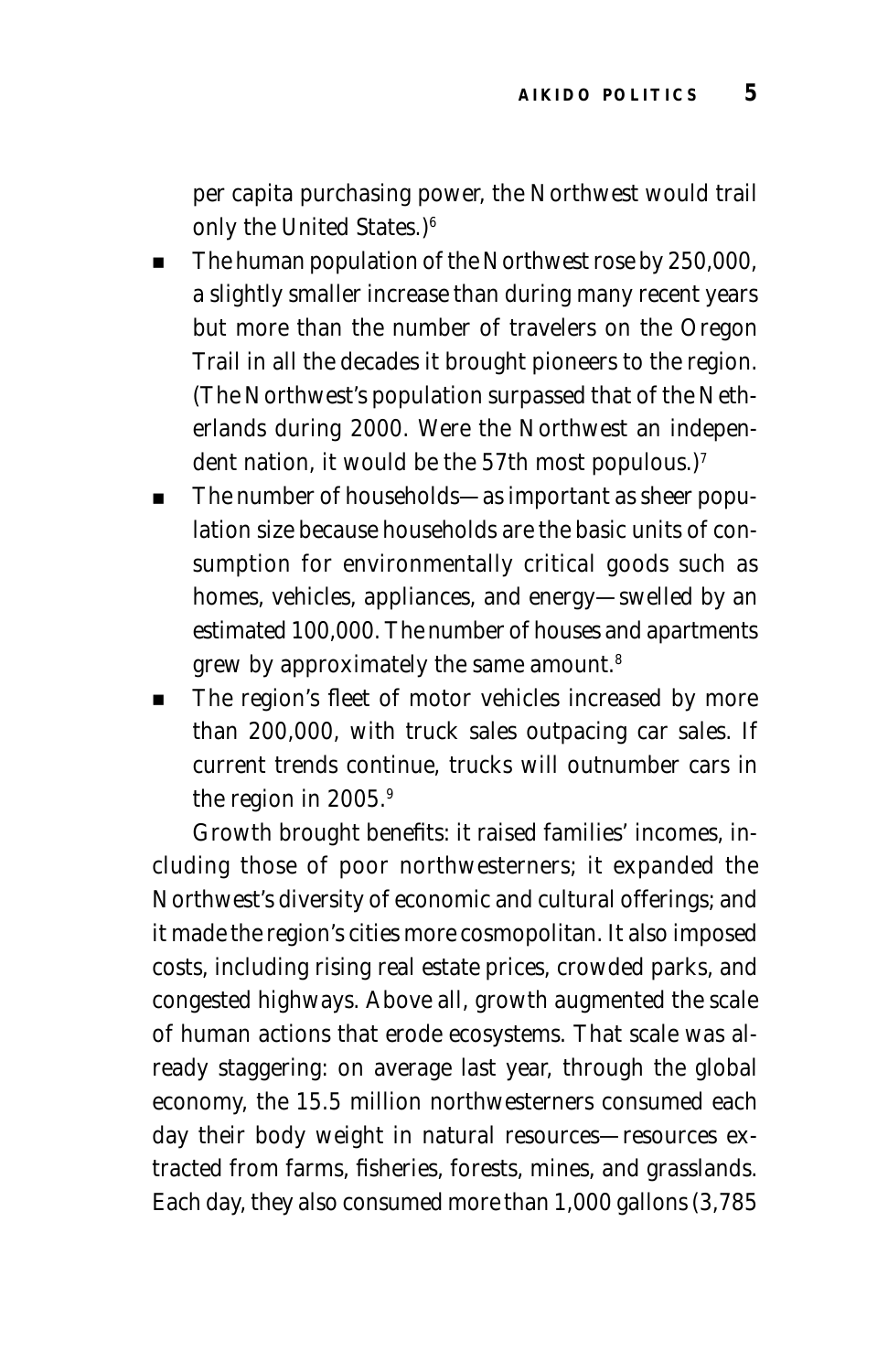liters) of water apiece (Idahoans pumped more water per person than the citizens of any nation in the world) and emitted nearly their body weight in climate-changing air pollutants.10

As a consequence of northwesterners' everyday actions, during 2000, their region:

- Paved or otherwise developed more than 100 square miles (260 square kilometers) of rural land.11
- Clearcut about 700 square miles (1,800 square kilometers) of previously unlogged forest.<sup>12</sup>
- Consumed more than 5 trillion gallons (19 trillion liters) of water, mostly for irrigation.<sup>13</sup>
- Watched as the number of orcas in Puget Sound and Georgia Strait dwindled, their bodies containing higher concentrations of toxic polychlorinated biphenyls (PCBs) than any other mammals in the world.<sup>14</sup>
- Struggled with little success to reverse the decline of endangered wild salmon runs in much of the region, even as more than 130 other species on official lists of endangered species faced peril and perhaps ten times as many, not listed officially, also fared poorly.15
- Released about 5.5 million tons of regulated pollutants into the air, water, and land.16
- Burned enough gasoline and other fossil fuels to inject 200 million tons of climate-changing carbon dioxide into the atmosphere.<sup>17</sup>

For this generation of northwesterners, the defining challenge is to redirect the deep current of growth in ways that enable its benefits to accrue while deflecting its costs. More simply stated, our calling is to achieve sustainability: an economy and way of life in which both people and nature flourish, a culture that can last.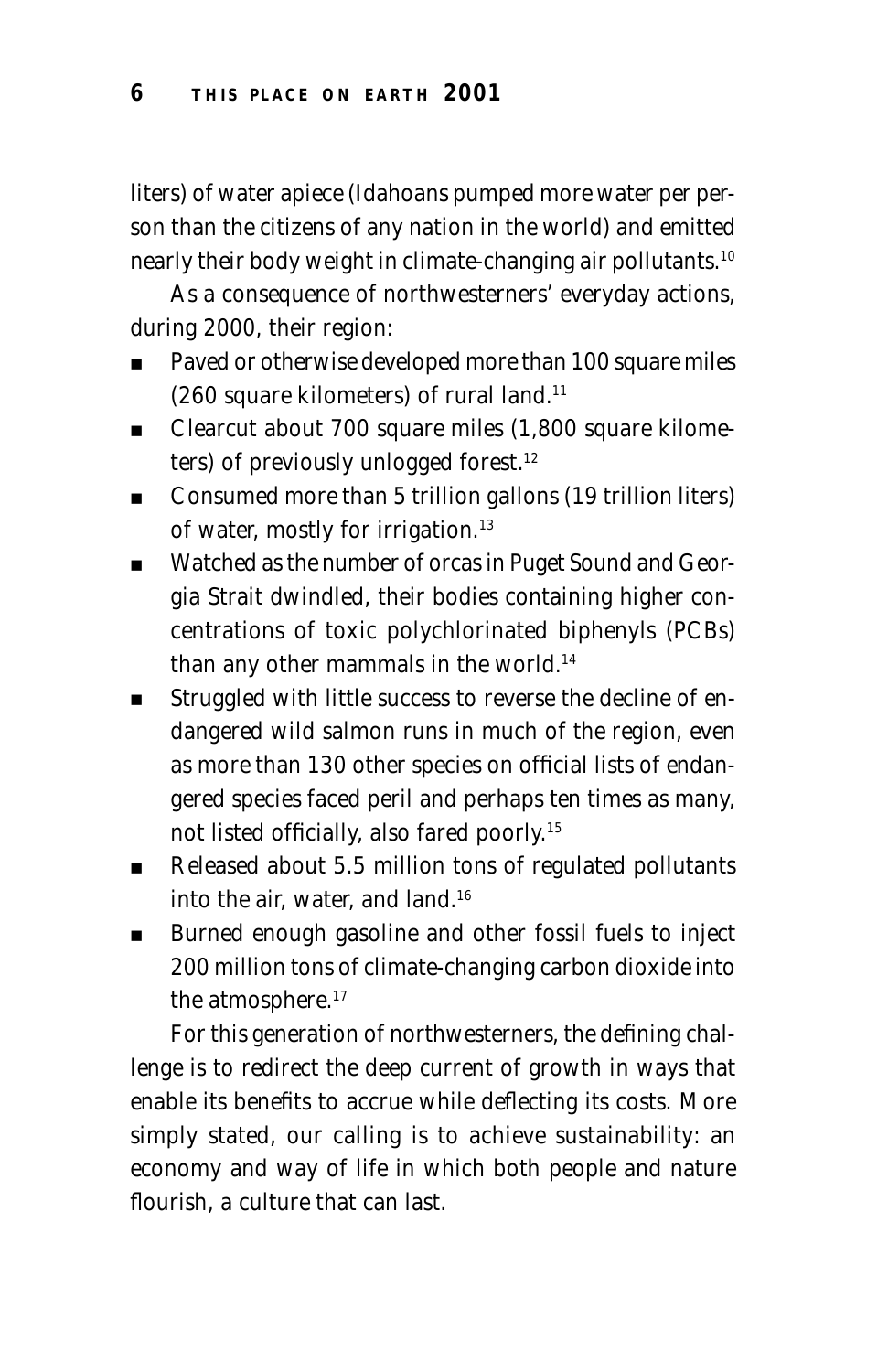This mission is not unique to this place; it is a global goal, defined by the great paradox of recent history: our success is undermining itself. We are the most successful species on likely the only planet in the Milky Way that's home to complex animal life. We have adapted to virtually all terrestrial habitats and generated more living matter, or protoplasm, simultaneously than any other single species ever. In the last 300 years, we have increased our average body size by half; doubled our average lifespan; multiplied our population tenfold; and increased our use of water, soils, and other resources many hundredfold. But this remarkable success has jeopardized much of Earth's rich living sphere, destabilizing the global climate, dooming species to extinction at a rate exceeding one per hour, and lacing the world's food webs with synthetic chemicals.<sup>18</sup>

Reconciling economy and ecology in the Northwest would be globally significant, inspiring other regions to do the same. But sustainability entails dramatic change. A case in point: If humanity is to stabilize global climate, it must reduce its emissions of greenhouse gases by 60 percent or more. Population growth and increased fuel consumption in developing countries are inevitable, so, to do their share in stabilizing the climate, northwesterners must trim their collective emissions of greenhouse gases by a disproportionate amount. Reasonable assumptions lead to the target of an 80 or 90 percent reduction within the span of a century at most. What's more, northwesterners will have to achieve these reductions in the face of growing population and income.<sup>19</sup>

Fortunately, such change has precedents. Humans are amazingly adaptable. Our society remakes itself constantly as new laws, technologies, and demographic and cultural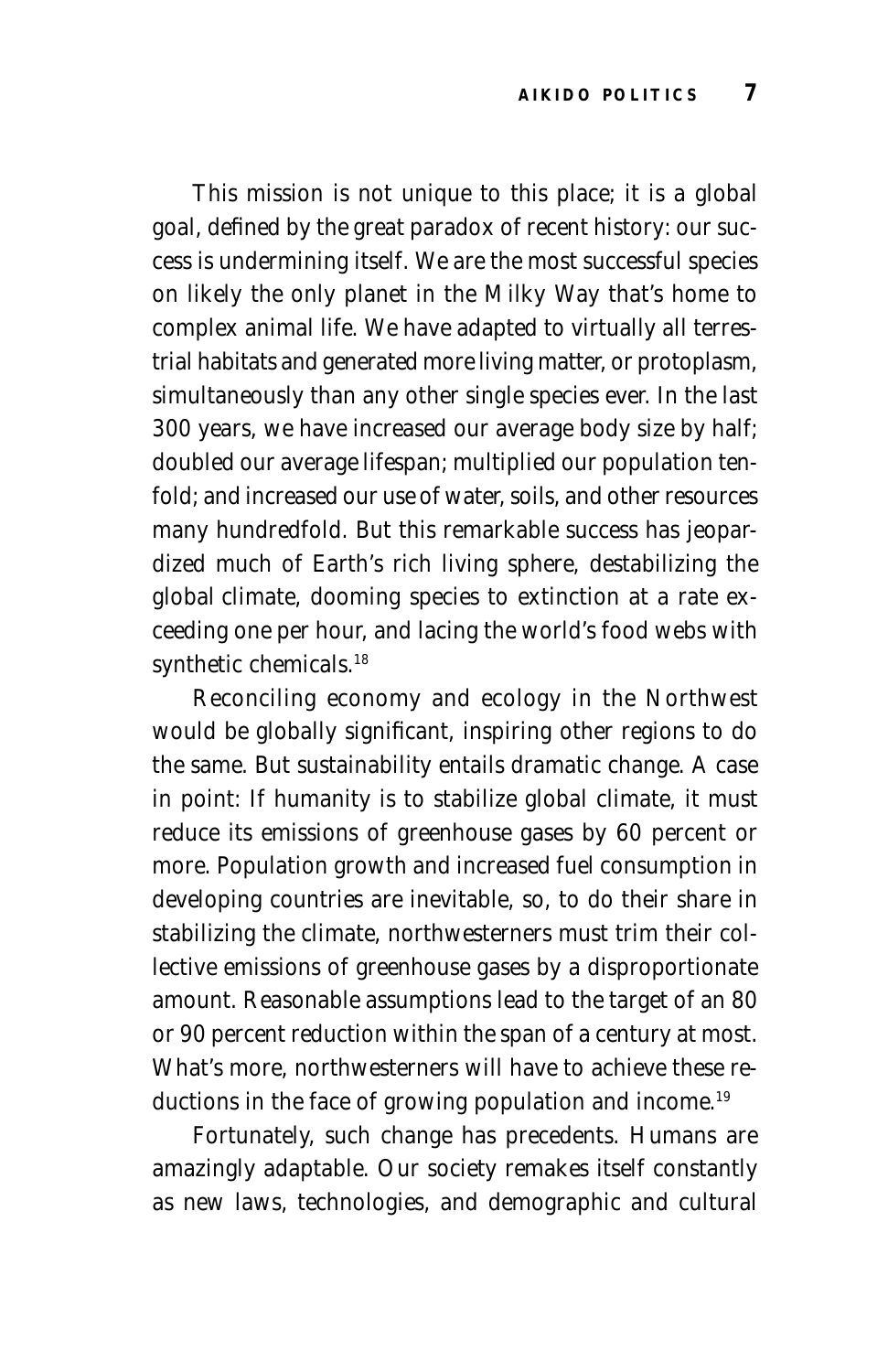forces shift behavior and change the humanmade infrastructure. The Northwest converted from the horse to the car in less than 50 years and is in the midst of a similar conversion to a society based on the microchip.20

Unquestionably, in the next century the region will change profoundly, and northwesterners can seize the opportunity to alter their trajectory. The audacious energy that dammed and diverts the Columbia and other Northwest rivers can steer the current of growth toward ecological reconciliation. Even small deflections can push the current in radically different directions. The Northwest reduced its per capita emissions of carbon dioxide by 3.1 percent a year between 1973 and 1983, when energy was even more expensive than in this past year. Matching that pace would reduce emissions twothirds by 2100, even if the population grew as fast as it did during the second half of the twentieth century. If the region's population grew at half that rate during the twenty-first century, greenhouse gas emissions would decline by almost 90 percent by 2100. And if either population stabilized or per-person emissions of greenhouse gases declined by 4 percent annually, the Northwest would approach an 80 percent reduction in just 50 years.<sup>21</sup>

Still, a 3 or 4 percent annual rate of change is swift, a speed the Northwest can achieve only if it finds the strategic points where a little reverse engineering—a weir or culvert here, diking or breaching there—will shift the current. The existing flow streams from innumerable discrete actions. Northwesterners, to cite three examples, made tens of billions of purchases last year, drove vehicles on 10 billion trips, and—speaking of root causes of growth—had sex perhaps 180 million times<sup>22</sup>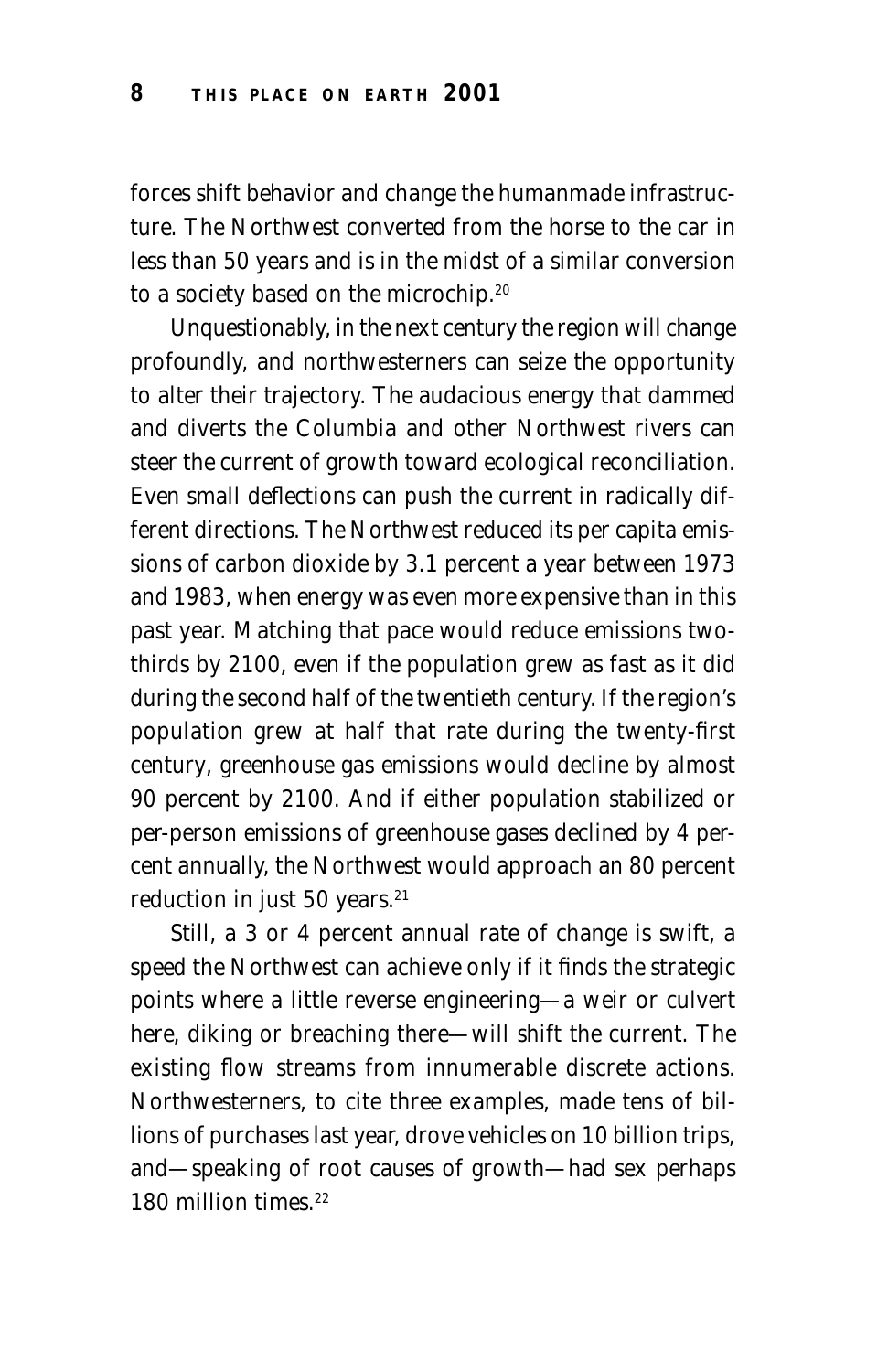Achieving sustainability is impossible unless the Northwest can influence actions by the millions and billions, not merely by the hundreds or thousands. Fortunately, the region's tax codes, government budgets, land-use plans, insurance regulations, medical rules, and environmental standards form the channels through which the human enterprise flows. And these channels are replete with points where deflection, artfully applied, can turn the Northwest's demographic, economic, and social current in new directions.

For example, in 1997 the US federal government allowed Americans to keep, free from income tax, profits from sales of their homes. Previously, homeowners had to apply the proceeds toward the purchase of another home within two years until they retired, when they were allowed one chance to "cash out" their home free of tax. This obscure new policy is factoring into the thinking of millions of people, encouraging many empty-nesters to trade down to smaller homes, often closer to the center of town, thus slowing suburban sprawl. Slowing sprawl protects rural lands and the ecosystems there. It also makes the urban human habitat more compact, which makes driving less necessary; less car travel in turn improves local air quality, diminishes crash deaths, and even helps stabilize the global climate. Now, that's deflection.<sup>23</sup>

Deflection is a routine practice in hydrology and optics, but its fullest human use may be in the martial art of aikido. And aikido, as Amory and Hunter Lovins of the Rocky Mountain Institute have long suggested, forms a nearly perfect metaphor for the political approach most appropriate to the challenge of sustainability. Aikido politics is a respectful, patient dance that redirects the momentum of business as usual toward positive ends.<sup>24</sup>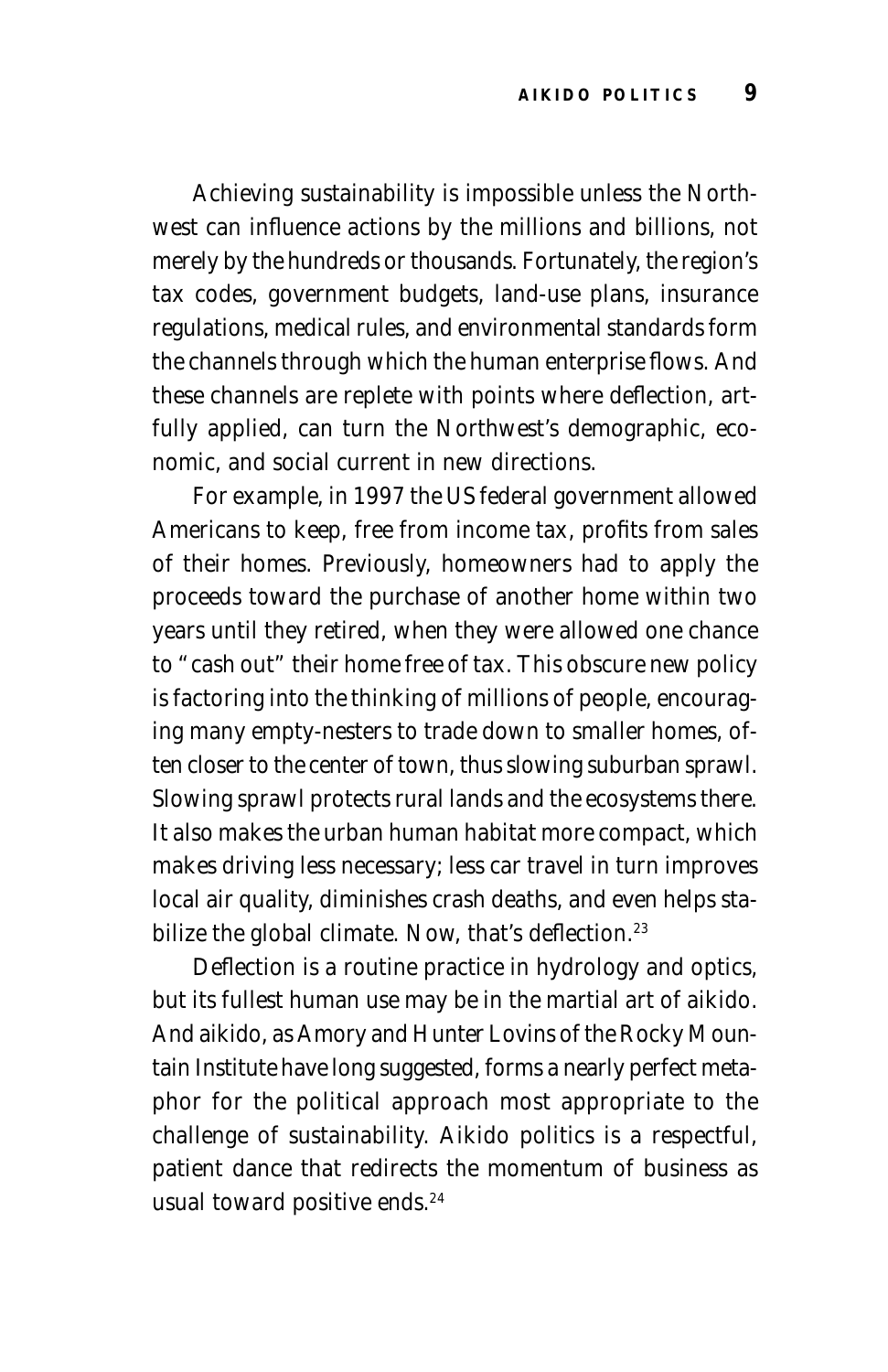

A*ikido rests on six clusters of techniques, called pillars. The first pillar, the "four-directions throw," requires continual practice but is often the first technique taught to beginners. In its several variants, the four-directions throw makes full and efficient use of space to draw the opponent to the center of a tightening spiral.*

Lesson: *An attacker swings at your temple. Quickly back out of reach and grab his oncoming fist. As his fist passes your head, push it onward in the direction it was already going, continuing the attacker's momentum. Still guiding his fist, circle the attacker quickly and direct his fist in a closing spiral, like a tetherball wrapping itself to the pole. His body rotates out of balance as the momentum of his lunge pushes him toward where you used to be, while you twirl him around. He ends up on the ground in the very center of the spiral.25*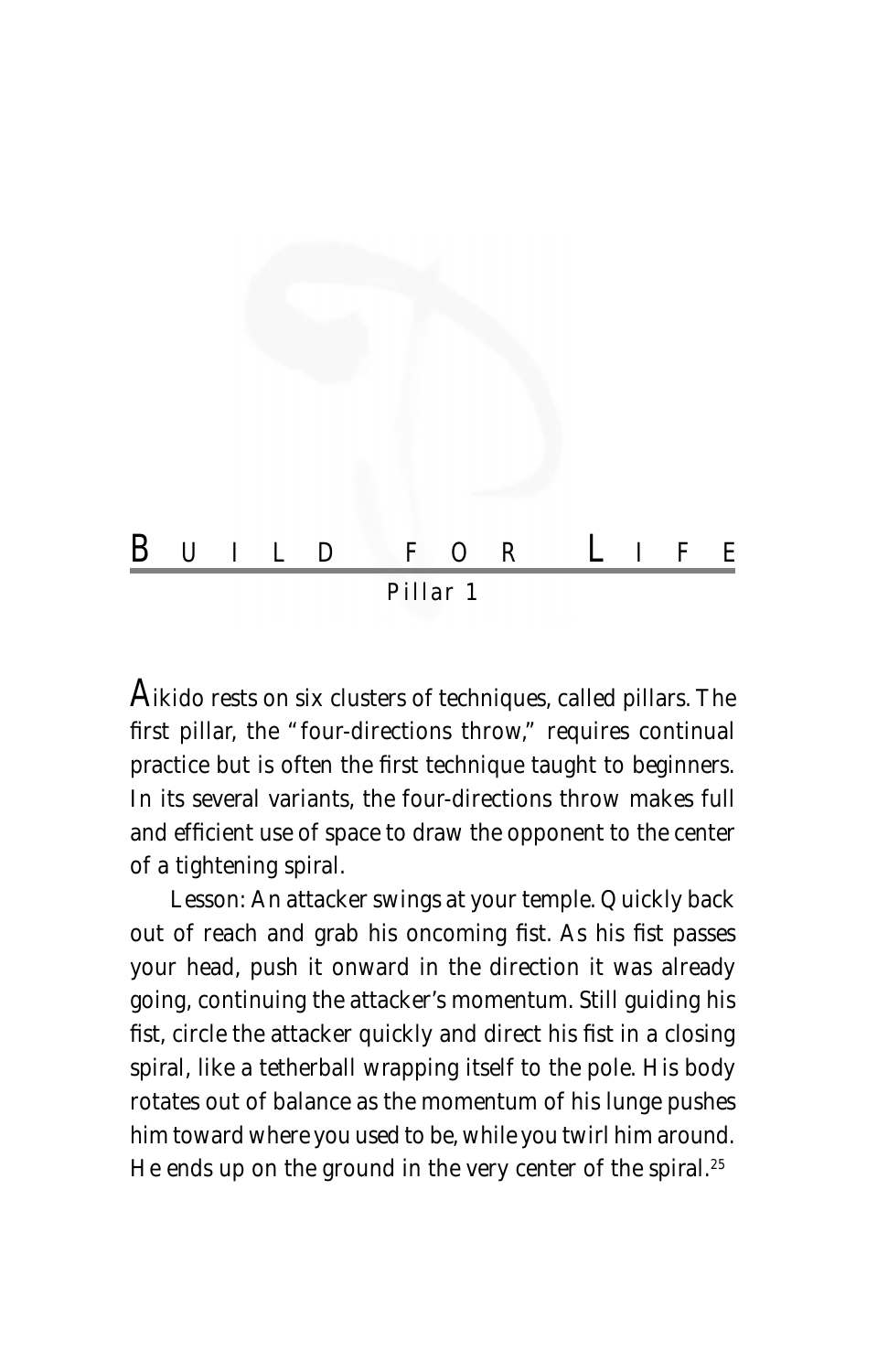THE ESSENCE OF AIKIDO'S FIRST PILLAR—THE FOUR-<br>directions throw—is to use space wisely, draw an attack off-balance, and send the momentum spinning in on itself. In the Northwest, the force fragmenting, paving, clearing, and depleting ecosystems comes from the cumulative impact of northwesterners' everyday choices—made rationally and in good faith. Northwesterners want safe, friendly neighborhoods to live in; convenient access to shops and services; the opportunity to play in beautiful, unspoiled places; and the freedom to turn hard work into financial security. Timely pressure applied in the right places can send this momentum spinning inward, yielding compact, livable cities that provide for human needs while leaving intact open spaces where wild nature can thrive.

After long years of public dialogue about growth and development, Northwest communities increasingly subscribe to the same vision of the future: Most population growth would concentrate in central cities and in satellite hubs, not spill into undifferentiated sprawl. Downtowns would again be ringed by dense middle-class neighborhoods, with lowincome and high-income housing mixed throughout, not in pockets. Streets would function well not only for cars but also for pedestrians, cyclists, and buses. Transit would knit cities together internally and connect seamlessly to train stations and airports. Urban streams, freed from the culverts into which engineers put them decades ago, would meander through restored green spaces—urban wildlife refuges that could double as parks and playing fields. Cities would have crisp edges beyond which ecologically sound farms, forests, and open spaces would stretch. And wildlands, off limits to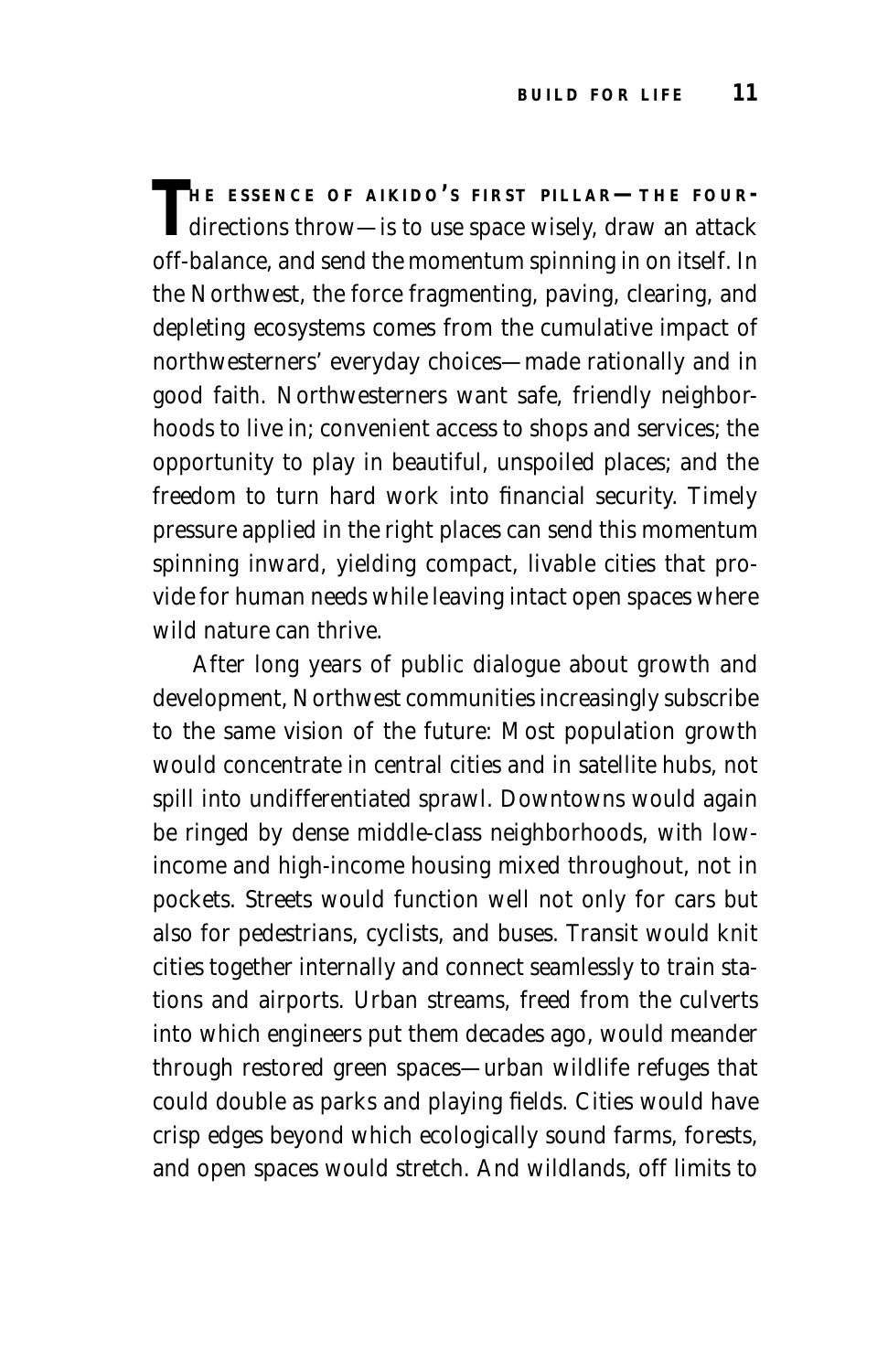human development, would provide safe havens—some small refuges, some vast wildernesses—for the living nature the Northwest depends on.

To realize this vision, thousands of northwesterners are making their region a laboratory for the reinvention of humans in place. Knowing that every area rebuilds itself continually over the decades, they are practicing the four-directions throw vigilantly, attempting to recenter their communities and make wise use of space. Revitalization, they are finding, comes in small steps, and those steps have immediate benefits. Block by block, zoning hearing by zoning hearing, forest district by forest district, they are fashioning a living Northwest.

## **1. GROW CITIES UP , NOT OUT**

Motor vehicles are now arguably nature's principal antagonist in the Northwest, and—despite popular perceptions to the contrary—the real alternative to cars is not better transit; it's compact neighborhoods. That's the lesson of rigorous research on driving patterns in cities worldwide. As population density rises, especially as it exceeds two broad thresholds, driving wanes. So rezoning close-in neighborhoods for larger populations, while holding growth boundaries tight on the periphery, will pull whatever growth is inevitable for the Northwest into the center of the region's cities.<sup>26</sup>

Low-density districts, including nine-tenths of greater Portland and greater Seattle and half of greater Vancouver most of what developers have built since World War II—leave their residents dependent on autos for virtually all trips. But at more than 12 people per acre (4,047 square meters), in medium-density zones such as the older in-city neighborhoods of Seattle and Portland and most of the city of Vancouver, enough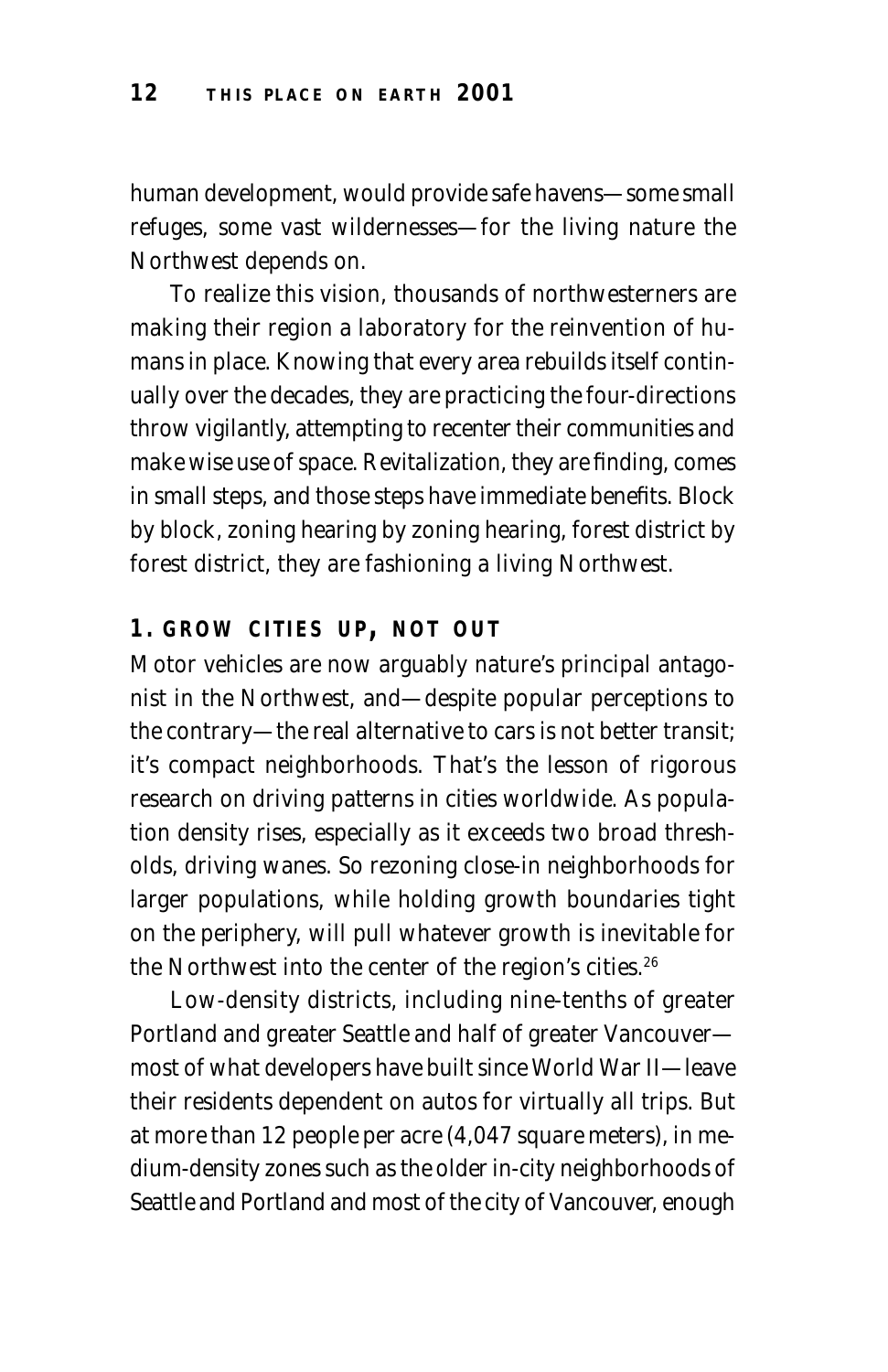riders make regular buses cost-effective. Reliable transit, in turn, frees households from needing as many cars.<sup>27</sup>

Scores of Northwest neighborhoods comprising singlefamily homes have populations within striking range of medium density. Loosening the restrictions preventing homeowners from renting out accessory apartments— "granny flats" or "mother-in-law apartments"—would throw many neighborhoods across this first threshold. One or two accessory apartments per block would often suffice, even while they enhanced the supply of affordable housing.

Crossing the second threshold, from medium- to highdensity areas at roughly 40 people per acre, brings destinations close enough that bicycling and foot travel flourish, people drive two-thirds less than in low-density districts, and as many as one-third of households do not own a car at all. Even affluent residents of high-density areas—think of Seattle's Belltown and First Hill or the booming high-rise neighborhoods around downtown Vancouver—drive less, and ride the bus more, than low-income residents of the suburban periphery. Transit thrives at high densities. In Vancouver's West End, buses run frequently enough—roughly once every seven minutes—that no one needs a schedule. And because those buses are usually full, most turn a profit.<sup>28</sup>

Vancouver's proliferating condominium towers remain the Northwest's most visible urban renaissance and the region's shining example for building "walking zones" at a city's center. Portland and Seattle too have experienced vigorous growth in downtown living in recent years, and smaller cities such as Bend, Boise, and Spokane have followed suit.

Living in compact neighborhoods, especially high-rises, is not for everyone, but most new downtown buildings fill fast.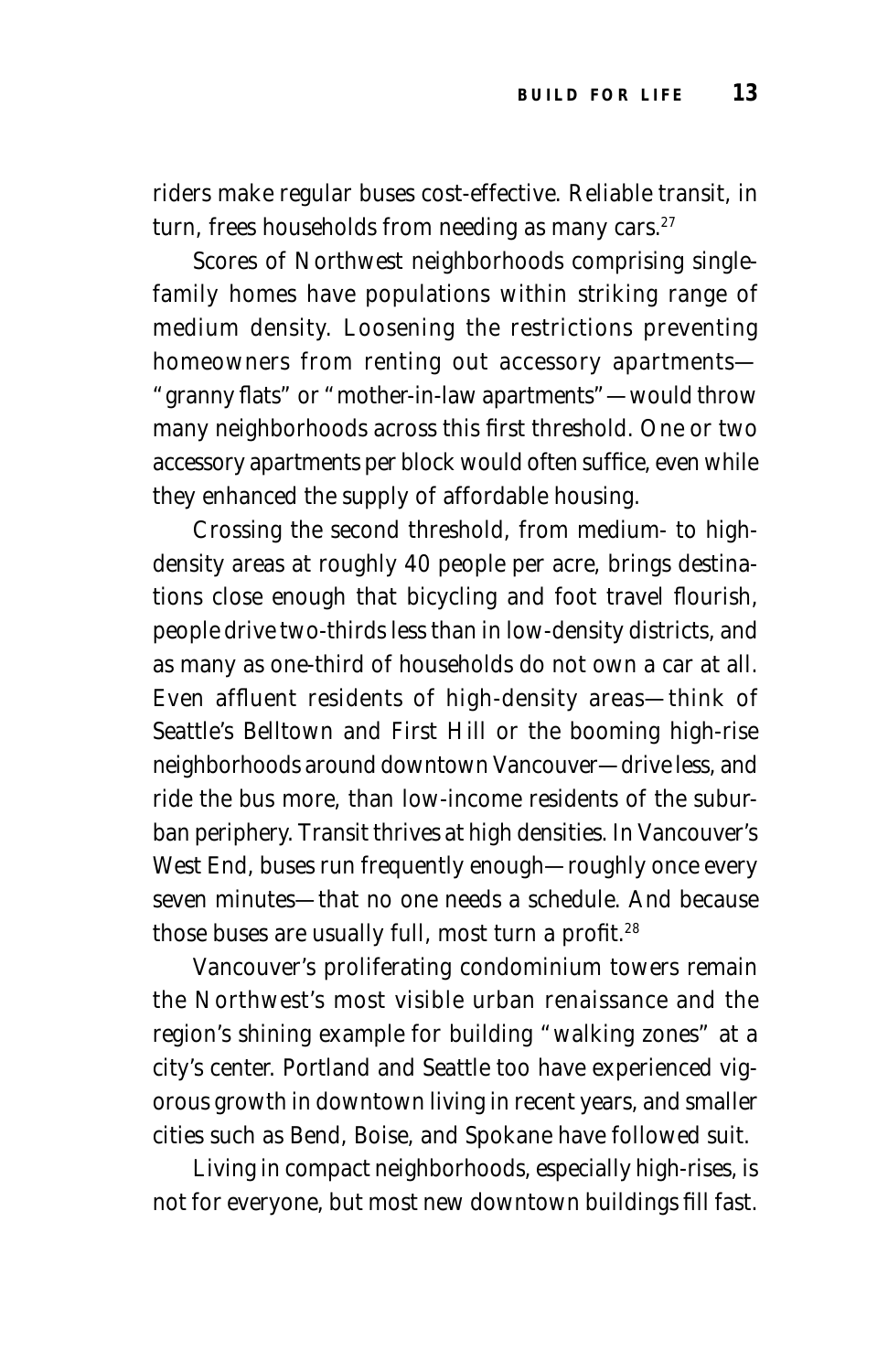Market research in greater Seattle shows that although threefourths of people prefer detached houses to higher-density options, most people care more about the quality of the neighborhood and owning their own home than about housing type. In the right circumstances, more than 90 percent would trade low-density living for medium- or high-density neighborhoods: some would move into high-rises, others into low-rises, townhouses, or detached houses on small lots.29

In all the region's cities, planners can spin growth inward through zoning changes that redirect the thrust of sprawl toward vibrant urban cores where people can both live and work. They can hold the line on suburban expansion while encouraging downtown development.

**2. DESIGN CITIES FOR WALKING AND BICYCLING** If practiced continually, another four-directions throw can unleash the potential for walking and bicycling as full complements to the automobile. Applying pressure to the leverage points of community design—the mixture of land uses (homes, shops, and workplaces) and the arrangement of buildings, streets, and sidewalks—can make heels and skinny wheels attractive transportation options.

Choices about zoning and urban form can create, or destroy, pedestrian havens. Small city blocks and narrow lots make walking more interesting by creating an intimate ambience for foot travelers, for instance, and a traditional street grid provides better human-powered—and motorized—traffic flow than the sprawl model of cul-de-sacs, feeder roads, connector roads, and highways. Likewise, closely interlacing commercial and residential streets and blending these uses in the same blocks and buildings bring destinations within walk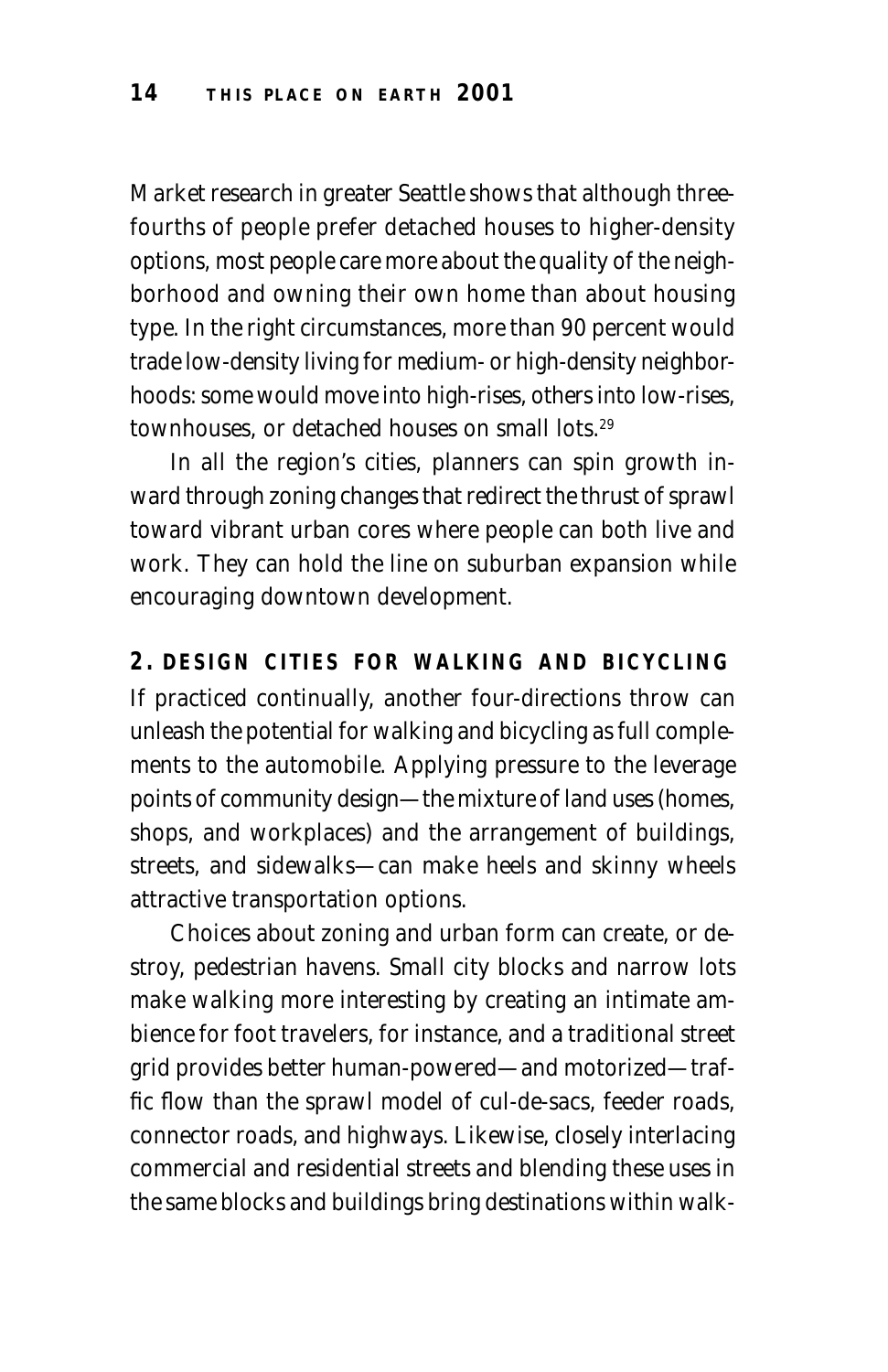ing range: allowing apartments above stores, for example, would return to favor what was for generations the main form of affordable housing in Northwest towns. Likewise, replicating throughout the Northwest greater Portland's requirement that all new commercial buildings be close to the street, as in traditional downtowns, would boost walking. In Portland, such neighborhoods induce 15 percent less driving per person than average.30

The design of streetscapes is another chance for a fourdirections throw. Completing the infrastructure for humanpowered travel—sidewalks and bike routes—invites people out of their cars. Fully one-third of Seattle's city streets lack sidewalks, and most of the region's suburbs are even less well provided. Across the region, furthermore, many sidewalks are too narrow or lack the planting strip and street trees that shield pedestrians from moving cars. If anything, the infrastructure for bicycling is worse. No Northwest city has better than a rudimentary cycling network, and the most continuous networks of bike lanes are in smaller cities such as Bend, Eugene, and Victoria. The potential is huge. Upward of a quarter of all car trips in the United States are less than a mile long, and cities that build good routes typically see a tripling of bike travel.<sup>31</sup>

Finally, slowing cars by narrowing streets and installing speed bumps and traffic circles can increase human-powered travel on a street by 10 percent or more. Seattle, the region's leader in traffic calming, has reduced auto accidents by 95 percent at the thousands of intersections it has re-engineered since the 1970s. The next step there, as elsewhere in the region, is to extend traffic calming to larger roads, following the lead of Amsterdam and Tokyo.<sup>32</sup>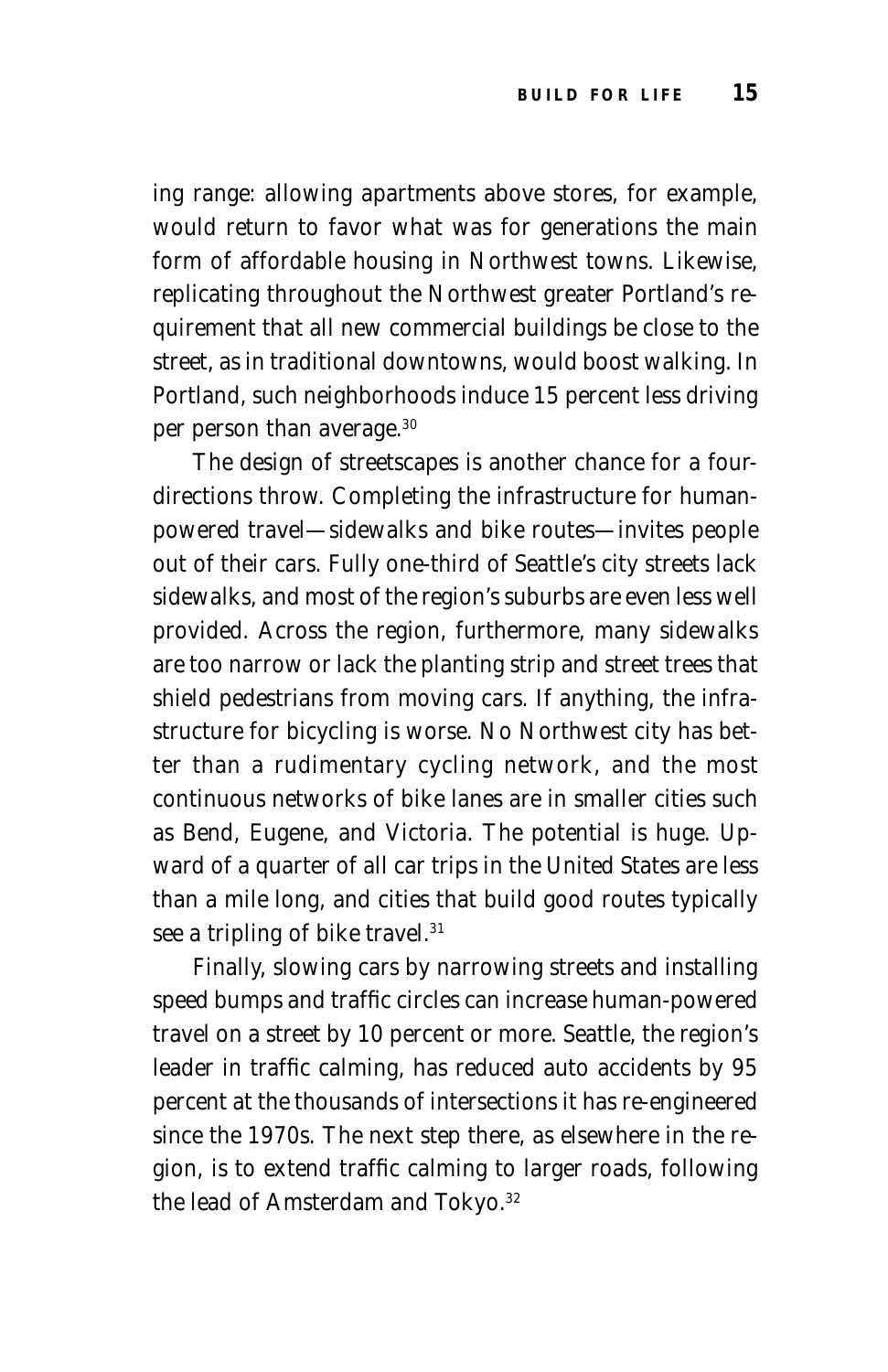## **3. MAKE BEST TRANSPORTATION BUYS FIRST**

One transportation reform that would help spin urban growth inward is the application of least-cost planning, an arcane decision-making technique that's already required by an unenforced law, at least in Washington. Developed a quarter century ago, mostly by northwestern electric-utility planners, least-cost planning is common sense rigorously applied. For electricity, it involves cataloging every way to supply or conserve power, pricing each option (including long-term, social, and environmental costs), publicizing the results, and buying the best options first.<sup>33</sup>

Before the rise of least-cost planning, energy investments poured into massive new power plants, including nuclear stations. After the Northwest Power Planning Council in Portland applied least-cost planning to the regional power market in the early 1980s, however, the Northwest essentially stopped building large power plants. Instead, it invested in conservation, saved billions of dollars for ratepayers, cut growth in annual electricity use from almost 4 percent in the 1970s to about 1.5 percent since, and made the Northwest a world energy leader. Unfortunately, in the mid-1990s, low energy prices and the expectation of utility deregulation led to drastic cuts in conservation investment in the region, as in California, and power demand edged up on supply, helping to create the electricity crisis of early 2001.34

The Northwest's transportation sector is now what the energy field was in the 1970s—a tangle to which authorities have responded with ambitious proposals, this time for road expansions and rail transit lines. Again, least-cost planning might find better opportunities. A study of options for greater Seattle concluded that these proposals actually constituted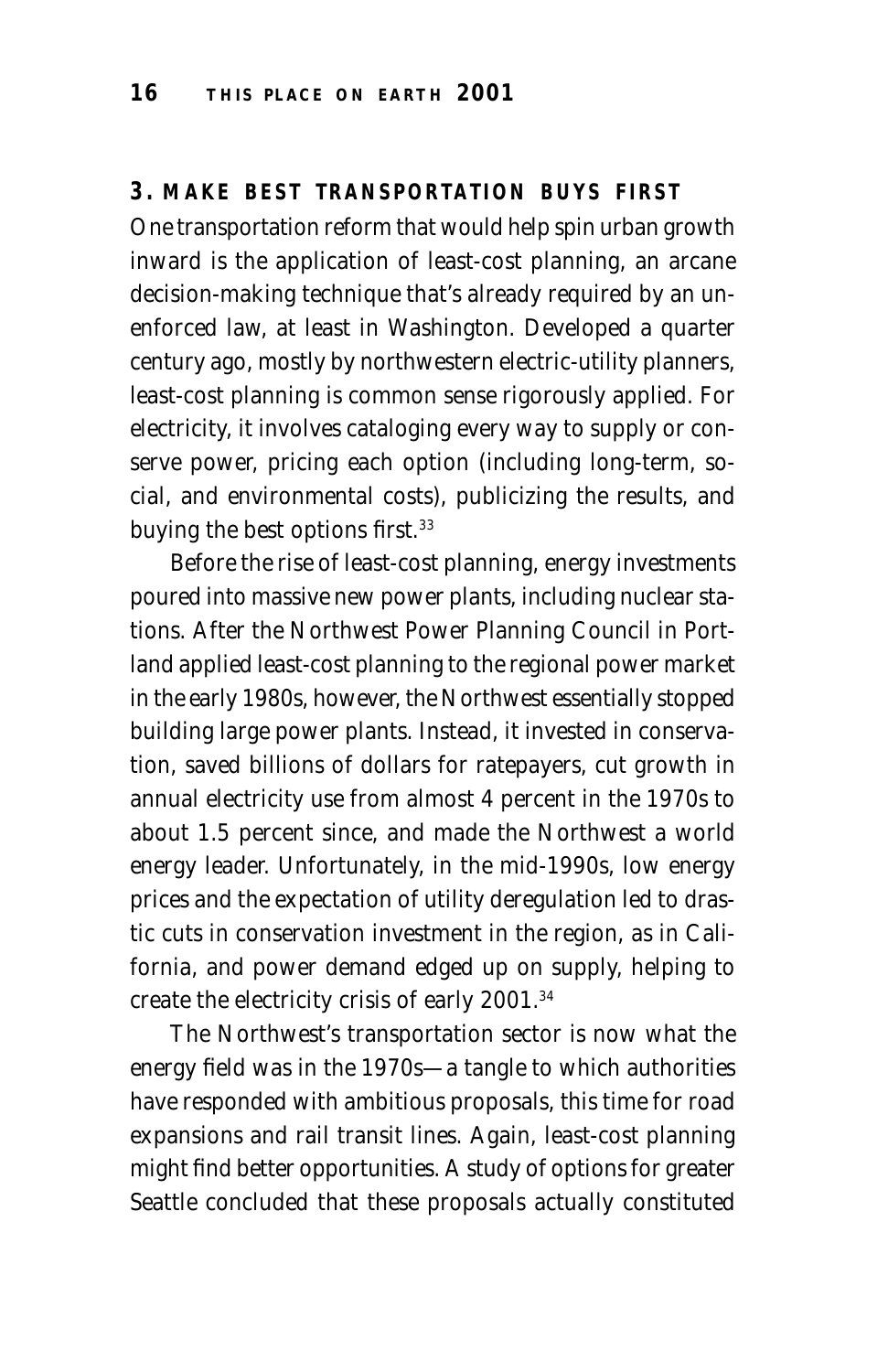the worst deals. The best buys involved expanding the network of transit and carpool lanes, mainly by rededicating freeway lanes; subsidizing carpools; distributing free bus passes; building more bike routes; and deploying more vanpools. Most of these options share the ability to make fuller use of existing space: roads already built and empty seats in vehicles already rolling.<sup>35</sup>

In Curitiba, Brazil, and elsewhere, dedicated bus lanes, "smart" traffic signals that turn green for transit vehicles (greater Portland installed 40 during 2000), and curbside fare collection have worked as well as a rail transit system for a fraction of the cost. Eugene is planning such a bus–rapid transit system, and Seattle has announced plans for bus-only lanes in two corridors. Also winners in least-cost planning, vanpool programs provide vans and match drivers with neighbors whose commutes are similar. The program in King County, Washington, is one of the best on the continent.<sup>36</sup>

Another promising transportation reform is taxi deregulation. Early in the automotive age, Model T drivers picked up riders at streetcar stops for a nickel a ride. Before streetcar companies convinced cities to ban such private part-time "jitneys" in favor of regulated taxis, this informal pay-carpool system moved some 50,000 riders a day in Seattle. On Northwest roads, the typical vehicle now holds a driver and four empty seats, and numerous cars are going the same places at the same times. Information technologies create a chance to slash this previously unavoidable redundancy. A Beaverton, Oregon–based consortium is developing a smart jitney system—a real-time ride-matching system that relies on handheld computers, a database of registered users, electronic payment, and a dispatching computer.37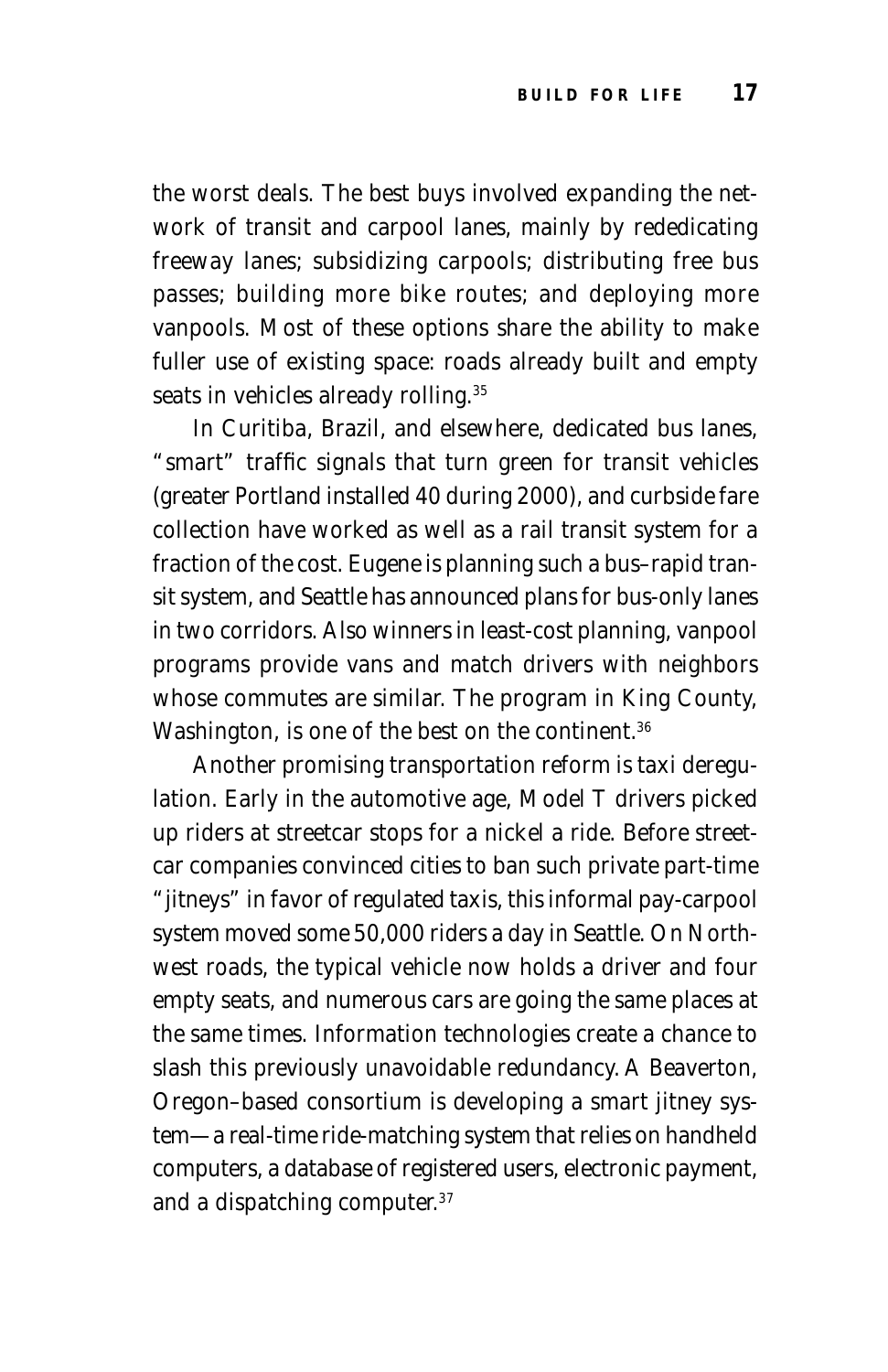The essence of least-cost planning, however, is not any of these particular options; it is the discipline of choosing the best combination of investments—the best aikido moves.

## **4. "PROTECT THE BEST ...**

Humans have radically altered Northwest ecosystems, but the region still possesses many of its wild genes, native communities, and natural processes. Blessed with this wealth, northwesterners retain the means to weave into nature's fabric a durable human economy. Just as urban planners can spin the momentum of human development back toward city centers, others can use aikido to protect the region's unique communities and intact landscapes; they can safeguard the region's ecological options for generations to come.<sup>38</sup>

Among the Northwest's best natural strongholds are its vast wild spaces, which retain the ecological integrity vital to the region's prosperity and quality of life. Roadless forests and watersheds offer sanctuary for salmon and Sitka spruce; for keystone predators like grizzly bears, whose presence structures entire food webs; and for an invisible foundation of fungi and microorganisms. They also sustain the ancient regenerating rhythms of fire and flood and provide humans with benefits ranging from clean water and moderate climates to crop pollination and recreation. In Washington and Oregon alone, studies estimate the dollar value of forest ecosystem services at \$21 million annually; the value of such services in US national forests now surpasses that of timber.39

Marine reserves are no less vital; keeping certain areas of ocean off limits to human activity enhances the abundance and diversity of marine life not only within reserve boundaries but in surrounding waters as well. Gulf of Maine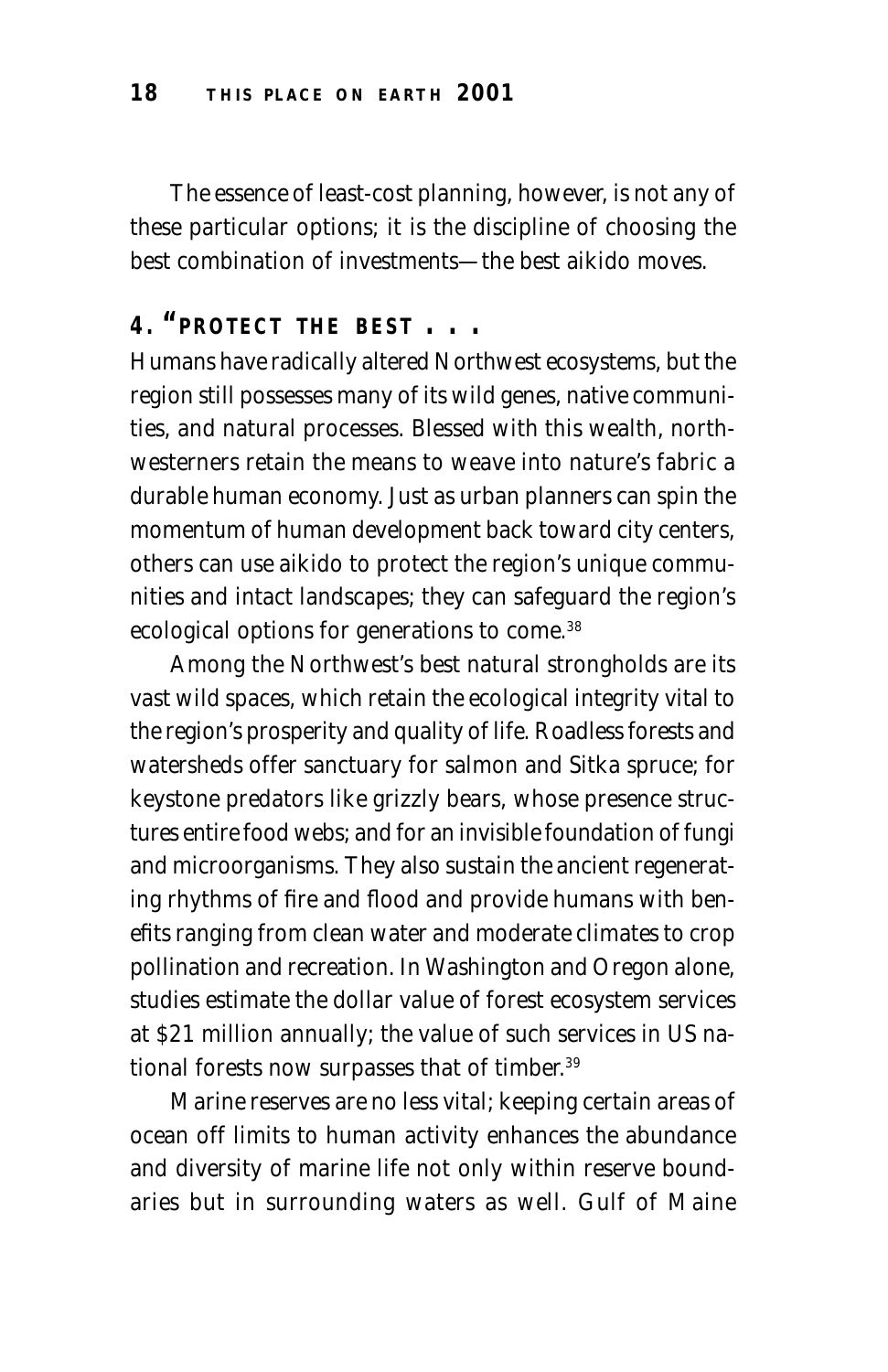scallop fishers, for example, benefit from high catches along the edges of closed reserves, as young shellfish move outward and replenish harvested waters.<sup>40</sup>

Through public and private initiatives, the Northwest can expand its share of wildness. This share is already growing, though parks and monuments still concentrate in scenic and relatively barren alpine zones. Between 1991 and 2000, British Columbia doubled its protected lands, safeguarding 14 million acres (5.7 million hectares)—an area one-third the size of Washington. As 2001 began, the White House had designated close to a quarter million acres (100,000 hectares) of public land in Washington and Oregon as national monuments and ordered an end to road building and logging on all roadless tracts of federal land. Scheduled to take effect by the middle of 2001, the roadless area order will protect almost 26 million acres (10.5 million hectares) in the Northwest, including nearly 10 million acres (4 million hectares) in the Tongass National Forest. In eastern Washington, private donations halted logging on roadless tracts of the Loomis Forest, and BC created an adjacent provincial park, completing the largest contiguous body of protected lands along the 4,000-mile (6,436-kilometer) US-Canada boundary. All told, 16 percent of the region's land is off limits to industry.<sup>41</sup>

Marine protected areas are still scarce. The Olympic Coast National Marine Sanctuary covers just 2 million acres (809,000 hectares) of ocean off the Olympic Peninsula, and BC and the Canadian federal government are planning to have a system of marine protected areas in place by 2010. None of these areas will be entirely off limits, however.<sup>42</sup>

Outside of intact wildlands, choosing habitats carefully, reconnecting fragmented patches, and keeping whole water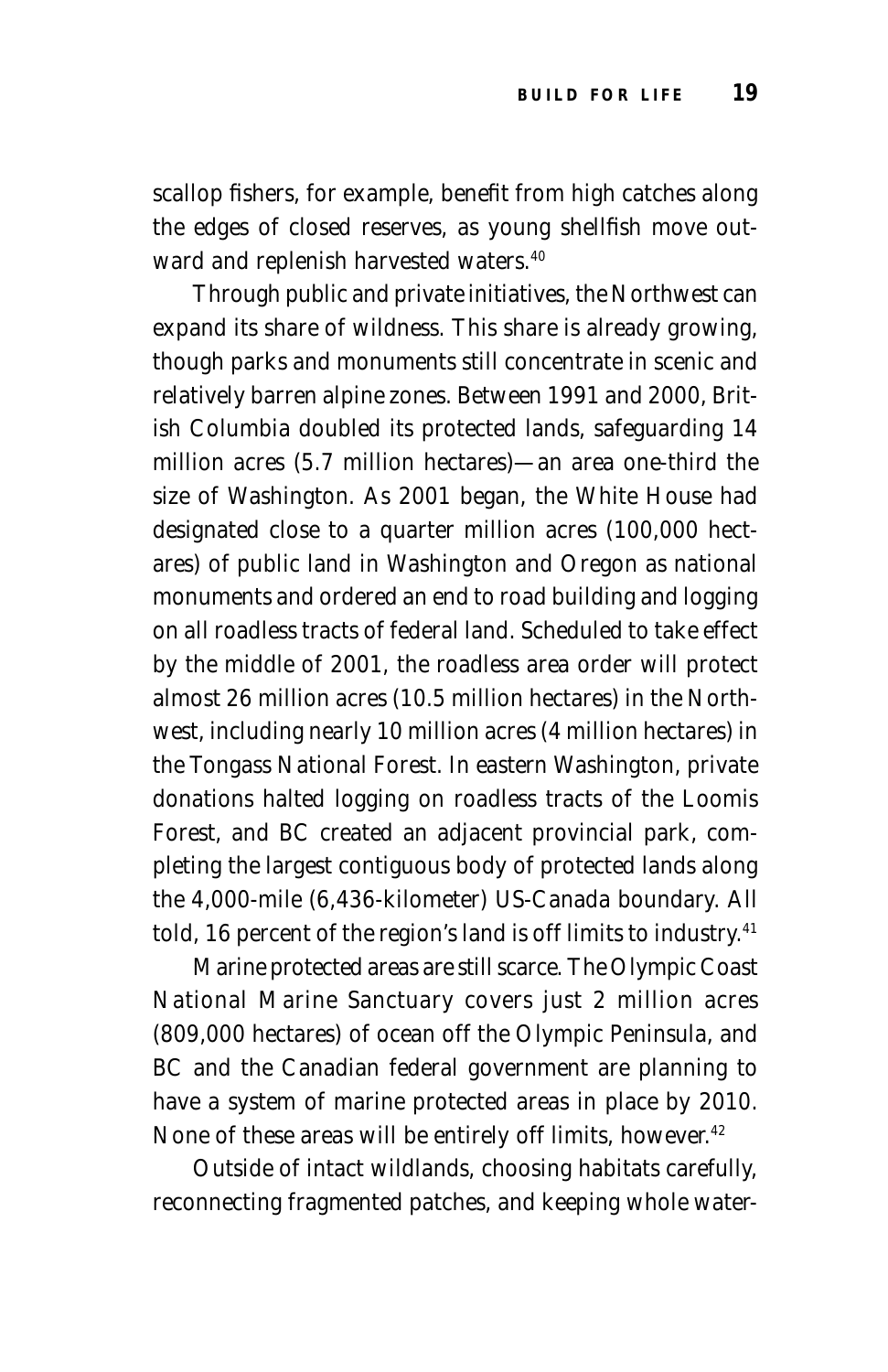sheds off limits would also protect the "best." Across Oregon, for example, biologists have identified healthy watersheds that are key to retaining the state's aquatic diversity, and they have proposed a salmon-centered "anchor habitat" strategy for its western forests. Because 80 percent of salmon use 18 percent of the available habitat, this plan—which calls for protecting steep slopes; large trees, especially along stream banks; and the reaches and deep pools where salmon concentrate, spawn, and rear—does not set aside large areas but fosters coexistence of humans and fish. Working with the US Forest Service in Washington, the privately funded Cascades Conservation Partnership aims to purchase 75,000 forested acres (30,000 hectares) in the central Cascades to consolidate the checkerboard patches once owned by the railroads. And in the Willapa Hills, the Nature Conservancy has set its sights on purchasing an entire 5,000-acre (2,000-hectare) watershed, remarkable for its healthy estuary and its remaining lowland old-growth trees. If the Conservancy succeeds, Ellsworth Creek will be the only wholly protected coastal watershed between Canada and central Oregon.<sup>43</sup>

## **5. ". . . RESTORE THE REST "**

Aikido politics would have northwesterners spinning the momentum for conservation inward from scenic rock and ice to the low-elevation forests, productive lowlands, floodplains, wetlands, and estuaries surrounding the places where most people live. The monetary value of services provided by these ecosystems is considerable, perhaps as high as \$15–30 billion in just Washington and Oregon. Taking advantage of these services—the way Seattle does by barring access to the wooded watershed of the Cedar River, which supplies the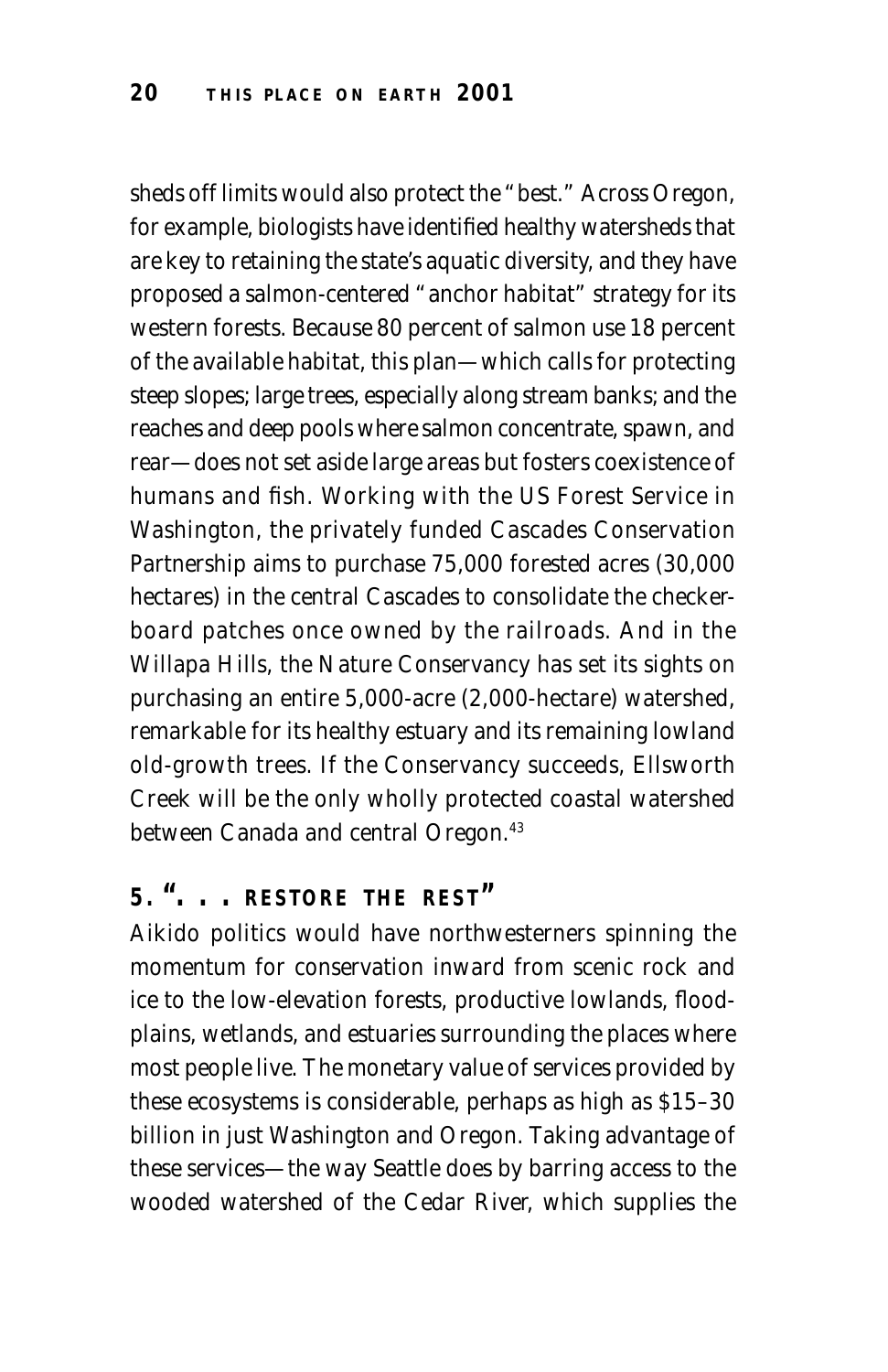city's water—the Northwest can retain healthy landscapes, restore degraded ones, and save money as well.<sup>44</sup>

In suburbs ringing Northwest cities, development can align with natural dynamics while citizens help restore woods and streams. To help protect still-healthy salmon streams in Olympia, Washington, for example, planners rewrote the subdivision rules for the quickly growing and ecologically rich Green Cove Creek basin. The plan shrinks the paved area by narrowing streets, enlarging lot size, and retaining native vegetation. As a result, rainwater soaks into the ground rather than running off into pipes, reducing the need for expensive storm sewers and recharging groundwater sources. In a wooded suburban pocket east of Seattle, the Denny Creek Neighborhood Alliance is working with county officials to protect large trees, replant native streamside vegetation, and restore coho salmon to the creek.45

Following nature's lead in the forests and grasslands surrounding population centers would spare the Northwest the future heat and angry debate kindled by wildfire seasons such as the summer of 2000. The fires raged fiercest in managed forests and woodlands backed up against development, where a century and a half of fire suppression and timber cutting had removed the largest trees and left a buildup of flammable small trees and brush. Big old-growth forests in roadless areas did not burn. By thinning small trees, letting some lands burn, and allowing woods to regenerate and grow old, land managers would restore the forests' health and their ability to provide the goods and services northwesterners need.<sup>46</sup>

On Northwest floodplains, restoring natural cycles would bring similar benefits. Consider one particular mile along northeastern Oregon's John Day River. Following the advice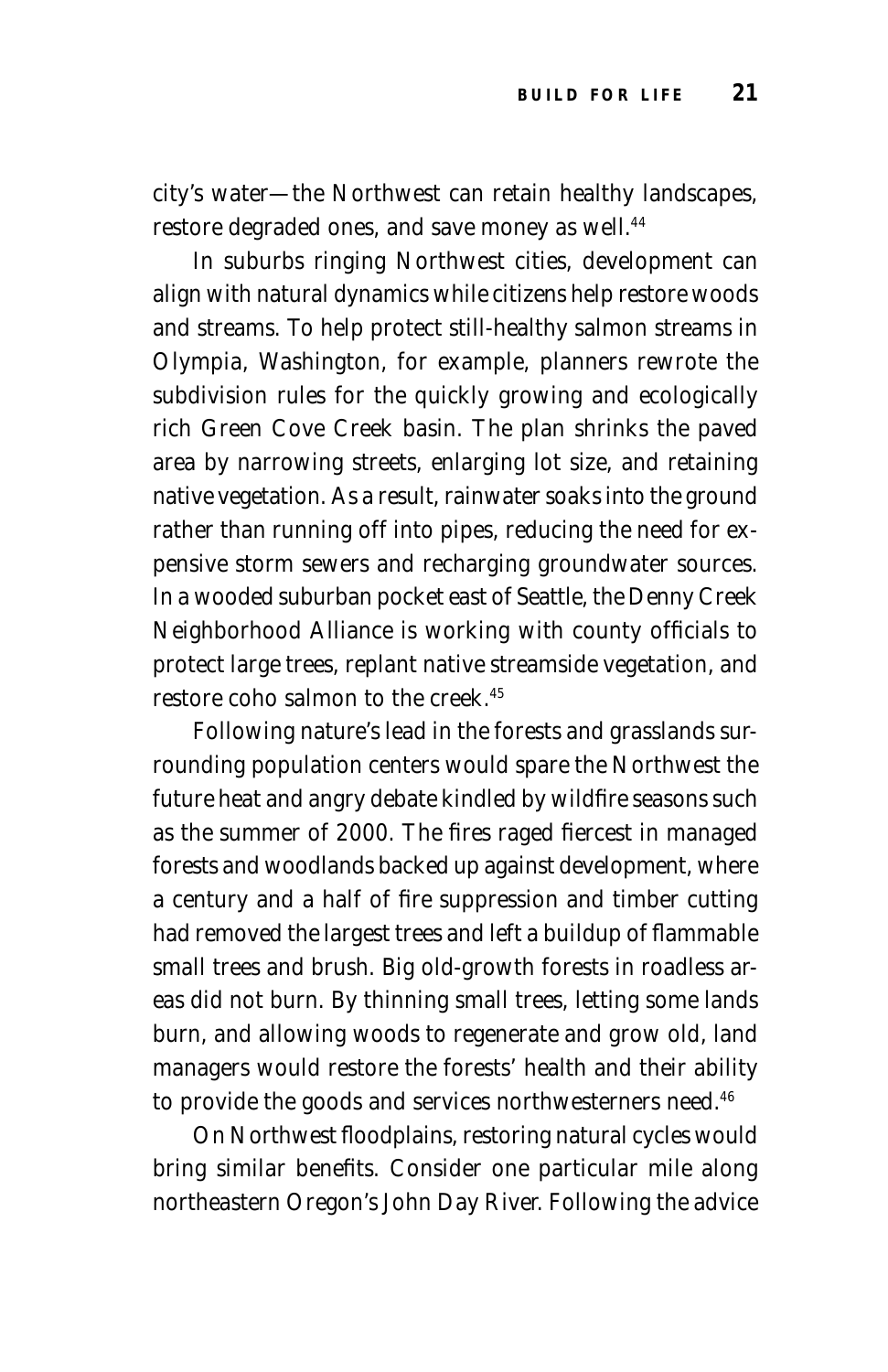of agricultural agencies in the 1970s, George Stubblefield removed fences on his ranch and opened his riverbank to cattle while the agencies "cleaned" the river of woody debris and stripped the shore of "thirsty" trees. The riverbanks eroded; the Army Corps of Engineers straightened the channel and built levees against flooding. Cold, clear water and fish like salmon and trout gave way to warm, muddy water and fish like catfish and bass. Appalled by the change, Stubblefield rebuilt his fences. No longer chewed or trampled, young trees and grasses regrew, slowing the river during high water and filtering enough fine silts to rebuild the banks. Erosion reversed, and complex habitats returned as the river sculpted its own meandering path. When devastating floods roared through Oregon in 1991 and 1995, they slowed and nourished Stubblefield's mile of stream, even as they cut away at his neighbor's shrinking pastures.47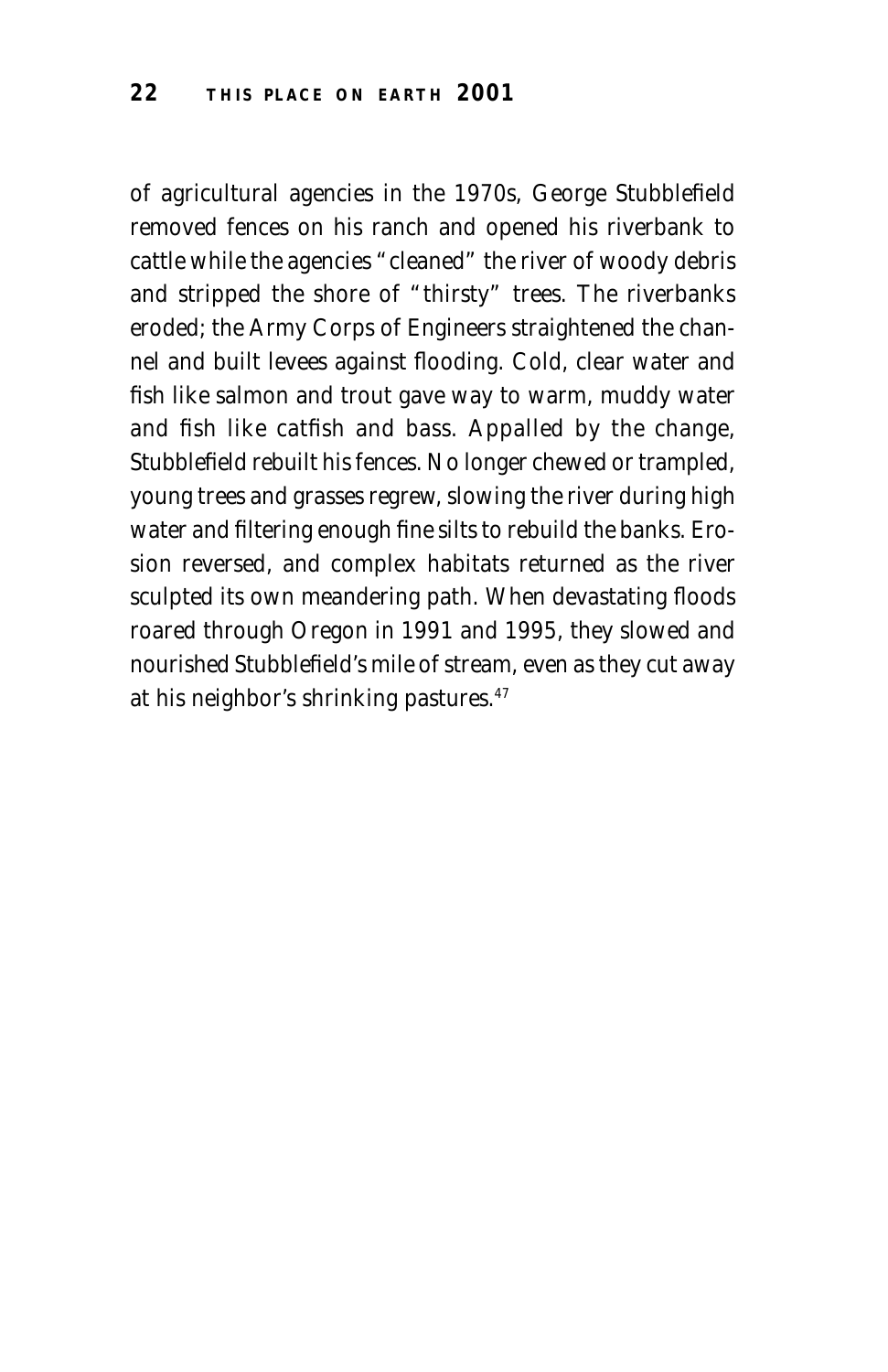

"I*f your partner pulls, let him pull," said aikido founder Morihei, "but become one with that pull." By blending with or entering the attack, the aikido practitioner redirects it. This technique, the "entering throw," is aikido's second pillar and perhaps its quintessential move. It requires placing oneself inside the "danger radius" of an attack by stepping in close to the assailant, leaving her no target and gaining control of her balance. Like a Frisbee caught on a fingertip, spun, and then sent onward with a flip of the wrist, the entering throw follows a contracting and expanding spiral that draws the opponent in, around, and ultimately out.*

Lesson: *An attacker swings at your temple. Slide swiftly in front of the blow, inside its circling trajectory, literally giving your opponent a hug—though an exceptionally well-timed one. Continue her rotation and redirect her momentum outward. Her balance upset, she spins and falls.48*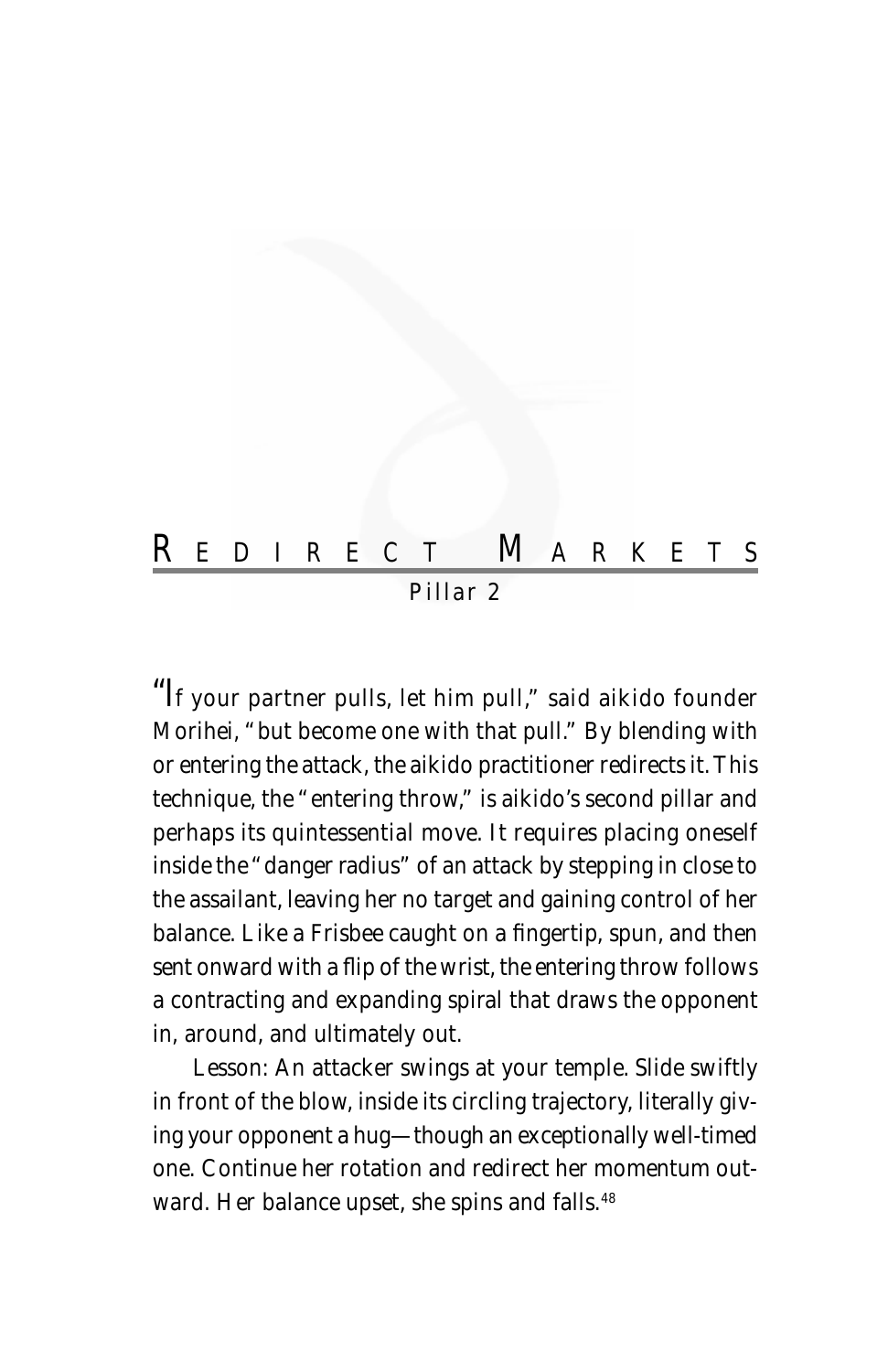**IF THE MARKET PULLS, BECOME ONE WITH THAT PULL—<br>that's the essence of aikido politics' second pillar. The power F THE MARKET PULLS, BECOME ONE WITH THAT PULL** of markets is hard to overstate; resisting is often futile. But directing markets' energy to sustainable ends holds great promise.

Amory Lovins and his colleagues put their fingers on this promise in their 1997 book *Factor Four:*

Markets are very good—all too good—at what they do. The modern market economy harnesses such potent motives as greed and envy; in fact, as Lewis Mumford caustically noted, all the seven deadly sins except sloth. (Perhaps he was overlooking the entertainment industry.) But so effective is the profit motive that perhaps markets headed for unsustainability can best be redirected through creative use of market forces themselves, to harness their ingenuity, rapid feedback and diverse, dispersed, resourceful, highly motivated actors.<sup>49</sup>

Besides, directing markets is sound economics. Markets rarely operate in the real world as they do in textbooks. They are blind to nature, frequently dominated by monopolies, hamstrung by poor information, and distorted by incentives split among market actors. Governments, furthermore, sometimes prevent markets from operating at all. As a result, business as usual in the Pacific Northwest yields outcomes for society that often amount to "retail sanity and wholesale madness": Individuals respond rationally to the incentives and opportunities before them, but the collective result is bad for everyone.

Cunning use of market aikido—entering the center of the market's vortex and, through leverage well applied, sending it flying in a new direction—can correct market failures and create markets where there were none, effecting dramatic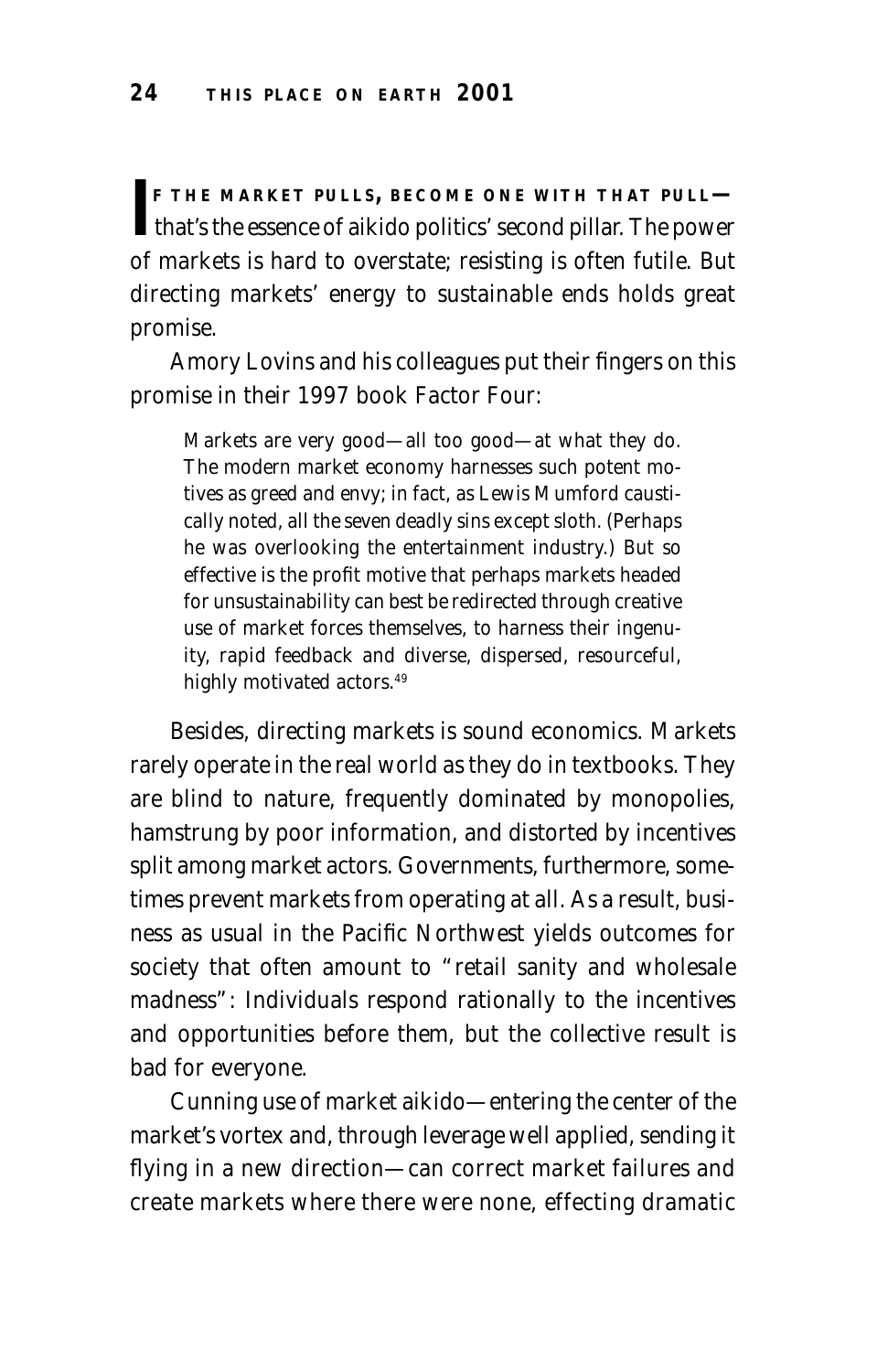gains for sustainability. And across the Northwest and beyond, such innovations are emerging in encouraging ways.

### **6. CREATE MARKETS FOR CONSERVATION**

Because they tap the expertise of millions of people, markets are brilliant at distributing commodities. Well-applied market aikido can harness this potential—instead of fighting against it—to find remedies for environmental ills.

The paragon of righting market failings with new markets is the US Environmental Protection Agency's sulfur dioxide program. Every year since 1995, the agency has issued pollution permits in declining numbers to regulated facilities. Each permit gives its owner the right to emit one ton of sulfur, and companies can trade permits like so many pork bellies. The program, which has helped halve emissions from these facilities, has stimulated a cheap cleanup: analysts forecast the value of each permit at \$600 in 1992, but permits sold for \$130 at the Chicago Board of Trade in late 2000. Northwesterners are forging similar markets to respond to challenges as diverse as reducing climate change and restoring dewatered rivers, overgrazed valleys, and depleted fisheries.<sup>50</sup>

The Oregon and Washington Water Trusts have begun prying open a market for water rights, braving the most convoluted, anticonservation thickets in all of Northwest resource law. Farmers do not own river water, only the right to use it, and they cannot sell water they save through improved efficiency. Worse, if they fail to use their full quota, they risk losing it. Predictably, many Northwest rivers run dry: in 80 percent of Oregon's watersheds, landowners' rights exceed what rivers can provide in late summer without sacrificing the minimum flows needed by fish and wildlife. The water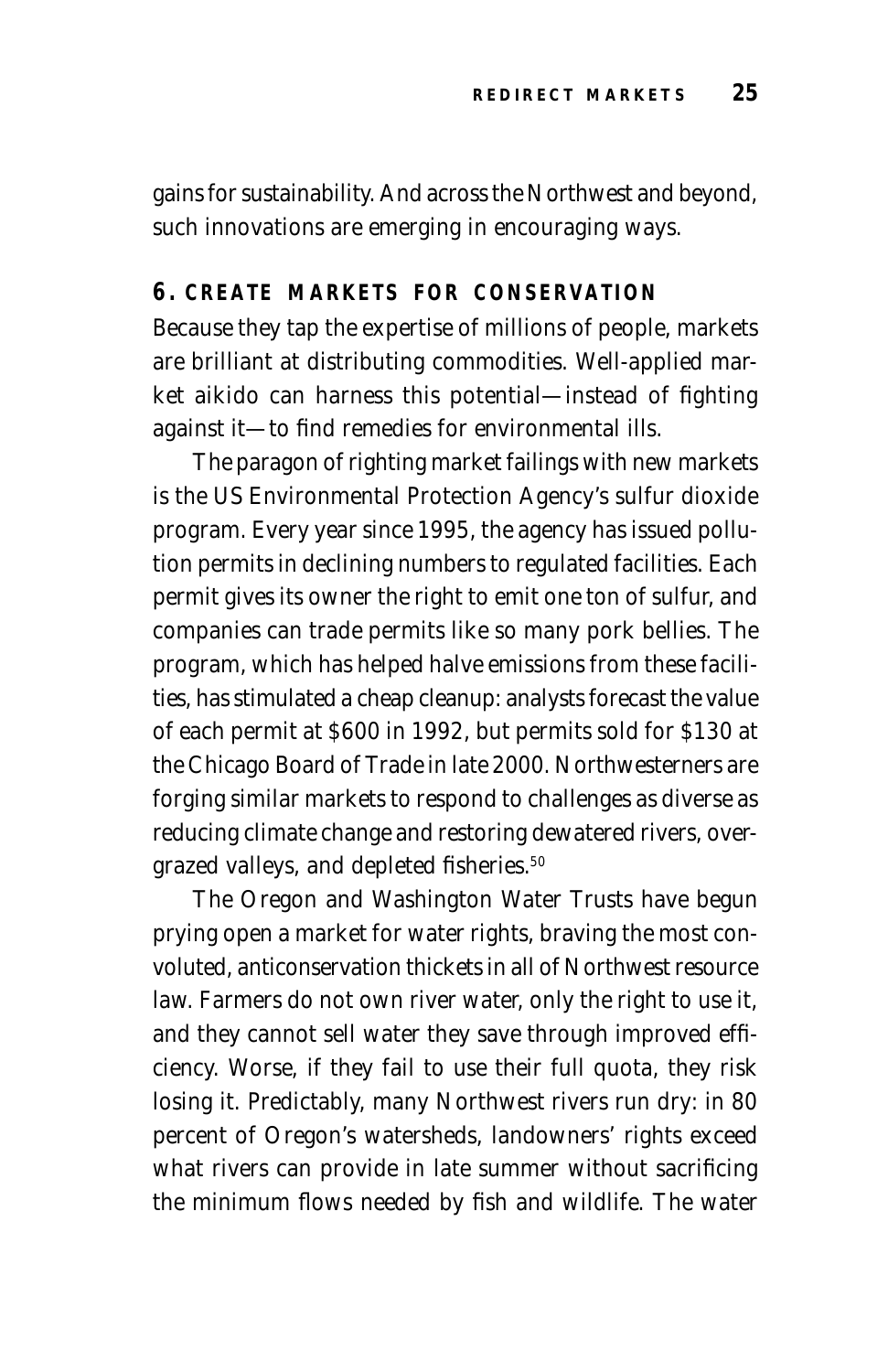trusts have found ways to pay landowners to leave water in streams, along 416 miles (669 kilometers) of Oregon rivers in 2000, for example. But only opening true water markets by safeguarding minimum in-stream flows and allowing water users to trade rights above this threshold—would break the vicious circle of wasted water and dying rivers.<sup>51</sup>

Similarly, transferable grazing permits would turbocharge the emerging market for rangeland conservation. Holders of grazing permits for federal lands in the Northwest states also operate under a use-it-or-lose-it policy. For decades, conservationists have asked the federal government for grazing reforms on federal land, to no avail. Siding with ranchers, who view their long-held grazing permits as something close to property rights, conservationists could push instead to institute the principle that permits, though not true property rights, should nonetheless be tradable—and retirable—through transactions between willing buyers and willing sellers, at fair market value. Because the estimated value of all such permits in the region is only \$252 million, public and private funds could readily free federal lands of livestock—if such an extreme change is ecologically warranted—without the controversy of mandatory range reform.<sup>52</sup>

Beginning in 1993, the Idaho Watershed Project began attending auctions of grazing permits for state lands. Intending to leave the land untouched by livestock, the project bid highest more than 30 times, but the state, accustomed to granting the permits to local ranchers after perfunctory bidding, refused to honor those bids. Finally, in January 2000, the state recognized the project's right to participate in the auctions. Since then, the project has bought grazing reprieves for 12,000 acres (4,900 hectares) of degraded rangeland, and the Bonne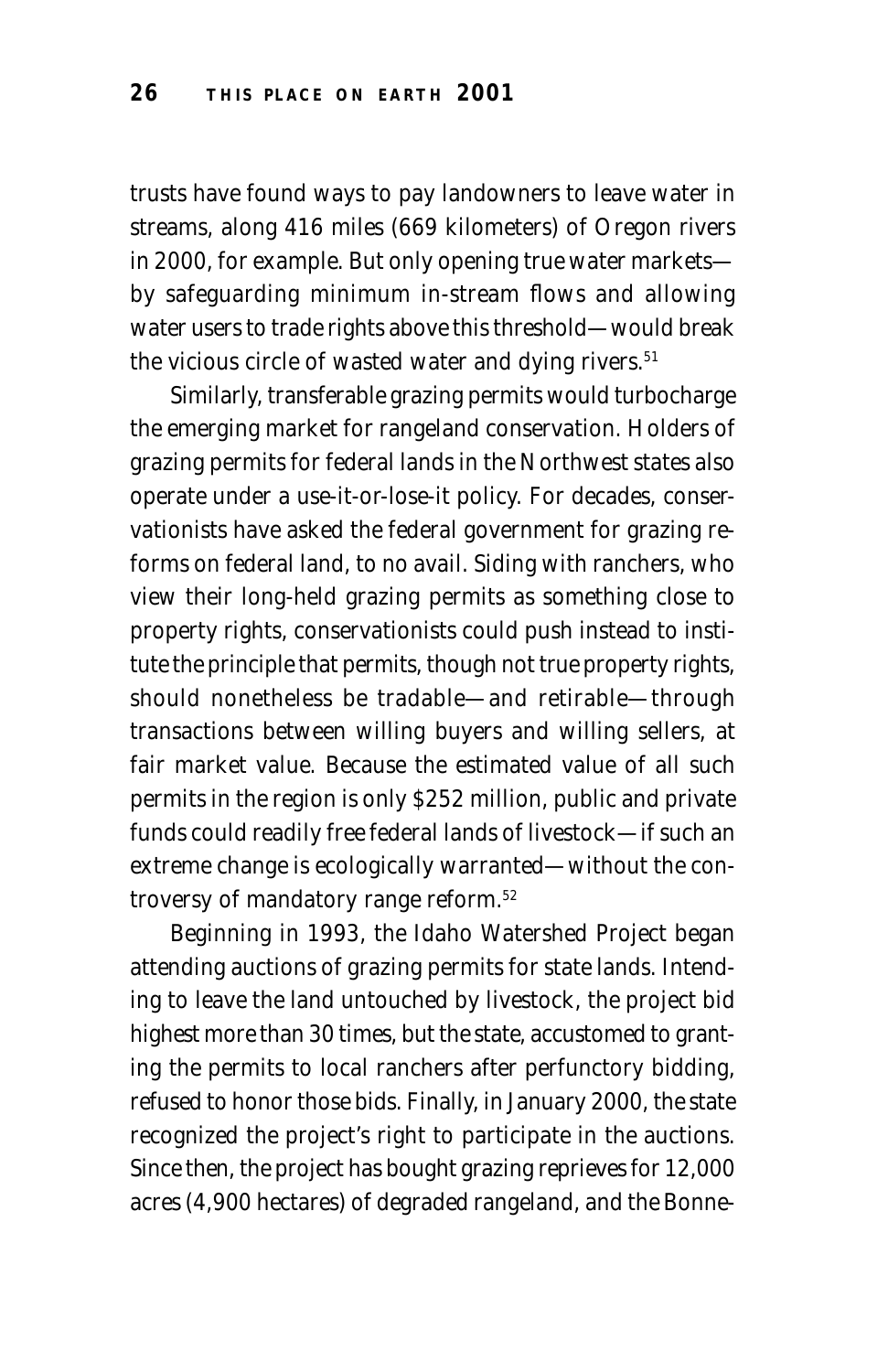ville Power Administration, eager to offset salmon killing by its Columbia River dams, has paid to remove livestock from another 48,000 acres (19,000 hectares).53

Four innovative efforts in the region are developing entering throws for climate protection, though they will not gain momentum until governments mandate such protection. The Pacific Forest Trust of Boonville, California, arranges deals between property owners willing to leave their land in old forests, which absorb carbon dioxide, and polluters willing to pay to mitigate their emissions. The nonprofit Oregon Climate Trust supports efforts ranging from energy efficiency to tree planting, using funds—\$8 million since 1997—that it receives from new power plants forced to offset their greenhouse gas emissions to comply with state law. Since 1998, the Greenhouse Gas Emission Reduction Trading Pilot, based in Victoria, has kept approximately 23 million metric tons of greenhouse gases out of the atmosphere by brokering trades between companies willing to emit less and those willing to pay more. Individuals, meanwhile, can pay Victoria-based Climate Partners to offset their personal emissions, initially by underwriting a national carpool matching service.<sup>54</sup>

Tradable quotas for fish regulate access to both Canada's and Alaska's halibut fisheries. If applied throughout the Northwest, the approach would have great promise for trimming the region's overbuilt fishing fleet and the waste of resources, fish, and human lives resulting from frenzied fishing during short seasons, whatever the weather. Canada and Alaska began distributing tradable quotas for halibut in the early 1990s, and the ensuing long season and rational market have helped make North Pacific halibut the region's model sustainable fishery.55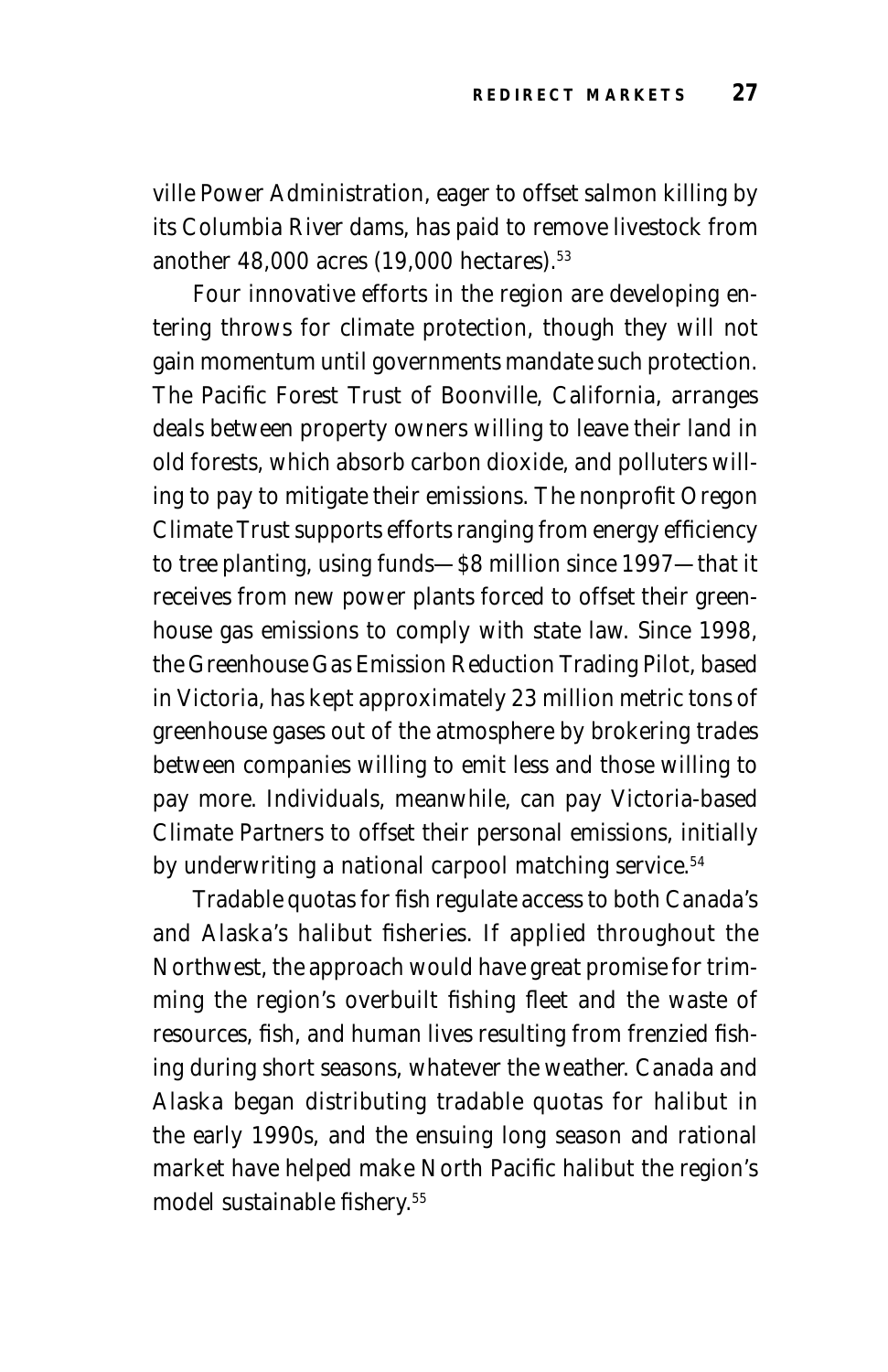Urban policymakers are using new markets to concentrate development in urban centers, allowing rural landowners to sell their development rights to urban developers who want to exceed zoning caps. Meanwhile, the partial deregulation of electricity markets, whatever its downside, has at least created new niches for renewable power: more than a dozen cities, companies, and utilities are now buying certified green power from the Bonneville Environmental Foundation in Portland, and many others are selling sustainable energy too. These instances remain exceptions to the rule, but they demonstrate the impact of the entering throw. They show how the Northwest can tame capitalism's environmental excesses with a well-executed embrace of its principles.<sup>56</sup>

## **7. DEREGULATE PARKING**

Northwesterners end more than 90 percent of their auto trips in free parking spaces—actually, not free; somebody pays. In fact, the Northwest paid an estimated \$14 billion in 2000 to store vehicles during their 23 hours a day of downtime—more than it spent on fuel. But only about 10 percent of the parking bill is pay-per-use at meters, lots, or garages. Drivers pay another 40 percent, through rent and mortgages, for off-street parking at home. The other 50 percent is paid by their employers, businesses they patronize, and other citizens.<sup>57</sup>

Pay parking is rare because antiquated provisions in zoning and tax codes, along with misguided street designs, bloat the parking supply and glut the market. Entering throws to redirect present zoning codes, which mandate oceans of parking, would let supply contract until a market emerges and turns the massive hidden cost of parking into a new chance for northwesterners to save money.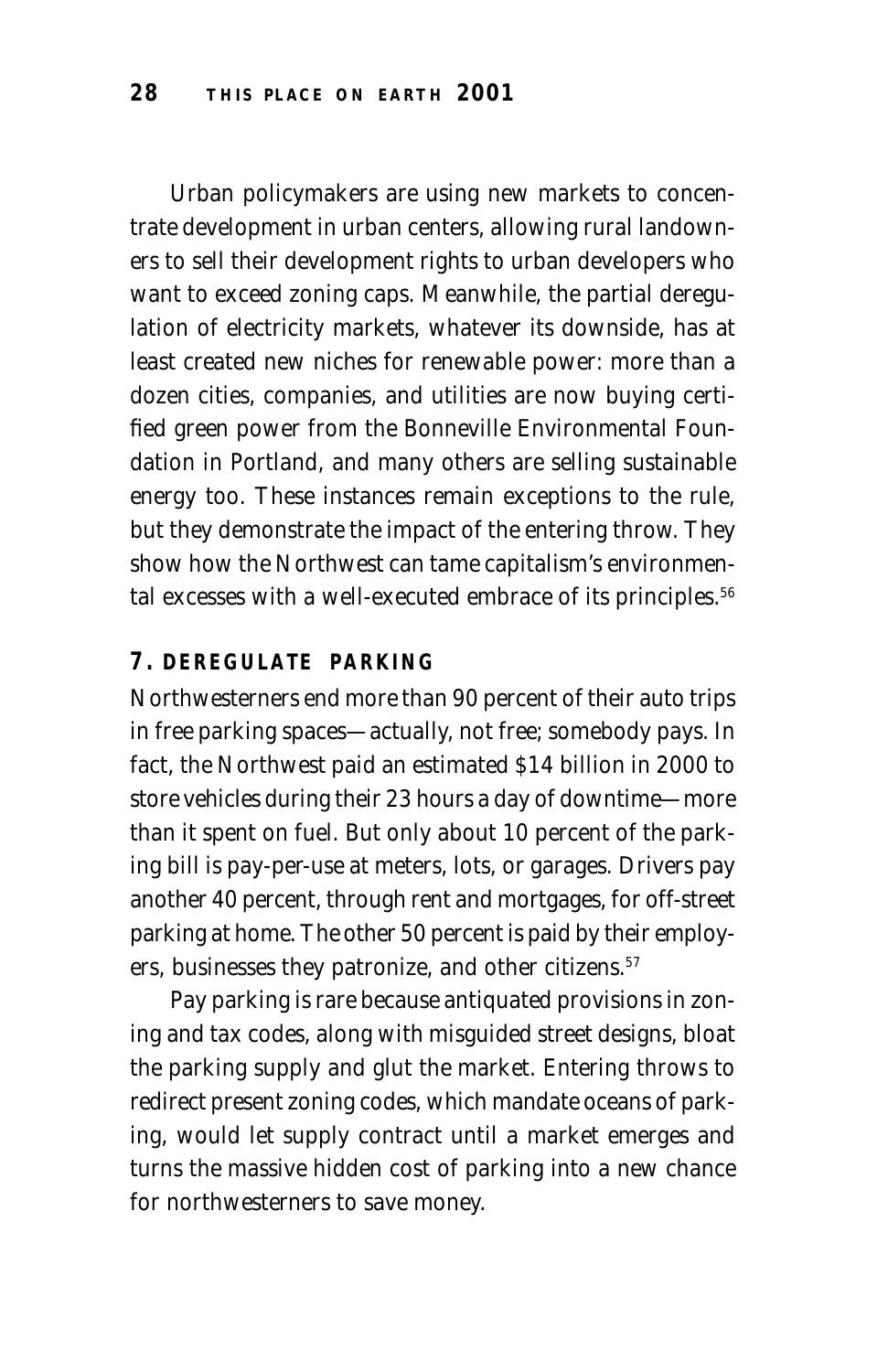The 16 most populous Northwest counties and cities all require off-street parking; suburbs require even more parking than cities. Office buildings must provide up to four spaces per 1,000 square feet (93 square meters) of floor space, and retail developers in much of the region must devote more space to cars than to shoppers. Besides distorting the cost of driving, mandated parking lowers a community's density by 10 to 30 percent, leaving residents dependent on their cars.<sup>58</sup>

A few jurisdictions have recently begun shrinking parking requirements. Portland exempts downtown residential development from required off-street parking, and Olympia has no minimum requirements in its downtown core. Both cities have also set maximum amounts for off-street parking. A simpler throw would be full deregulation, allowing the market to decide how much parking space to provide. Many new developments would end up with less parking, lowering costs, especially for new rental housing. And metering or otherwise charging for curbside parking would ensure that drivers pay for using public rights-of-way, an approach Vancouver, BC, has effectively championed.59

Where communities are still being laid out, streets can be narrow, eliminating on-street parking. Olympia plans to build residential streets as skinny as 13 feet (4 meters) in one fastgrowing neighborhood—one-third the conventional width and a Northwest and national record—while Missoula, Montana; Eugene, Oregon; and Kirkland, Washington, have pinched some streets down to 20 or 24 feet (6 or 7 meters).<sup>60</sup>

These techniques would also work for existing developments. With no parking requirements, the owners of buildings now surrounded by concrete would have new choices: they could expand, sell land to others, or turn parking into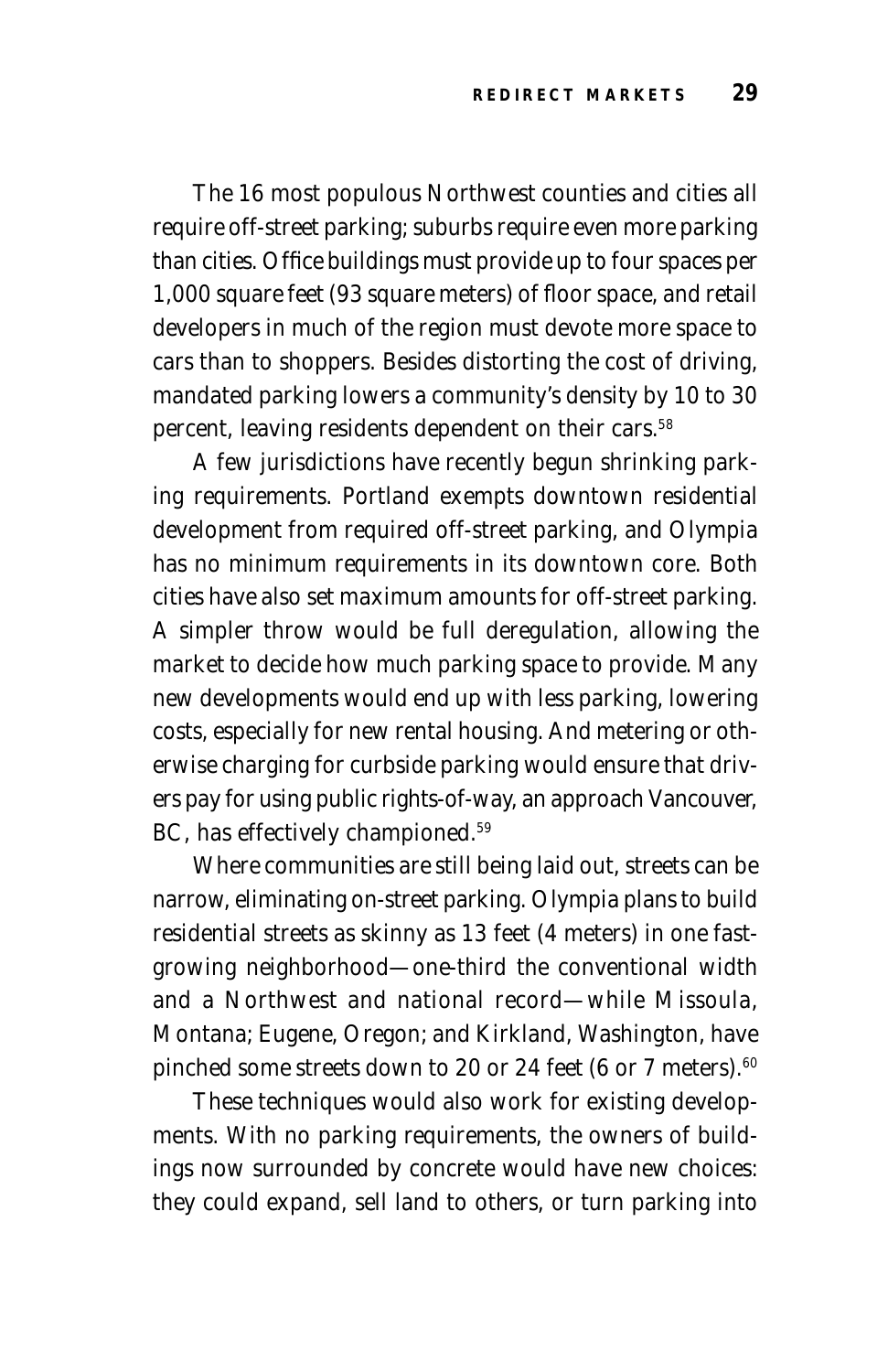plazas. Cities could convert some current on-street parking into broader sidewalks, landscaping, and bicycle or transit lanes. It might take ten years to absorb excess parking space, but scarcity—and a market—would develop.

Finally, the Northwest could eliminate inequitable tax provisions that favor driving over other transportation. At present, taxes encourage employers to supply free parking by treating it as a nontaxable fringe benefit. Under BC and Canadian law, free parking is taxable income, but Revenue Canada makes only token enforcement efforts. In the United States, meanwhile, employers may give employees parking worth \$175 a month as an untaxed fringe benefit—equivalent to pretax income that exceeds \$2,500 a year. They may also pay for transit fares, but only up to \$65 a month.<sup>61</sup>

"Cashing out" employer-paid parking would further dampen driving. A full-fledged cash-out policy requires that employers who give workers a free parking space also let them choose to receive instead the parking's dollar value in cash. Tests of this policy in Los Angeles show that as many as two in five commuters take the money and leave their wheels. California's tax law now requires large employers to offer cash-outs. Late-1990s revisions to the US tax code instituted a weak, partial cash-out policy: it allows—but does not require—employers to offer cash in place of parking, and it makes such cash fully taxable. In greater Seattle, the federal government is supporting efforts by local jurisdictions to encourage businesses to offer this cash-out.<sup>62</sup>

#### **8. SELL CAR INSURANCE BY THE SLICE**

Owning a car is expensive, but driving one is cheap. Car insurance, for example, is sold like an all-you-can-eat meal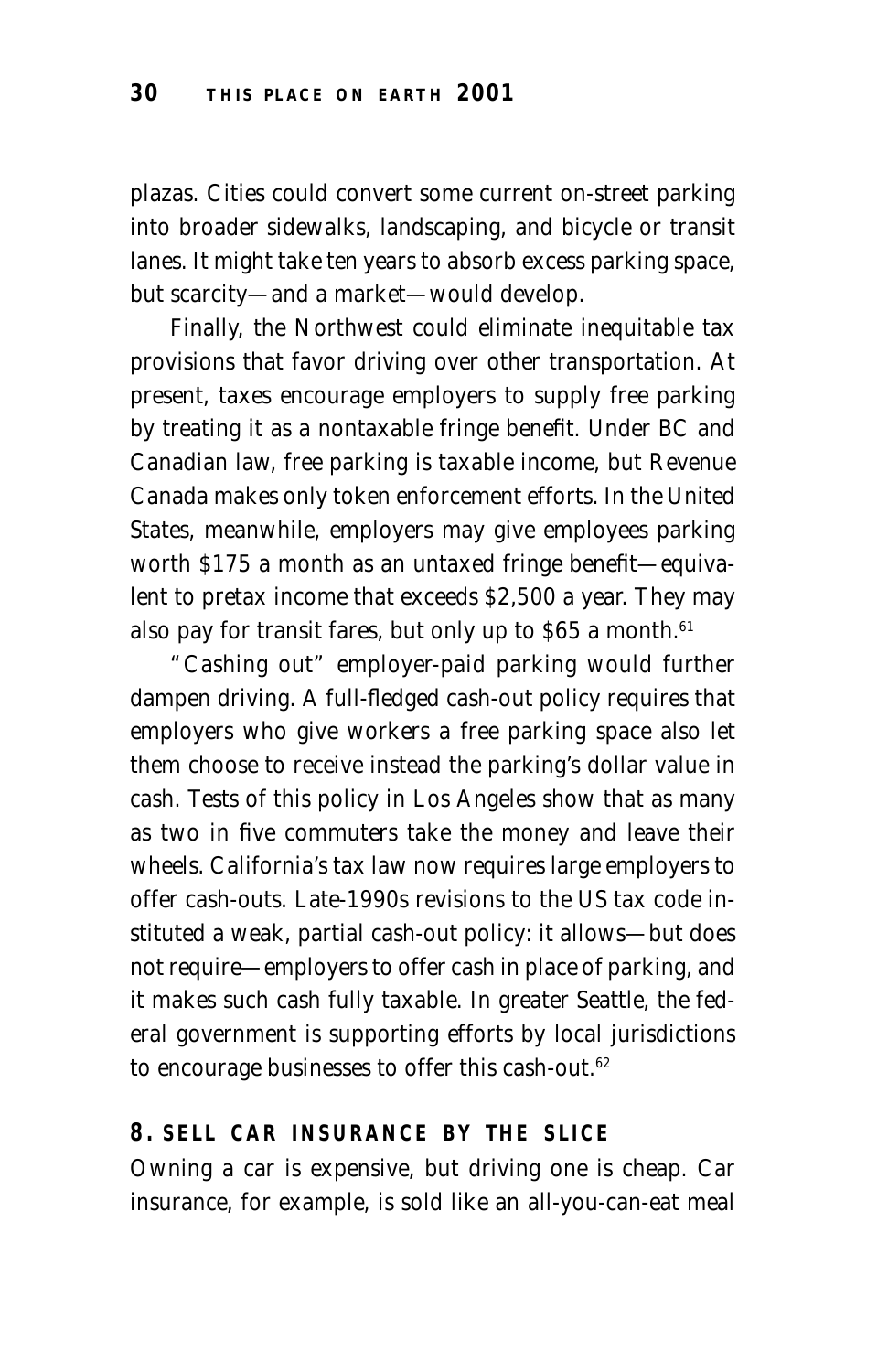plan: once you've made the purchase, you may as well gorge. Just as for parking, dividing this large fixed cost of car ownership into a pay-as-you-go charge gives drivers a new chance to save money. Few discrete changes would so dramatically reduce driving—and the congestion, collisions, and pollution that driving entails.

Drivers pay an average of 5–6¢ a mile for auto insurance—only slightly less than they pay for fuel. The more you drive, the more likely you are to collide with something. Yet, concerned that odometer tampering would invalidate their billing systems, insurers calculating insurance rates have paid minimal heed to how much driving each household does. Consequently, car insurance overcharges those who drive little and undercharges those who drive much—in British Columbia, by up to  $$200$  a year.<sup>63</sup>

Electronic odometers and wireless communication technology now give insurers a chance to sell insurance by the mile. Progressive Insurance, the fourth largest US car insurer, is testing "smart" insurance in Texas. Car owners enrolled in the Autograph test-marketing program let Progressive install in their cars devices that record and periodically transmit how far they go and even where and when they drive—all factors that influence accident risk. As for any other insurance policy, the company also weighs considerations such as driving record. In late 2000, Progressive, pleased with the test marketing, was considering a national rollout.<sup>64</sup>

A low-tech alternative would be for insurers to simply offer drivers the option of reporting their own mileage, with periodic odometer checks at filling stations. Advocates in Washington have promoted this entering throw to the state's insurance commissioner, and the Insurance Corporation of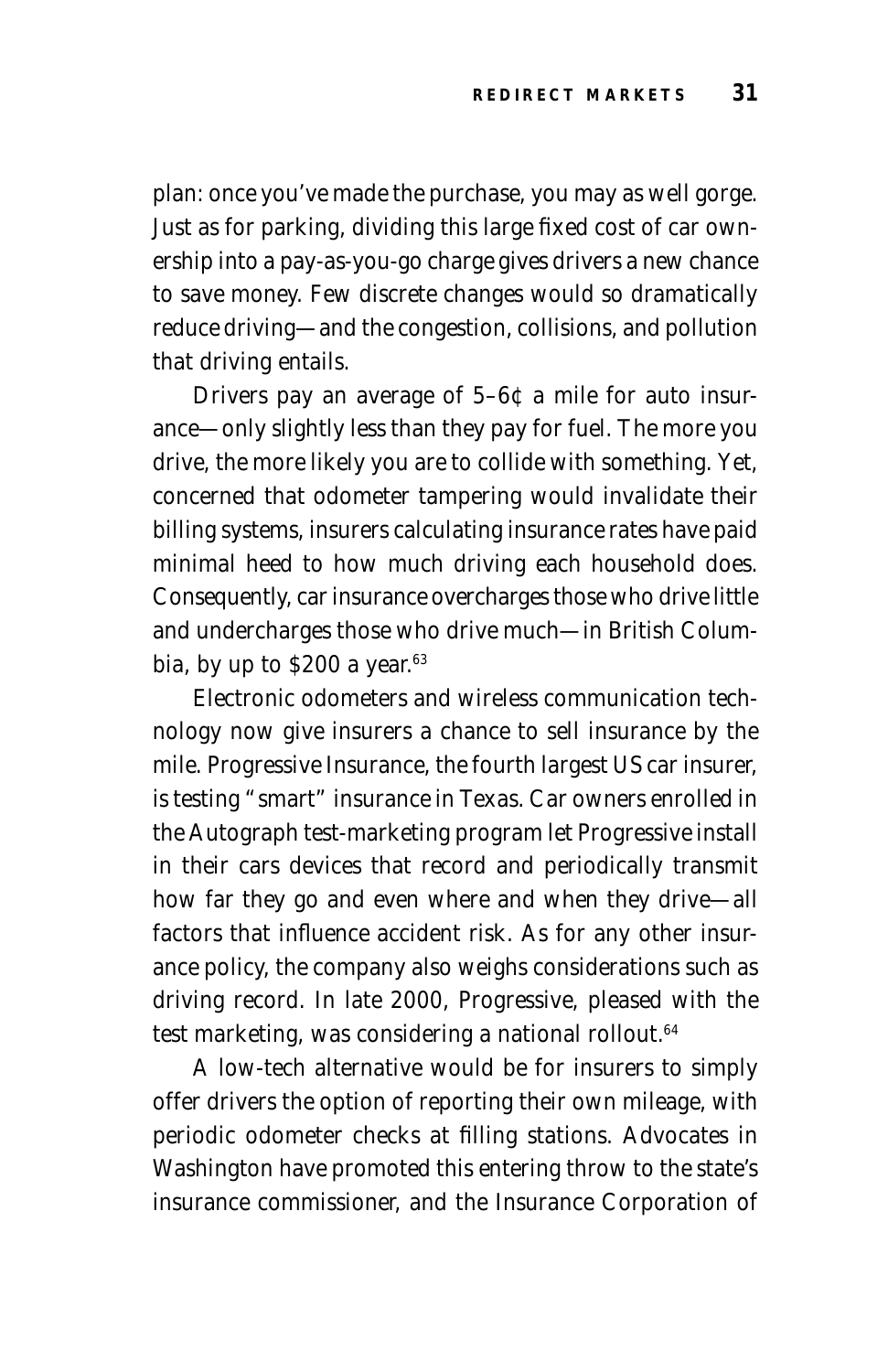British Columbia, a regulated provincial monopoly, has commissioned research on the subject.<sup>65</sup>

Neither the high-tech nor the low-tech approach forces anyone into distance-based insurance, but the dynamic of the market is likely to expand the popularity of such plans. As low-risk, low-mileage drivers leave the traditional insurance pool, traditional profit margins would decline and prices would rise, pushing more low-mileage drivers into the distance-based alternatives. An expanding spiral would gradually make distance-based insurance common, or even the norm. And that change would be an enormous victory for sustainability: households that pay for their insurance by the mile are likely to reduce their driving by 10 percent. The opening would then exist for governments to convert some lump-sum vehicle taxes, such as registration fees, to per-mile charges, giving northwesterners another chance to save money by driving less.<sup>66</sup>

An analogous aikido move would sell auto use itself by the mile and the minute, rather than by the car. Car co-ops and car-sharing companies in Victoria, Vancouver, Seattle, and Portland promise many households a way to shed one vehicle without sacrificing mobility. The pay-as-you-go plan reduces driving among participants, typically by one-third to  $one-half<sup>67</sup>$ 

## **9. EXTEND THE BOTTLE BILL**

A new twist on an old idea can multiply the reuse and recycling of materials. The old idea is the bottle bill, or depositrefund system, long standard for bottles and cans in British Columbia, California, and Oregon—jurisdictions that are home to more than half of northwesterners.<sup>68</sup>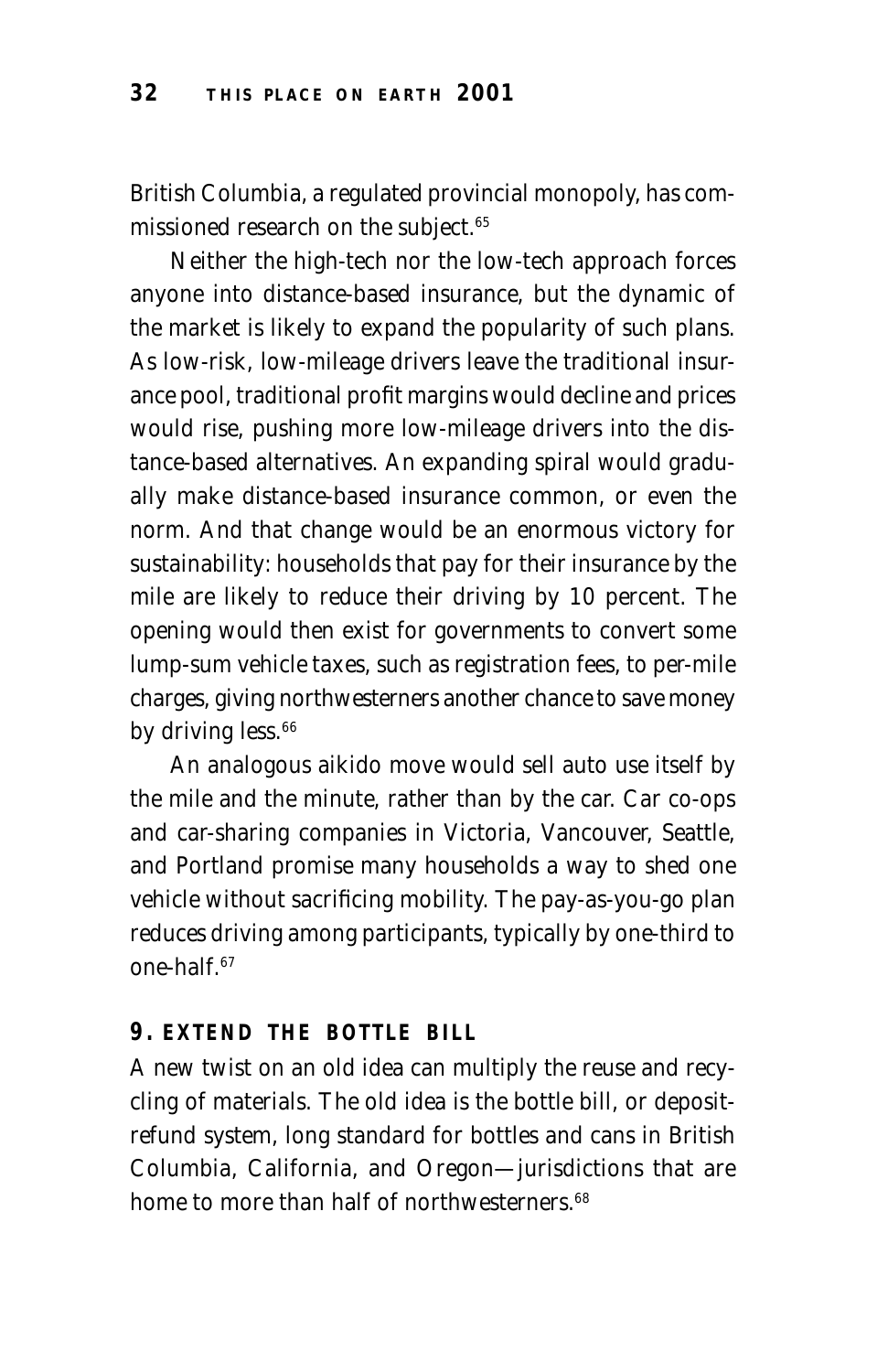The new twist is the German philosophy of holding manufacturers responsible for their wares and packaging as long as these items exist. This "extended producer responsibility," or "take-back," approach to solid waste means, in effect, that if you make a consumer good, you own it forever. The consumer merely rents it for the services it provides, and when those services are done—say, after the last sip of soda pop—the good goes back to its maker, who must reuse or recycle it.<sup>69</sup>

Extended-responsibility legislation, enacted in 1991, increased the recycling of packaging in Germany sevenfold in five years, reduced per capita consumption of packaging by 13 percent overall, and revived reusable containers. Threefourths of the country's fresh produce, for example, is now shipped in durable crates. As important, end-of-life responsibility has transformed product design: manufacturers strive to eliminate anything that's hard to handle when their goods come back, such as toxic components and parts difficult to recycle or reuse. More than two dozen countries now require "take-backs" for packaging, and a dozen are planning takebacks for computers and other electronics.<sup>70</sup>

British Columbia is the Northwest's deposit-refund pioneer, having enacted North America's first bottle bill in 1970. Oregon followed with the first US bottle bill in 1971. It's amazing how a nickel refund motivates people: Oregon and British Columbia both collect 90 percent of beer cans and bottles, and Oregon collects a similar share of soft-drink containers. In contrast, Oregon recycles only 30–40 percent of drink containers exempt from the bottle bill, and Seattle, with no bottle bill but one of the best curbside collection programs anywhere, recycles just 61 percent of drink cans and glass bottles.71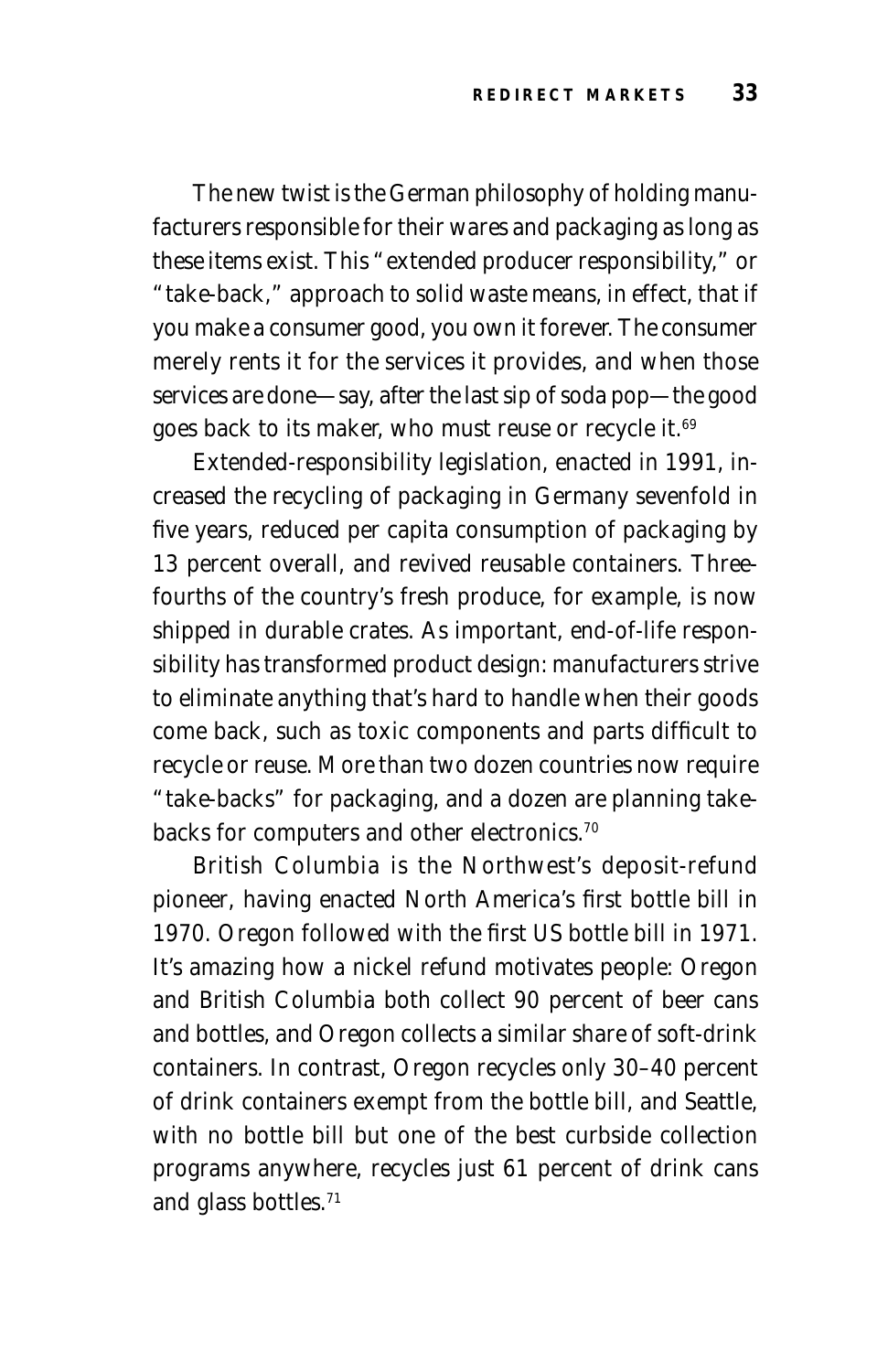Though Oregon's bottle bill has changed little in a quarter century, British Columbia has since 1992 turned its deposit-refund program into a true take-back program, adding motor oil, paint, household solvents, pesticides, pharmaceuticals, and most types of drink containers not previously covered. The return rate for this last category soared to 77 percent in the two years after its inclusion. In other extensions of producer responsibility, King County, Washington, is experimenting with computer take-backs, and Oregon's Department of Environmental Quality has recommended applying this entering throw to carpeting and to mercurycontaining lights and thermostats. European countries, meanwhile, hold car and appliance manufacturers responsible for "cradle-to-cradle" product stewardship.72

Finally, companies need not wait for government mandates but can instead seek profits in reducing waste. Some corporations active in the Northwest have voluntarily taken responsibility for their goods' entire life cycle, a step in converting their business from a product-sales model to a service-contracts model. Xerox, for example, leases most of its copiers and, when the leases end, refurbishes the equipment for reuse. Herman-Miller, a furniture manufacturer, reclaims and reconditions its products for resale. Carpet maker Interface leases floor-covering services rather than selling rugs. The company retains ownership of its carpet, which it installs as tiles to allow periodic replacement of worn segments. At its factories, Interface separates the worn tiles into their parts and remakes them.73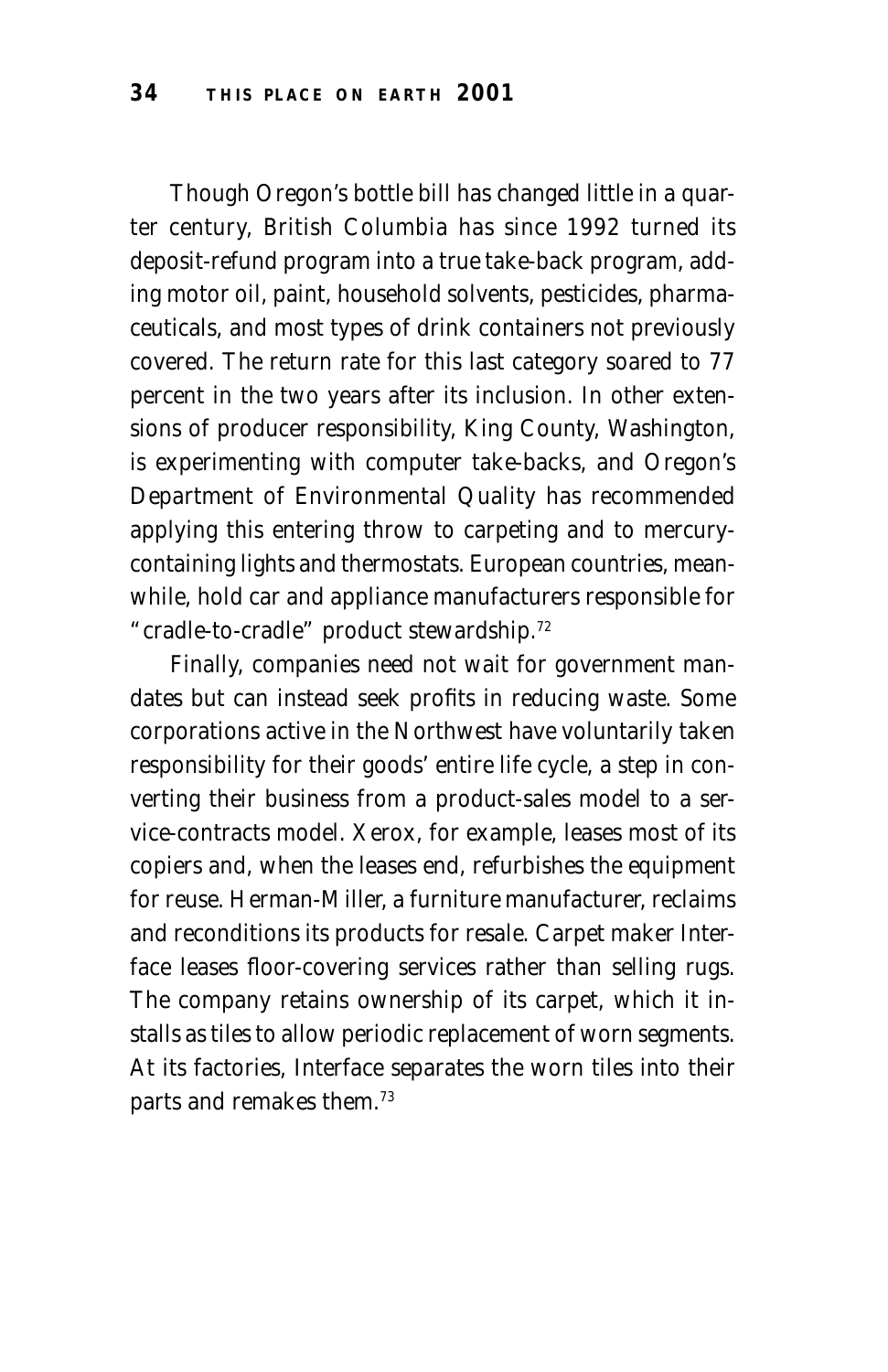

"O*pen and turn," the third pillar of aikido, charts a path around a frontal assault and, sneaking up on the assailant sideways, turns his aggressive force back on himself. This pillar, like the others, embodies nonresistance. "If your opponent strikes you with fire," said founder Morihei, "counter with water, becoming completely fluid and free-flowing. Water, by its nature, never collides with or breaks against anything. On the contrary, it swallows up any attack harmlessly."*

Lesson: *An attacker strikes at your head from over his own, his hand coming down like an ax. Spin to his side to avoid his blow, and, as you do so, catch his descending arm. By continuing his arm's natural rotation—first down toward the ground, then backward toward his rear and, finally, up until his arm reaches the end of its range of motion—flip him completely over. The redirected momentum of his attack thus neutralizes him.74*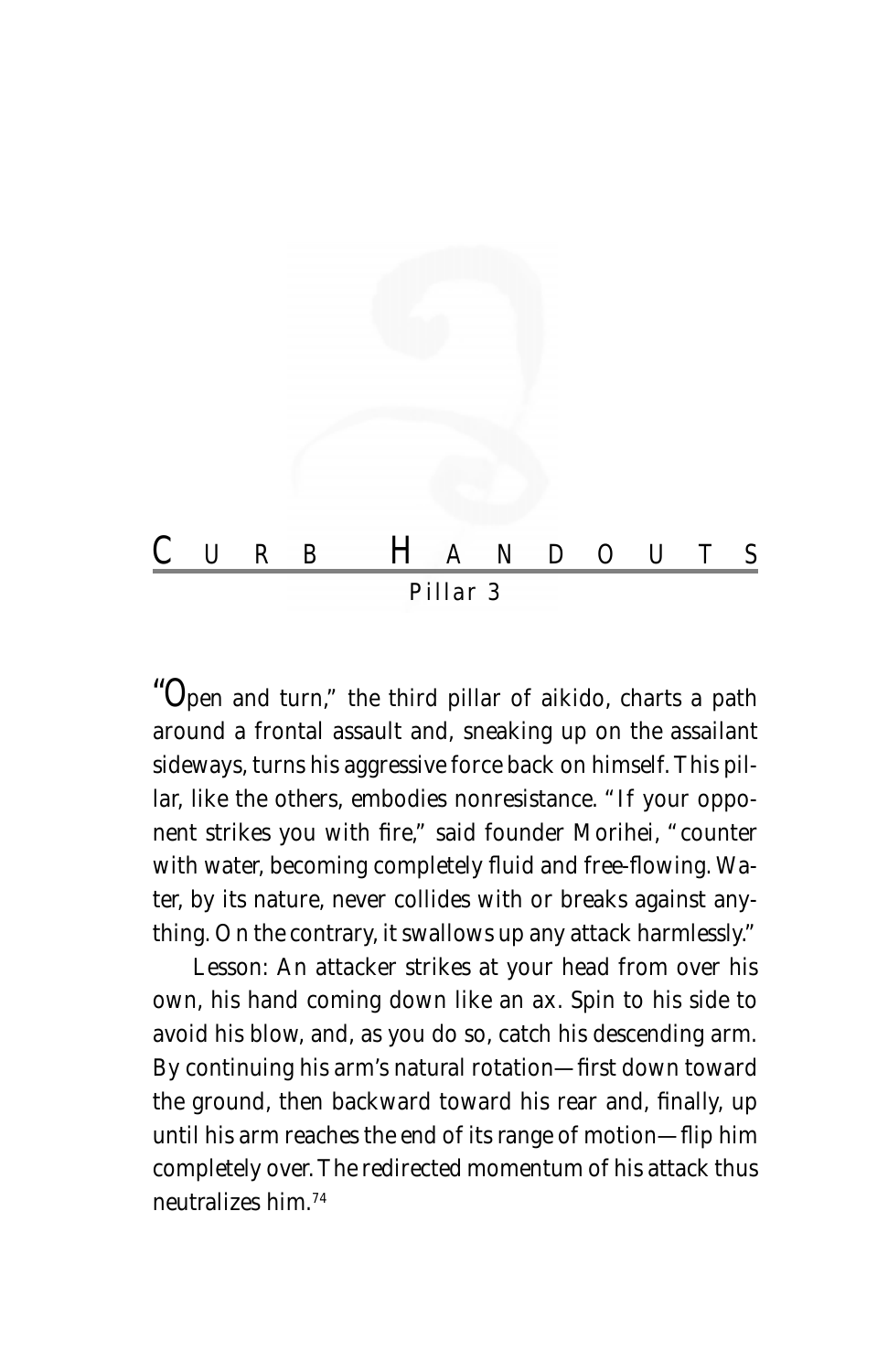**E ACH YEAR ,** <sup>N</sup> **ORTHWEST GOVERNMENTS REWARD** activities that degrade the environment with billions of dollars in cash, tax breaks, and sweetheart deals, making a frontal assault on northwesterners' land, air, and water. But the region can open and turn these counterproductive subsidies with a few well-executed moves.75

Built up gradually over decades of political deal making, the Northwest's myriad subsidies—between them, Washington and Oregon alone have enacted 700 special exceptions in their state tax codes—dampen the economy, deplete natural wealth, and often penalize working families. Together, these policies form a juggernaut against sustainable living, but the Northwest can sidestep the onslaught, sneak up on it sideways, and flip it head over heels.<sup>76</sup>

Take endangered Columbia River salmon: In the headwaters, federally subsidized clearcut logging and public-lands grazing clog spawning gravels with silt. Downstream, farms many growing federally subsidized cattle feed with irrigation water chipped in free by the state and delivered from dams built with federal dollars—drain and pollute waterways. On the floodplains, locally subsidized real estate developments developers rarely pay the full cost of roads and sewer lines pave watersheds, underwritten with federally subsidized flood insurance. Still farther downstream, government-funded salmon hatcheries—built to mitigate dams and the loss of upstream habitat—combine with federally subsidized dredging of river channels to further interfere with natural conditions. All these forces, including hatcheries, contribute to the decline of wild salmon. And that decline has forced an end to most salmon fishing, which, true to form, has occasioned new subsidies—aid for displaced fishermen and multimillion-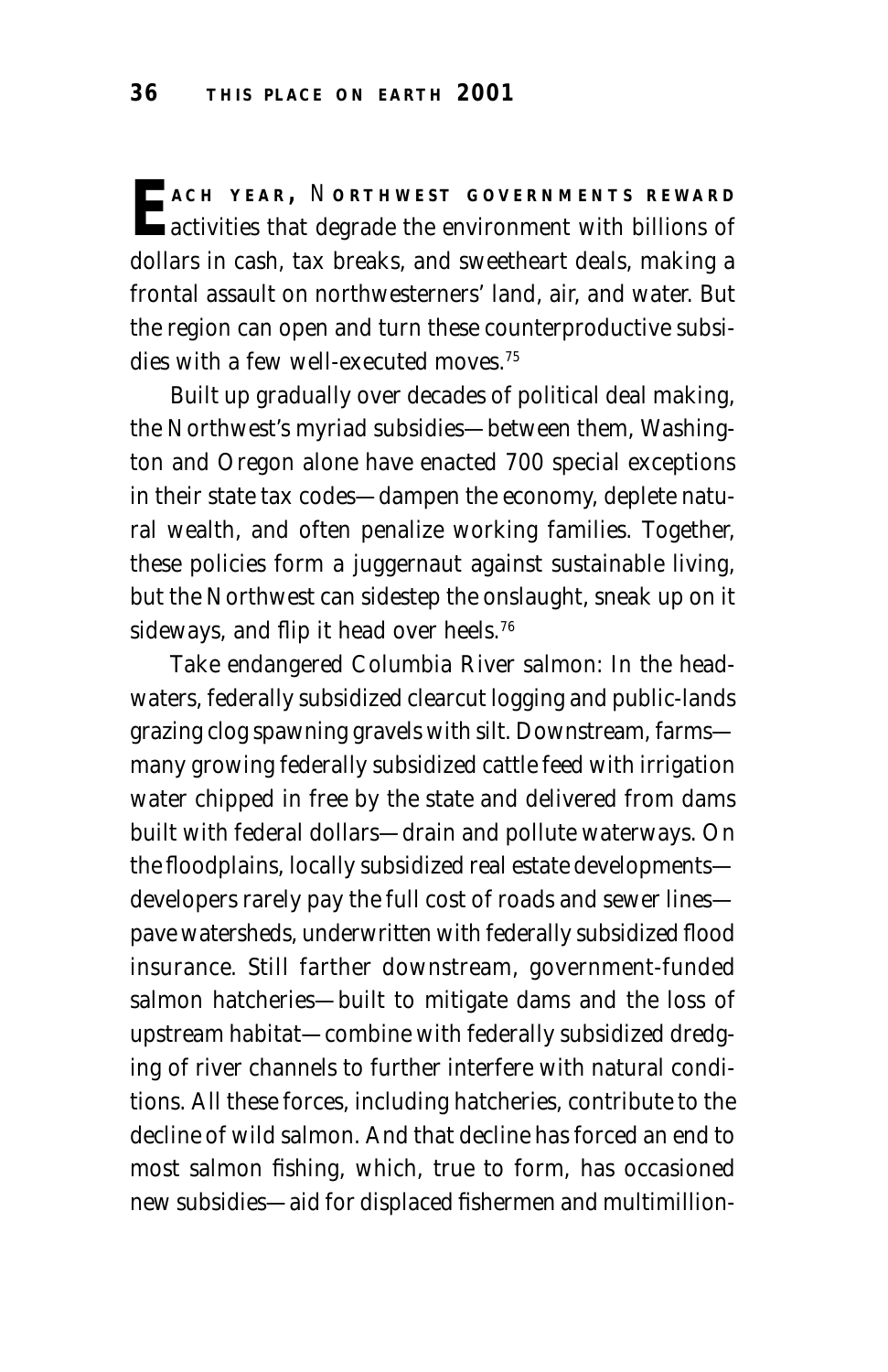dollar programs to restore fish populations. Some say the Northwest cannot afford to save its salmon; perhaps it cannot afford to keep killing them.77

**10. PAY FOR ROADS WITH DRIVING-RELATED FEES** Drivers need roads, bridges, parking spaces, police, ambulances, and other services, but they pay only part of the associated costs through fuel taxes, vehicle registration and license fees, or parking charges. Taxpayers—regardless of how much they drive—pick up the rest of the tab. Most Northwest jurisdictions enshrine in law the principle that *all* revenue from fuel and other vehicle taxes be spent on roadwork, but road spending often exceeds the revenue from these taxes. An aikido reform would enshrine the parallel principle—that *only* fuel and vehicle taxes go to the automotive infrastructure.<sup>78</sup>

In 1998, the Northwest states spent on roads almost \$1 billion from sources unrelated to driving, including property, sales, and income taxes. This figure excludes what the region's cities and counties spend each year on services for motor vehicles, such as traffic policing, car fire protection, and traffic planning. In greater Seattle alone, such services amount to perhaps \$300 million a year; the regional total may exceed \$1 billion. Adding insult to injury, the revenue code also plays favorites toward cars. In British Columbia and Washington, buyers can subtract the value of trade-ins from the price of a new car before sales tax is calculated. And these jurisdictions and Idaho exempt motor fuels from retail sales taxes; in Washington in 1997, these two giveaways were worth \$334 million<sup>79</sup>

Northwesterners can do aikido on the overuse of motor vehicles not by standing against them—they are, after all,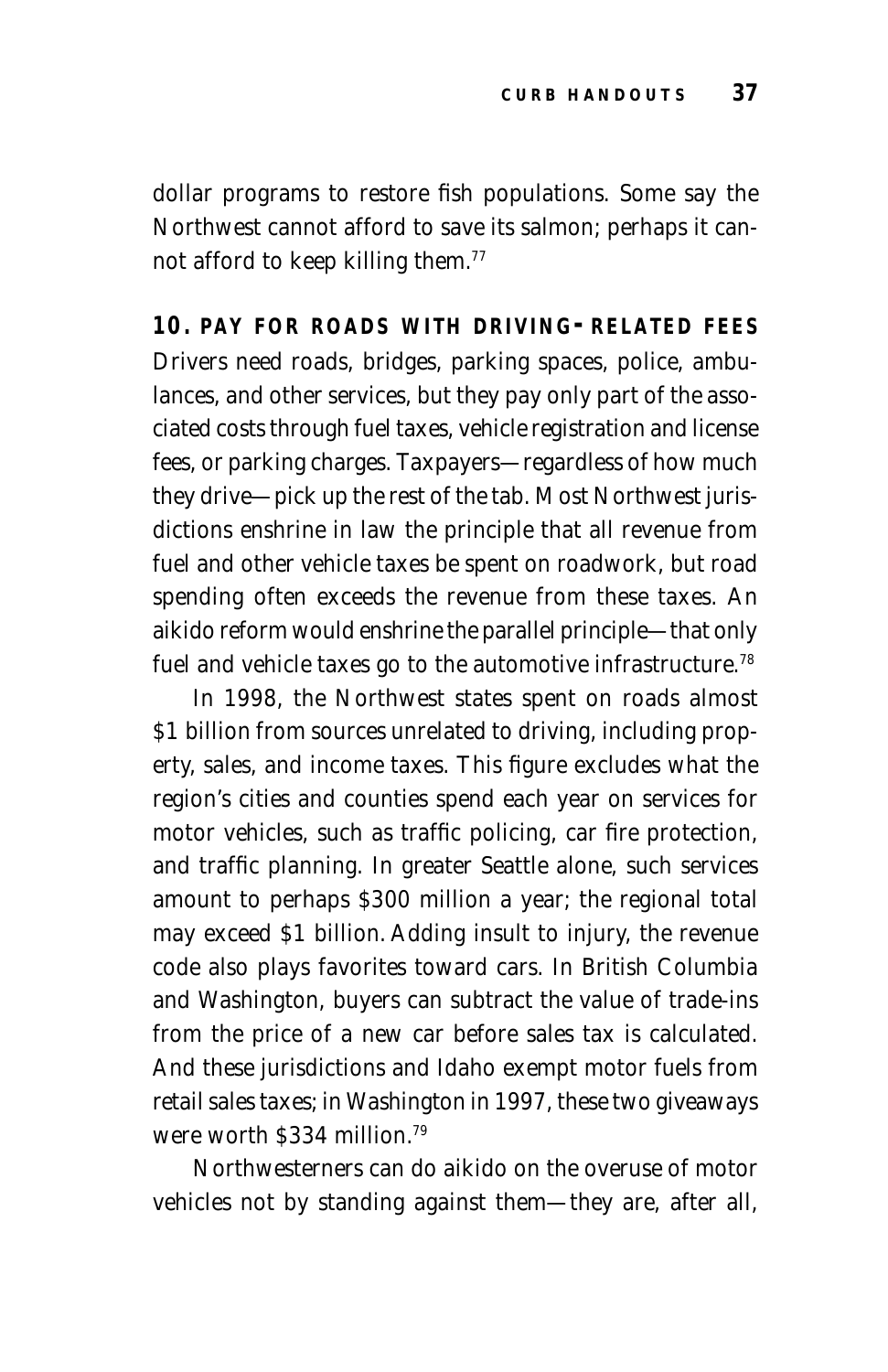incredibly useful machines—but through a countermove that rests on the user-pays principle. Requiring that motor vehicles pay for all roadwork, coupled with evenhanded tax treatment of cars and fuel, would push driving rates down and give other modes of travel a fair chance.

#### **11. LET DEVELOPMENT PAY ITS WAY**

Federal, state, provincial, and local policies in the Northwest foster sprawl by subsidizing home ownership and new development. In particular, they encourage northwesterners to live in big houses on big lots and to invest in second homes, which are often built on fragile slopes and shorelines. But charging developers for more of the basic services their buildings require, and fine-tuning federal spending and tax rules, would diffuse this force. Again, the key is to sidestep the momentum of northwesterners' desire to own nice homes and to instead seize on fairness, thereby redirecting that momentum toward more sustainable housing choices.<sup>80</sup>

In much of the Northwest, public infrastructure is fully used, so added households demand added facilities and services—schools, roads, water pipes, sewer and drainage, police, fire, and ambulance. To help pay for these necessities, many jurisdictions charge builders "impact fees" for each house or apartment. Nowhere, however, do the charges fully reimburse local treasuries for the expenses of development.<sup>81</sup>

In Oregon's cities, fees to the builder of a typical new three-bedroom single-family home range from \$2,000 to \$10,000. Yet the full cost of providing basic support for such a home is \$30,000 to \$35,000. Local taxpayers end up saddled with the difference. In Washington, typical impact fees are \$2,500 per house, though by one reckoning, the infrastruc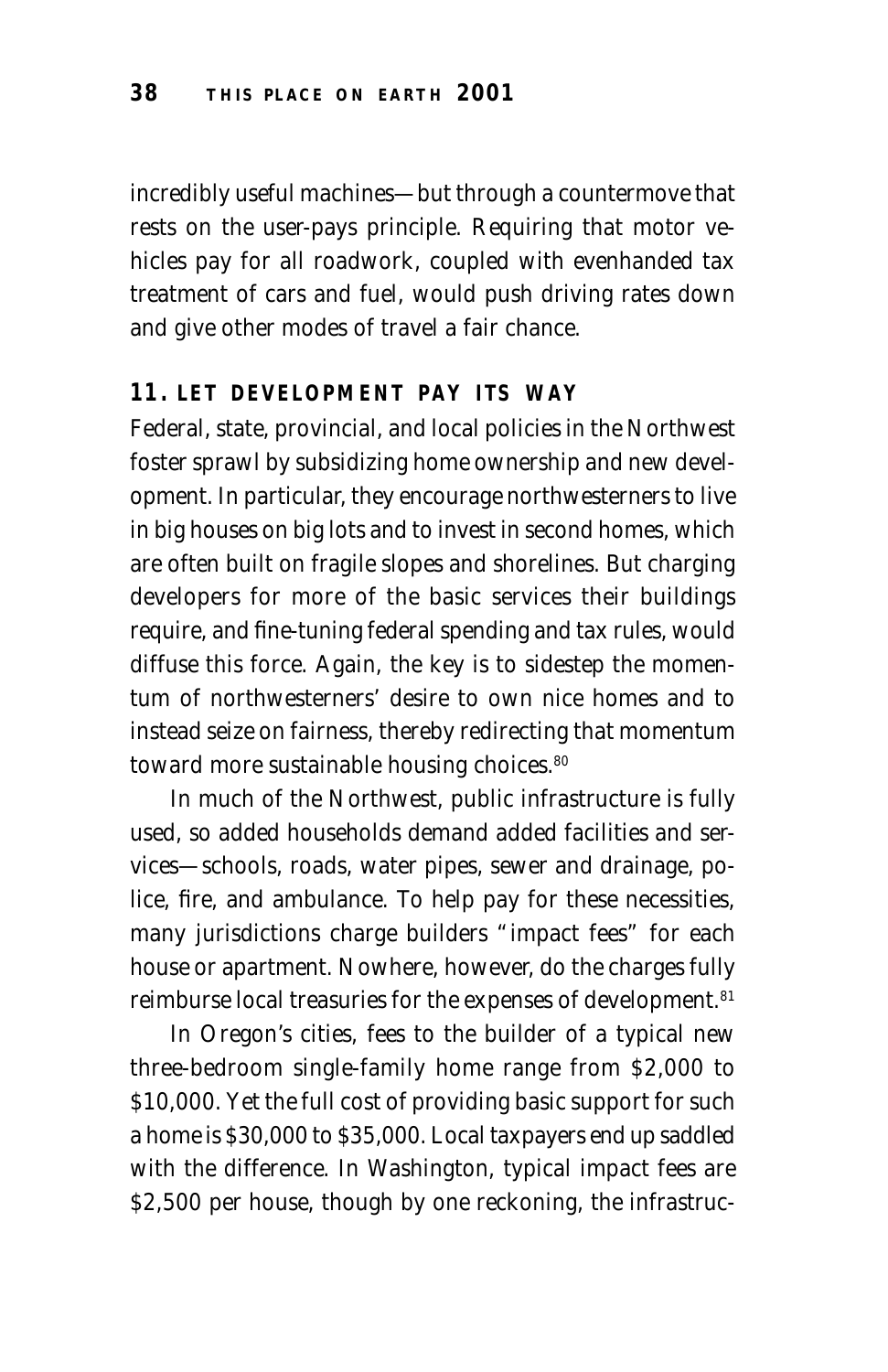ture to maintain the previous level of service after a new house is added would cost \$83,000—almost \$3 billion a year statewide. Two-thirds of the total goes to roads. In Washington's Thurston County, for example, the costs of keeping up with growth come to about \$1,200 per year per taxpayer. Since almost no Northwest jurisdiction has been able to keep up, northwesterners pay for growth partly in tax dollars and partly in overcrowded roads, schools, and other facilities.<sup>82</sup>

Charging developers full fare would make growth pay for itself; adjusting impact fees by location would deflect sprawl back toward urban centers. The costs of support for new houses on the suburban periphery are often twice as high as the costs of upgrading in-town infrastructure, but the low price of remote land is a strong magnet for developers. Impact fees that increase with distance from established urban services would counter this attraction, putting the public costs of sprawl into developers' ledgers and the price tags of outlying homes.<sup>83</sup>

Reforming two federal programs would further discourage dispersed development. Curbing or phasing out the US National Flood Insurance Program would work wonders for ecologically sensitive wetlands; the program offers subsidies that actually encourage home construction in harm's way, on floodplains and near exposed coastlines. And even a gradual shift of priorities in the US Forest Service's efforts to contain forest fires—away from saving remote ranches and vacation homes—would brake the proliferation of such rural sprawl in the fire-prone woodlands of the inland Northwest. Perhaps one-third of the quarter billion dollars or more that federal, state, and local governments spent fighting Northwest wildfires in 2000 went into saving private devel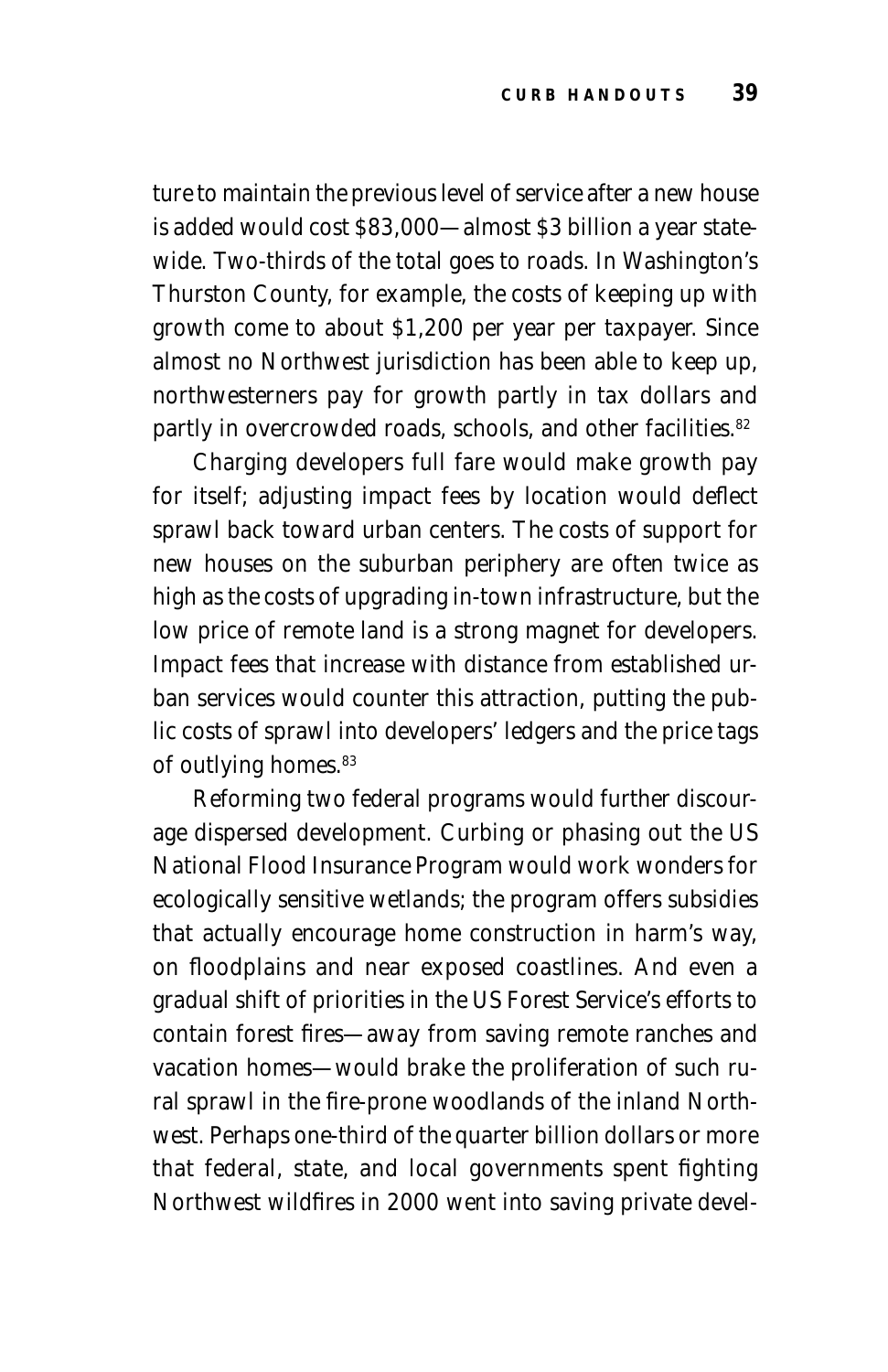opment. In one case, federal agencies spent about \$21 million controlling an Idaho fire to save private buildings with an assessed value of only \$3 million. The private insurance market would deter much building in fire-prone areas if the federal government made clear it would protect human life but not second homes 84

Adjusting federal tax laws would also slow sprawl. US income tax law allows taxpayers to subtract mortgage interest, property taxes, and homeowners' capital gains (earnings from rising land values) from their income before calculating their tax bill. These deductions totaled \$87 billion nationwide in the United States in 1997. Partly because the deductions are larger for bigger, more expensive houses, more than half the benefit went to households with annual incomes above \$100,000; as a result, the US government gives more housing assistance to families with six-figure incomes than to the poor. State income taxes, most of which are tied to the federal tax, increase the amount and inequity of these handouts. Oregon lost \$383 million to homeowner tax breaks in 1996.<sup>85</sup>

The United States could do better by emulating Canada's tax subsidy for home ownership. Canadians receive an income tax credit for property taxes paid, but they may not deduct their mortgage interest. The same share of Canadians owns their homes as Americans, but Canadians live in smaller residences. The United States could head in this direction, for starters by gradually lowering the \$1 million cap on the amount of mortgage interest that's deductible.<sup>86</sup>

More ambitiously, the United States could replace its mortgage interest deduction with an income tax credit that's equal for all homeowners and set at the average value of the deductions, roughly \$1,200. Typical homeowners and the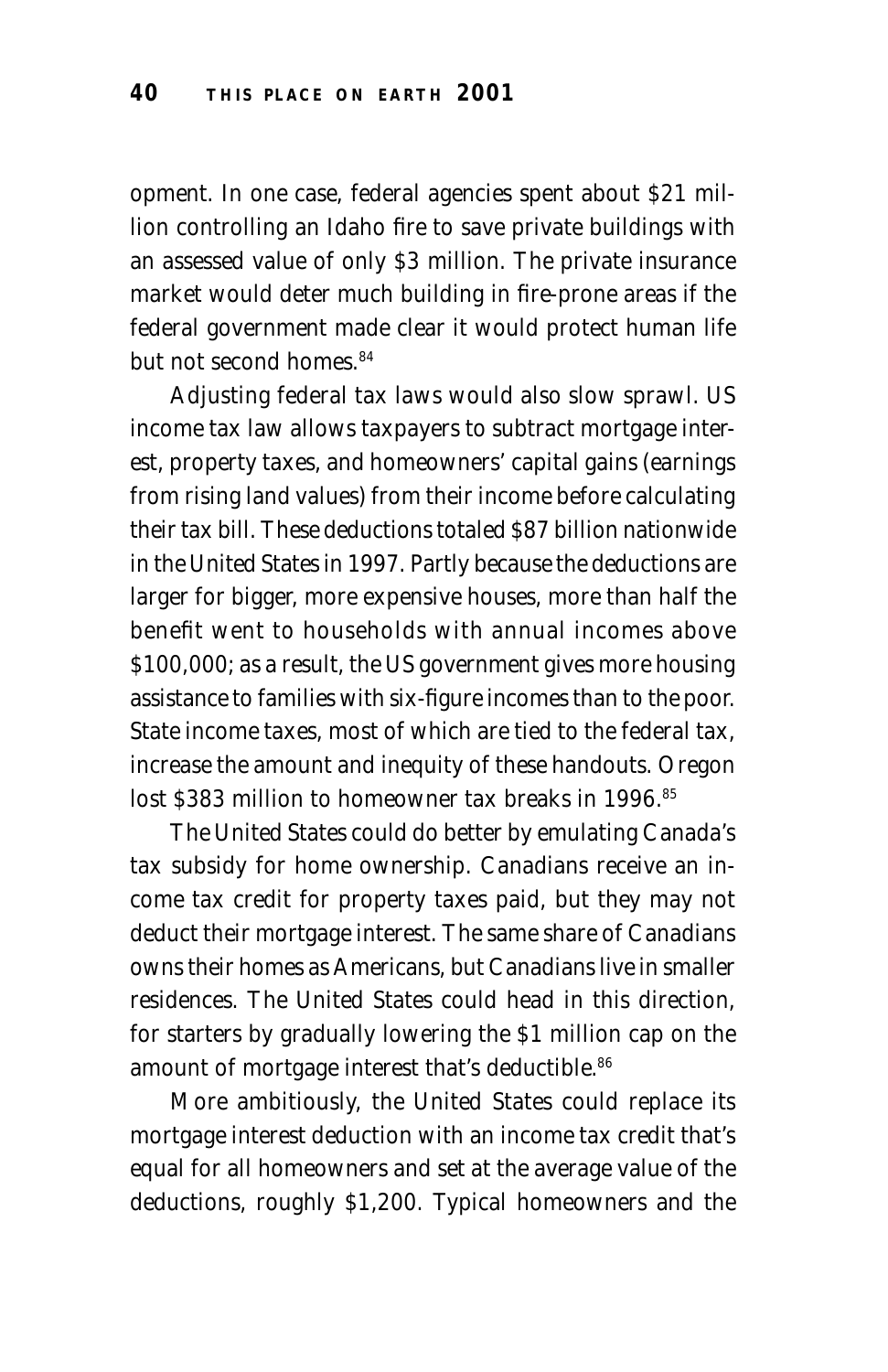public treasury would see no change in cash flow, but the incentives and distribution of benefits would invert themselves. At present, the more you spend on housing—the bigger your house, lot, loan, and property taxes—the bigger the tax break. With a home ownership tax credit, in contrast, all homeowners would receive the same \$1,200 benefit, and no one would have a tax incentive to spend extra on housing.<sup>87</sup>

# **12. CHARGE FULL PRICE FOR THE PUBLIC' S NATURAL RESOURCES**

All the Northwest's water, almost all its minerals, and 77 percent of its land belong to the public, yet irrigators, miners, and loggers have always paid bargain prices for these natural resources. Insisting on a fair return to public coffers would channel these industries' impacts in constructive ways.<sup>88</sup>

Though water itself is free to those with rights to use it in the Northwest states, irrigators—who use four times as much as all other northwesterners combined—do pay for its storage and delivery. They don't pay the full cost, however—typically ten cents on the dollar for water from the US Bureau of Reclamation's irrigation works along Northwest rivers such as the Klamath, Snake, and Yakima—leaving 90 percent of the tab to taxpayers. Farmers pay about a penny for 1,300 gallons (4,921 liters) to the Bureau's Minidoka Project, which covers one million acres (405,000 hectares) of Idaho's Snake River Plain. The lavishly subsidized farms in the Bureau's Columbia Basin Project in eastern Washington, meanwhile, get so much cheap water pumped to them that some farmers have built hydroelectric plants in their irrigation canals. Gradually easing farmers off these subsidies would prompt dramatic gains in water conservation and river restoration  $89$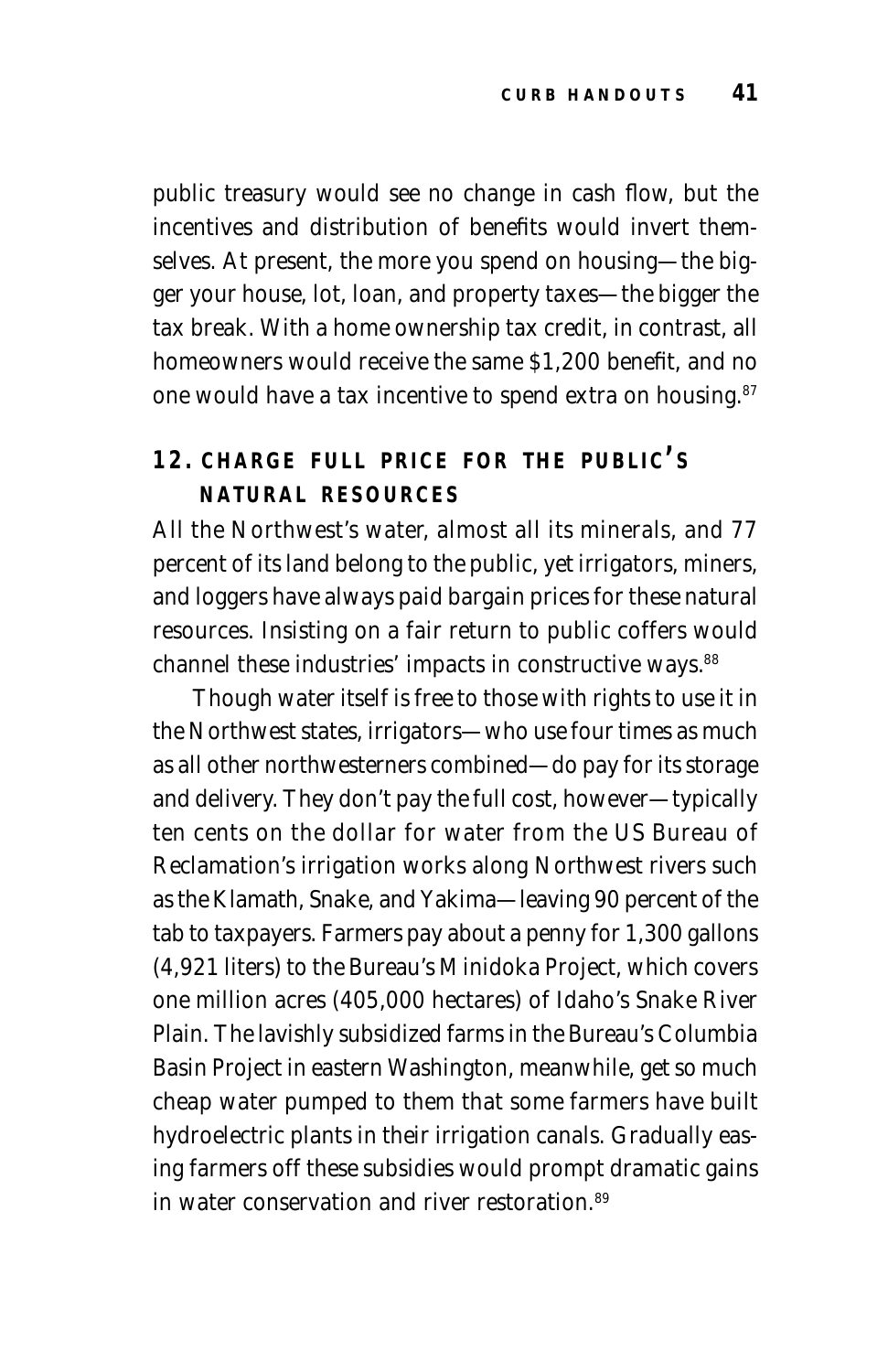Curbing handouts to mining would ensure that only highly profitable mines are developed. Such mines are better for the environment, too, because their rich ores require less disruption to extract. At present, gold, copper, and other hardrock miners pay no royalties anywhere on Northwest public land. British Columbia, which mines more than the rest of the region combined, collects royalties on oil and gas but not on minerals. Similarly, the US government charges 12.5 percent royalties on oil and gas, at least 12 percent on surface-mined coal, and 10–15 percent on geothermal steam but nothing for hardrock minerals from public land. Worse, US citizens and corporations have a legal right to mine on most public lands. For only \$5 an acre paid to the federal treasury, miners can make public land private property—a handout that has, over time, deprived the United States of assets worth tens of billions of dollars.90

To capture the full value from public timber in places where logging is appropriate, managers can establish strong environmental standards, carefully calculate the government's cost for each sale, set that amount as the minimum bid, and request sealed bids for permission to log. The BC Ministry of Forests, the region's largest landowner, administratively sets rates for logging, often below market values. For 1997, most credible estimates of the resulting annual subsidy fall between Can\$840 million and Can\$2.6 billion. The US Forest Service, the region's second-largest landowner, auctions most of its timber but accepts bids far below its own costs, which include building roads. In 1997, some 26 of the 35 national forests in the US Northwest lost money on timber, generating \$83 million of red ink all told. Halting these losses would more fully reflect the value of the public's forestlands.<sup>91</sup>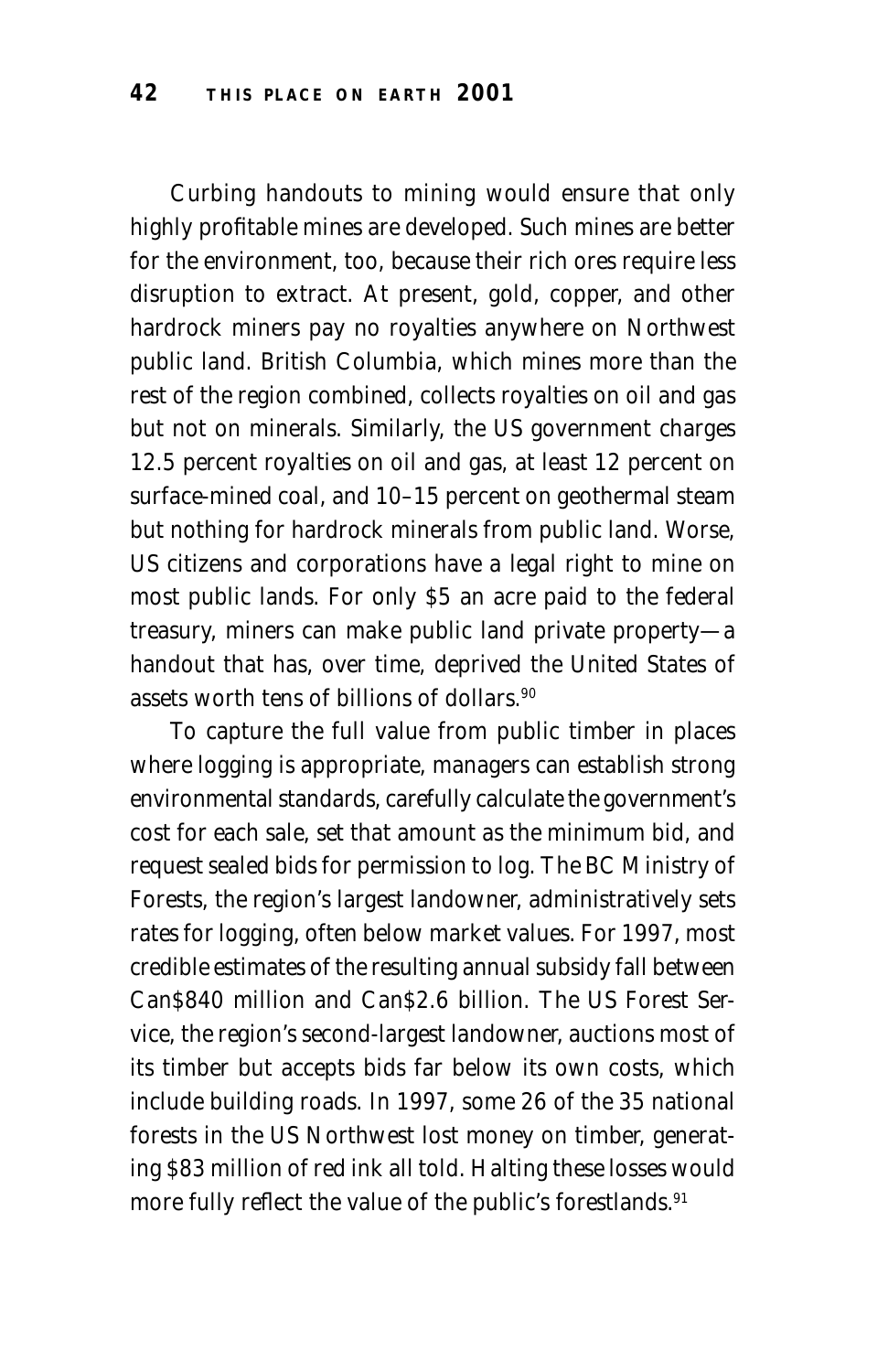# SLOW POPULATION GROWTH *Pillar 4*

"A*ikido," said founder Morihei, "begins and ends with breath." "Breath-power techniques" form the art's fourth pillar. In aikido's spiritual teachings, breath is the universal force of life upon which students may draw to overcome the brute strength of any opponent. In less poetic terms, breathpower is exquisite timing and concentration of energy on the right leverage points.*

Lesson: *The breath-power technique called "heaven and earth" begins like the playground game in which two children on a beam hold hands and try to throw their partner off-balance without falling themselves. Kneel facing your opponent as she grips your wrists from below. Yielding to that assault, lean back, drawing her off-balance. Then, to keep her off-balance, shift your own position several times—not with raw force but in swift, sudden bursts synchronized with your own breathing—to topple her.92*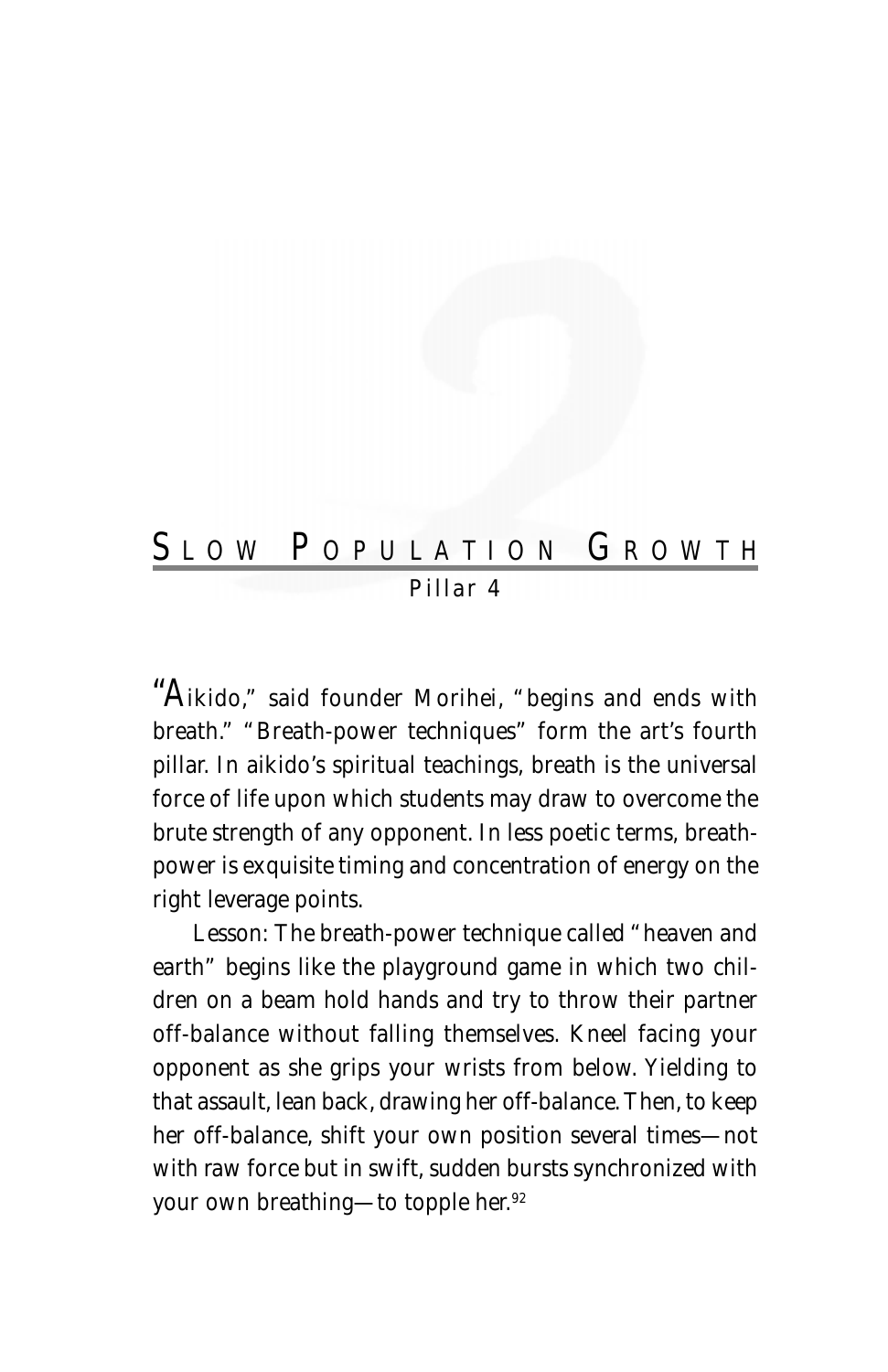**F THERE WERE BOX SCORES FOR POPULATION GROWTH,<br>the Northwest's pace since 1990 (1.9 percent annually) F THERE WERE BOX SCORES FOR POPULATION GROWTH,** would put the region in the middle of the Third World, leading India, neck and neck with Egypt, and gaining on Ecuador. Expanding ranks of inhabitants—15.5 million and counting—are responsible for most of the Northwest's increase in energy and water consumption, solid waste generation, and greenhouse gas emissions, along with about half the region's growth in traffic and suburban sprawl. How much northwesterners consume apiece matters as much or more, of course, but population remains a determinant of the Northwest's sustainability.<sup>93</sup>

Recent growth has come not purely from conscious choices to have children or to move northwestward, but also from flaws in public policy. Well-timed pressure on the right leverage points can slacken its pace. During the 1990s, 68 percent of Northwest growth came from people moving into the region, though over the span of decades, almost as much has come from natural increase (births minus deaths). Natural increase is simpler to tackle than migration, which always comes in fits and starts. Besides, births matter not only to the Northwest's future but to the globe's as well, whereas migration simply shifts population pressures. So natural increase is an appropriate leverage point.94

The Northwest can, and has begun to, slow natural increase, not by limiting people but by sustaining them. This approach is both ethical and effective. A close reading of the evidence reveals that rising numbers of humans are a symptom of deeper maladies, including neglect of children and women. Consequently, if the Northwest takes better care of people, natural increase will take care of itself. In particular,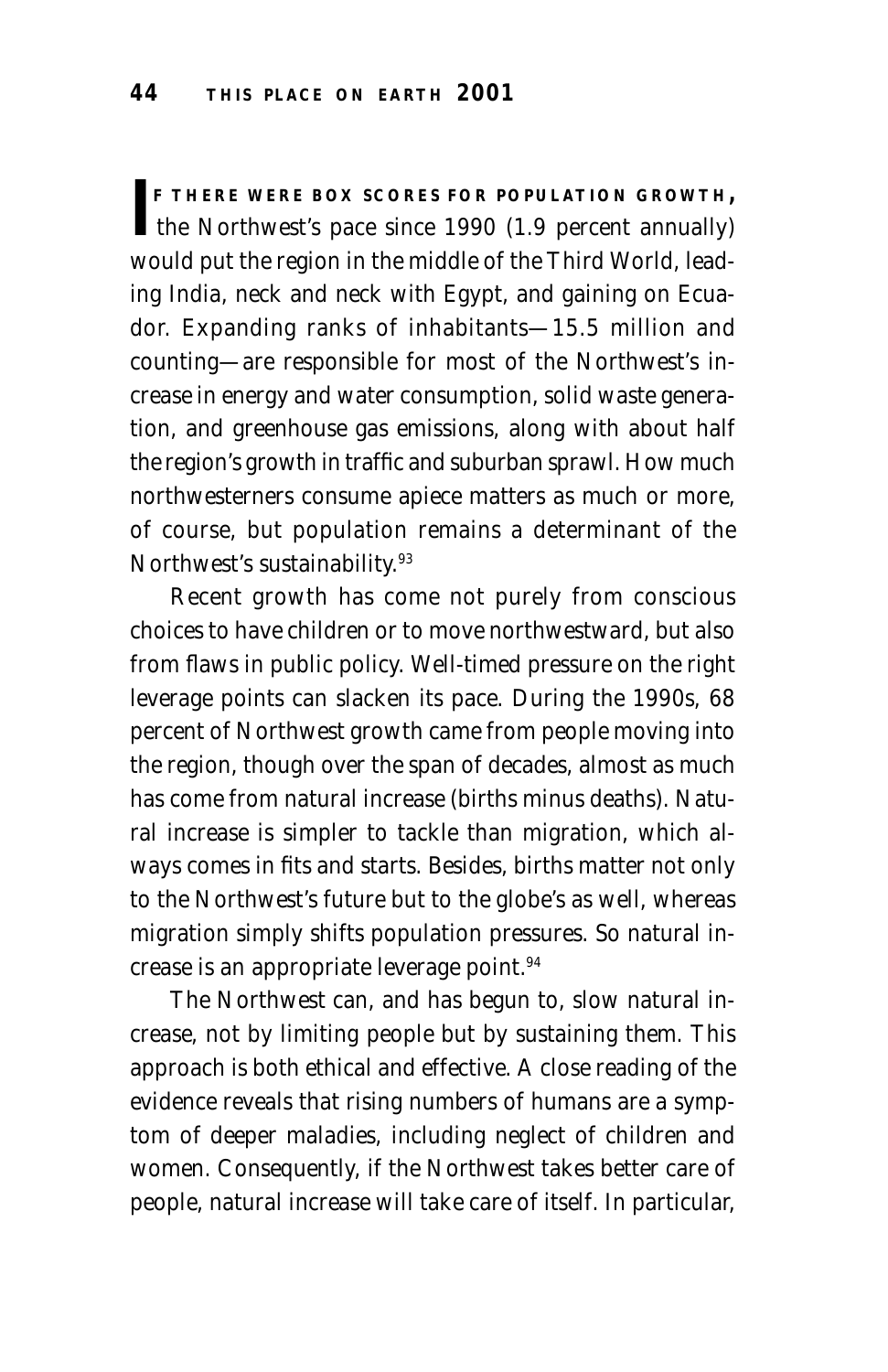the region can concentrate its energies on three leverage points—reducing child poverty, preventing child sexual abuse, and expanding health insurance coverage for contraceptives plus two opportunities for exquisite timing—making emergency contraceptives readily available during the three days after unprotected sex and making nonsurgical abortion available at the very beginning of pregnancy.95

#### **13. TARGET CHILD POVERTY**

Most northwesterners are already on the zero-growth bandwagon, planning families with two children or fewer. But birthrates among the disadvantaged raise the average: roughly one-third of natural increase in the Northwest would not occur if none of the region's families were poor.Women who live in poverty have 50 percent more children on average than more affluent women because, as women's education and economic situation improve, they opt for smaller families.<sup>96</sup>

Poverty singles out the young in particular for childbearing. Much of the region's discussion of teen births misses the fact that, statistically, teen births are a function of disadvantage: fully 83 percent of American teen mothers grow up in low-income families. Teenagers gave birth to one-tenth of the Northwest's newborns in 1998, accounting for 24 percent of natural increase that year. As economic disparity expanded in the Northwest between 1979 and the mid-1990s, the timing of childbearing became a class issue. Just as income prospects diverged, so did childbearing patterns. The haves in the new economy began waiting until after graduate school to have children; the have-nots began during high school.<sup>97</sup>

To alleviate population pressures in the Northwest, therefore, the most effective breath-power technique would guar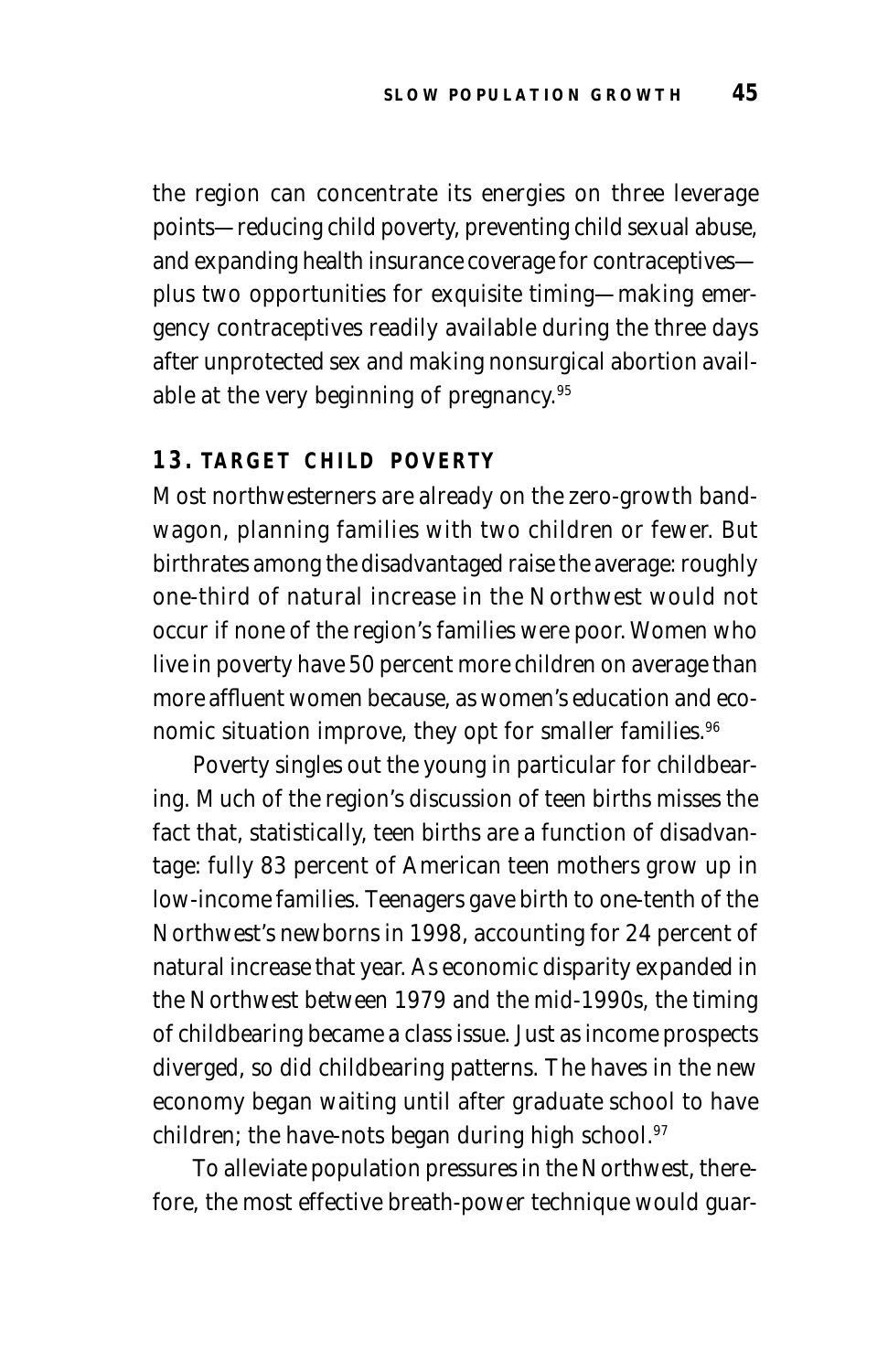antee young people a fair start. A remedy for child poverty would weave the Northwest a social safety net of a new variety. The region's welfare reforms of the mid-1990s cleared away ossified social service schemes but left little behind as a ladder of opportunity. Possible rungs for that ladder abound, rungs that emphasize personal responsibility. California now guarantees college tuition to low-income students who finish high school with a C average or better. And economists are designing programs to help poor families obtain assets, since most of the rise in inequality in the region stems from disparities in ownership rather than in earnings.<sup>98</sup>

Even subtle changes to public policy, such as expanding the earned income tax credit in the United States or indexing minimum wages to inflation, as Washington State has done, can slash the poverty rate. The US Social Security system has cut senior poverty by two-thirds since 1960—one of the greatest poverty reductions ever, anywhere—and the credit for much of that achievement goes to the mundane 1972 reform of indexing benefits to inflation. Typical seniors in America now get \$17,700 a year in aid from the federal government; typical children get \$2,500. Add state and local spending, and these figures still favor seniors three to one. Northwesterners don't begrudge people at the end of life a secure retirement; why should they begrudge people at the beginning a secure childhood?99

#### **14. PREVENT SEXUAL ABUSE**

If poverty is the principal cause of teen births, sexual abuse is its silent partner. Two-thirds of school-age mothers have survived childhood rape or molestation—three times as many as among all teenage girls. And one-fourth of school-age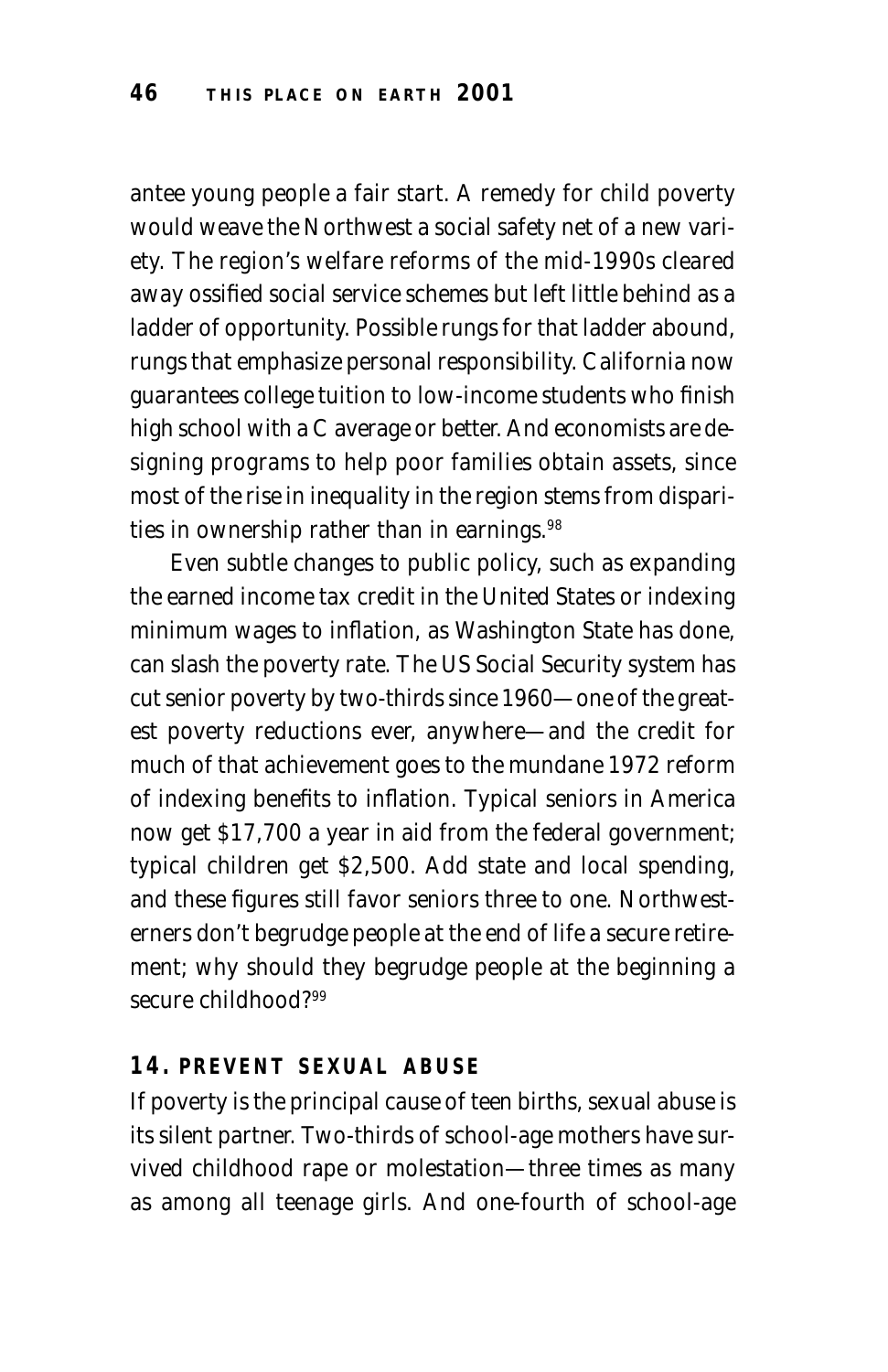moms go on to have at least one additional child before their 23rd birthday.100

Abuse survivors often look on reproduction as a way to heal, a chance for redemption. The profile of a statistically average school-age mom shows why: Beginning just before her 10th birthday, she is repeatedly molested by her stepfather. At 13, she is raped by a 23-year-old acquaintance, the first of three rapes. She begins voluntary sex—if you can call it that—at 14. Her partner is 19; he promises her love and protection but sometimes beats her. She changes partners frequently and becomes pregnant before her 16th birthday with a different 19-year-old man.101

Abuse puts children at risk for further abuse. It corrodes their self-esteem, making them desperate for approval, affection, and safety, and teaches them to expect violation as the price of these birthrights. For a girl thus victimized, the thought of having a baby can seem like a chance for a fresh start. Alleviating poverty helps prevent abuse, because destitution creates the conditions in which much abuse occurs insecurity, isolation, dysfunctional families, emotional disorders, and substance abuse. Poor children are many times more likely to be sexually abused than better-off children.<sup>102</sup>

A Northwest aikido tactic can also concentrate on fully funding child protection agencies, giving them clearer priorities, and unburdening them of the mountains of paperwork that keep workers at their desks rather than spending time with at-risk kids. A recent independent review in Washington reveals, as have most reviews elsewhere, a child protection agency in which staff are overloaded and have not been told whether keeping families together or safeguarding children should take precedence. These factors drive widespread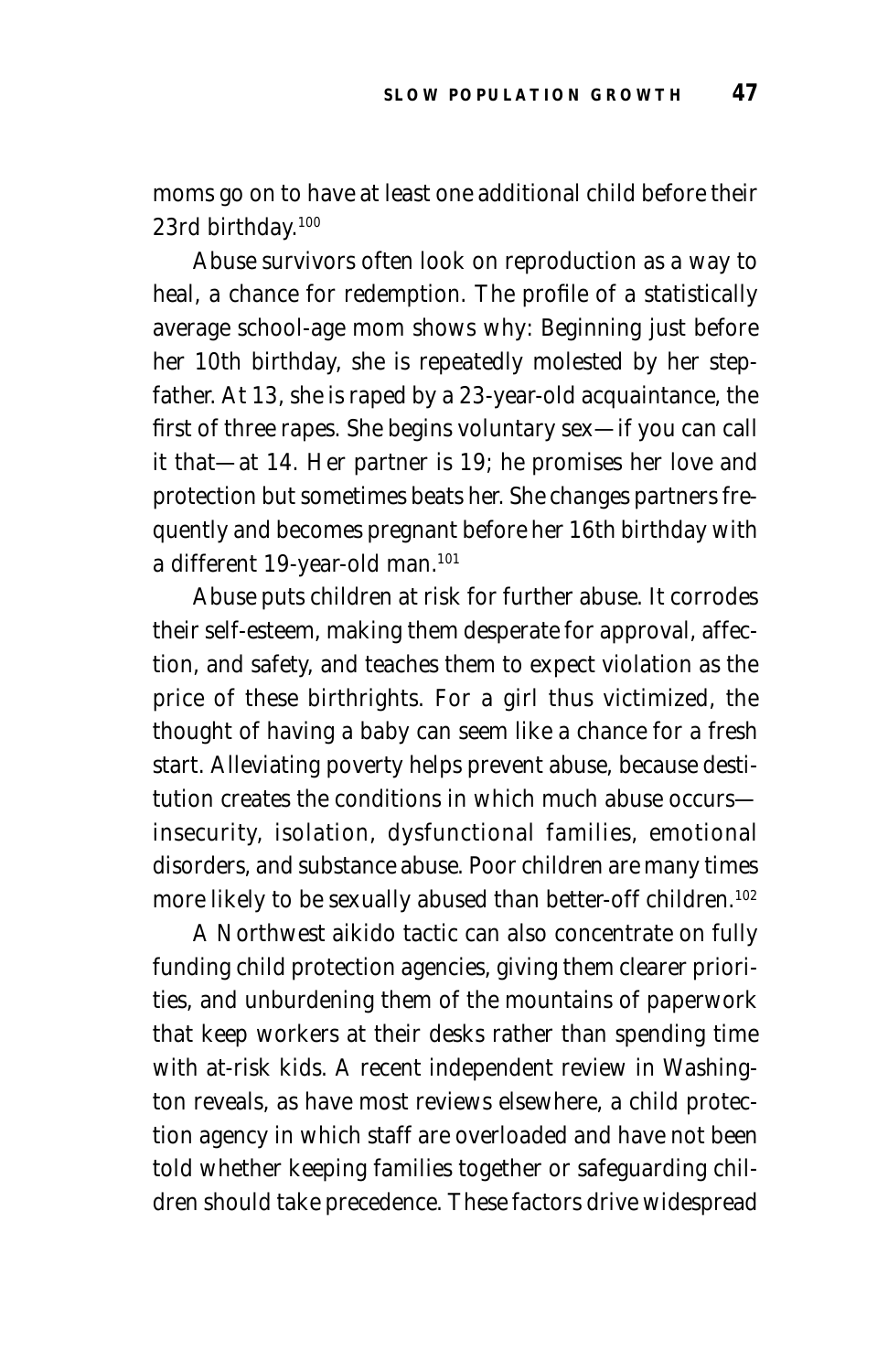employee burnout and rapid job turnover. Only half the reports of child abuse and neglect in Washington State are investigated, and experts believe that most abuse is never reported at all.<sup>103</sup>

As important, the region can monitor sexual abuse as rigorously as it monitors other crimes—or as its public health authorities track diseases. For these issues, the region compiles detailed information according to standard definitions and methods, generating a vast body of data that has helped reveal what works to fight crime and improve health. Without such monitoring, the region will never know how to invest in keeping kids safe. A first technique would emulate and improve on Washington State's Case Management Information System, which is among the best abuse-monitoring systems on the continent.104

Raising awareness would also help stem abuse. Six-yearolds have a better chance of knowing what to do if a stranger offers them candy than if a trusted adult tries to rape them. Sexual assault by a parent or parent substitute is 200 times more common than abduction by a stranger. The best prevention programs break the code of silence on which victimization thrives; they teach children a concrete body-safety rule to recognize abuse and then teach them to resist and report it.105

# **15. EXPAND INSURANCE COVERAGE FOR FAMILY PLANNING**

The share of births from unintended pregnancies appears to have dipped during the 1990s after rising during the 1980s. Still, roughly 1 in 12 babies born in the Northwest are unwanted at conception, conceived accidentally by women who plan to have no children, or no more children. Another fifth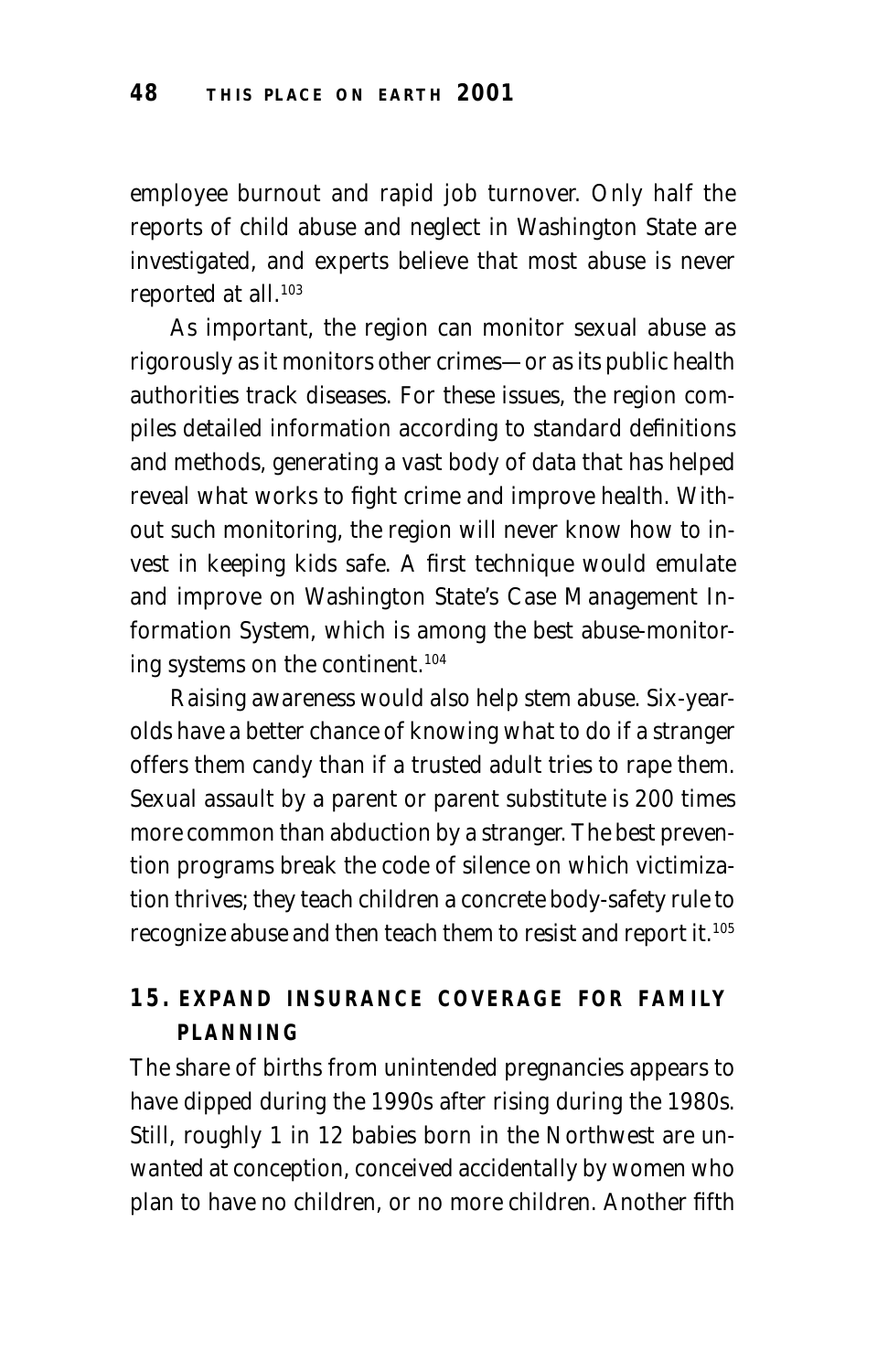or more of Northwest births result from pregnancies that the mothers regard as mistimed. These births, many of them to teens, usually happen one to three years earlier than desired.<sup>106</sup>

Experience in British Columbia shows that expanding insurance coverage for contraceptives is an effective breathpower technique for making unintended pregnancies less common. BC's universal health care system guarantees contraceptive coverage for all; at last count, unintended pregnancies were 40 percent rarer in Canada than in the United States. Since 1999, California and 13 other states have required all private insurers that pay for prescription drugs to cover the five prescription contraceptives: birth control pills, hormonal implants and injections, IUDs, and diaphragms.<sup>107</sup>

But millions of northwesterners still have medical insurance that pays for childbirth but not for contraception. In Washington, for example, even among the women who are enrolled in large, mainstream health plans, fewer than one in four are covered for all prescription contraceptives. (In contrast, nationwide, more than half of all prescriptions for the impotence drug Viagra are partly underwritten by health plans.) This penny-wise, pound-foolish approach to reproductive health puts highly effective methods such as hormonal implants out of reach for those who cannot afford the upfront cost. Health insurers would save money by covering prescription contraceptives, because accidental pregnancies are expensive. The cost to an insurer of a single delivery would pay for 15 years of contraceptives.108

In July 2000, a Seattle pharmacist brought a class-action lawsuit against her employer for sex discrimination, arguing that insurance plans covering most prescriptions must include contraceptives. In late 2000, the US Equal Employment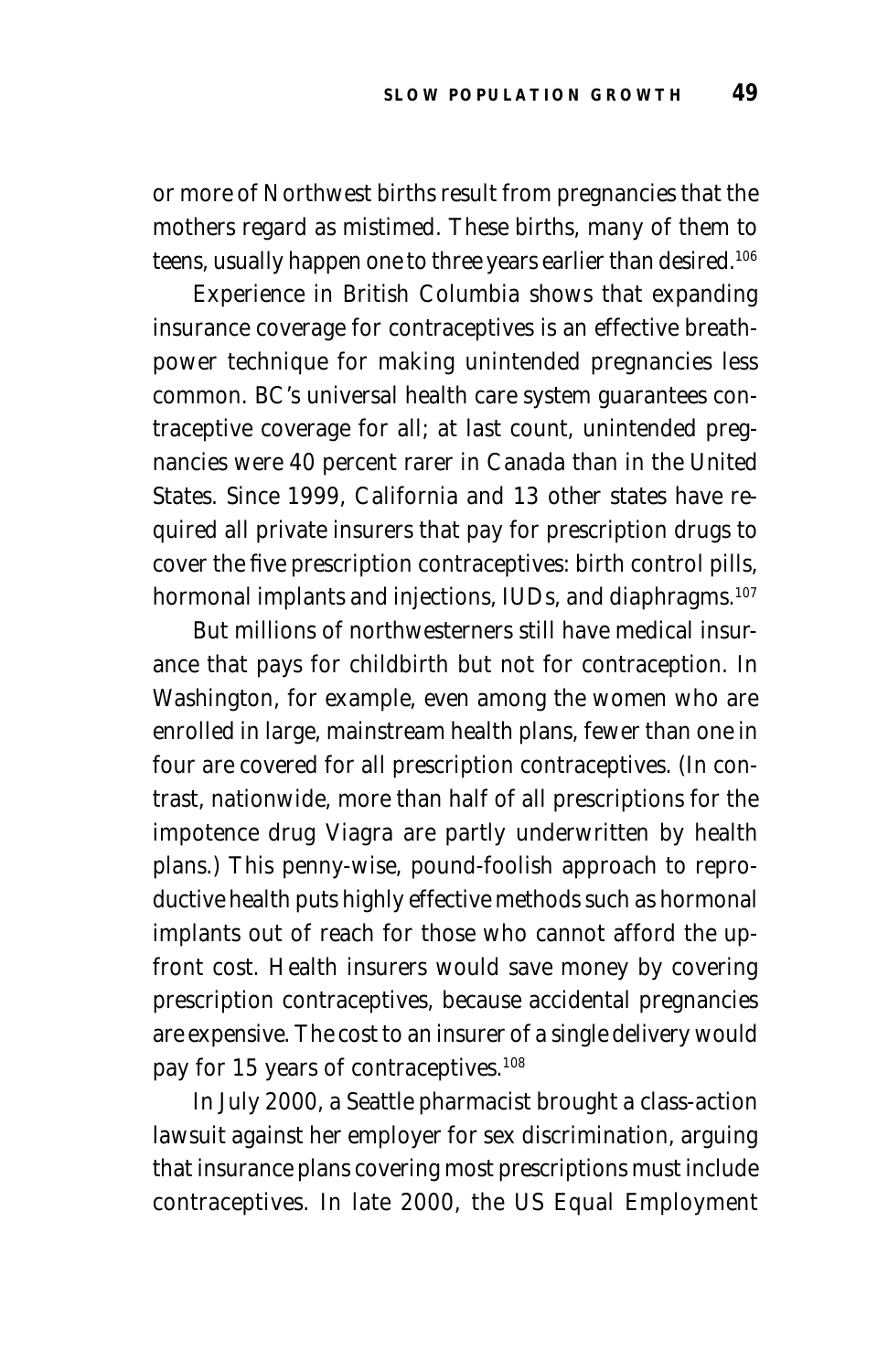Opportunity Commission ruled in a similar suit that employers who cover preventive medicine must cover prescription contraceptives. In early 2001, Washington's outgoing insurance commissioner mandated coverage of contraceptives in that state, though the mandate was then put on hold for another year. But employers can get ahead of the courts by joining the hundreds of Northwest companies whose health plans cover all contraceptives. And Northwest state legislatures and the US Congress can pass the bills introduced in recent years to mandate equality in prescription coverage: during their reproductive years, American women now pay 68 percent more than men for prescription drugs.<sup>109</sup>

Because many northwesterners—13 percent among women of childbearing age in Washington, for example—lack insurance, the region could further bolster its private insurance market with publicly funded contraception programs. In the Northwest states, public support for family-planning services helps women prevent more than 50,000 unwanted pregnancies each year. Yet US federal support for family-planning services declined sharply during the 1980s and has yet to recover the lost ground. Some 55 percent of low-income Washington women who need contraceptive services lack access to a federally supported family-planning clinic.<sup>110</sup>

# **16. BROADEN ACCESS TO EMERGENCY CONTRACEPTION**

Each day, more than half a million Northwest couples have sex; most of them do not aim to conceive a child. In the heat of passion, perhaps 40,000 of these couples dispense with birth control and take their chances on pregnancy; in some 2,000 more cases, a condom inadvertently tears or slips.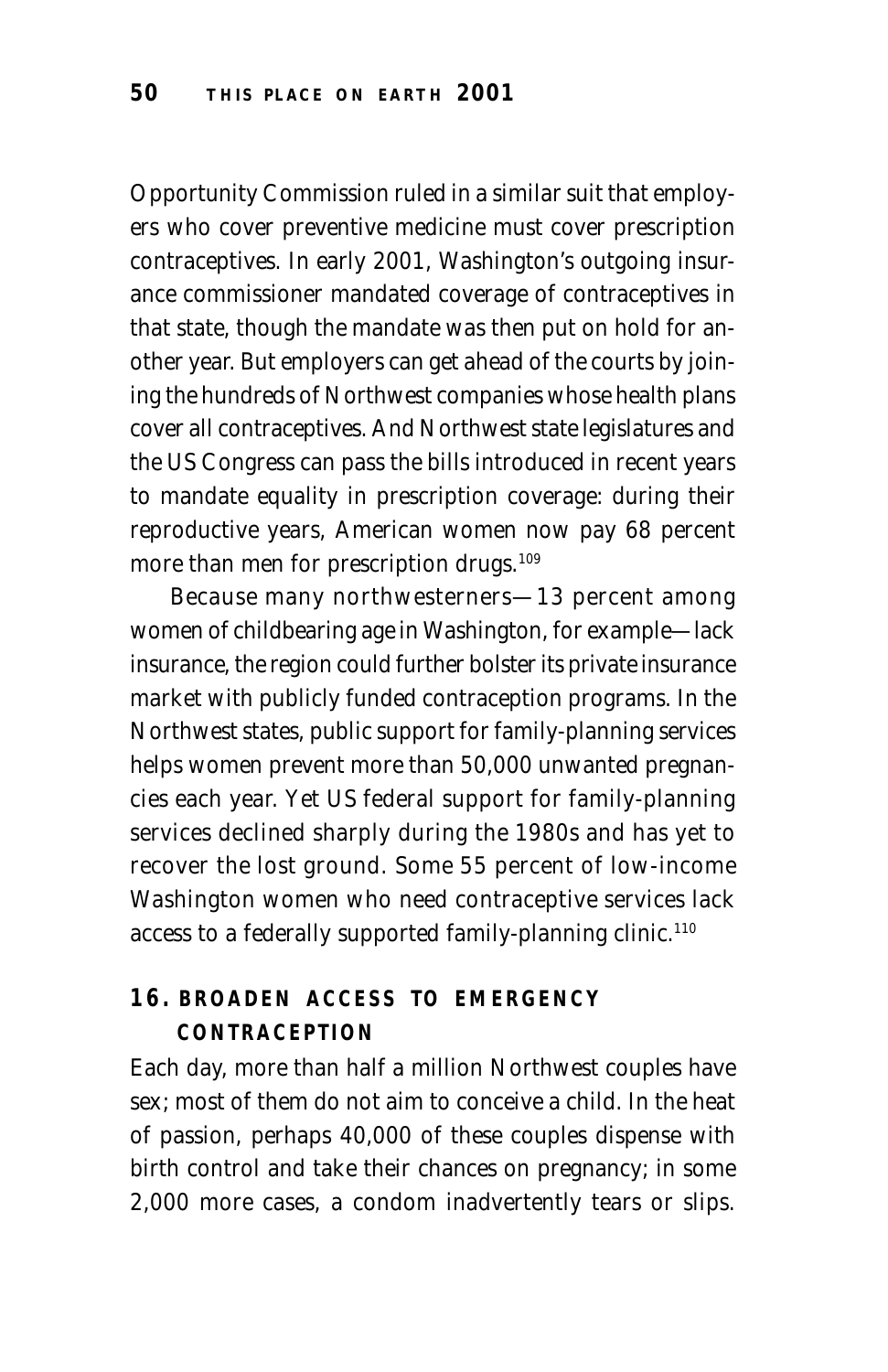Almost 60 Northwest women become pregnant each day from condom failure alone. For such occasions, a Washington program has demonstrated a timely way to arm sexual partners with emergency contraception: the "morning-after" pill. Extending the program across the region would make unintended pregnancies much more rare.<sup>111</sup>

If taken within 72 hours of unprotected sex, emergency contraception—two special doses of hormones used in birthcontrol pills—prevents pregnancy. Though it has been available from doctors in the Northwest for 30 years, relatively few women have used it. For one thing, scheduling a special doctor's appointment within three days of a slipped condom is no easy feat, especially if a weekend intervenes. For another, many northwesterners have no idea that the option exists, or they decide to take their chances.<sup>112</sup>

Western Washington boasts a breath-power program that has tilted the balance in favor of emergency contraception more than perhaps any other initiative in the world. Launched in 1997 by a coalition anchored by the Seattle nonprofit PATH (Program for Appropriate Technology in Health) and since embraced by health-care and pharmacy institutions, this effort makes the morning-after pill available from any druggist who signs on to the voluntary program—with no appointments and no need to squeeze the errand into medical office hours.<sup>113</sup>

Under a Washington law that allows pharmacists to directly provide certain prescriptions through prior arrangements with individual medical practitioners, Washington's program has trained more than 800 pharmacists and, at last tally, was distributing roughly 750 prescriptions a month. At one chain pharmacy, prescriptions for emergency contraception increased 60-fold under the program. In its first year, the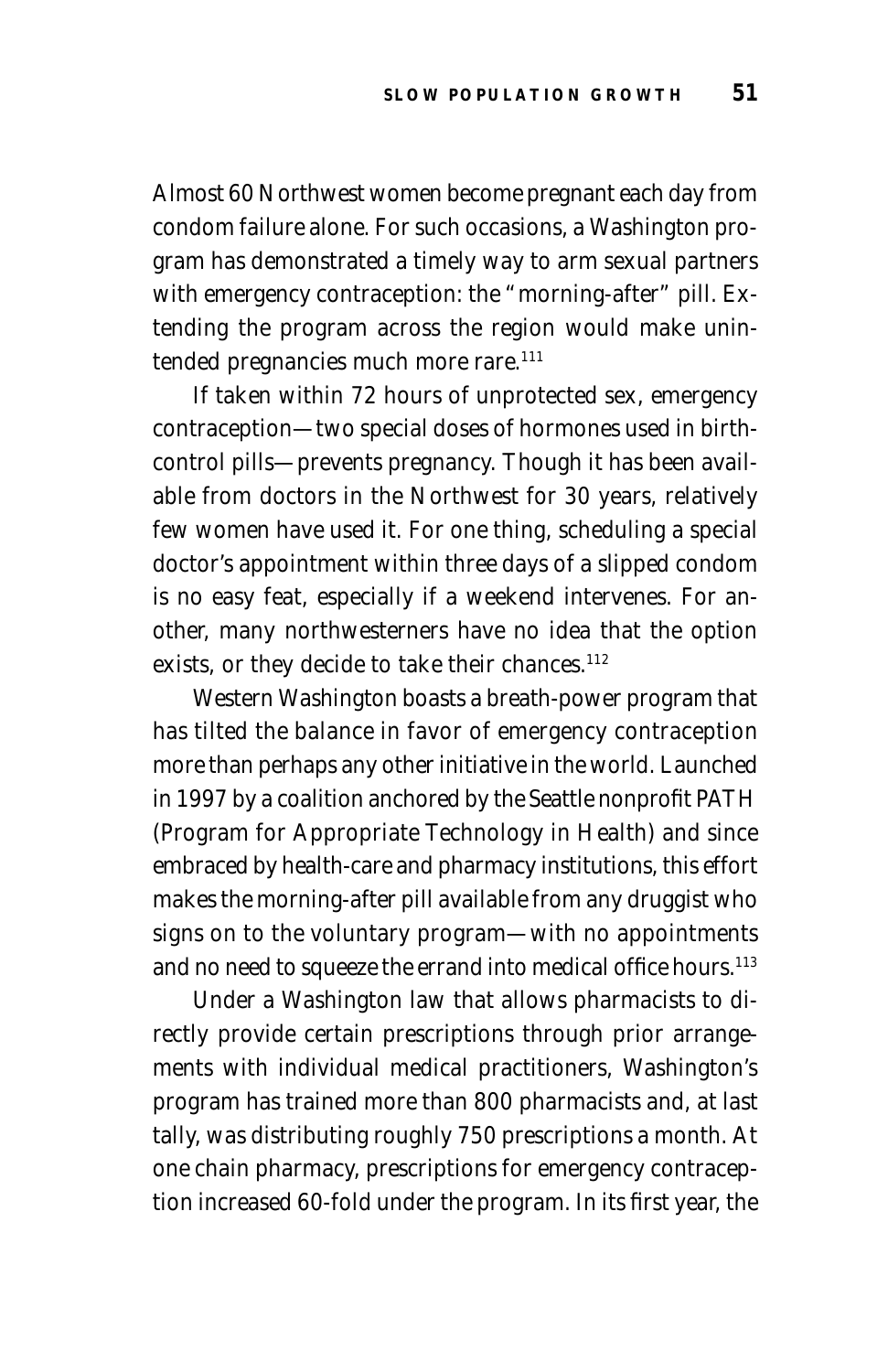program targeted its advertising to women in the Puget Sound area, raising awareness of the technique as a backup to other methods. On very conservative assumptions, pharmacy distribution of morning-after pills in Washington is preventing 42 pregnancies each month, roughly half of which would have ended in abortion and half in births. Washington recorded one of its largest-ever declines in abortions in 1998, in part thanks to this program. $114$ 

PATH is now replicating the program in eastern Washington, and organizations in Alaska, Oregon, and California are following Washington's approach. British Columbia also inaugurated pharmacy access to emergency contraception throughout the province in late 2000. On a less optimistic note, retail giant Wal-Mart refuses to stock emergency contraceptives in its 90 Northwest pharmacies, fearing reprisals from the drug's most vocal opponents.<sup>115</sup>

A similar aikido move would expand women's access to very early abortion by granting government approval to the drug mifepristone (often referred to by its laboratory name RU-486). The United States completed this move in September 2000. In Canada, the BC government has pushed Ottawa to approve mifepristone for use there, and in mid-2000 a Vancouver, BC, gynecologist began conducting the necessary clinical trials.116

Developed in 1980 in France and used since then by more than half a million women in Europe and Asia, mifepristone ends pregnancies early by inducing something akin to a natural miscarriage. According to women who participated in the American clinical trials, it is more private, less invasive, and more natural-feeling than surgical abortion. Still, it is not "easy," as some critics have worried; mifepristone abortions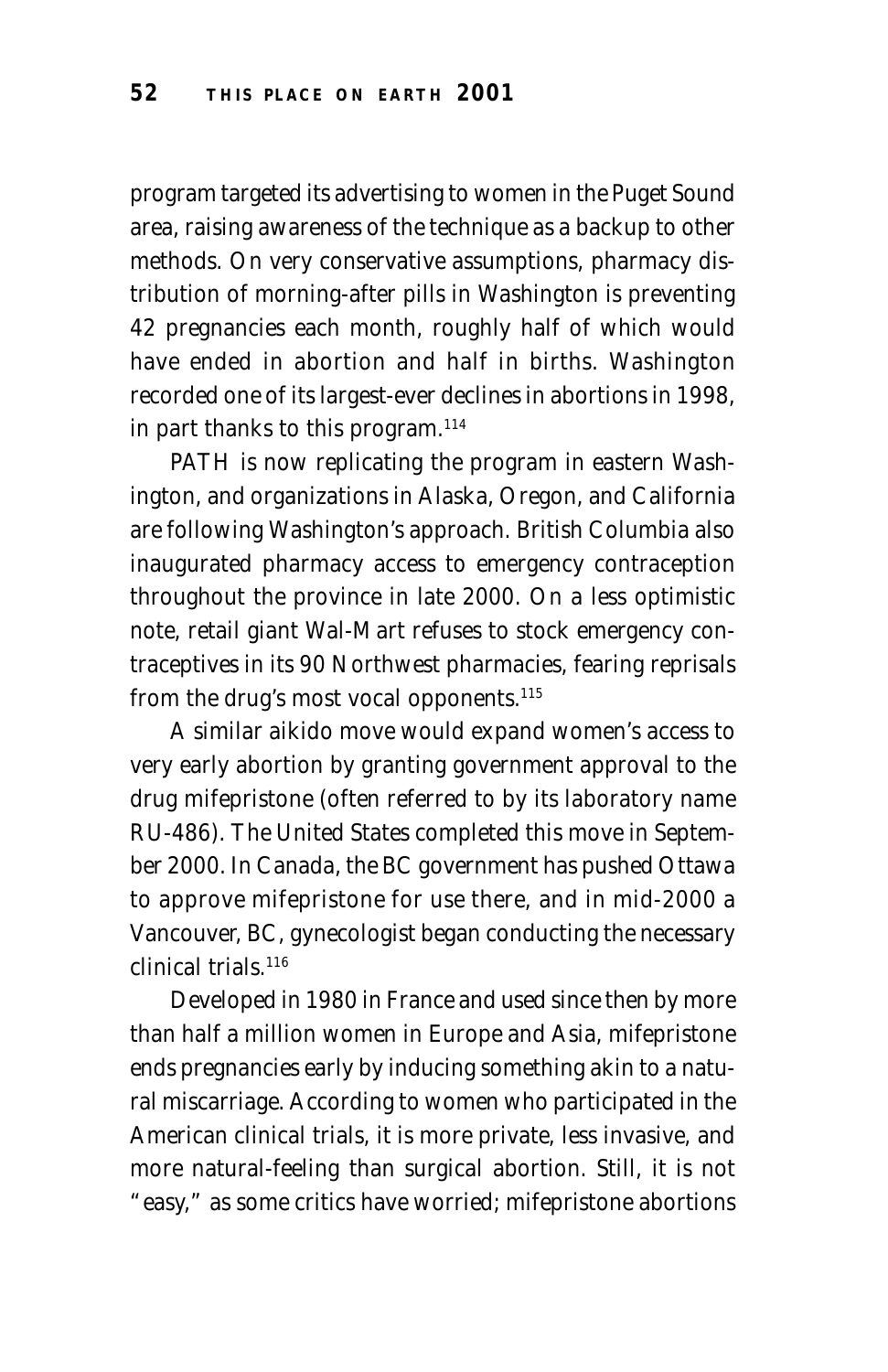typically involve painful cramping and heavy bleeding. What's key about medical abortion is its timing: it takes effect the instant a woman becomes pregnant. The availability of this choice encourages women and their partners to test for pregnancy very early: they can then choose whether to end the pregnancy or to start early prenatal care.<sup>117</sup>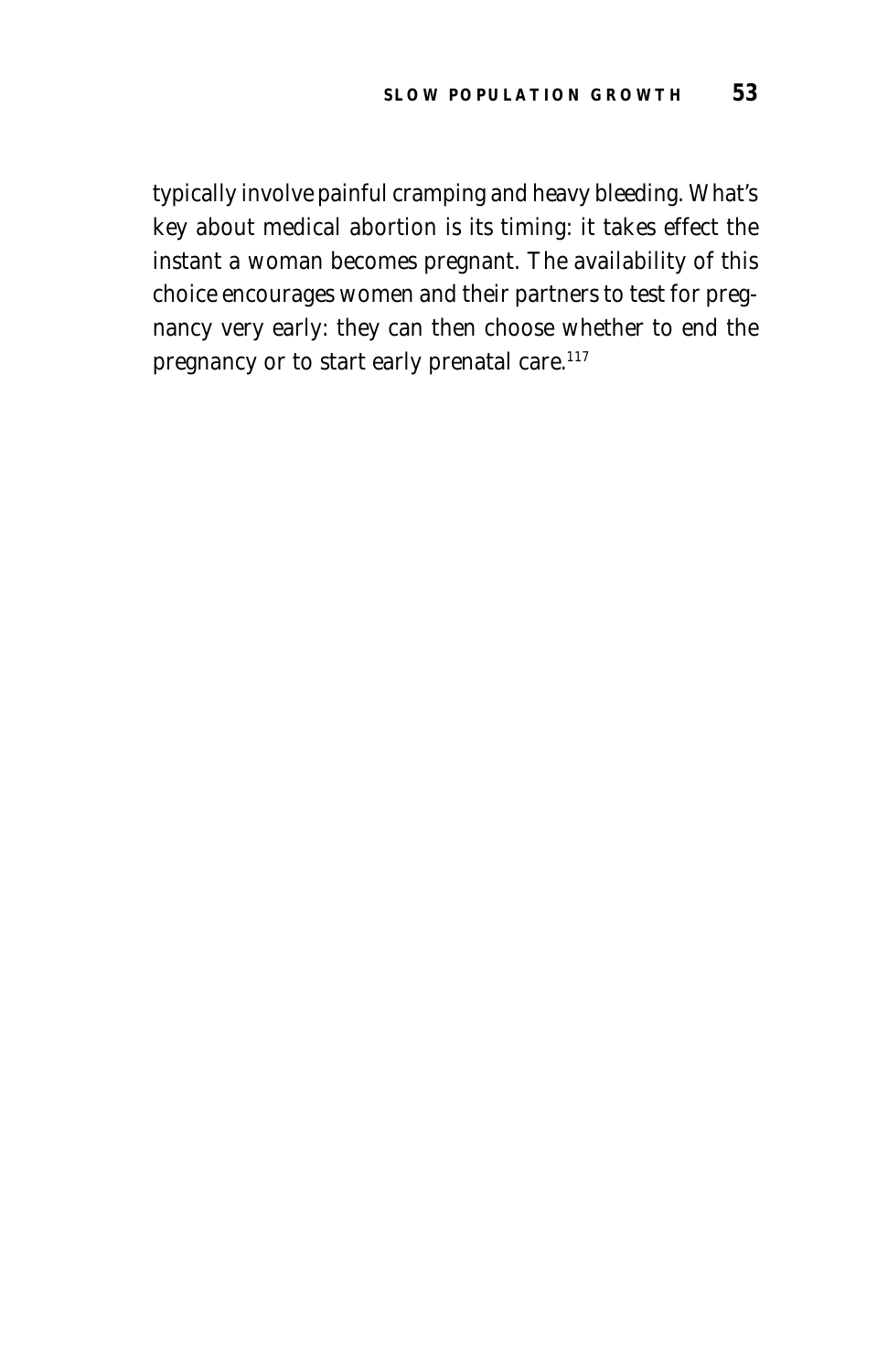

*Pillar 5*

U*sed to subdue an adversary, the "pinning techniques" of aikido's fifth pillar are familiar to anyone who's watched a police show in which an officer twists a villain's arm behind his back, wrist cocked. Improperly applied, pins can seriously injure the opponent; properly applied, they allow firm control of aggression and even limber up the attacker by stretching the muscles and joints. Pins are best executed gradually, with minimal force.*

Lesson: *An assailant grabs for your right arm with his right hand. Intercept his hand as it passes with your own left hand, grasping the back of his hand. Your palm should be across his knuckles, your thumb on his palm between his thumb and fingers, and your fingertips wrapped around the knuckle of his little finger. The force of his thrust, redirected by your grip, causes his wrist to bend backward into a right angle and twist his arm the "wrong" way.118*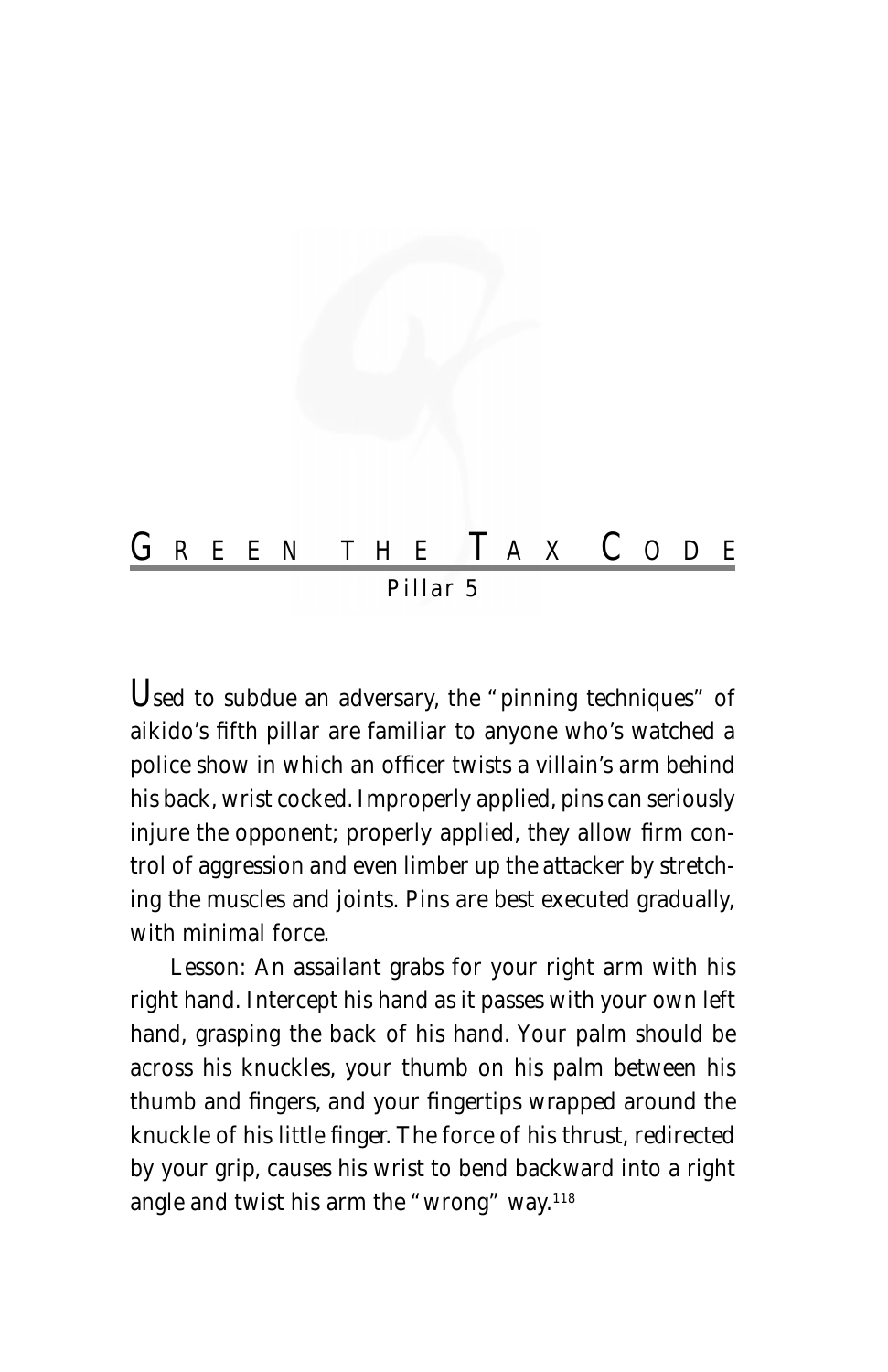$\Gamma$ **AX** CODES ARE THE AIKIDO PINS OF THE ECONOMY. As awesomely powerful as they are painful, they change almost every price in the marketplace, influencing the decisions of millions of consumers and businesses. When you tax something, you get less of it. So what does the Northwest tax? Mostly things northwesterners want more of: paychecks (payroll and income taxes), commerce (sales and business taxes), and investment (property tax). In contrast, many things northwesterners want less of remain untaxed: pollution, congestion, sprawl, and resource depletion. The tax system manages to send the wrong signals to almost everyone, yielding a Northwest that is both poorer and less livable.<sup>119</sup>

An approach taken to reform taxes in Europe, called tax shifting, uses taxes as aikido pins for sustainable economies. Nine European governments have begun reducing taxes on "goods," such as paychecks, and replacing the revenue, dollar for dollar, with taxes on "bads," such as toxic waste. And the move has helped both economy and environment.<sup>120</sup>

Environmental taxes put hidden costs—such as childhood asthma worsened by pollution—onto business ledgers and consumer receipts. They make prices tell the ecological truth. To quote the *Economist*, "Green taxes are good taxes." Some 2,500 economists, including eight Nobel laureates, have endorsed tax shifting as a response to global climate change, and the idea is gaining adherents in the Northwest. The Oregon legislature came close to passing a bill in 1999 to establish a task force on tax shifting; it is considering similar legislation for 2001. And in March 2000, British Columbia launched a pilot tax shift affecting the burning of sawmill waste.<sup>121</sup>

Tax shifting is a menu, not a prescription, and the menu is as long as the region's tax codes. A top-to-bottom overhaul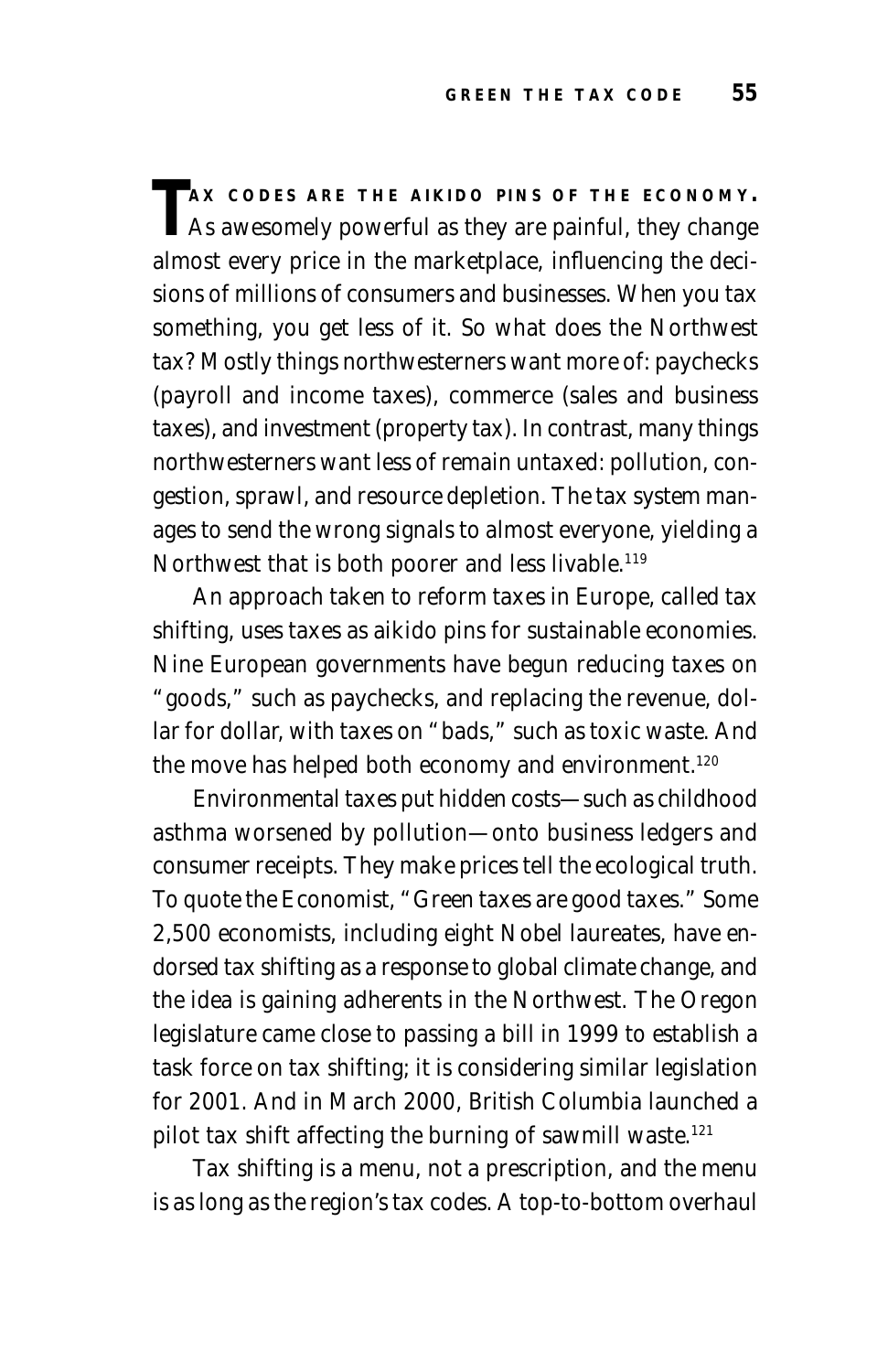of the Northwest's public finances could gradually replace most existing taxes with green alternatives, making long-term sustainability a regional priority. But opportunities also abound for narrow starter shifts in tune with the day's politics.

## **17. TAX POLLUTION, UNTAX ENTERPRISE**

Each year, northwesterners send more than 3.5 billion pounds (1.6 billion kilograms) of harmful substances—100 million pounds (45 million kilograms) highly toxic—into the region's air, water, and land. This pollution causes hundreds of premature deaths yearly in the region and contributes to other ailments. The region's innumerable combustion devices also unlock from fossil fuels about 200 million tons of carbon dioxide each year; added to the atmosphere, this gas now hastens climate change.<sup>122</sup>

Taxing—even incompletely—the society-wide drip and hiss of pollution would allow governments to slash charges on profits and paychecks, charges that sap enterprise and work. And the infrastructure for pollution taxes is already sturdy enough to begin a decades-long transition in their direction. Most jurisdictions in the Northwest already require factories and other major polluters to report some of their emissions, and most charge these polluters administrative fees. Washington levies a small tax on oil and other hazardous substances and another on packaged foods associated with litter. California and Oregon now require pesticide users to report the chemicals they spread on the land, and a tiny tax on pesticides helps pay for California's reporting program.<sup>123</sup>

Where pollution comes from a factory, the region can build on top of existing regulatory fees to tax every pound of pollution and toxic waste emitted into the air, water, or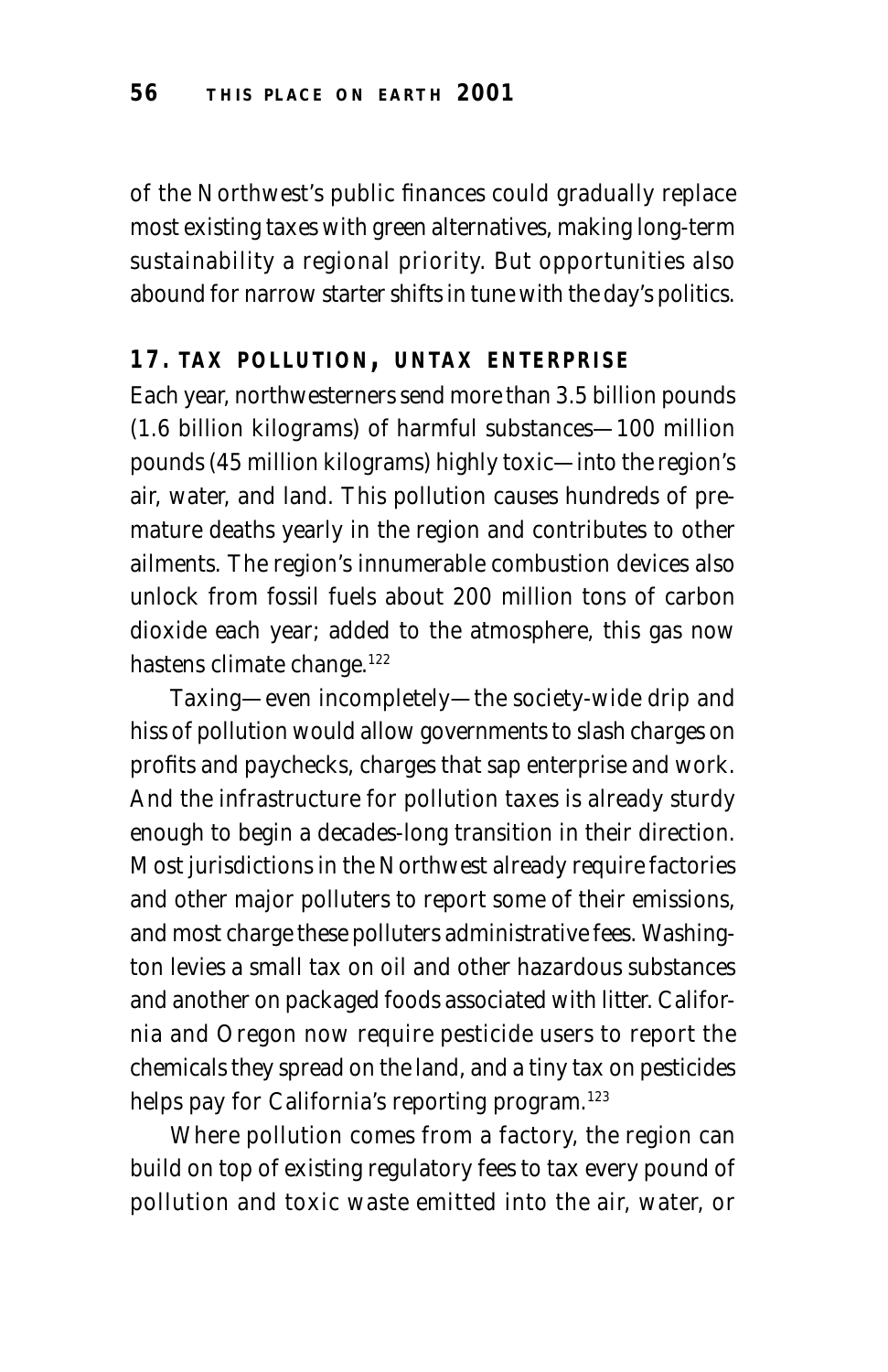ground. But pollution that does not come out of a smokestack or other fixed source is a growing menace. To tame the rising share of nonfactory pollution, the region can tax agrochemical sales and tailpipe emissions. At the regular air-quality inspections required in the region's metropolitan areas, officials can bill drivers in proportion to their emissions and miles driven. Such pollution-tax pins, set at rates that reflect the pollution's damaging impacts, would raise more than \$3 billion a year regionwide. That sum would be enough to eliminate most business taxes: corporate income taxes in British Columbia, Idaho, and Oregon; BC's corporate capital tax; and Washington's business and occupations tax.<sup>124</sup>

Pollution taxes on this grand scale would double the price of many pesticides, boost prices of consumer goods such as nonrecycled paper, and make driving more expensive—by \$135 a year per car, on average. A few heavy polluters would probably leave the region or shut down, but most firms would benefit. In fact, a pollution tax shift would strengthen the Northwest's stature as a magnet for nimble, low-pollution companies at the economy's vanguard. And the Northwest can apply pollution taxes slowly, perhaps starting with a tax on the most toxic substances, one that pays for a tax reduction divided between employers and employees. Or the region can begin with a slim tax on fossil fuels levied in proportion to their carbon content. Even a tax of \$10 per ton of carbon dioxide would likely reverse the rise in climate-changing pollutants now under way in the region.<sup>125</sup>

**18. TAX RESOURCE DEPLETION, UNTAX INCOME** To leave more money in northwesterners' paychecks and pocketbooks and to invigorate conservation and recycling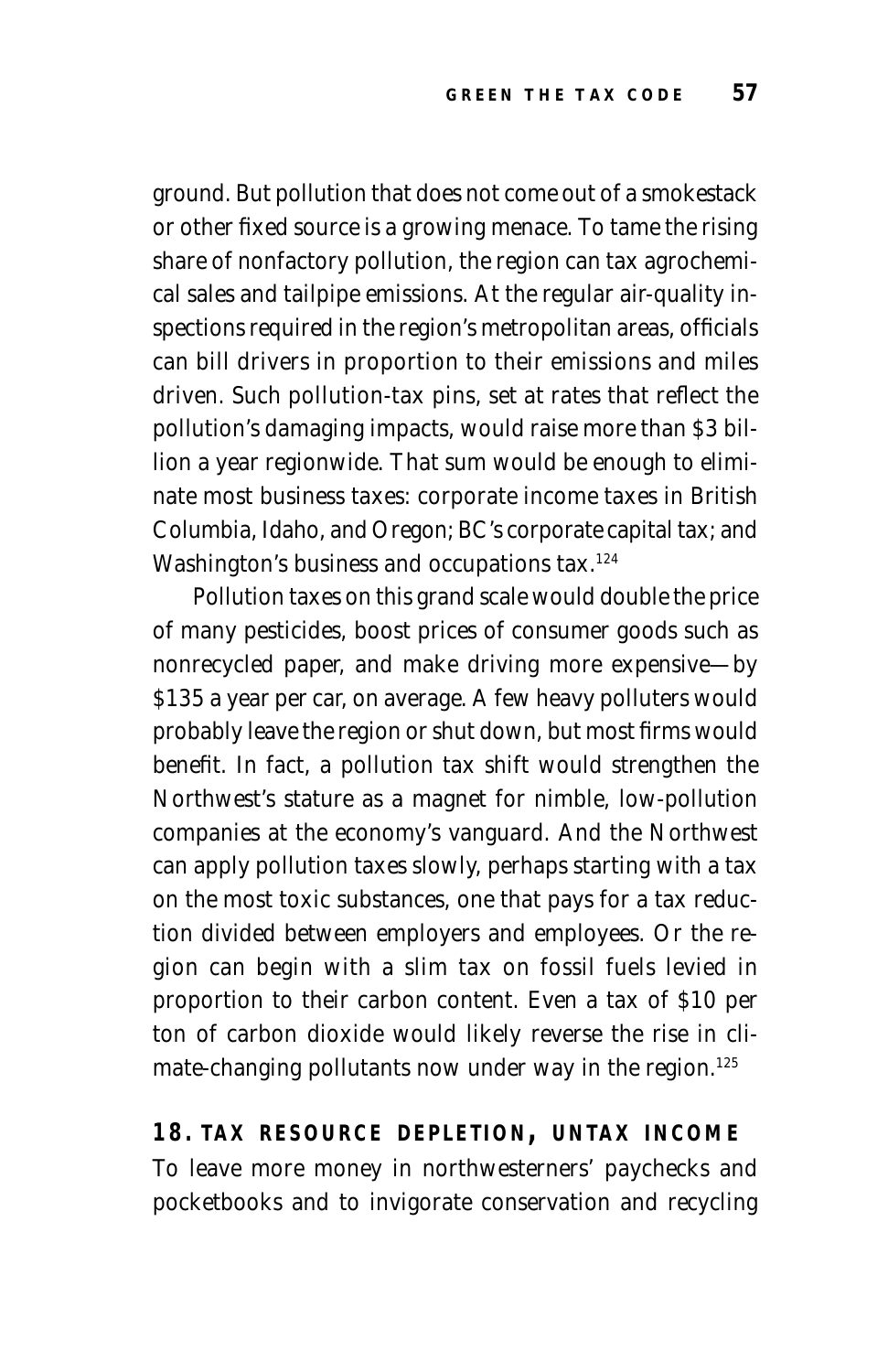throughout the economy, governments could trim income and sales taxes and make up the difference from levies on water, hydropower, timber, and minerals. Industrial extraction of these resources—the economy's feeding end—causes a disproportionate share of ecological degradation.

To reflect the cost of decimated salmon runs and other consequences of damming rivers, for example, Northwest jurisdictions could follow Idaho's lead by taxing hydropower. Furthermore, governments could prepare for any deregulation of power markets that awaits the Northwest and through price-triggered taxes on private dams—gain from windfall profits that deregulation could bring to the region's dam operators. Just as oil and gas royalties pay for two-thirds of Alaska's government, hydropower royalties could help pay for other Northwest governments, lessening the need for revenues from existing taxes. Like BC's tax on windfall profits from natural gas extraction, hydropower taxes could be minuscule when prices are low and rise as prices rise.126

Northwest governments could turn existing timber taxes into true environmental levies. All Northwest jurisdictions, except Oregon, already collect modest taxes on standing private timber as a substitute for property taxes. All the jurisdictions could separate a harvest tax from a property tax, as Oregon does, making it clear that there is no tax on growing trees, only on cutting them down. They could also extend such a harvest tax, as does Washington, to public as well as private timber. And they could offer a lower tax rate for the harvest of certified sustainable timber. British Columbia does impose a tax on logging, but Ottawa effectively assumes this tax burden by counting every dollar a company puts toward the logging tax against the company's federal tax bill. If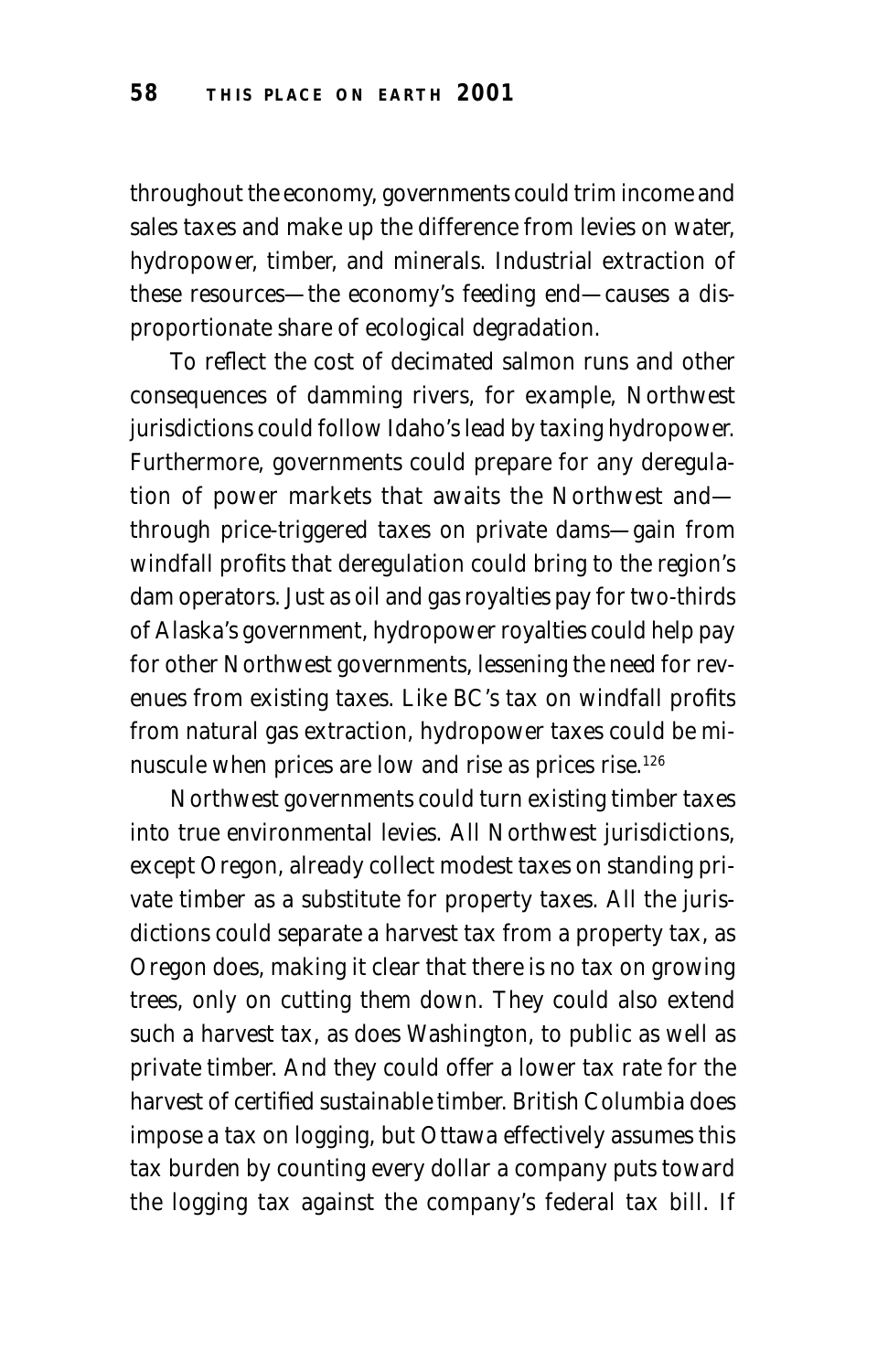Canada ended that exemption, the province would have an environmental tax on logging.

Taxing diversions of water from rivers, and its extraction from underground aquifers, would drive water conservation and safeguard aquatic ecosystems. A tax of just 6¢ per 1,000 gallons (3,785 liters) would have generated more than \$600 million in 1995, mostly from irrigators, who use 80 percent of Northwest water. In Idaho, which pumps more water per person than any country in the world, it would offset about half the state's sales tax. Yet such a tax would raise the cost of an order of French fries from Columbia Basin potatoes by, at most, one-twentieth of a cent.<sup>127</sup>

All together, at substantial but reasonable rates, these and other "pins" on resource depletion—applied gradually could generate \$5 billion in the Northwest each year, enough to replace one-third of the state and provincial personal income and sales taxes. British Columbia could generate enough from natural resource taxes to exempt every family below the median income from provincial income taxes. Washington could cut its state and local sales taxes by one-third—a bold stroke for social equity, because Washington's extreme reliance on the sales tax gives it the dubious distinction of having the most regressive tax system in North America.<sup>128</sup>

## **19. TAX SPRAWL , UNTAX BUILDINGS**

Most Northwest jurisdictions combat sprawl with the regulatory tools of land-use planning; none applies taxes to the same task. Yet shifting the property tax partially or entirely off buildings and onto land values would turn it into a powerful incentive for investment in city and town centers and adjacent neighborhoods. And that investment is the best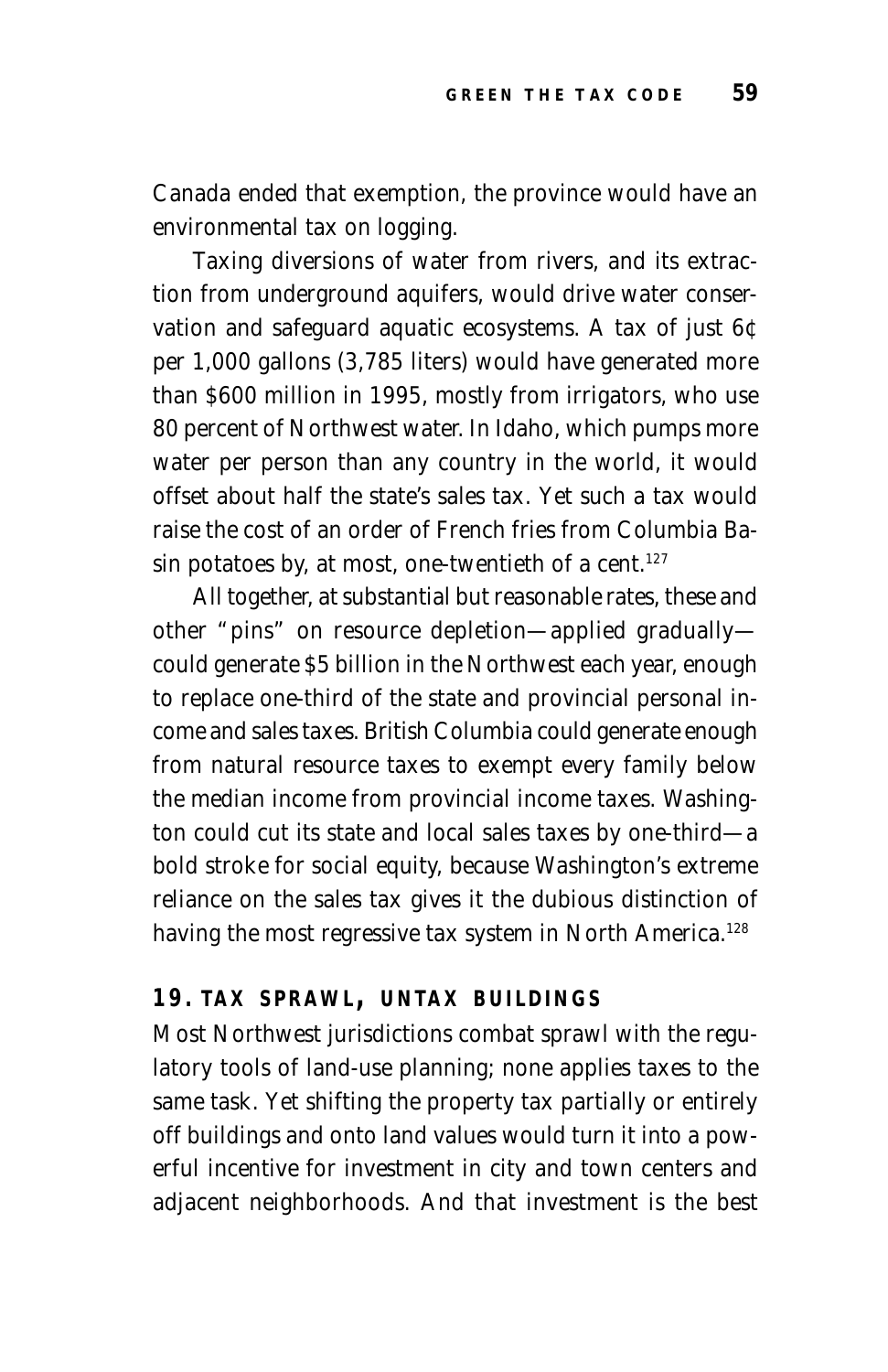alternative to sprawl, because urban decay is the mirror image of suburban creep. In every Northwest city, there is ample room for development around town centers and in close-in neighborhoods, where land speculators commonly hold many vacant lots and rundown, low-rise buildings.

A property tax is actually two conflicting taxes rolled into one: it's a tax on the value of structures and a tax on the value of the land under those structures. Taxing built structures discourages building; taxing land values encourages it, especially in urban centers, where land values are typically hundreds of times higher than in rural areas.<sup>129</sup>

To encourage construction of affordable multifamily housing, for example, Portland and Seattle already provide temporary exemptions from paying tax on the value of qualifying new buildings. Oregon applies property taxes to the value of timberlands but not to the value of timber growing there. And every jurisdiction taxes the value of farmland but not the value of crops growing on it. The logic of these policies is impeccable and merits extending to all buildings, as it was in western Canada between 1903 and 1913 and as it is now in Australia, Taiwan, and Pennsylvania.130

Taxing sites but not buildings would turbocharge growth management, spurring development of the most valuable locations in developed areas. Parking lots, a common holding pattern for land speculators, would give way to buildings. Supplies of apartment and office space would increase. Rental prices would moderate. Lot-by-lot analysis in three counties, two in Washington and one in Oregon, suggests that a complete shift of the property tax off buildings would more than double taxes on parking lots and vacant lots, increase taxes by up to one-quarter on car-oriented commercial strip devel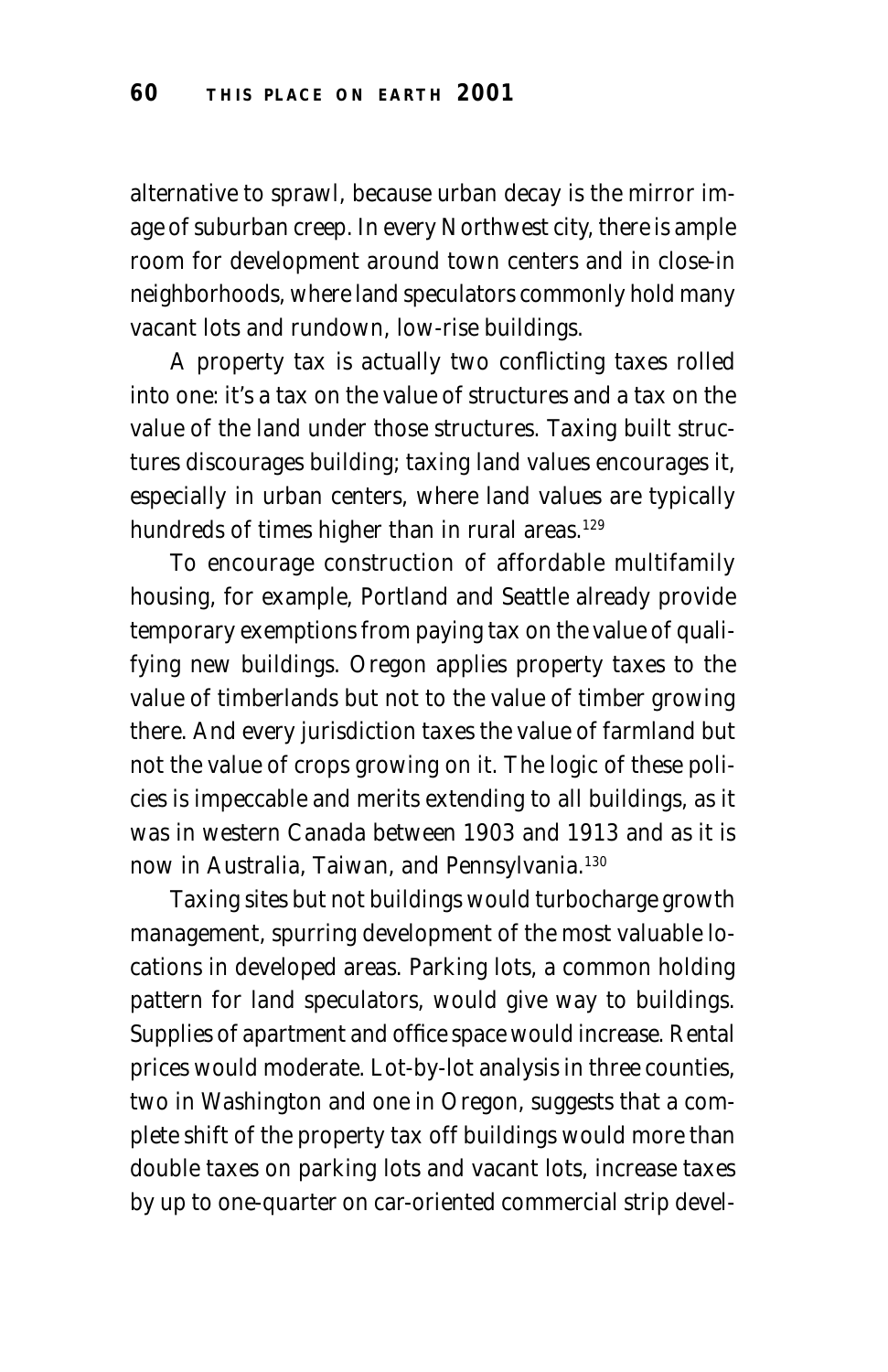opment, and moderately reduce taxes on pedestrian-oriented neighborhood shopping districts. It would reduce taxes by about one-third on the most land-efficient forms of housing, apartments and condominiums, and by about 5 percent for most single-family residences.131

A full-fledged aikido pin on land values would turn urban growth inward, and it would bring economic benefits by stimulating investment. And this reform is not all or nothing. States and provinces, for example, could simply give localities authority to reweight their property tax bases between land and buildings. Cities given that option could exert tremendous leverage on their own. They could end land speculation in their cores, and induce a burst of new development that would concentrate growth. Similarly, leaders could move only part of the tax burden off buildings or, if a property tax reduction is warranted, employ the same principle by lowering the levy on buildings but not on land. In British Columbia and Montana, which tax different classes of property differently, officials could restrict the reform to commercial zones.

**20. TAX TRAFFIC CONGESTION, UNTAX COMMERCE** The next time you're stuck in traffic, think of Soviet bread lines. Socialist planners believed bread should be cheap, so they commanded the economy to make it. What little bread farmers and bakers made, the government sold for a pittance. Demand far exceeded supply, and, without any price mechanism to stimulate production or moderate demand, shoppers began paying with their time: they stood in line. Making more bread would not have ended Soviet bread lines; only creating a working market for bread could do that. The road transportation sector is among the world's largest remaining examples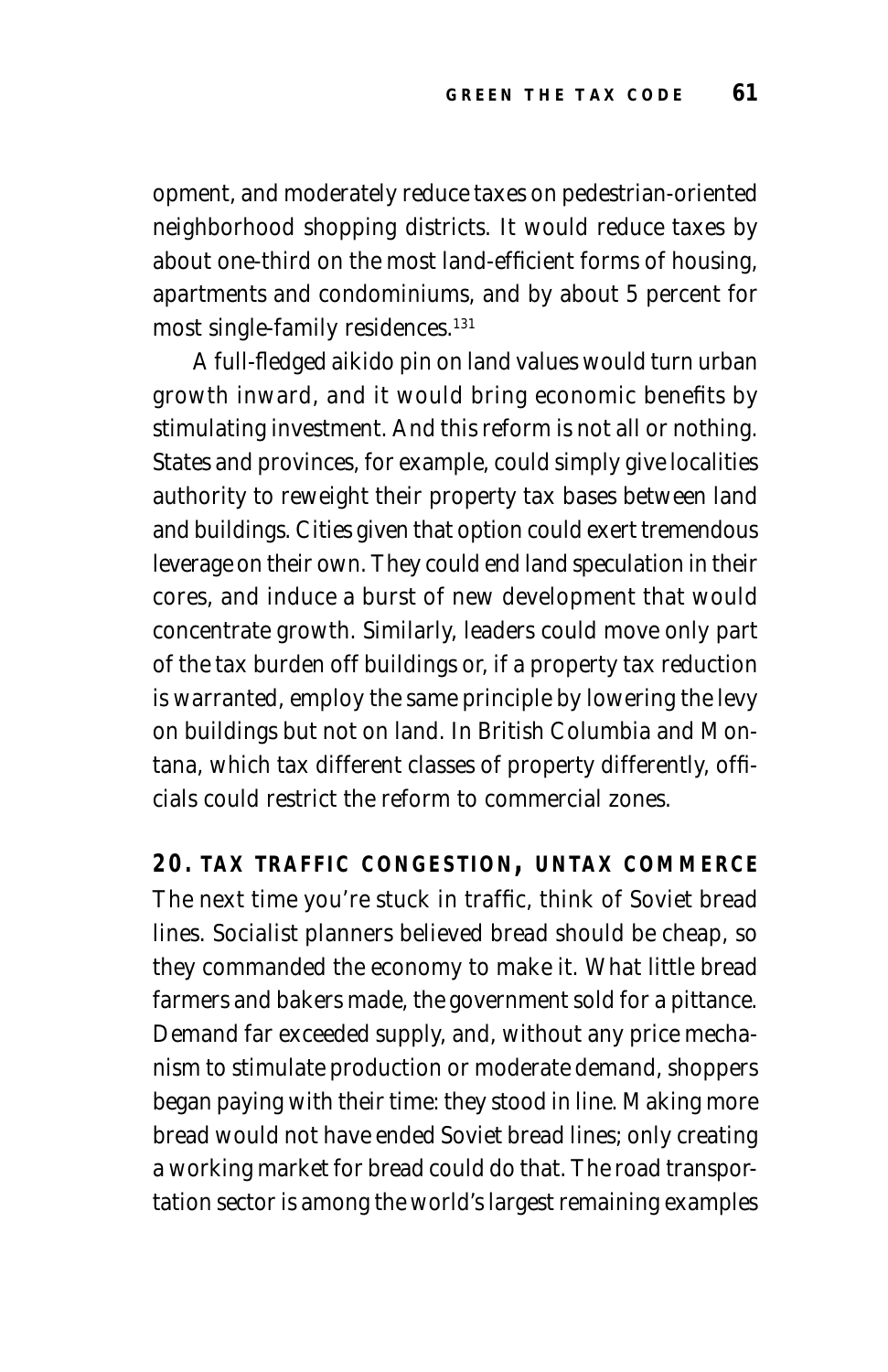of Soviet-style central planning. Governments build the roads, then give away their use. Lacking any price mechanism, urban drivers pay for road use with their time, by waiting in traffic.

The best-kept secret among transportation experts is the near-universal agreement that variable tolls—known as congestion pricing—offer the only real solution to worsening gridlock. "Phantom tollbooth" scanners would deduct tolls from prepaid smart cards posted on cars' dashboards; the tolls would rise as rush hours approached and taper off as traffic dwindled. Demonstrated in Ontario and southern California, such tolls could generate more than \$2 billion annually in the Northwest, offsetting many local taxes while easing the congestion that annually squanders more than 130 million hours of time and 143 million gallons (540 million liters) of gasoline in Northwest cities.<sup>132</sup>

The keys to public acceptance of this pinning technique are creating pilot projects for drivers to experience and first making toll lanes available where there are also free lanes. When new pay-per-use lanes opened on southern California's State Route 91, only 45 percent of drivers approved of congestion pricing; one year later, as many as 75 percent did. The idea of paying variable tolls was offensive; the reality was welcome. Just so, northwesterners would warm to toll roads after driving on them, and no sooner.<sup>133</sup>

Short of installing phantom tollbooths on existing roadways, traffic planners can accustom drivers to the technology by installing it at parking garages and ferry docks. (The Port of Portland is considering the technology for its new airport parking facility.) They can also introduce pay-to-drive as a way for single-occupant vehicles to travel in carpool lanes, many of which can accommodate more vehicles without slow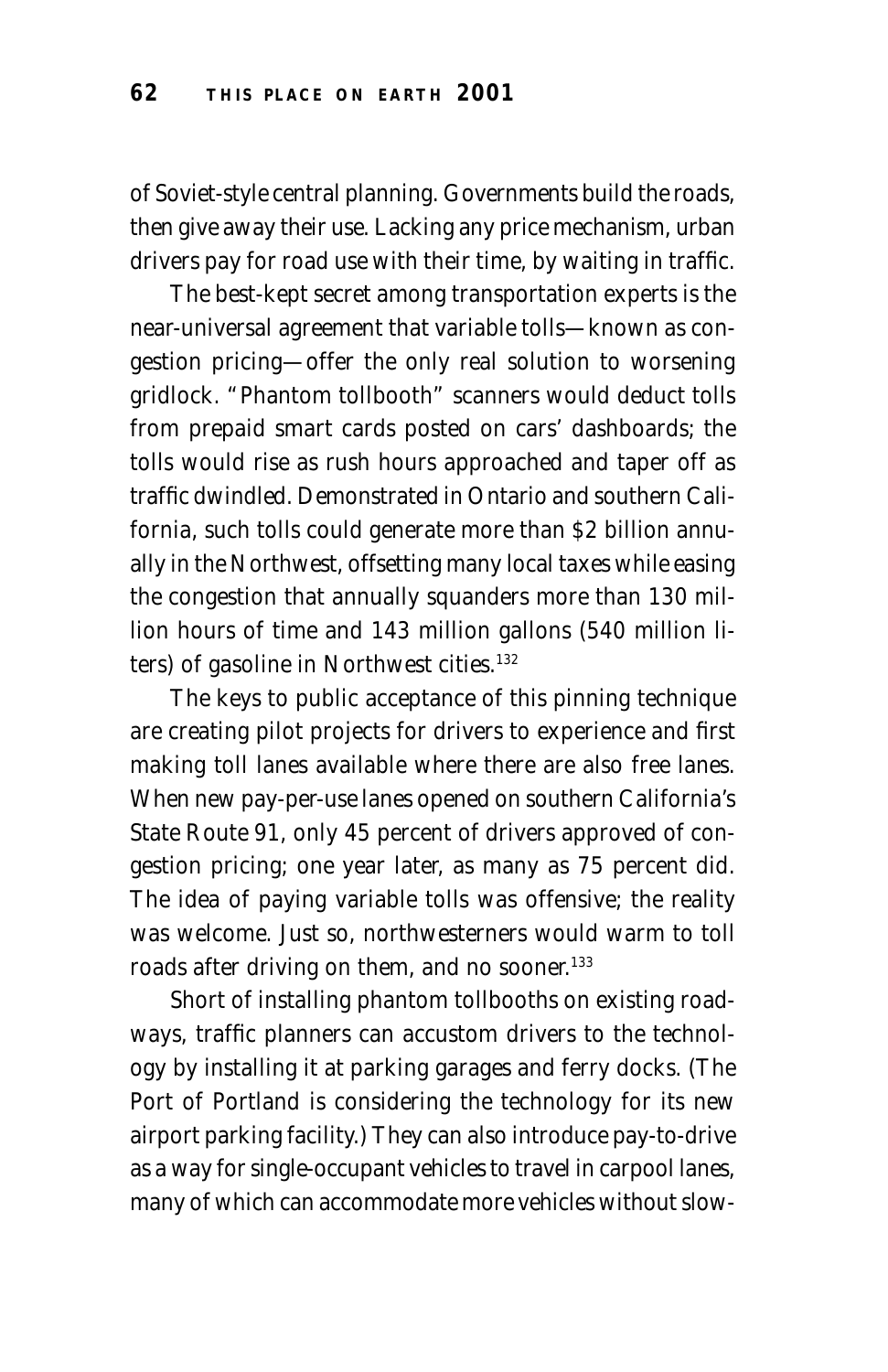ing. Such high-occupant-toll (HOT) lanes have succeeded in San Diego and Houston.<sup>134</sup>

Congestion pricing is inching closer to reality in the Northwest. In Washington, tolls—which the state could easily make variable—will pay for a planned expansion of the Tacoma Narrows bridge. In Oregon, greater Portland's regional government recently began studying the potential for congestion pricing for each highway expansion project and is actively seeking a first chance to use variable tolls. And in late 2000, public pressure moved greater Vancouver's new transportation planning and financing authority, TransLink, to ask the provincial government for authority to use tolls to pay for transit and road projects.<sup>135</sup>

One reason to believe traffic taxes will ultimately arrive in the Northwest, even if piecemeal and incrementally, is the lack of alternatives. For example, even if the citizens of greater Seattle tax themselves almost \$1 billion extra each year, for mass transit, roads, and other transportation improvements as specified in the region's approved master transportation plan, afternoon gridlock will still spread to almost half the freeway network in the central Puget Sound region by 2020. The time residents spend stuck in traffic will triple; average freeway traffic speed will fall to 21 miles (34 kilometers) per hour. Tolls, on the other hand, could tame congestion even while generating enough money to repeal local sales taxes.<sup>136</sup>

**21. SPREAD CLEAN TECHNOLOGIES WITH "FEEBATES"** The Northwest's resource appetite is determined, to a surprising degree, by customers' choices when buying major new resource-consuming goods such as cars, appliances, and new buildings. Choosing a gas-guzzling new truck means filling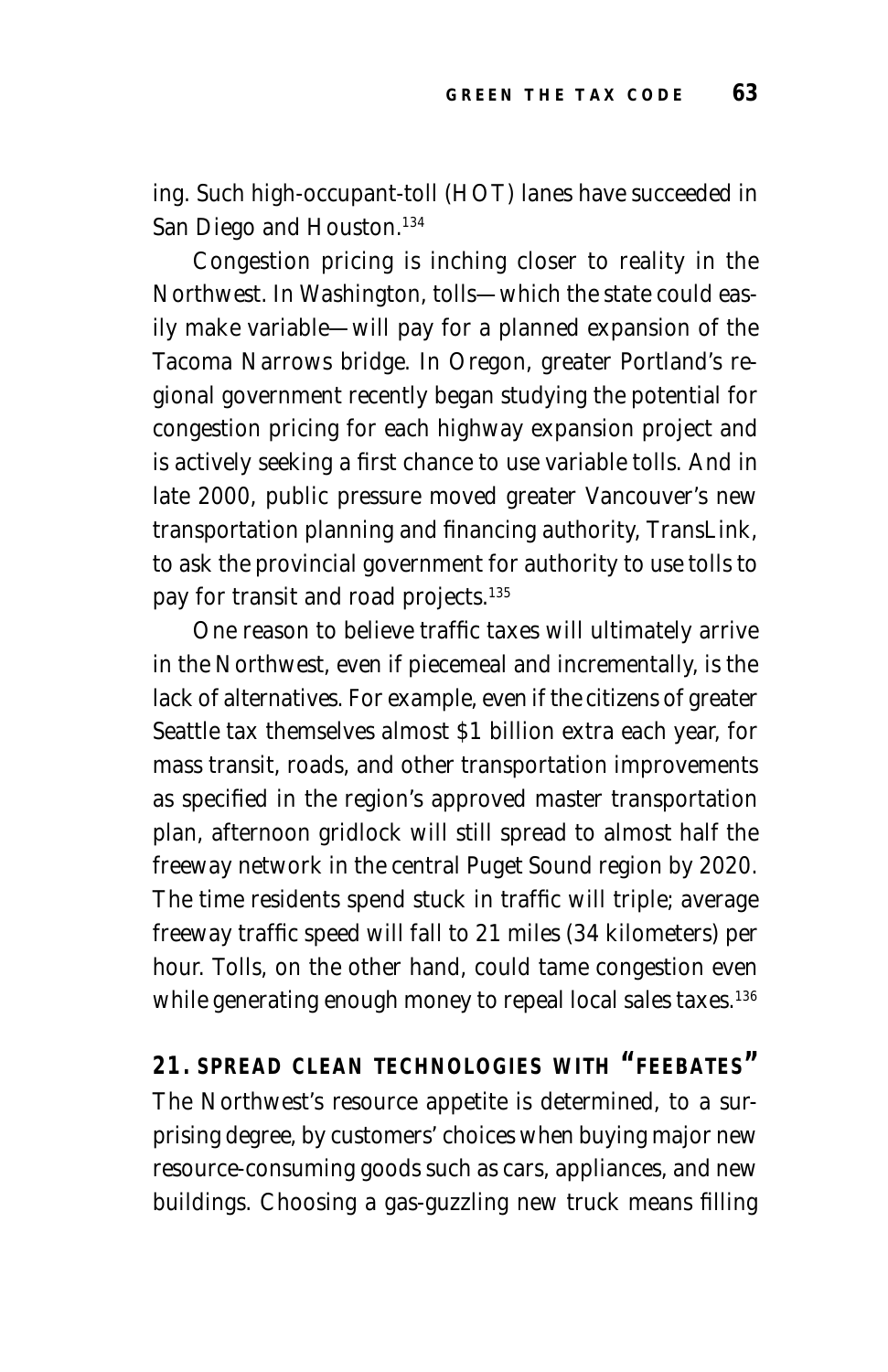that truck's tank for 15-odd years; building a drafty house bloats the region's energy budget for generations.<sup>137</sup>

Fuel-economy standards, appliance regulations, and building codes already set a baseline for new goods in the region, but a policy called feebates is better aikido. Still awaiting their Northwest debut, feebates are point-of-purchase incentives—fees charged to the buyers of less-efficient products and rebates to the buyers of more-efficient ones—that systematically nudge consumers toward cleaner goods. As average efficiency increases, the feebates reset themselves around the new average, manufacturers raise their wares' efficiency to compete, and consumers set their sights still higher. Efficiency snowballs.

Just as other tax shifts leave government revenue unchanged, a feebate's fees pay for its rebates. And, like other tax shifts, feebates can be powerful pins: the cleaner the device, the bigger the rebate; the dirtier the device, the bigger the fee.

The closest the Northwest has come to feebates was in the early 1990s when the California legislature passed, but the governor vetoed, a new-car feebate, structured to favor cars that were safer for local air and global climate. Feebates then sat neglected in the region. Maryland tried a feebate on new cars briefly, before legal issues ensnared it. Since 1992, Ontario has charged a steep tax on gas guzzlers and given tiny rebates for gas sippers, but the program is not a true feebate. Similarly, energy and water utilities in the Northwest have demonstrated the effectiveness of rebates for efficiency, but they've paid for these incentives from their own limited funds because they lack the authority to charge fees.<sup>138</sup>

Feebates counteract the market's blindness to environmental costs and three other documented market failures.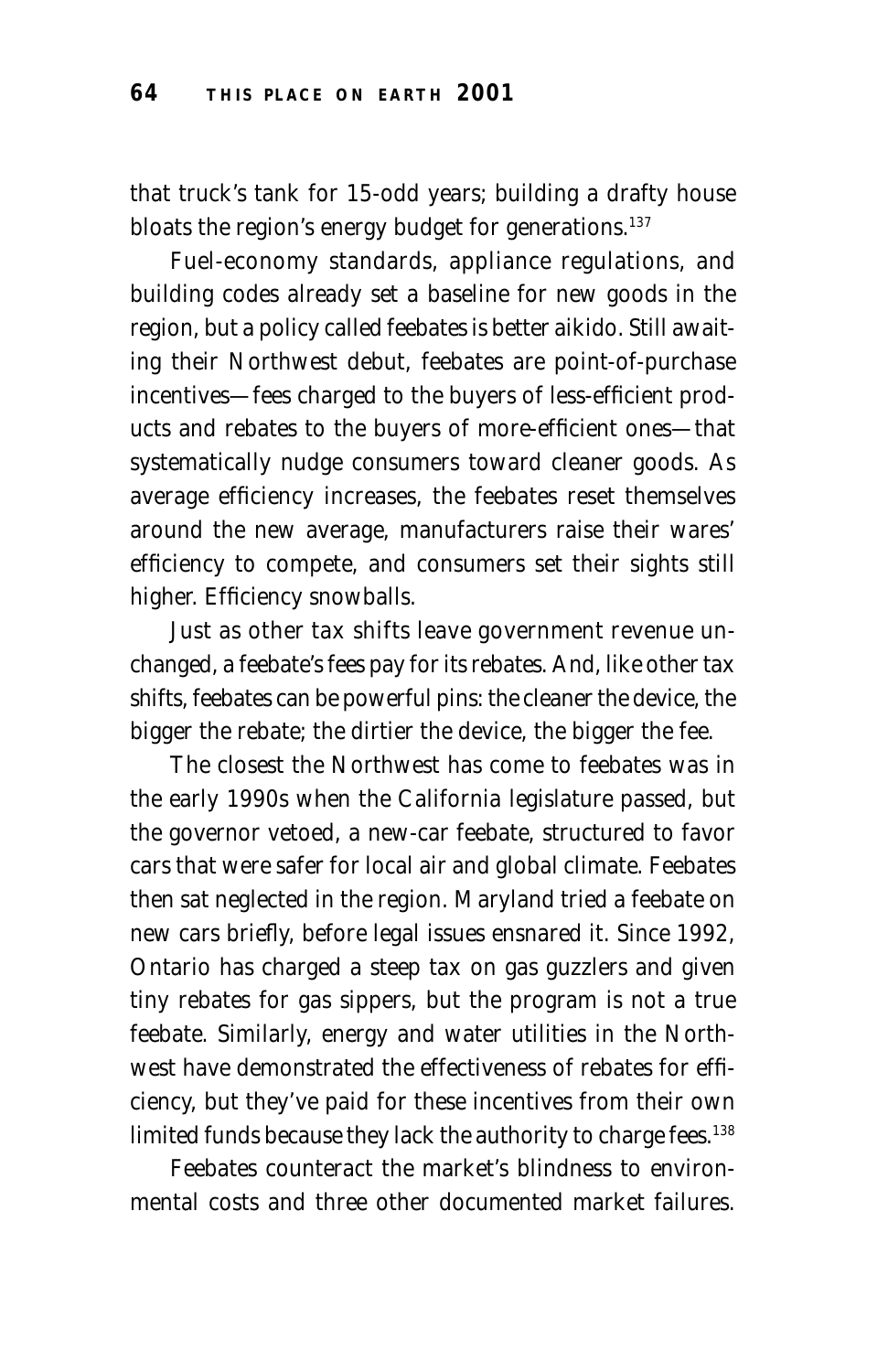First, buyers—often choosing under pressure, as when the furnace goes out in midwinter—lack information about longterm costs. Second, a "payback" gap separates consumers from producers of electricity and other resources: appliance consumers typically demand a 2-year payback for investments in greater efficiency, while electricity producers build power plants expecting only a 20-year payback. Third, the motivation to minimize life-cycle costs is diluted by split incentives: landlords choose new water heaters, for example, but tenants pay the electric bills. These flaws cause massive, unnecessary investment in power plants, pipelines, and other facilities and amplify the ecological wake of daily life. Feebates untangle these twisted incentives, with surprising results. If the United States enacted feebates on new cars of only \$70 per rated mile per gallon, new-car fuel economy would rise on average about 1 percent a year.<sup>139</sup>

Feebates could soon emerge from the shadows in the Northwest. Oregon endorsed national vehicle feebates to combat climate-altering pollution in 1995. And in 2000, British Columbia assembled a panel to advise the government on vehicle feebates and published a discussion paper on numerous feebate options. Unfortunately, protest from rural citizens at the mention of fees as high as Can\$4,000 for new trucks has put the matter on hold.140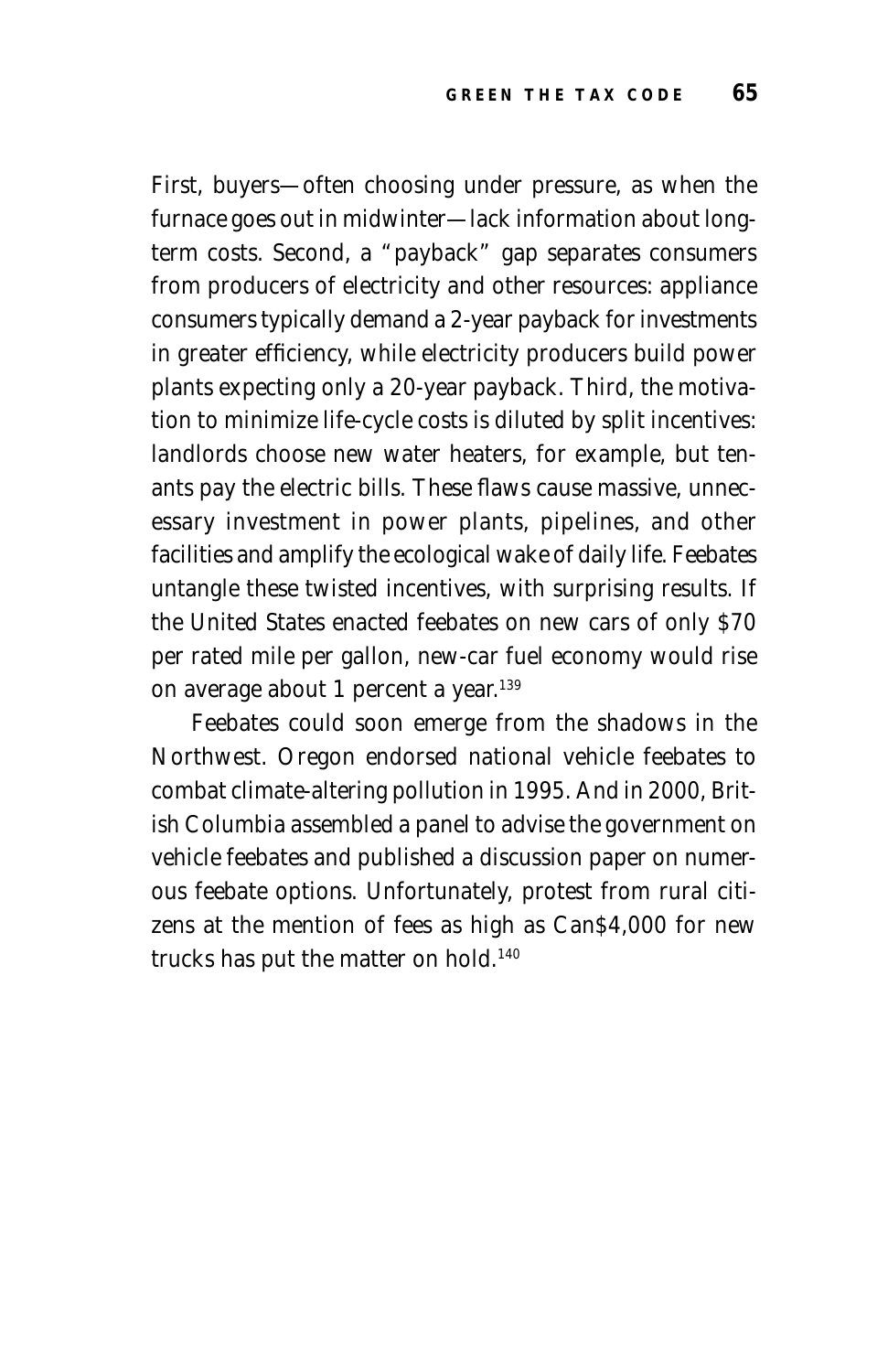# R EVEAL W HAT ' S H IDDEN *Pillar 6*

"R*ear techniques," the sixth pillar of aikido, heighten awareness of what is happening beyond the range of vision and prepare practitioners to diffuse an attack even when they're blindsided. A form of attentiveness to events we cannot see, they are associated in aikido teachings with presence of mind, good judgment, quick reflexes, and a "sixth sense" for anticipating and averting trouble. Advised founder Morihei, "Rather than smashing your partner with brute force, diffuse an attack by leading it around you."*

Lesson: *Stand with your arms at your sides. An attacker grabs your wrists from behind. Yield to her forward grab by bringing both hands forward while bending at the knees. In yielding, you use her own energy to pull her off-balance. As she falls toward you, slip to her side, under her arm, and let her tumble forward, head over heels, her lunge for your wrists turned into a graceful somersault.141*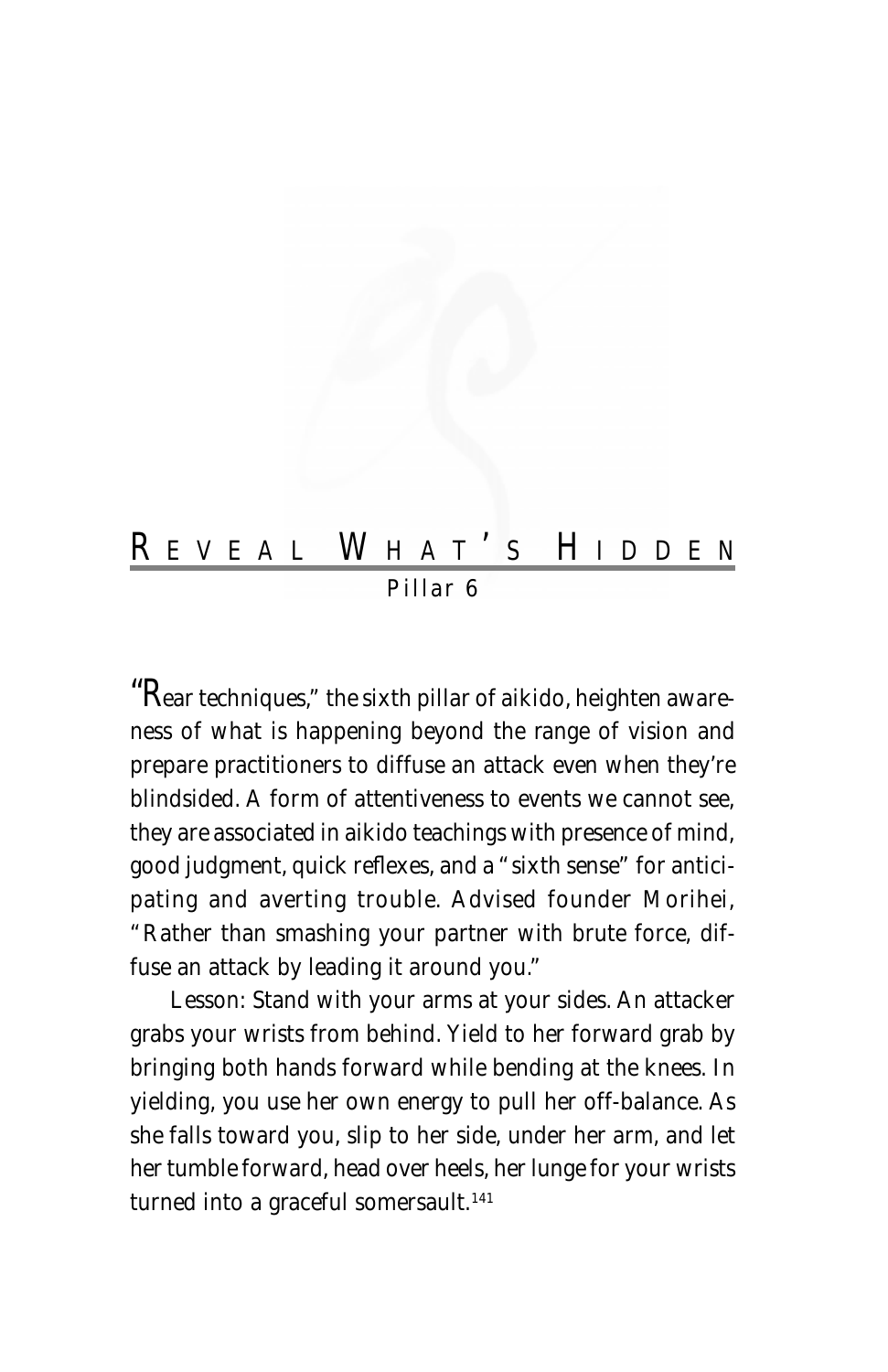**N ORTHWESTERNERS** INHABIT AN ECONOMY THAT IS
hardly local anymore: it roams the entire planet, burrows into its crust, and soars to the edges of the atmosphere and beyond. Consider the typical mouthful of food: it travels more than a thousand miles from farm field to dinner plate. In such an unbounded economy, the consequences of northwesterners' decisions—whether as workers operating factories, citizens electing leaders, or consumers choosing groceries—ricochet through vast institutions and make themselves felt in distant watersheds and communities, beyond our range of vision. Unintended consequences also make themselves felt locally, again often in ways we barely sense day to day. We scarcely notice the gradual waning of quality of life in our communities, for example, or the imperceptible ebb of the health and diversity of living nature.

The techniques of aikido politics' sixth pillar seek to expand the range of our senses, letting us see and better understand these elusive consequences, and letting us grasp the profound impacts of our actions on our neighbors and the millions of life-forms with which we share our place. These techniques create an artificial nervous system; they funnel new information into the marketplace and the political arena, exposing counterproductive practices in business and land management. Fully applied, mandatory pollution reporting, certification and labeling of sustainably produced goods, and monitoring of ecosystem health would help give the Northwest the sixth sense it needs to live within its planetary means.

## **22. BOLSTER THE RIGHT TO KNOW**

In 1986, the US Congress inserted into its main law regulating toxic substances a provision requiring certain industries to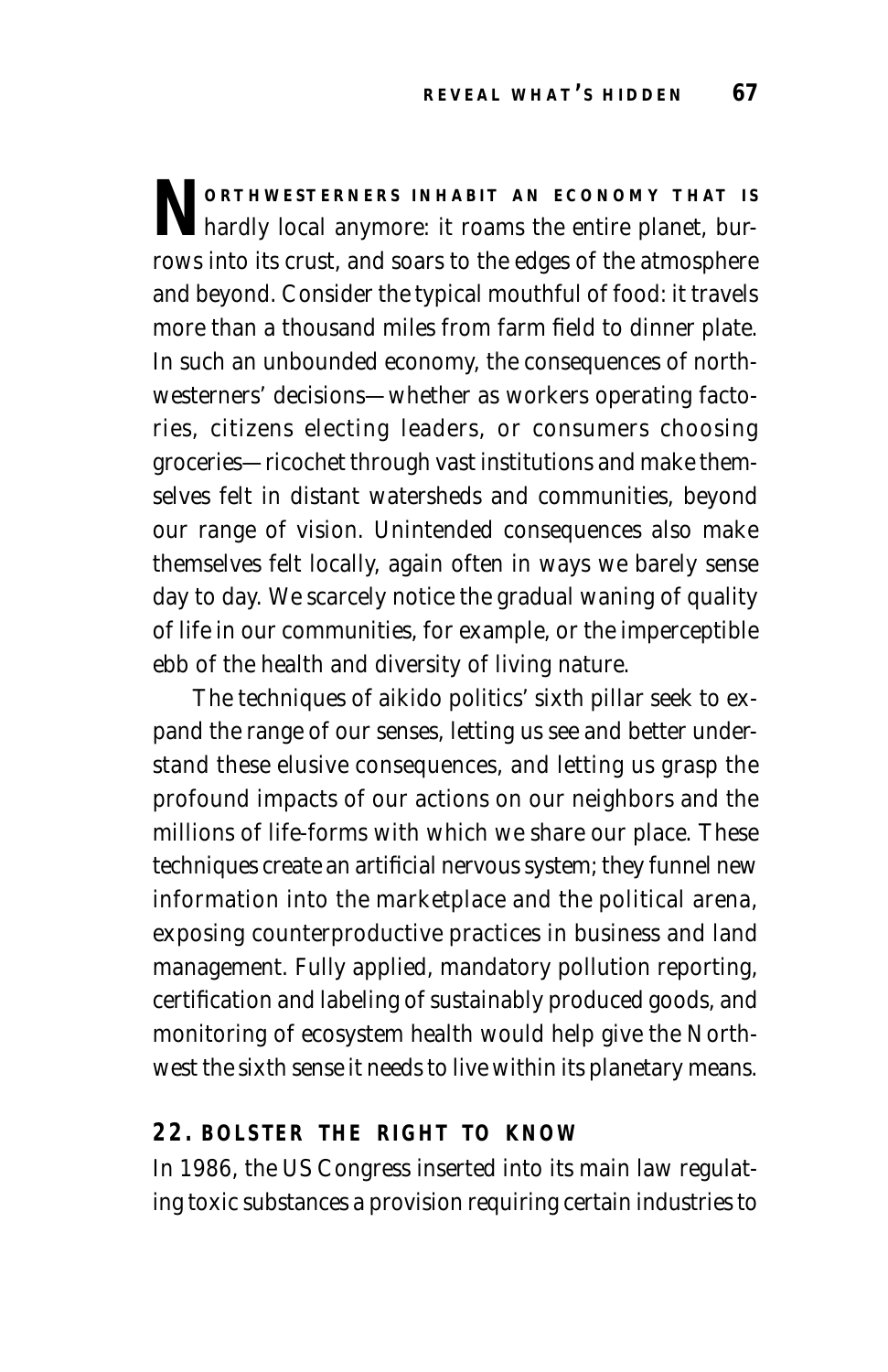file annual inventories of toxic air emissions, water discharges, and waste disposal. These reports, catalogued by government agencies, allowed anyone to look up the pollution records of local manufacturing plants.

Feeling the heat of an informed populace, legislators, agency administrators, and plant managers replied with pollution prevention laws and voluntary reduction programs, which worked wonders. Between 1988 and 1998, reported releases of monitored chemicals fell 45 percent nationwide, and economic growth outpaced reported releases six to one in the Northwest states. When, in 1994, Canada required annual disclosure from major toxic polluters, British Columbia's reported releases declined 74 percent in just four years.<sup>142</sup>

Still, the accomplishments of these rear techniques are dwarfed by their potential. Expanding the laws' reach and closing loopholes would magnify the success of pollution reporting. Monitored chemicals remain a small fraction of toxics generated—perhaps even as low as 5 percent. The reporting laws in both the United States and Canada exempt all but large facilities, all but select industries, and all but 600—in Canada, 250—of the 70,000-odd synthetic chemicals circulating in the economy. Additionally, facilities report only what they themselves classify as waste, not all toxics used in production, so some companies reclassify chemicals to avoid reporting. Recognizing these weaknesses, both countries have gradually added chemicals and industries to their reporting lists to uncover previously hidden poisons.<sup>143</sup>

A model sixth-sense solution came in 1996, when Eugene, Oregon, adopted full materials accounting for toxic chemicals. The law requires facilities within city limits to submit a de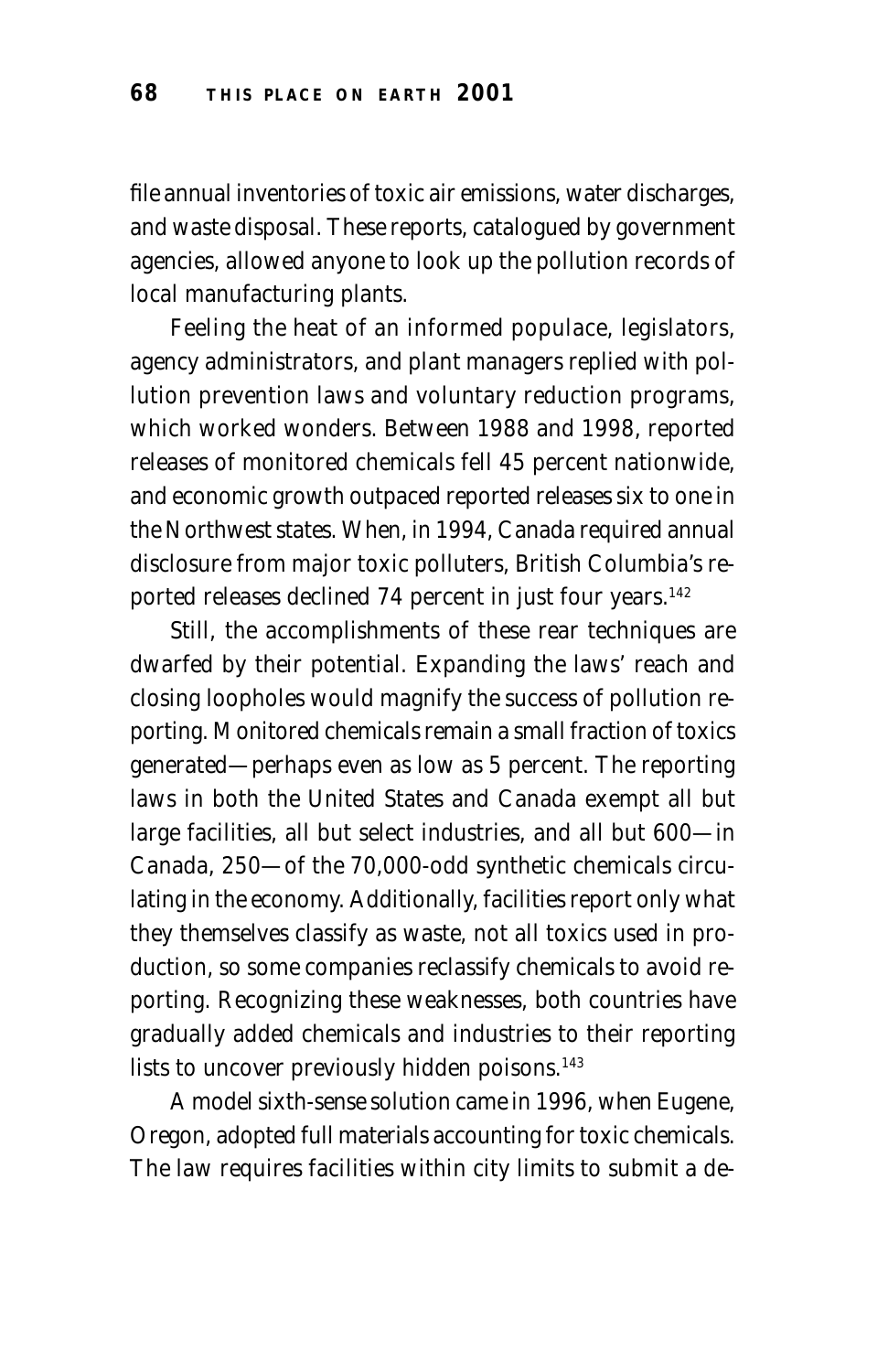tailed accounting of hazardous chemicals from the moment they are purchased or produced to the end of their lifetime at the company. Every year, for each chemical, inputs must balance outputs. The law also mandates reporting for more than twice as many substances as the national statute—and for quantities as little as 500 times below national requirements.144

Public disclosure rules extend beyond toxics. Both the US Clean Air and Clean Water Acts include pollution reporting as part of their permitting processes. Any US citizen can examine a facility's permit history for its record of air emissions or wastewater discharges. British Columbia also makes such records public. Despite a rapidly growing economy, the Northwest states' emissions of the principal air pollutants have stayed flat for 15 years.<sup>145</sup>

Required reporting gives northwesterners the right to know who pollutes the region's water, but who uses it is another question. State laws require water users, including irrigators and municipalities, to measure the amount they divert from streams or pump from the ground. But no state enforces this provision. An early 2000 superior court ruling ordered the Washington Department of Ecology to begin enforcement, making the state the Northwest's test case for water-use monitoring. Requiring high-volume users to reveal the amounts they pump would accelerate conservation.<sup>146</sup>

The latest extension of the right to know has come in Oregon, where in 1999, lawmakers required all pesticide users to report each application. First enacted ten years ago in California, laws to report pesticide use give communities the right to know what chemicals are sprayed near schools, parks, and homes in their watersheds.<sup>147</sup>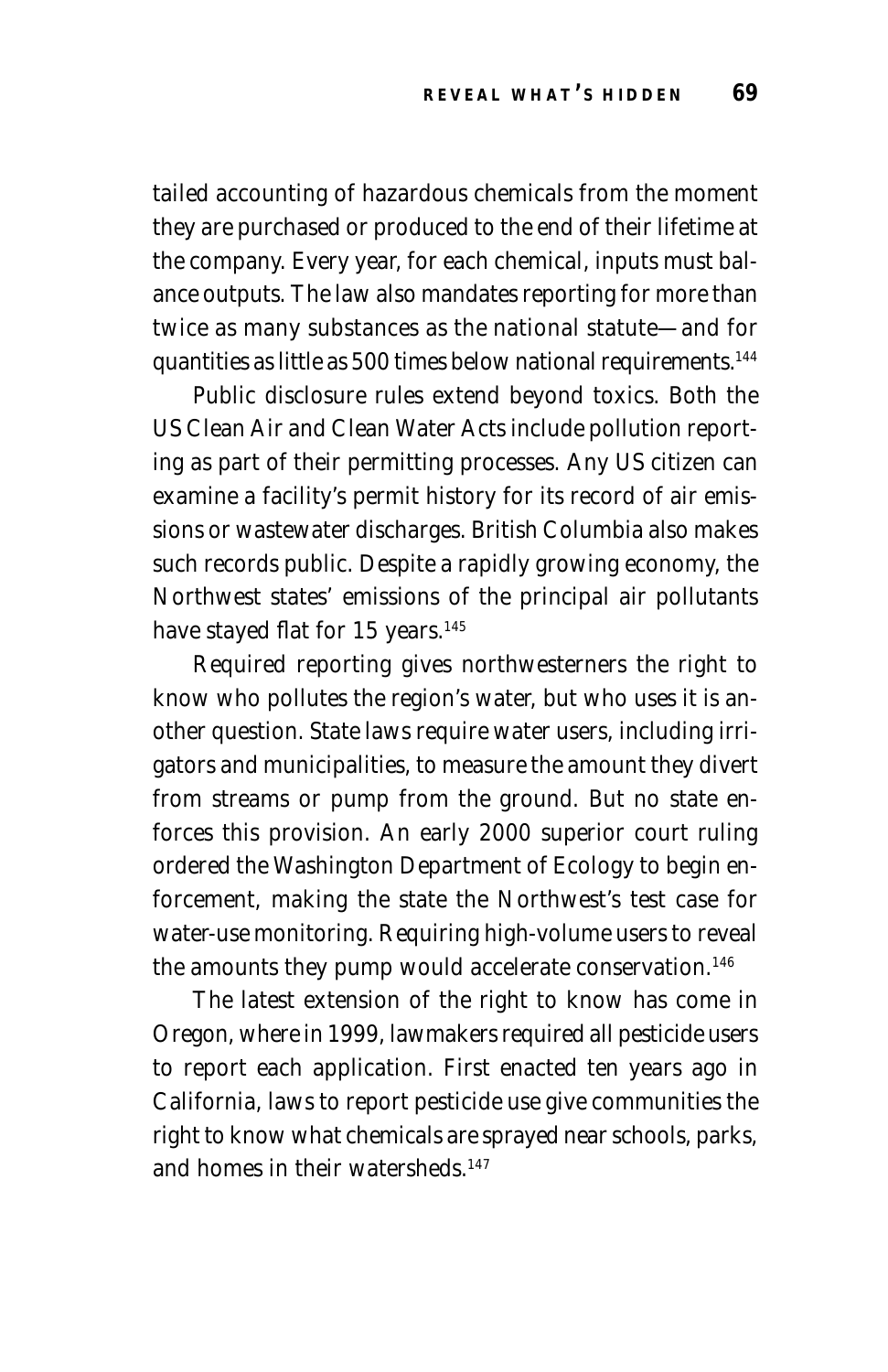## **23. LABEL WHAT ' <sup>S</sup> SUSTAINABLE**

On the cloud-covered central coast of British Columbia, oldgrowth forester Esmond Preus has been meeting with conservationists. But the meetings are not a protest. These conservationists have agreed to grant Preus's harvest—4,500 logging truckloads from government-owned land—the Forest Stewardship Council seal of approval. Preus will leave 40 percent of the forest standing, and the logs, processed and sold by certified businesses, will wear the council's label.<sup>148</sup>

With the Forest Stewardship label, Preus joins a growing number of Northwest aikido practitioners who are revealing the hidden consequences of their industries and turning buyer preference for environmental practices into profit. The technique is most effective when major buyers drive demand. Home Depot, the world's largest home improvement retailer, pledged in 1999 to sell only Stewardship Council–certified lumber by 2002. Added to the purchasing power of European buyers' groups, Kinko's, and others, Home Depot's pledge helped expand the market for certified wood sevenfold over the past two years. $149$ 

The potential is powerful, though it takes time for companies to shift practices. Many timber companies, like giant Weyerhaeuser, are opting for environmental standards created by industry groups or the International Standards Organization. These standards will not win products a place on Home Depot's shelves, however, because they do not trace timber from the forest to the customer's hands. Over time, Home Depot's pledge may lead companies like Weyerhaeuser to consider the Stewardship Council's more stringent label.<sup>150</sup>

Parallels to forest certification are emerging in other industries. The Marine Stewardship Council is a saltwater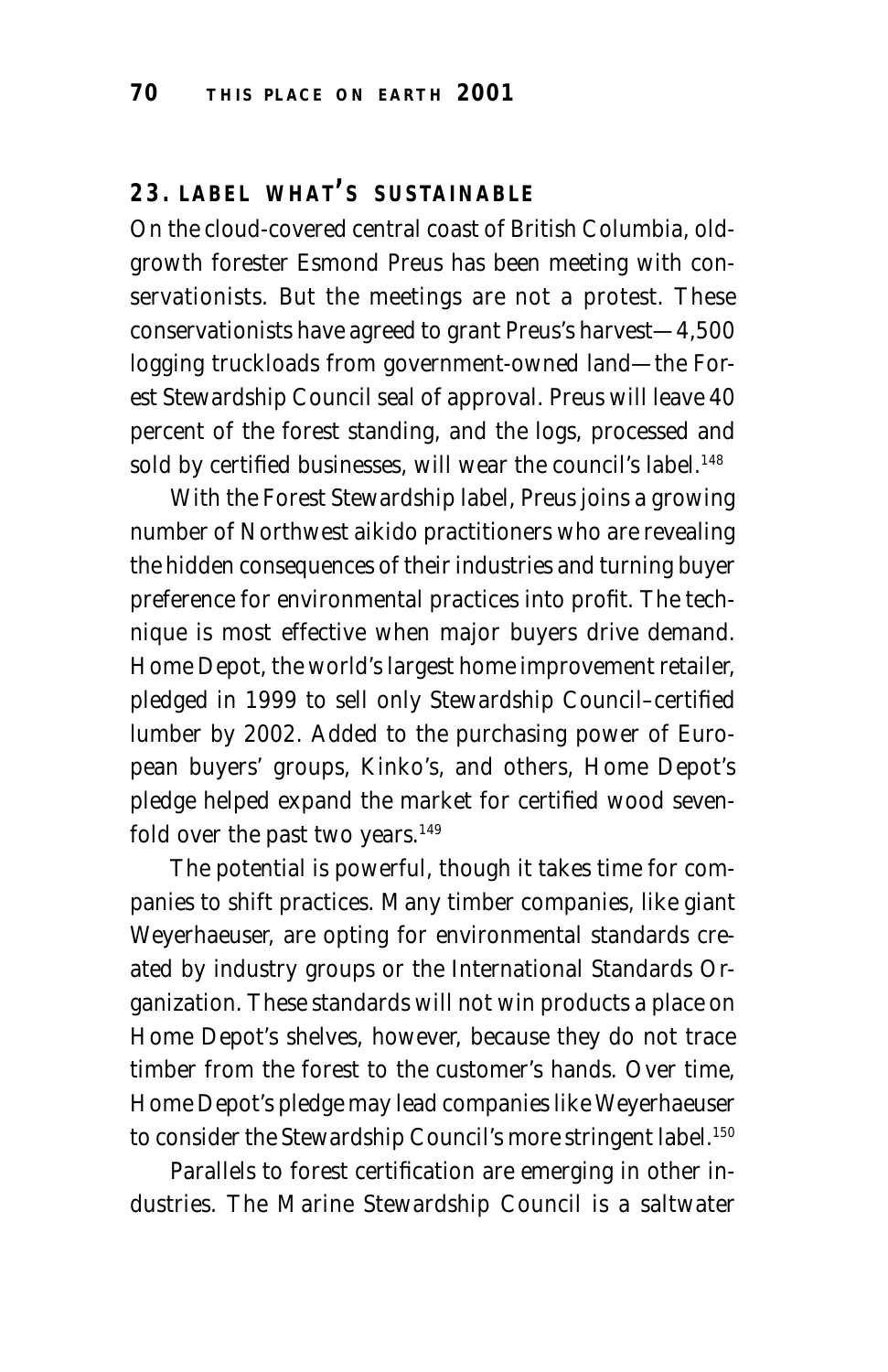equivalent of the Forest Stewardship Council, writing rules for sustainable fisheries. The Unilever Corporation has committed to purchase only certified seafood by 2005—no small promise for the company that controls one-fifth of the market for boxed frozen fish in Europe and the United States. In fall 2000, Alaska's closely monitored salmon fishery became the first US fishery to gain the Marine Stewardship Council's seal, and its fishers hope the label will buy them access to certification-friendly markets, including the giant Unilever.<sup>151</sup>

Seattle and Portland both recently approved policies mandating that new or newly remodeled city properties follow the US Green Building Council's LEED (leadership in energy and environmental design) standard for nonresidential buildings. As initial projects demonstrate the economic viability of "green building," the industry is incorporating new ideas, such as recycled building materials, rainwater collection systems, and efficiency-maximizing designs.<sup>152</sup>

Renewable energy producers are using certification to stimulate creation of new power sources. In deregulated electricity markets, consumers can purchase certified "Green-e" renewable energy directly from suppliers. And a dozen Northwest utilities in regulated markets offer customers an option to pay a premium for certified energy. Contracts for renewable energy can translate into new wind turbines or solar generators in place of an oil, gas, or hydroelectric power plant.<sup>153</sup>

The veteran green label belongs to certified organic food. A decade of annual sales growth higher than 20 percent is convincing greater numbers of Northwest farmers to go organic. The US Food and Drug Administration's adoption of a national organic standard in December 2000 could further increase organic farming by making certification easier for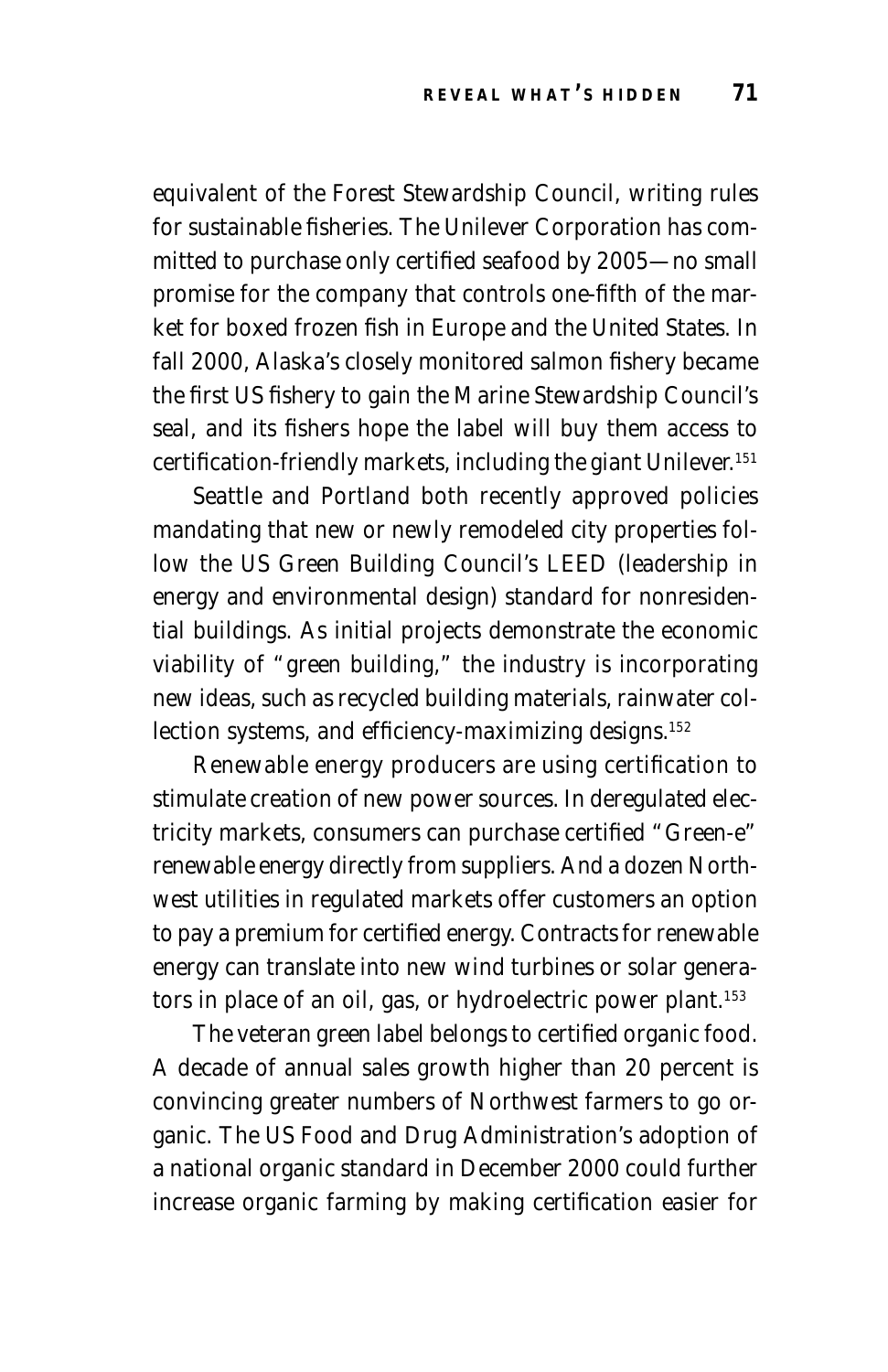farmers and consumers to understand. The success of certified organic food underscores the potential of consumers' sixth sense to overturn practices whose impacts ripple throughout the economy.154

#### **24. MONITOR LIVING SYSTEMS**

Quietly, mostly beyond our range of vision, ecosystem integrity is unraveling. Rear techniques to repair the tatter would evaluate the health of living systems and spur appropriate action. One such technique, biological monitoring, can do both. It uses living indicators, such as insects, fish, or plants, to uncover the biological consequences of human decisions. Already used to manage rivers worldwide, biomonitoring systematically applied and made the report card for resource management in the Northwest—would drive dramatic improvements in the health of regional ecosystems.155

Ohio—whose fish populations were so depleted by 1880 that wardens believed "the total extinction of fish life is drawing near"—has used biomonitoring since the 1980s to diagnose river ills and speed recovery. The state relies on biological indexes modeled after economic indexes like the Dow Jones industrial average, but these indexes follow river organisms, not companies. Such indexes told Ohio that, of stream and river reaches meeting chemical water quality standards, nearly half were unhealthy biologically; the indexes also helped pinpoint why. On the Scioto River, which runs through Columbus, for example, biomonitoring revealed that effluent from wastewater plants was killing life downstream. In response, plant managers instituted changes that raised downstream health from "poor" to "good" and even "exceptional" over a decade. Ohio has since made biological indexes the center-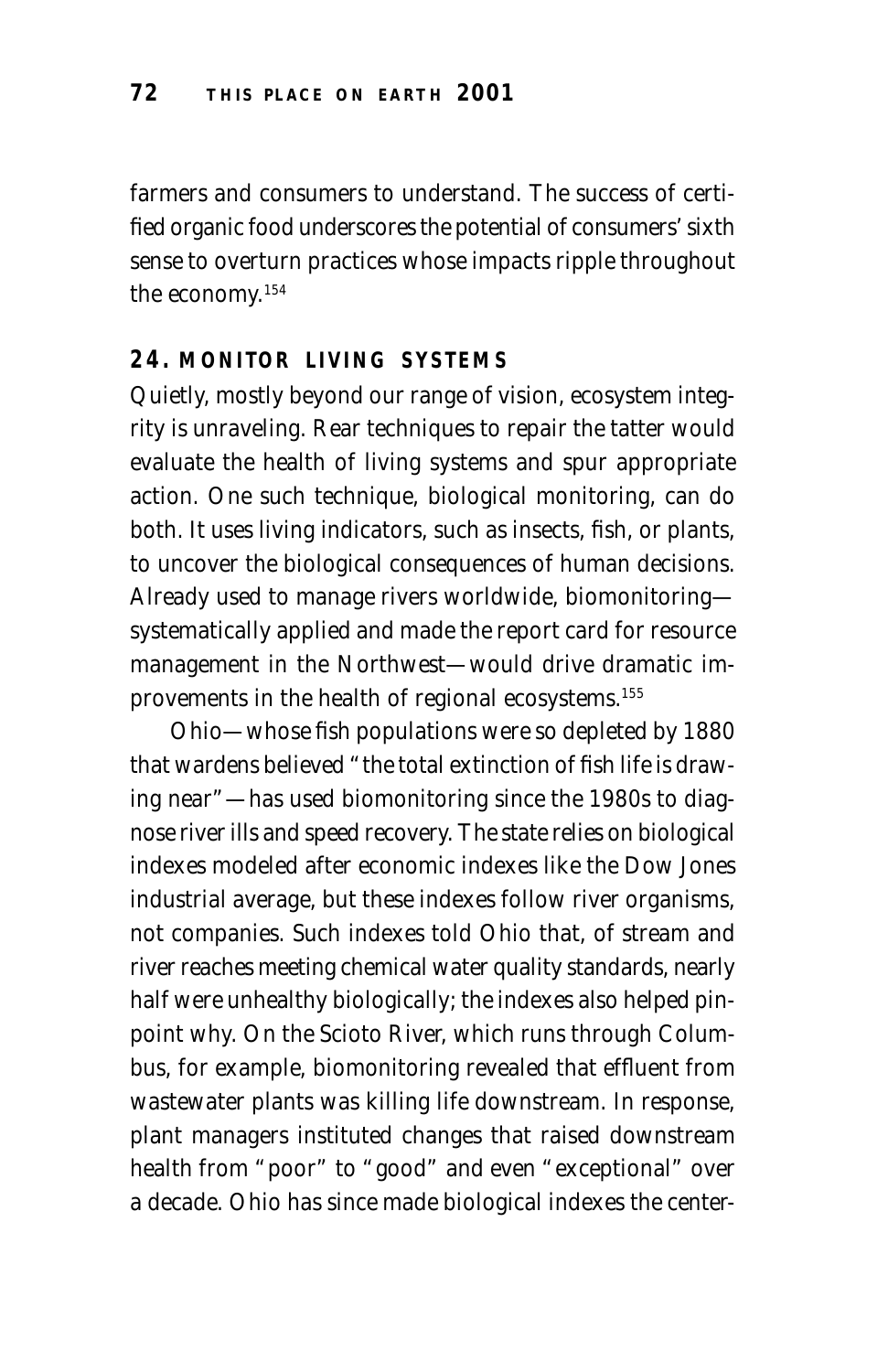piece of its clean-water strategy. The effects are manifest statewide—in rising numbers of river miles now meeting Clean Water Act standards, greater abundance of native species, and recovering populations of endangered fish.<sup>156</sup>

Faced with their worst river crisis ever, the Northwest's water managers can follow Ohio's lead. Salmon populations have plummeted. Some 54 percent of Washington's—and 70 percent of Oregon's—rivers and streams are impaired according to chemical and physical measures. But if, as in Ohio, full biological assessments double such tallies, the Northwest's waters are actually in worse shape. Systematic biomonitoring, which is slowly catching on, would direct authorities' attention toward root causes and cures.<sup>157</sup>

Every Northwest state and British Columbia uses biological assessments to describe the health of some rivers, and Montana does so for wetlands; the information often drives specific land-use decisions. But no Northwest jurisdiction has yet set numeric biological targets for river health—beyond counts of bacteria that sicken people—or held authorities accountable for reaching the targets. Ironically, Idaho—under court order in the mid-1990s for failing to meet Clean Water Act provisions—now leads the Northwest in monitoring river health; it has applied biological indexes to almost 1,900 stream sites. Oregon has biological indexes for the Willamette River and Coast Range streams and is developing numeric biological criteria for Clean Water Act compliance. In addition to sponsoring watershed biomonitoring projects to evaluate forestry practices, British Columbia has made "ecosystem integrity" a top goal of its freshwater strategy.158

Biological monitoring is gradually spreading, among citizens and among agencies, and from waterways to land. Uni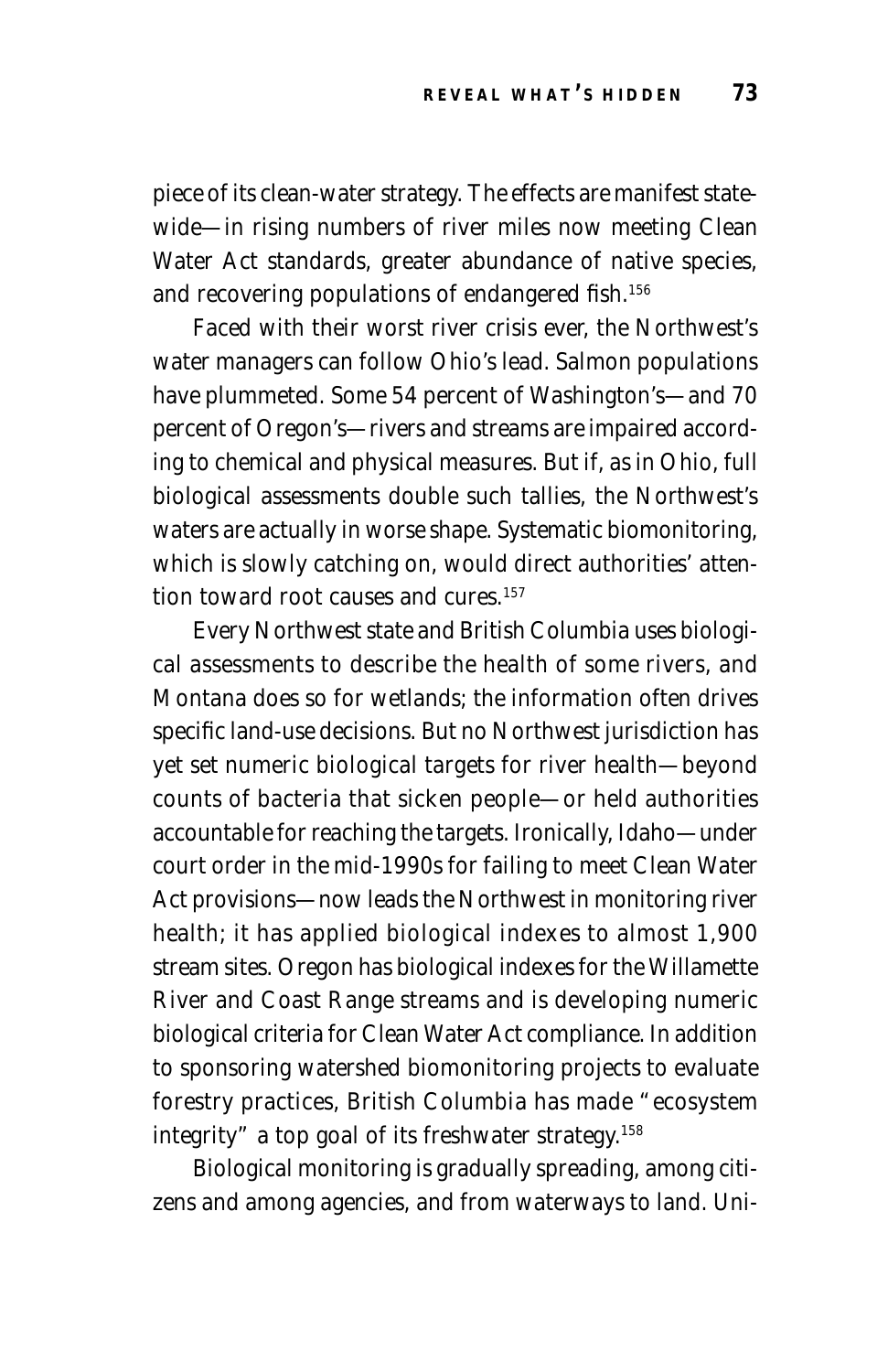versity of Washington scientists have trained volunteers to monitor dozens of Puget Sound streams and are developing biological indexes for terrestrial ecosystems, starting with the inland Northwest's sagebrush-steppe. Schoolchildren in Washington are using similar techniques to examine neighborhood streams. And, research shows, volunteers' data are as reliable as professional scientists'. When authorities make the results of expanding biomonitoring efforts the mark of their own success, ecosystem health will begin the prolonged recovery so needed in the region.159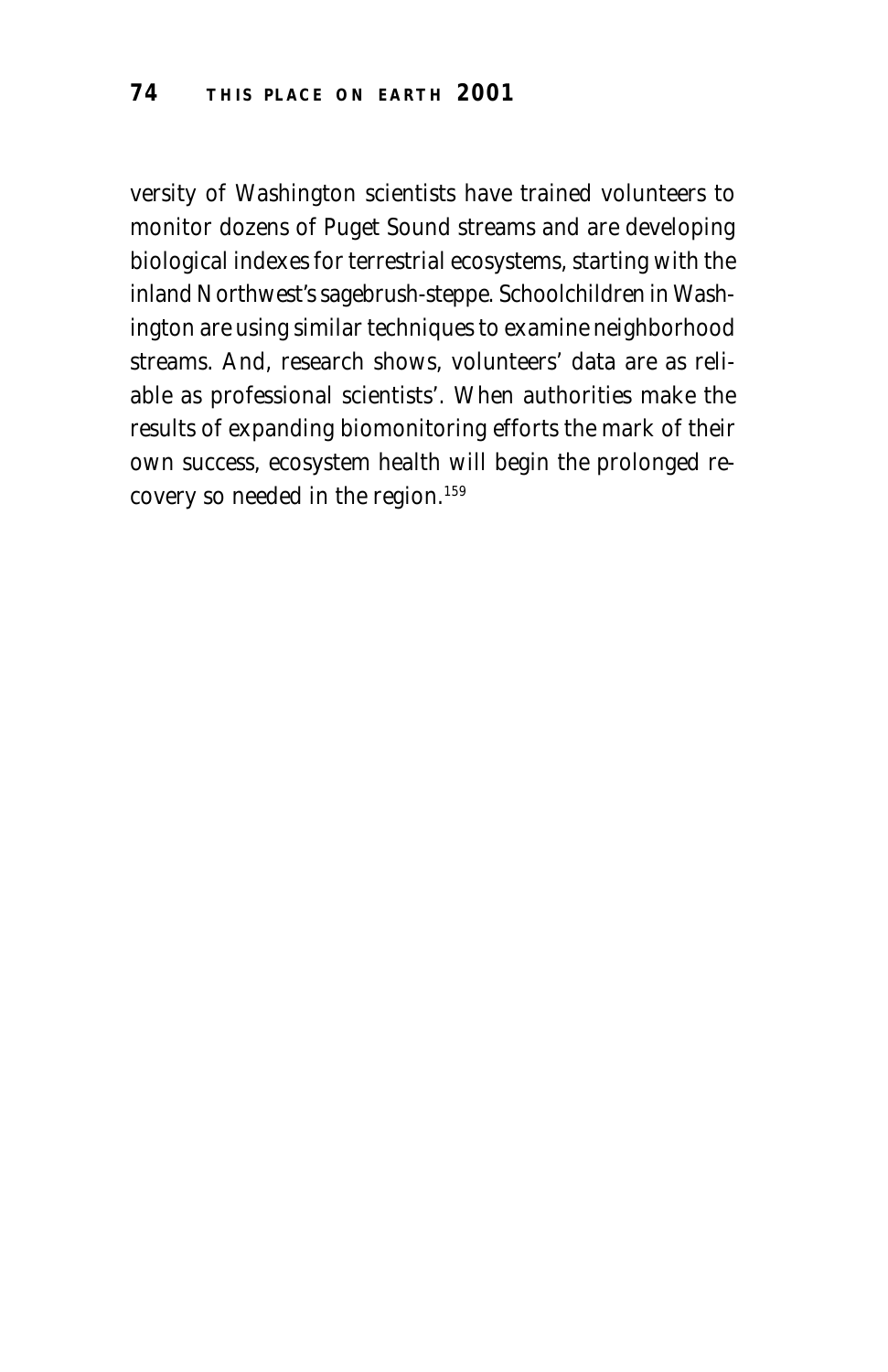

E*very aikido technique presupposes multiple attackers; the movements remain essentially the same regardless of the number of opponents. But the six pillars gain their full potential not in separate use but in their combination. The various throws, pins, rear techniques, and breath-power techniques together, as executed by masters, are almost unbelievable. They look like magic. Even diminutive aikido masters can handle four or more strong opponents at once.*

*Yet this mastery does not come from simply knowing the techniques; it comes from developing a stance, physically and mentally, that is profoundly relaxed yet charged with energy. The proper stance is supremely attentive to everything that is happening. From it flows readiness to seize fleeting opportunities and diffuse attacks, even attacks by several assailants. Deceptively simple, developing such a stance is one of the hardest parts of aikido.160*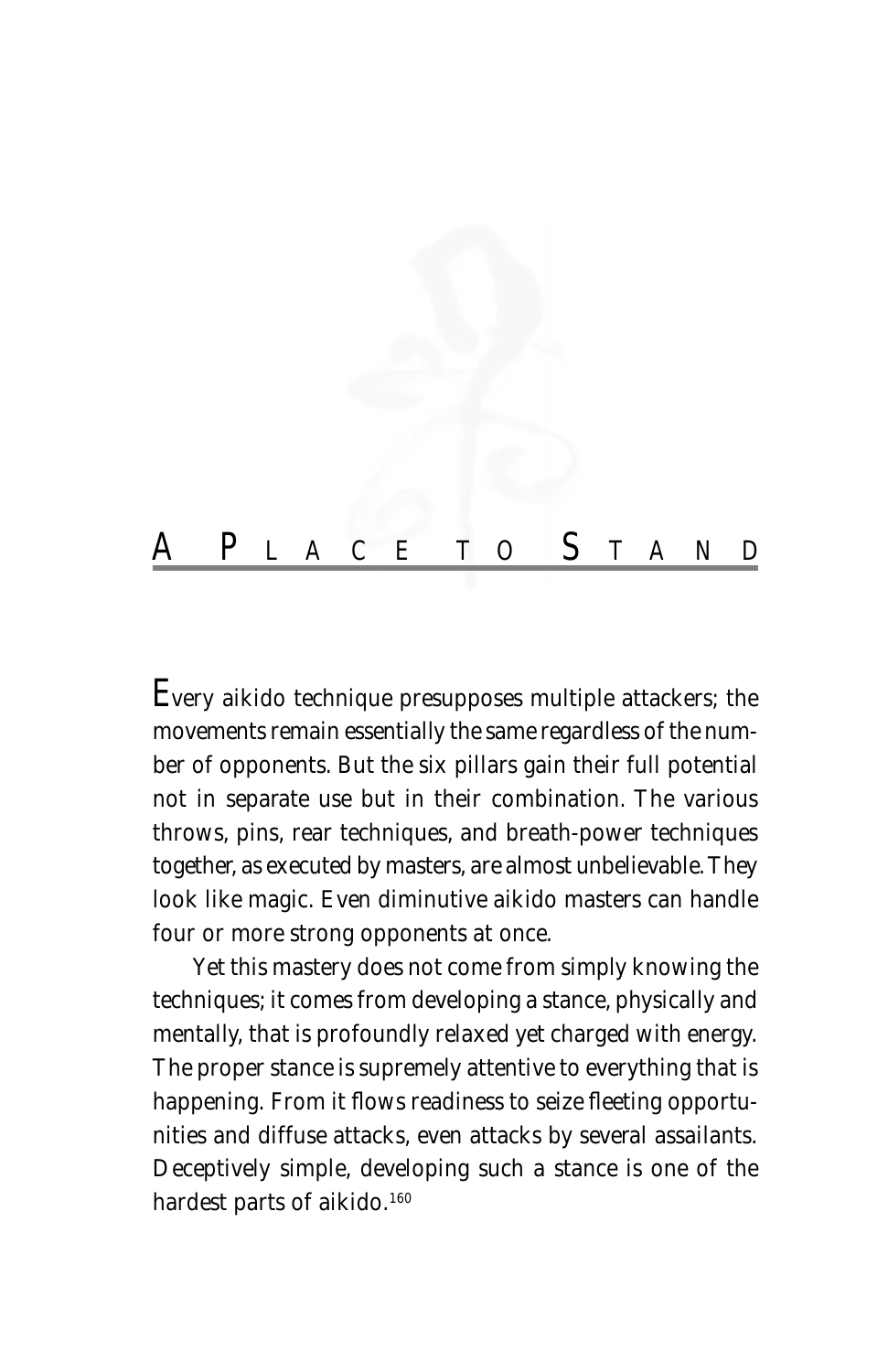**AIKIDO** POLITICS IS ABOUT LEVERAGE. IT'S ABOUT<br>
small changes that make a huge difference, about acting on the hidden points in the Northwest's body of rules, institutions, and practices to shift the momentum of that body toward sustainable ends. Surprisingly disparate things turn out to be pressure points: handheld computers that arrange carpools, new prescribing privileges for pharmacists, expanded markets for water permits. With so many unexpected leverage points, aikido politics seems to thrive on paradox: dense, "unnatural" urban centers are a key to protecting both wildlands and global climate; alleviating child poverty slows population growth; monitoring living systems sets in motion political forces that help restore them. And, as a final paradox, aikido politics finds global leverage in local changes; by succeeding, the Northwest can inspire success elsewhere.

*This Place on Earth 2001* describes two dozen techniques, but it's still a preliminary guide to aikido politics for a sustainable Northwest. In future editions, NEW expects to document other techniques and rank them with the help of dozens of knowledgeable northwesterners. This year's volume describes few techniques for reforming the region's antiquated water laws, for example. Or for restructuring the perverse and convoluted public financing systems for roads and transit spending. Or for speeding the region's shift to low-impact practices in agriculture, fishing, and forestry. It ignores entire categories of throws: voluntary changes in business accounting methods that set sustainability as a corporate objective; proven public education campaigns that curb waste; and changes not in specific policies but in the process of governance itself.

For example, perhaps other metropolitan areas need to emulate greater Portland's regional governing council if they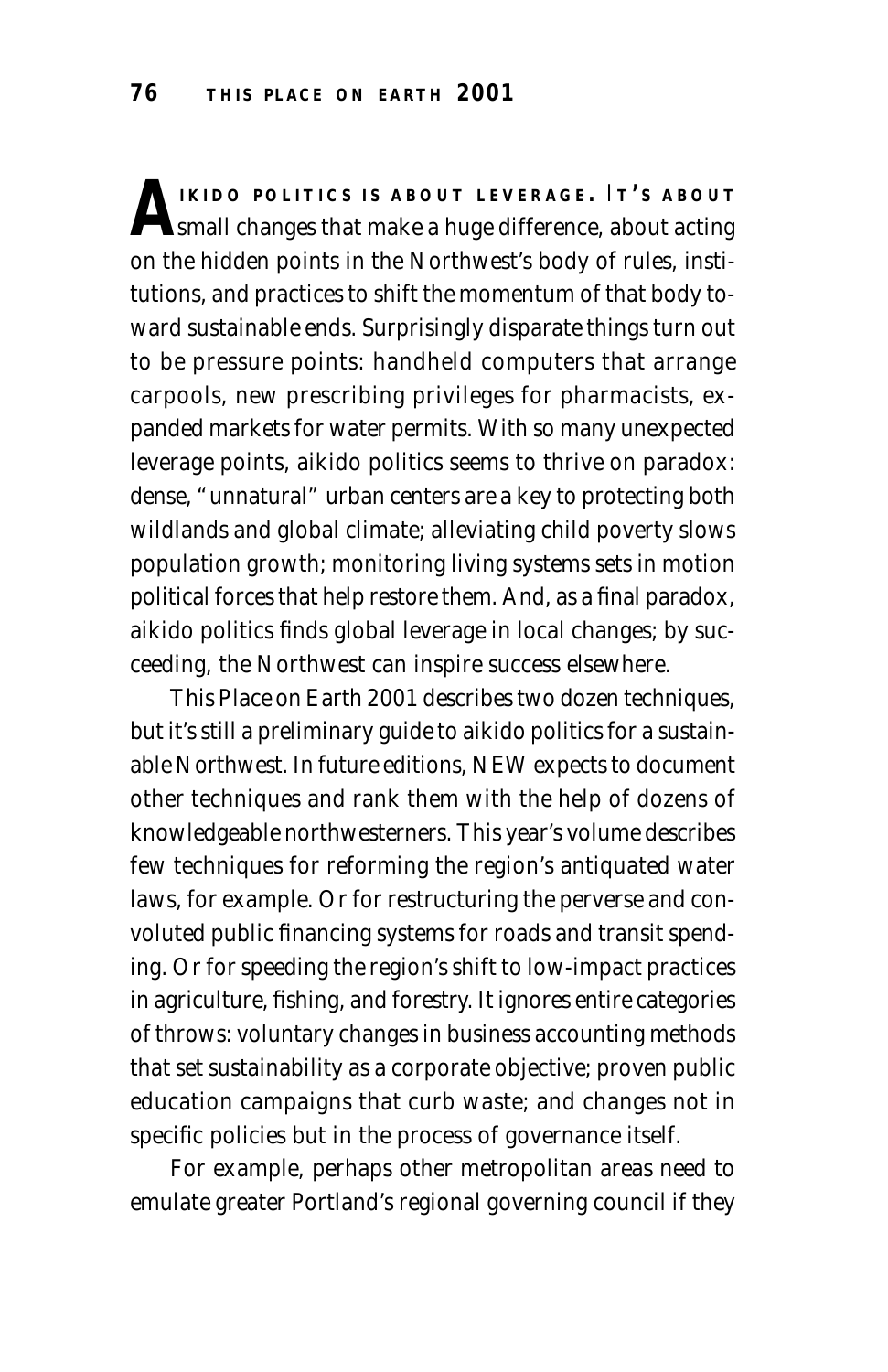are to achieve meaningful integrated planning. Similarly, the region's countless localities and overlapping agencies may need to cede power over some issues to higher, regional authorities to succeed at restoring Columbia River salmon. And swift progress toward sustainability may require improvements in democracy—reforms in how political campaigns are conducted or in the citizens' initiative process, which has recently outflanked legislatures in Oregon and Washington.

Our book does not address the role of leadership in aikido politics: the power that comes from defining public issues by setting stark challenges. In May 2000, for example, Oregon Governor John Kitzhaber issued an executive order declaring sustainability one of the state's highest goals. The order reads, in part, "The state of Oregon shall develop and promote policies and programs that will assist Oregon to meet a goal of sustainability within one generation—by 2025." This directive may not prove to have much leverage. It is neither a law nor an amendment to the state constitution; it simply directs state agencies to develop plans for improving their own internal environmental performance. Nonetheless, it does finally invoke sustainability as a top priority and declare an audacious timeline—"within one generation." If the public accepts this principle, it could set a popular standard against which to judge government actions.<sup>161</sup>

Neither does this volume indicate which techniques of aikido politics are most powerful. Increasing urban density, reducing child poverty, and overhauling the tax system tentatively stand out as the most promising. Unfortunately, they may also be among the most difficult to execute because they demand so much political finesse. Selling car insurance by the mile, bolstering the right to know, and rigorously moni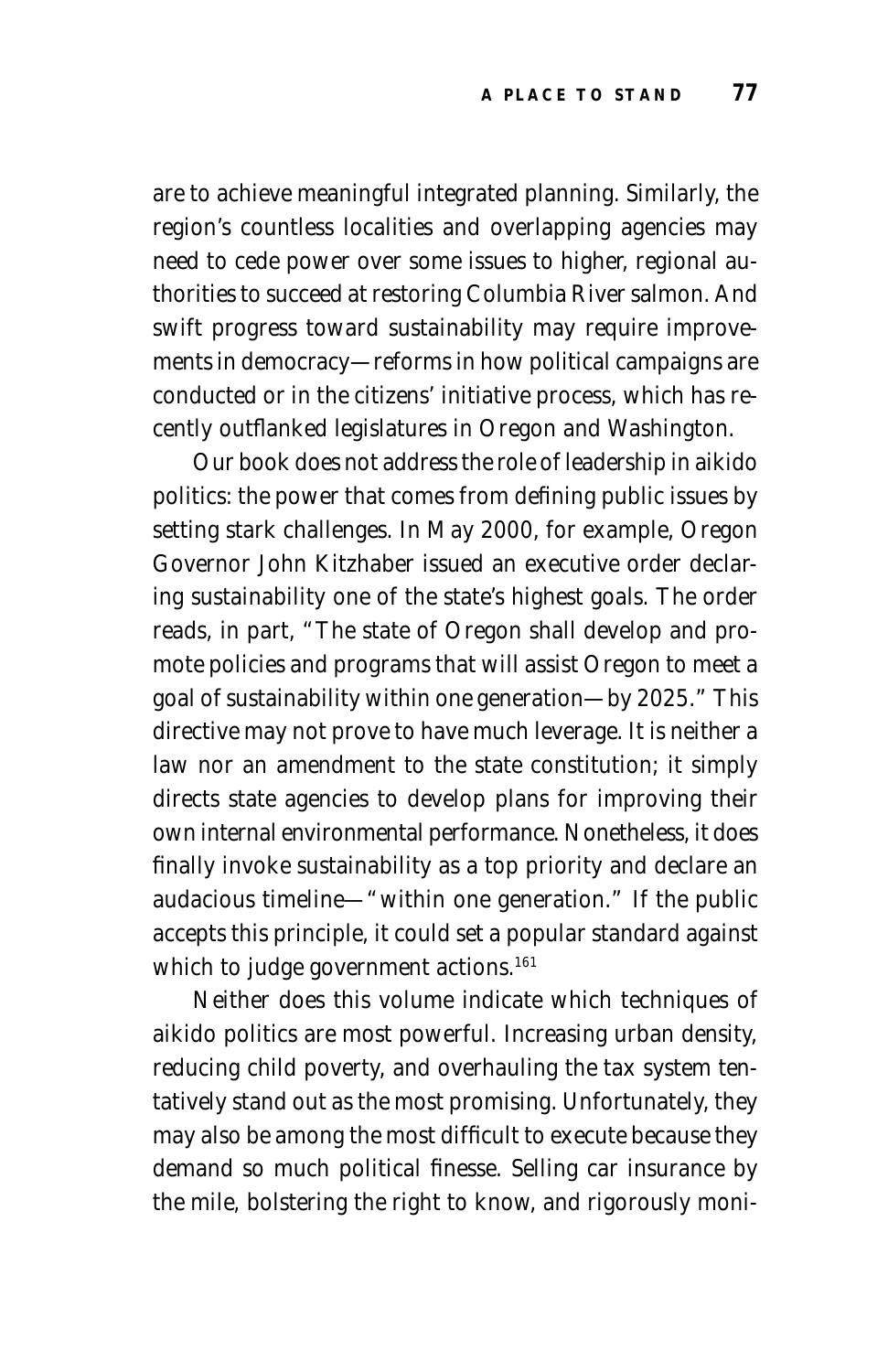toring ecosystem health may be easier first techniques for the region to master.

And finally, *This Place on Earth 2001* does not explore how best to combine aikido moves. The full potential of the listed reforms would be realized only if skillfully combined. Consider greenhouse gas emissions, which the region needs to cut by 80 to 90 percent within a century to lead the world toward climate stability. Climate-altering pollution would be reduced by:

- Communities that were increasingly compact, walkable, and tied together with cost-effective alternatives to driving alone.
- The reduced driving that results from selling insurance by the mile.
- A slowing of population growth brought on by safe, secure childhoods for all and universal access to prescription and emergency contraceptives.
- Protection and restoration of ecosystems, such as old forests, that soak up carbon dioxide.
- Thriving consumer markets in conservation, pollution reduction, and certified sustainable products, including renewable electricity.
- The energy conservation yielded by bottle bills and other forms of extended producer responsibility.
- The tremendous reductions in fossil fuel combustion, forest clearing, and other greenhouse gas generation that would result from elimination of taxpayer subsidies to driving, sprawl, and other high-impact activities.
- The even larger reductions in emissions that would come from comprehensive feebates and from shifting the bur-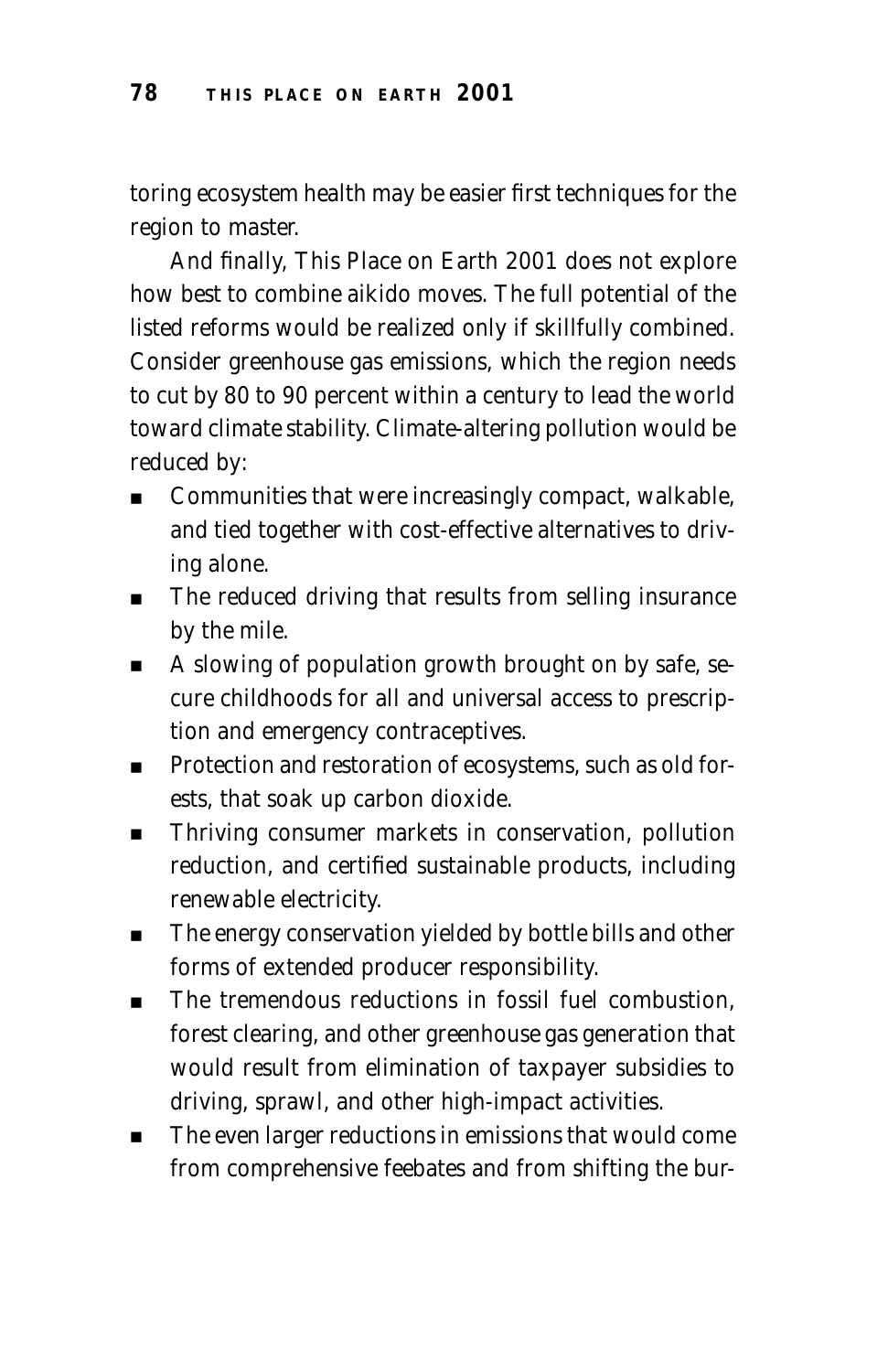den of taxation off paychecks and enterprise and onto pollution, resource depletion, and habitat disruption.

Mixed and given time to work, these catalysts might well bring the required decline in emissions. Indeed, their cumulative effect over decades might be a phasing out of fossil fuel use altogether in favor of renewable alternatives. Other aikido techniques used together can likely safeguard the functioning and diversity of the region's ecosystems, improve quality of life for time-crunched families, and expand economic opportunities for working northwesterners. Yet *how* to combine the moves is a question for another year's edition of this annual book.

What we hope this edition does is demonstrate the power, the opportunity, even the necessity of using leverage to throw the Northwest toward a way of life that can last. It may also show that doing so will have ripple effects far beyond the borders of this region of salmon, rivers, and rainforests. When the Greek mathematician Archimedes first defined the principle of leverage 23 centuries ago, he said, "Give me a place to stand, and I will move the Earth." He was not simply bragging. In a universe without fixed objects, an immovable point would confer enormous powers on someone with a long lever and knowledge of how to use it.<sup>162</sup>

Aikido politics is about leveraging Earthly movement, not in Archimedes's literal sense, but in the sense of turning the current of human affairs into a channel that leads to recovery for the nonhuman realm and continued flourishing for human communities. Northwesterners have a place to stand. If they master the leverage of aikido politics, perhaps they will move the world.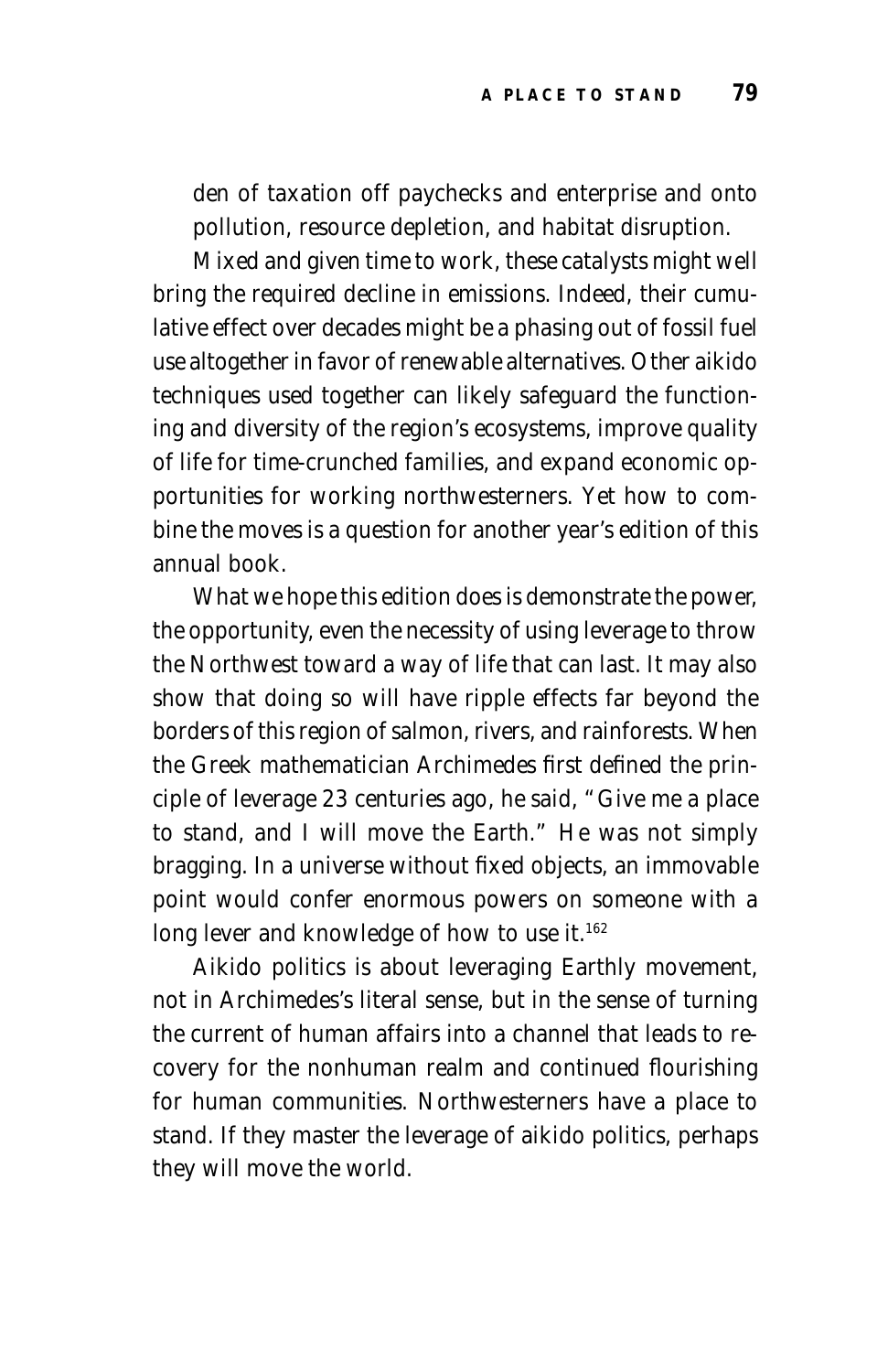## A CKNOWLEDGMENTS

**T** HIS PLACE ON EARTH 2001 OWES ITS EXISTENCE to the eleven books created by Northwest Environment Watch (NEW) since 1993 and to their contributors. NEW's research team, which pulled together this "best of NEW" collection, updated it, and added to it, consists of executive director Alan Thein Durning; editorial director Ellen W. Chu; research associates Joanna Lemly, Jennifer Tice (summer 2000), and Chad Westmacott; and research interns Angela Jones, Lynne Jordan, Ryan Phillips, and Shari Stieber. The findings here depend heavily on former research director John C. Ryan and some 40 past research interns. NEW could not have done its last seven years' work without them.

NEW thanks Adam Eisenberg of Emerald City Aikido, Seattle, for the chance to observe aikido in action.

For their helpful comments on drafts of this book, NEW thanks reviewers Jeff Allen, Lori Bielinski, John Charles,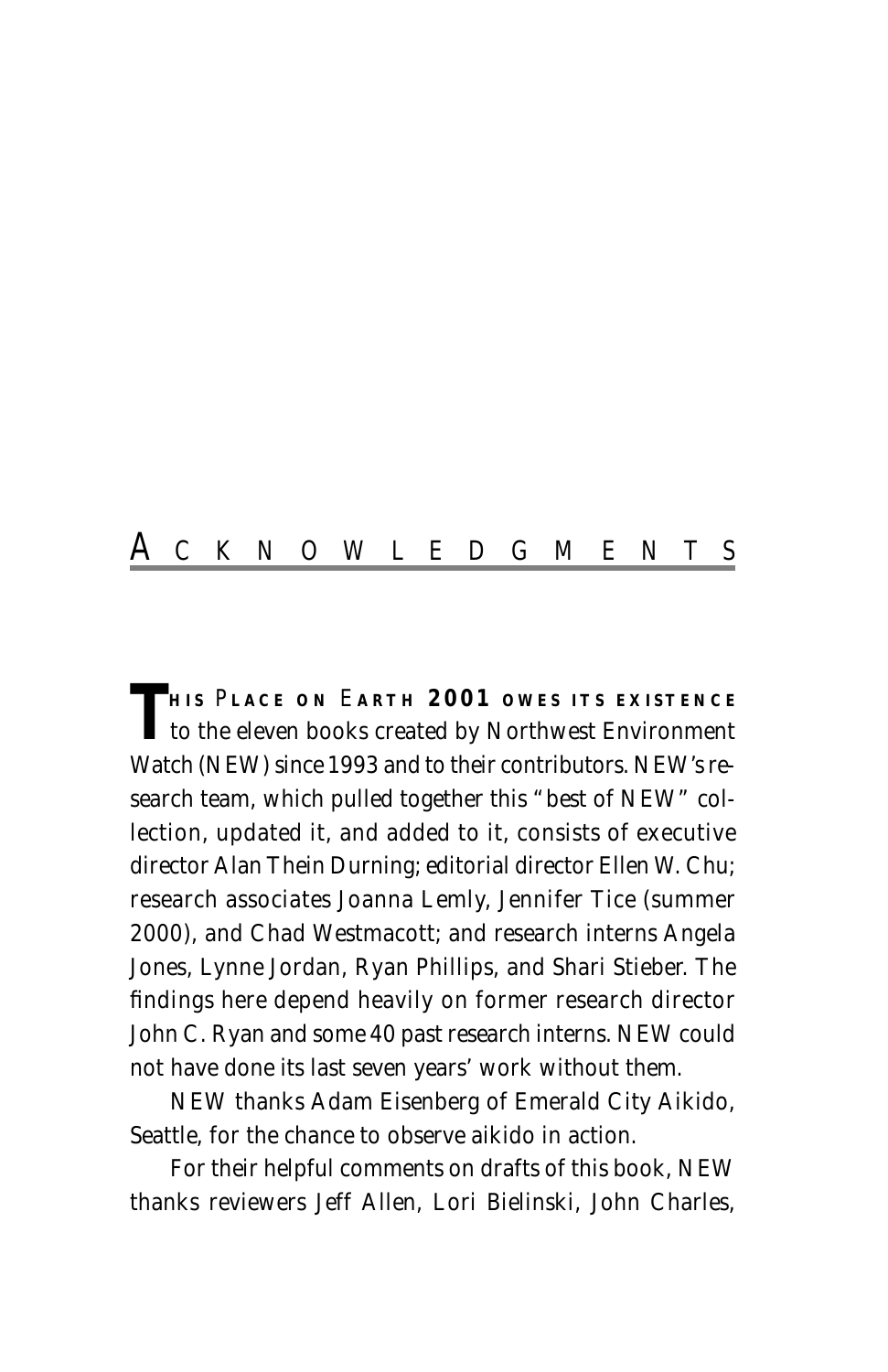Ralph Cipriani, Judith Chrystal, Bob Doppelt, Eben Fodor, Pat Franklin, Christine Hagerbaumer, Michael Harcourt, Jane Hutchings, Carole Joffe, James R. Karr, Todd Litman, Mike A. Males, Langdon Marsh, Dick Nelson, Mary O'Brien, Suzanne Poppema, Thomas Michael Power, Gordon Price, Roberta Riley, Karin Sable, Donald Shoup, David Stitzhal, Amy Taylor, Elisa Wells, and Sandy K. Wurtele. For all their hard work, we also thank our volunteers Elizabeth Atcheson, Peggy Austin, Jeffrey Belt, Ellen Caldwell, Roma Call, Peter Carlin, Mark Cliggett, John and Jane Emrick, Dean Ericksen, Tony Henderson, Ben Keim, Bill Kint, David Kowalsky, Norman Kunkel, Lyn McCollum, Steve Mack, Michael Montague, Laura Retzler, John Russell, Kathy Fong Stephens, Todd Van Horne, Leonard Wainstein, and Suzy Whitehead.

NEW is grateful to its board of directors: John Atcheson, Aaron Contorer, Alan Durning, Jeff Hallberg, Sandra Hernshaw, Cheeying Ho, and board chair David Yaden. NEW also thanks the board of NEW BC, our Canadian affiliate in Victoria: Sandi Chamberlain, Alan Durning, chair Cheeying Ho, Rick Kool, Heather McAndrews, and Donna Morton. We also thank the NEW BC staff: Donna Morton, executive director; Meredith Elliott, office manager; Michelle Hoar, communications and outreach coordinator; Zane Parker, project director; and Amanda Pawlowski, financial officer.

Financial support for Northwest Environment Watch comes from more than 1,000 members and donors and from the Brainerd and Bullitt Foundations; Mary A. Crocker Trust; C. S. Fund; Nathan Cummings, Hanlon, William and Flora Hewlett, Horizons, W. Alton Jones, Henry P. Kendall, Kongsgaard-Goldman, and Lazar Foundations, Merck Family Fund; David and Lucile Packard, Russell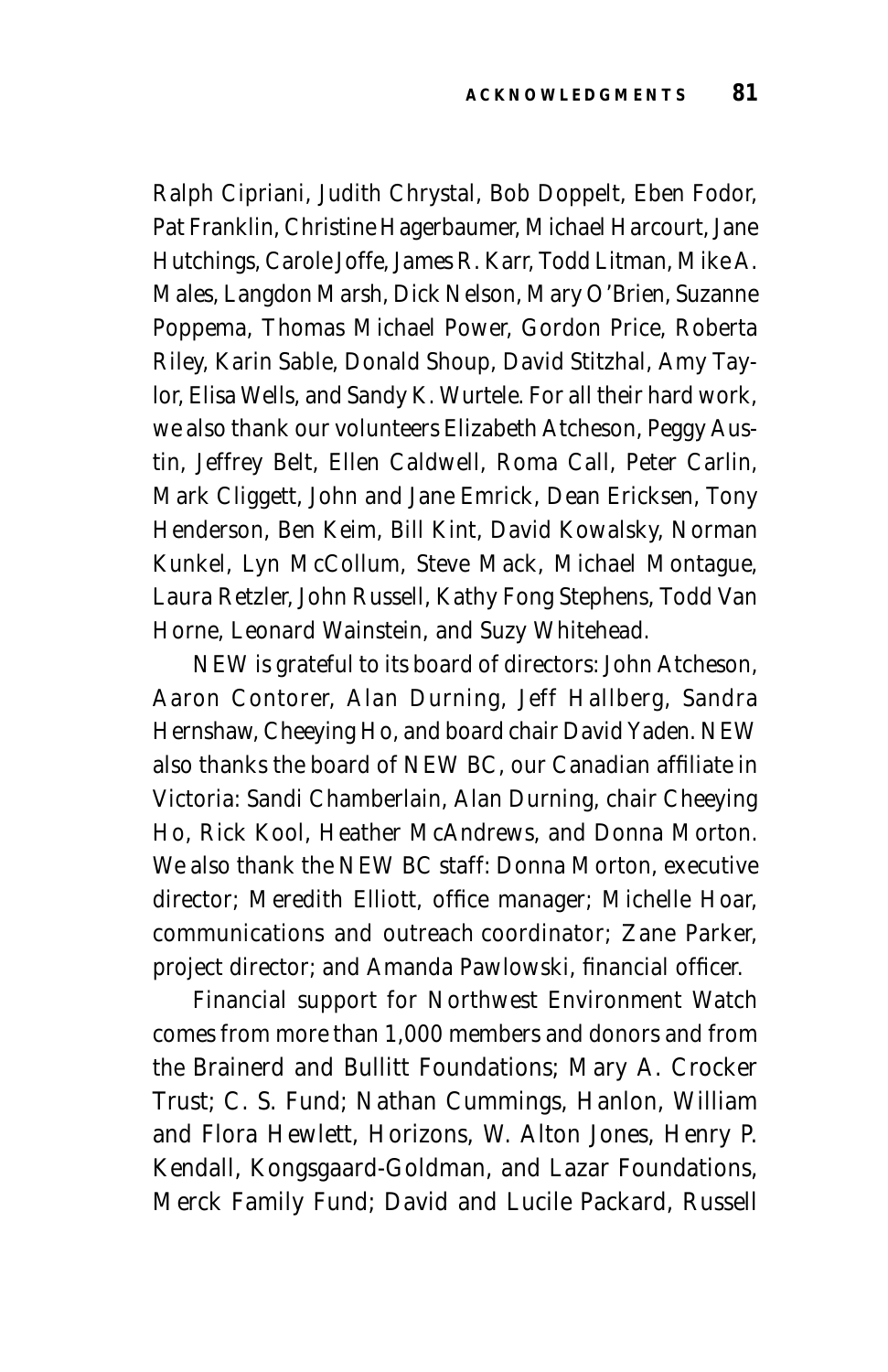Family, True North, Turner, Weeden, Winky, and the Hans and Elizabeth Wolf Foundations.

Besides the research team, NEW's staff while this book was in progress included Parke Burgess, development director; Rhea Connors, operations director; Tyesha Kobel, program coordinator; André Mershon, former program coordinator; Elisa Murray, communications director; Stacey Panek, membership coordinator; and Deirdre Stevenson, bookkeeper.

Not everyone at NEW subscribes to every idea in this book, but we all bear responsibility for any errors that remain. Except for typos and sentance fragments. Those are the editorial director's fault.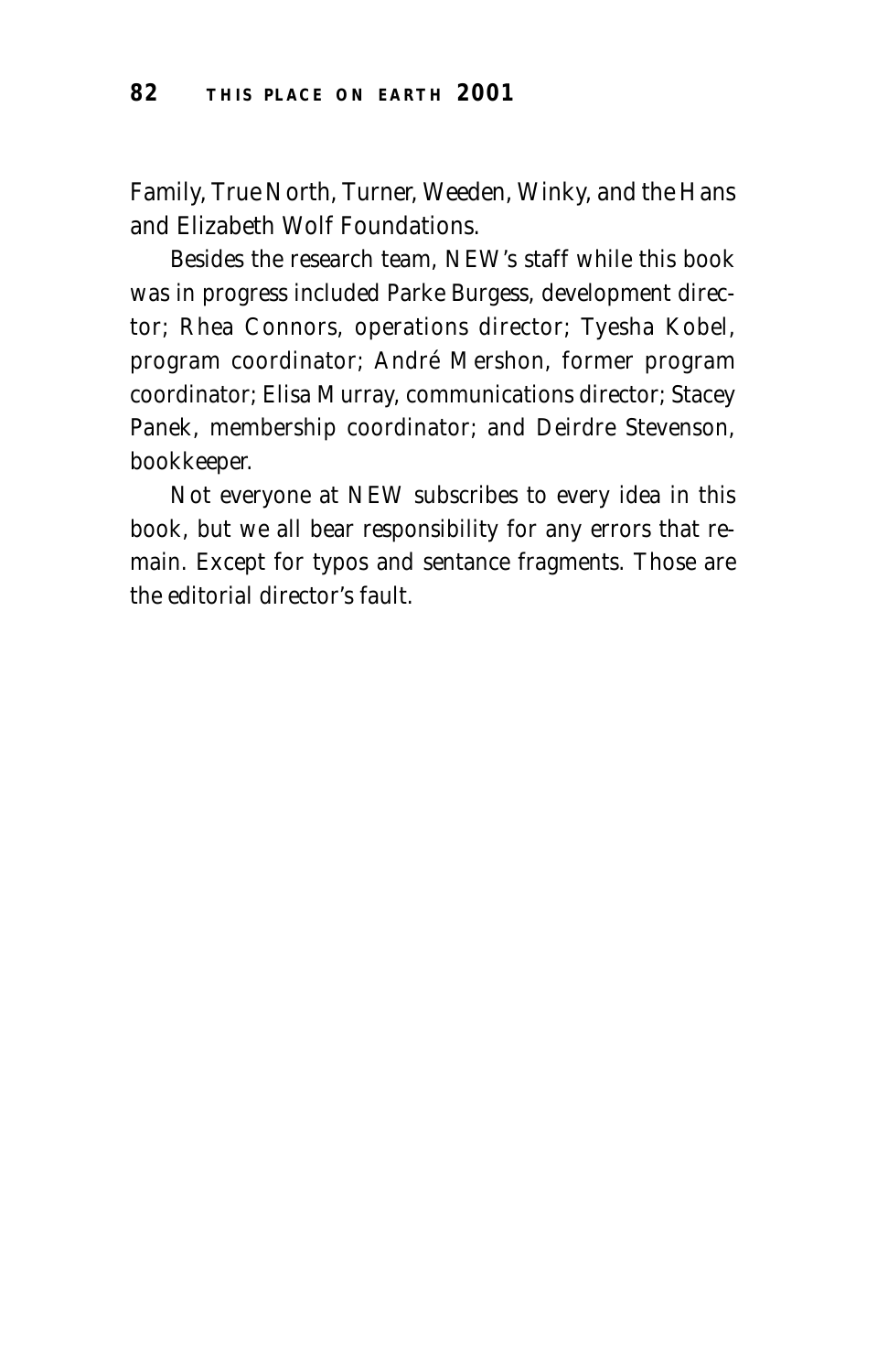## N O T E S

- 1. Population from US Census Bureau, "1990 to 1999 State Population Estimates: Annual Time Series," *www.census.gov,* Jan. 24, 2001; Statistics Canada (StatCan), "Population by Year," *www.statcan.ca,* Jan. 24, 2001. Gross state and provincial product estimated from US Bureau of Economic Analysis (BEA), "Regional Accounts Data," *www.bea.doc.gov,* Feb. 5, 2001; and BC Stats, "BC GDP at Market Prices and Final Domestic Demand, 1981–1999," *www.bcstats.gov.bc.ca,* Feb. 5, 2001. Canadian exchange rates and price deflators from *Canada Year Book 1999* (Ottawa: StatCan, 1998).
- 2. Alan Thein Durning, *This Place on Earth: Home and the Practice of Permanence* (Seattle: Sasquatch Books, 1996).
- 3. John C. Ryan, *State of the Northwest,* revised ed. (Seattle: NEW, 2000).
- 4. Jujitsu from US Ju-Jitsu Federation, "What Is Ju-Jitsu?" *www.usjujitsu.net,* Nov. 22, 2000. Aikido from John Stevens, *The Shambhala Guide to Aikido* (Boston: Shambhala, 1996).
- 5. Wind-power plant from Patrick Mazza, "The Advantages of Wind Power," *Seattle Post-Intelligencer,* Jan. 26, 2001.
- 6. NEW estimates in this chapter based on sources in notes 6–23, adjusted for population in 2000. Gross state and provincial prod-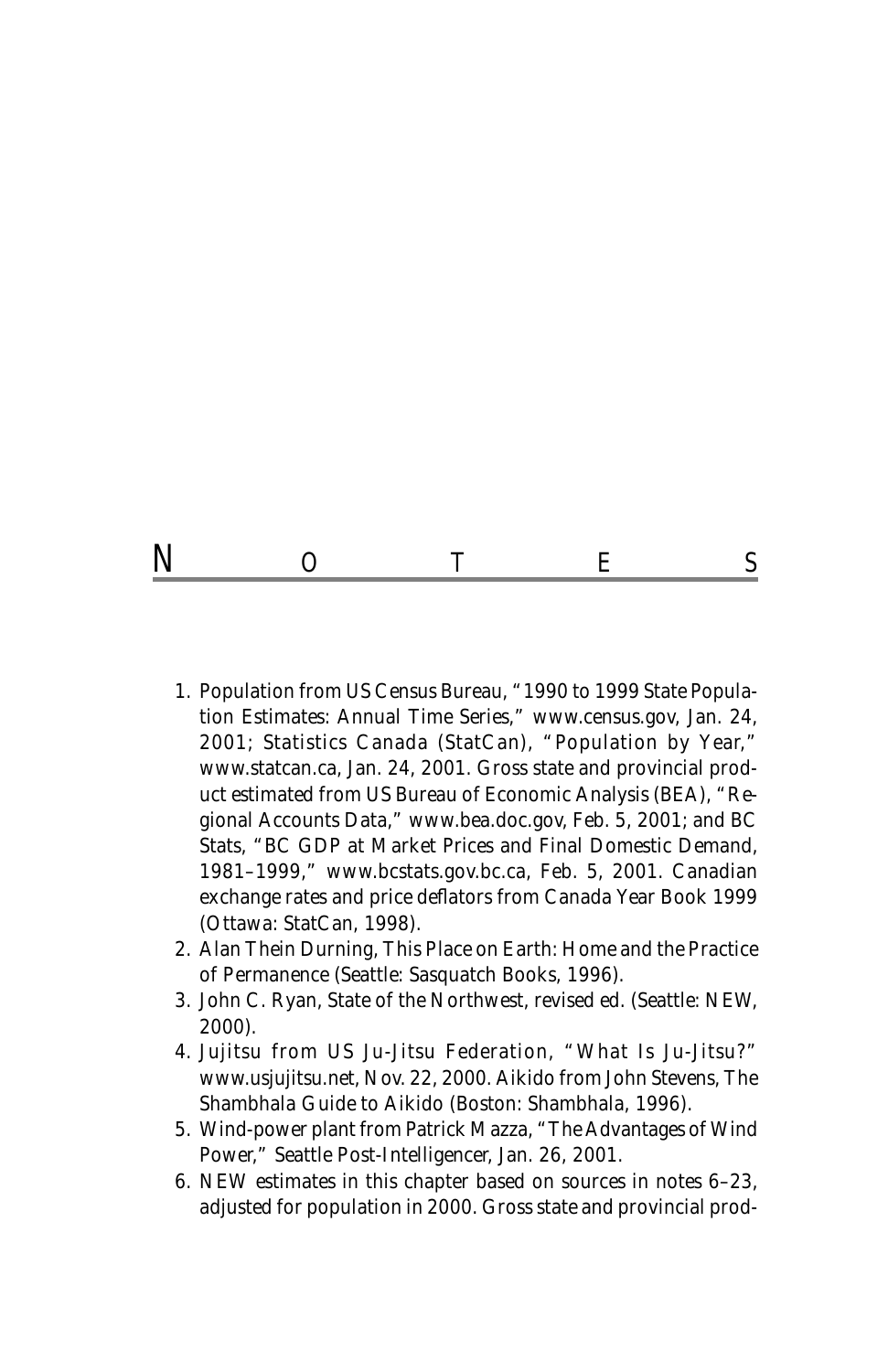uct increase estimated on the basis of BEA, op. cit. note 1; BC Stats, op. cit. note 1; and *Canada Year Book 1999,* op. cit. note 1. Gross domestic product of nations from *World Resources 2000– 2001* (Washington, DC: World Resources Institute [WRI], 2000).

- 7. Population increase from US Census Bureau, op. cit. note 1; and StatCan, op. cit. note 1. Oregon Trail travelers estimated from Dorothy O. Johansen and Charles M. Gates, *Empire of the Columbia* (New York: Harper, 1957). Population of nations from *World Resources 2000–2001,* op. cit. note 6.
- 8. Growth of households estimated on the basis of average annual increment during 1990s from US Census Bureau, "ST-96-24R Estimates of Housing Units, Households, Households by Age of Householder, and Persons per Household of States: Annual Time Series, July 1, 1991, to July 1, 1996," *www.census.gov,* Dec. 1, 1999. New houses and apartments estimated on the basis of *Statistical Abstract of the United States 2000* (Washington, DC: US Census Bureau, 2000).
- 9. Growth of vehicle fleet—excluding motorcycles and trailers—and trucks' share of fleet estimated using late 1990s growth rates from US Federal Highway Administration (FHWA), "Highway Statistics Series," *www.fhwa.dot.gov/ohim/ohimstat.htm,* Jan. 18, 2000; Canadian Socio-Economic Information Management System (CANSIM) Time Series Database, "Road Motor Vehicle Registrations, Total, BC-D462188," and "Motorcycle Registrations, BC-D462191," *www.statcan.ca/english/cansim,* Feb. 7, 2000; and "Auto Tracker Statistical Report," Polk Company, Southfield, Mich., various editions.
- 10. Daily resource use from John C. Ryan and Alan Thein Durning, *Stuff: The Secret Lives of Everyday Things* (Seattle: NEW, 1997). Daily water use per capita ("consumptive use") and Idaho withdrawals per capita estimated from Wayne B. Solley et al., *Estimated Use of Water in the United States in 1995,* (Washington, DC: US Government Printing Office, 1998), at *water.usgs.gov/ watuse/pdf1995/html/;* BC's water consumption estimated as comparable to Oregon's. Nation's withdrawals from *World Resources 2000–2001,* op. cit. note 6. Climate-changing emissions from John C. Ryan, *Over Our Heads* (Seattle: NEW, 1997).
- 11. Increase in developed land area in Idaho, Oregon, and Washington estimated from *National Resources Inventory Summary Report 1997,* revised ed. (Washington, DC: US Natural Resources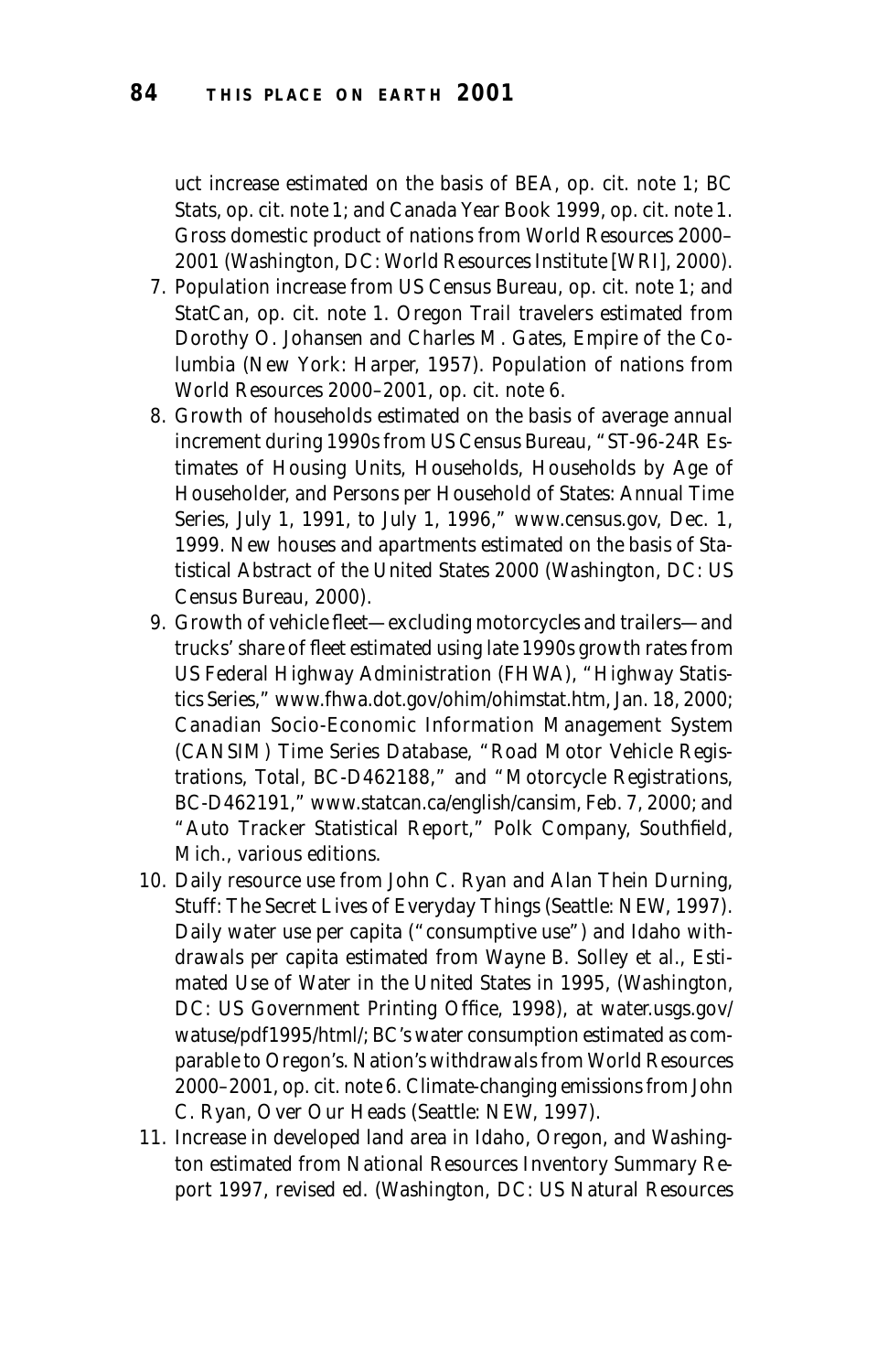Conservation Service, Dec. 2000), at *www.nhq.nrcs.usda.gov/ NRI;* no comprehensive data on developed land area in British Columbia available for the 1990s.

- 12. Annual logging area in BC, where virtually all Northwest oldgrowth logging takes place, from Neville Judd, "Stumpage System Betrays BC Forests' True Worth," *Environment News Service*, Jan. 30, 2001.
- 13. Water use from Solley et al., op. cit. note 10.
- 14. Orcas from Robert McClure, "Risk of Orca Extinction Underscored in Analysis," *Seattle Post-Intelligencer,* Feb. 23, 2001.
- 15. Officially listed species from US Fish and Wildlife Service, "Species Information: Threatened and Endangered Animals and Plants," *endangered.fws.gov/wildlife.html,* Feb. 27, 2001; Committee on the Status of Endangered Wildlife in Canada, "Database of Listed Species," *www.cosewic.gc.ca,* Feb. 27, 2001; Washington Dept. of Fish and Wildlife, "Species of Concern in Washington State," *www.wa.gov/wdfw/wlm/diversty/soc/soc.htm,* Feb. 27, 2001; Oregon Dept. of Fish and Wildlife, "Oregon List of Threatened and Endangered Fish and Wildlife Species," *www.dfw.state.or.us/ODFWhtml/Wildlife/t%26e.html,* Feb. 27, 2001; and Idaho Dept. of Fish and Game, "The Idaho Conservation Data Center," *www2.state.id.us/fishgame/cdchome.htm,* Feb. 27, 2001. Unlisted species also faring poorly from BC Ministry of Environment, Lands and Parks (BC MELP), "BC Conservation Data Centre," *www.elp.gov.bc.ca/wld/cdc,* Jan. 1999 (now at *www.env.gov.bc.ca/rib/wis/cdc/*); Marta Donovan, BC Conservation Data Centre, Victoria, private communication, Jan. 19, 1999; Washington Dept. of Natural Resources, "Washington Natural Heritage Program," *www.wa.gov/dnr/htdocs/fr/nhp,* Jan. 1999; Jack McMillen, Washington Natural Heritage Program, Olympia, private communication, Jan. 14, 1999; The Nature Conservancy and Oregon Division of State Lands, "Oregon Natural Heritage Program," *www.heritage.tnc.org/nhp/us/or,* Feb. 1999 (now at *ocelot.abi.org/nhp/us/or*/); and Idaho Dept. of Fish and Game, "The Idaho Conservation Data Center," *www2.state.id.us/ fishgame/cdchome.htm,* Feb. 1999.
- 16. Total pollutants estimated on the basis of sources including US Environmental Protection Agency (US EPA), "Toxic Release Inventory Explorer," *www.epa.gov/triexplorer,* Oct. 21, 2000; *National Pollutant Release Inventory 1994–1998 Databases and*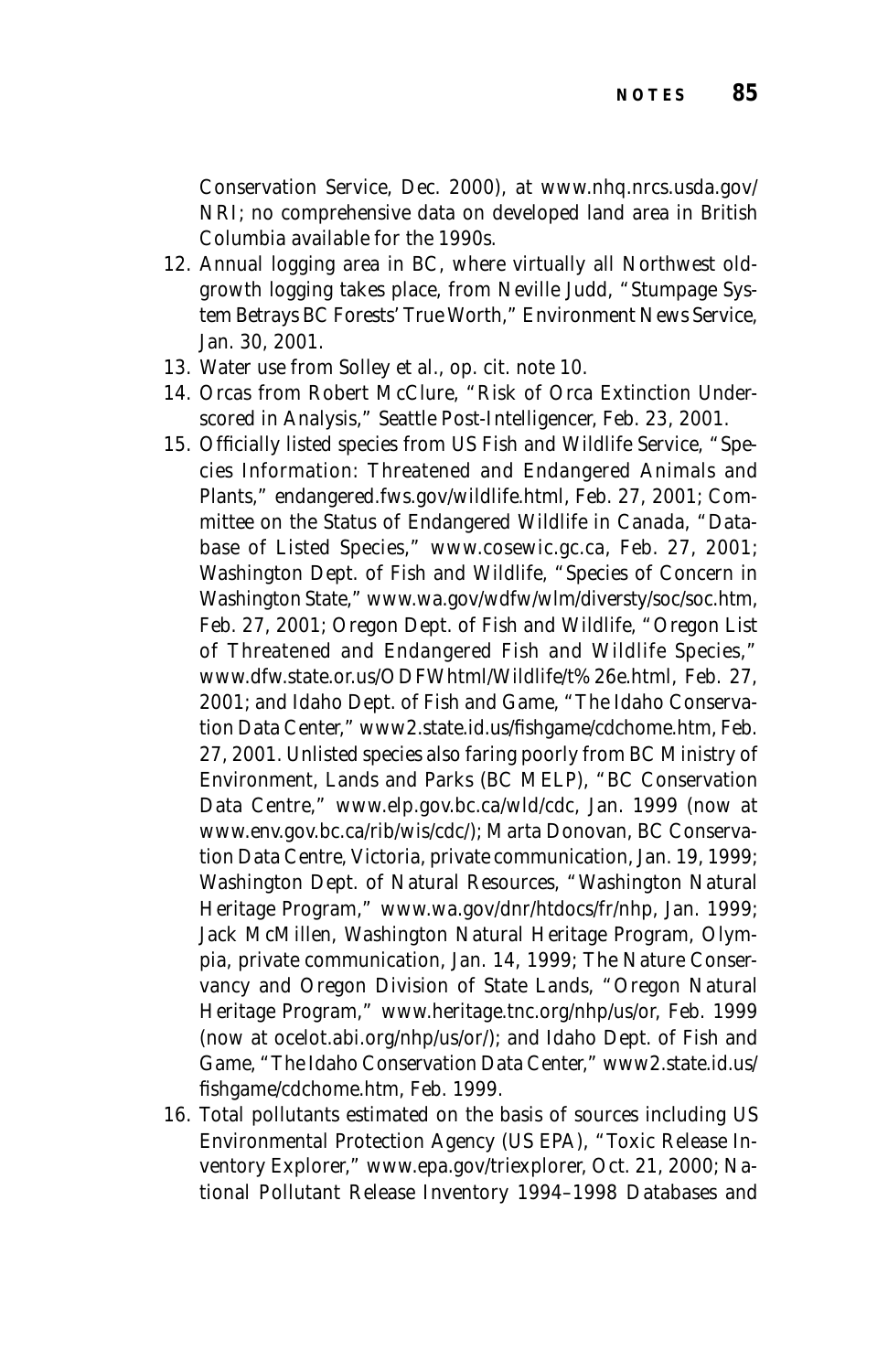*Reports* on CD-ROM (Ottawa: Environment Canada, 2000); US EPA, "National Air Pollution Emission Trends Update, 1970– 1997," *www.epa.gov/ttn/chief,* Jan. 21, 2000; *Emissions Trends Viewer, 1985–1995,* CD-ROM 1.0 (Washington, DC: US EPA, 1996); Vesna Kontic, *Inventory of Authorized Discharges under the Waste Management Permit Fees Regulation 1994/95–1995/ 96* (Victoria: BC MELP, 1996).

- 17.  $CO<sub>2</sub>$  emissions estimated from US EPA, "EPA State  $CO<sub>2</sub>$  Inventories by Energy Source," *yosemite.epa.gov/globalwarming/ghg.nsf,* Feb. 28, 2001; and F. Neitzert et al., *Canada's Greenhouse Gas Inventory: 1997 Emissions and Removals with Trends* (Ottawa: Environment Canada, 1999), at *www.ec.gc.ca/pdb/ghg.*
- 18. Uniqueness of life on Earth from Peter D. Ward and Donald Brownlee, *Rare Earth: Why Complex Life Is Uncommon in the Universe* (New York: Copernicus, 2000); and Donald Brownlee, Dept. of Astronomy, University of Washington, Seattle, private communication, Oct. 20, 2000. Human protoplasm from Edward O. Wilson, "Is Humanity Suicidal?" *New York Times Magazine,* May 30, 1993. Increase in body size and lifespan from Robert William Fogel, *The Fourth Great Awakening and the Future of Egalitarianism* (Chicago: Univ. of Chicago Press, 2000). Population increase from US Census Bureau, "Historical Estimates of World Population," *www.census.gov,* Dec. 4, 2000. Increase of resource use from J. R. McNeill, *Something New under the Sun* (New York: Norton, 2000). Human influence on global climate from Intergovernmental Panel on Climate Change, *Climate Change 1995: The Science of Climate Change* (Cambridge, UK: Cambridge Univ. Press, 1996). Rate of extinction from Edward O. Wilson, *The Diversity of Life* (Cambridge, Mass.: Belknap Press, 1992). Synthesized chemicals within human body from Theo Colborn et al., *Our Stolen Future* (New York: Dutton, 1996).
- 19. The Northwest's role in reducing greenhouse gas emissions from Ryan, op. cit. note 10.
- 20. Conversion from horse to automobile from Carlos A. Schwantes, *The Pacific Northwest: An Interpretive History* (Lincoln: Univ. of Nebraska Press, 1989).
- 21. Emissions reduction based on energy consumption data from *State Energy Data Report 1994* (Washington, DC: US Energy Information Administration [EIA], 1997), at *www.eia.doe.gov; Detailed Energy Supply and Demand in Canada* (Ottawa: StatCan, 1960– 1977); and *Quarterly Report on Energy Supply-Demand in*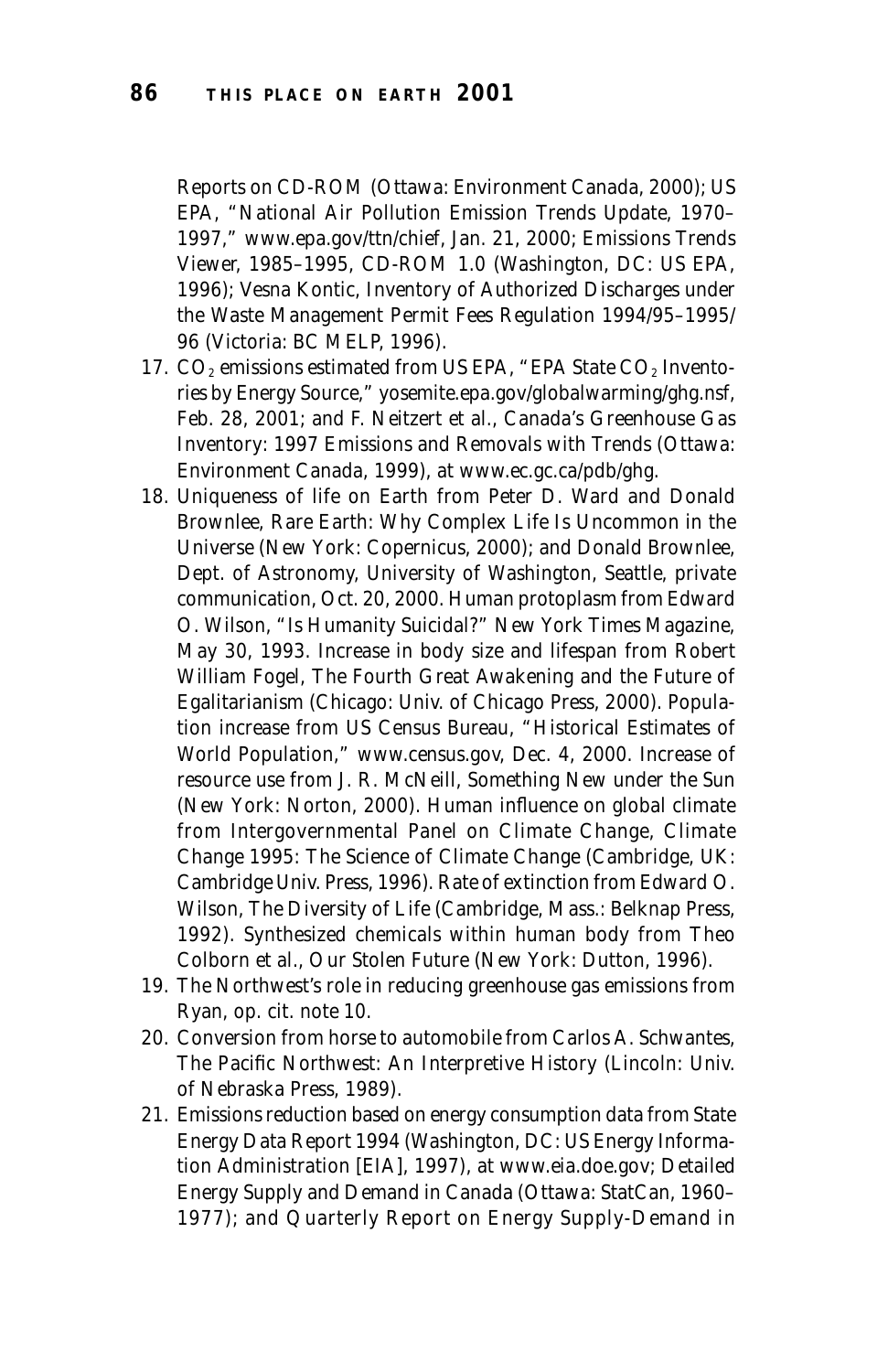*Canada* (Ottawa: StatCan, 1976–1995); and on carbon coefficients from A. P. Jaques, *Canada's Greenhouse Gas Emissions: Estimates for 1990* (Ottawa: Environment Canada, 1992); and *Emissions of Greenhouse Gases in the United States, 1987–1992* (Washington, DC: EIA, 1994). Population growth during 1950–99 from John L. Androit, ed., *Population Abstract of the United States* (McLean, Va.,: Androit Associates, 1983); "Estimates of the Resident Population of States: July 1, 1991 to 1993 and July 1, 1992 to 1993, Components of Change," press release CB93, US Census Bureau, Washington, DC, 1993; *Historical Statistics of Canada* (Ottawa: StatCan, 1983); *Population 1921–1971: Revised Annual Estimates of Population, by Sex and Age Group, Canada and the Provinces* (Ottawa: StatCan, 1973); *Intercensal Annual Estimates of Population by Sex and Age for Canada and the Provinces: 1976–1981* (Ottawa: StatCan, 1983); *Annual Demographic Statistics,* cat. no. 91-213 (Ottawa: StatCan, 1994); and US Census Bureau, op. cit. note 1; and StatCan, op. cit. note 1.

- 22. Vehicle trips estimated on the basis of *Highway Statistics 1999* (Washington, DC: FHWA, 2000), at *www.fhwa.dot.gov/ohim;* and *Transportation Energy Data Book,* 20th ed. (Oak Ridge, Tenn.: Oak Ridge National Laboratory, 2000), at *www-cta.ornl.gov*. Sexual intercourse estimated on the basis of James Trussell et al., "The Economic Value of Contraception: A Comparison of 15 Methods," *American Journal of Public Health*, April 1995.
- 23. *Linking Tax Law and Sustainable Urban Development: The Taxpayer Relief Act of 1997* (Washington, DC: Environmental Law Institute, 1998).
- 24. The Lovinses have used this metaphor in many of their works, but they credit it to their friend, aikido master and business consultant Tom Crum. For more on aikido politics, see the Web site of the Rocky Mountain Institute in Snowmass, Colorado, *www.rmi.org.*
- 25. Stevens, op. cit. note 4.
- 26. Density thresholds and driving patterns from Peter W. G. Newman and Jeffrey R. Kenworthy, *Cities and Automobile Dependence* (Brookfield, Vt.: Grower Technical, 1989). For a fuller discussion of urban design and transportation, see Alan Thein Durning, *The Car and the City* (Seattle: NEW, 1996).
- 27. Portland's density calculated from *1990 Census of Population and Housing* on CD-ROM (Washington, DC: US Census Bureau, 1992). Seattle from *Population and Housing Estimates, 1993 and*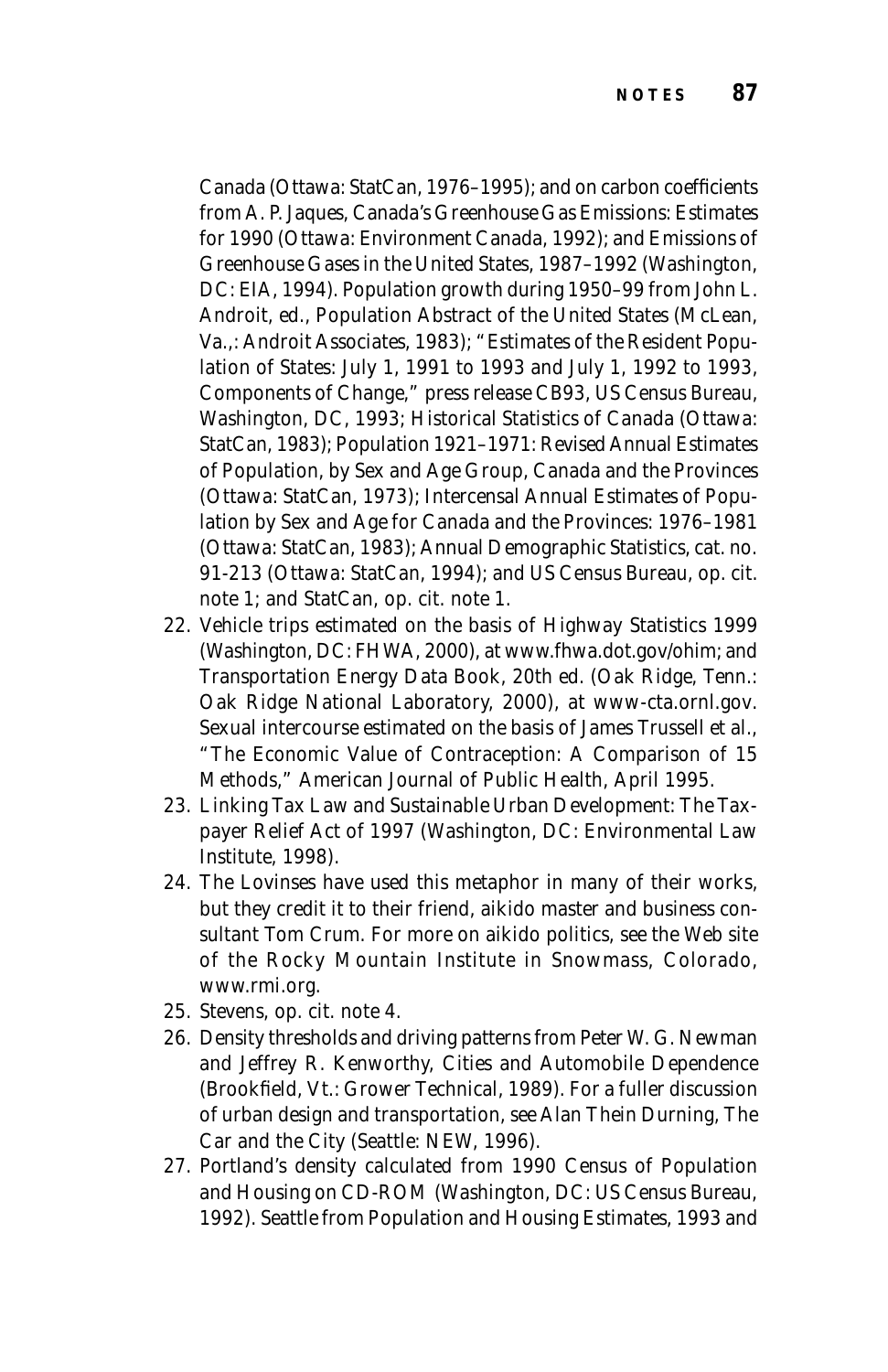*1994* (Seattle: Puget Sound Regional Council [PSRC], 1995). Vancouver from *Profile of Census Tracts in Matsqui and Vancouver,* Part A (Ottawa: StatCan, 1992).

- 28. Suburban-urban driving from John Holtzclaw, "Using Residential Patterns and Transit to Decrease Auto Dependence and Costs," Natural Resources Defense Council, San Francisco, 1994. Bus frequency and self-sufficiency from Preston Schiller and Jeffrey R. Kenworthy, "Prospects for Sustainable Transportation in the Pacific Northwest, " unpublished manuscript, Feb. 1996.
- 29. "Puget Sound Housing Preference Study," prepared for PSRC by Decision Data, Kirkland, Washington, 1994.
- 30. Decreased driving from 1,000 Friends of Oregon, newsletters and reports, Portland, 1993–95.
- 31. Seattle sidewalks from Schiller and Kenworthy, op. cit. note 28. Trip length from Patricia S. Hu and Jennifer Young, *National Personal Transportation Survey: NPTS Databook 1990* (Washington, DC: FHWA, 1993), at *www-cta.ornl.gov/npts/1990.* Benefits of bike lanes from *The Environmental Benefits of Bicycling and Walking* (Washington, DC: FHWA, 1993).
- 32. Traffic calming benefits from Todd Litman, "Traffic Calming Benefits, Costs and Equity Impacts," Victoria Transport Policy Institute (VTPI), Victoria, 1999. Seattle success and international examples from Reid Ewing, *Traffic Calming: State of the Practice* (Washington, DC: Institute of Transportation Engineers, 1999).
- 33. History of least-cost planning from "Least-Cost Planning: Principles, Applications, and Issues," prepared for FHWA, Office of the Environment and Planning by ECONorthwest, Eugene; and Parsons, Brinckerhoff, Quade and Douglas, Portland; July 1995. Description of least-cost planning from David Reinke and Daniel Malarkey, "Implementing Integrated Transportation Planning in Metropolitan Planning Organization: Procedural and Analytical Issues," *Transportation Research Record,* 1996.
- 34. Success of least-cost planning from Edward W. Sheets and Richard H. Watson, "Least-Cost Transportation Planning: Lessons from the Northwest Power Planning Council," Institute for Public Policy and Management, University of Washington, Seattle, Jan. 1994. Electricity growth rates from Terry Morlan, Northwest Power Planning Council, Portland, private communication, Nov. 7, 2000.
- 35. Best buys for Seattle from Dick Nelson and Don Shakow, "Least-Cost Planning: A Tool for Metropolitan Transportation Decision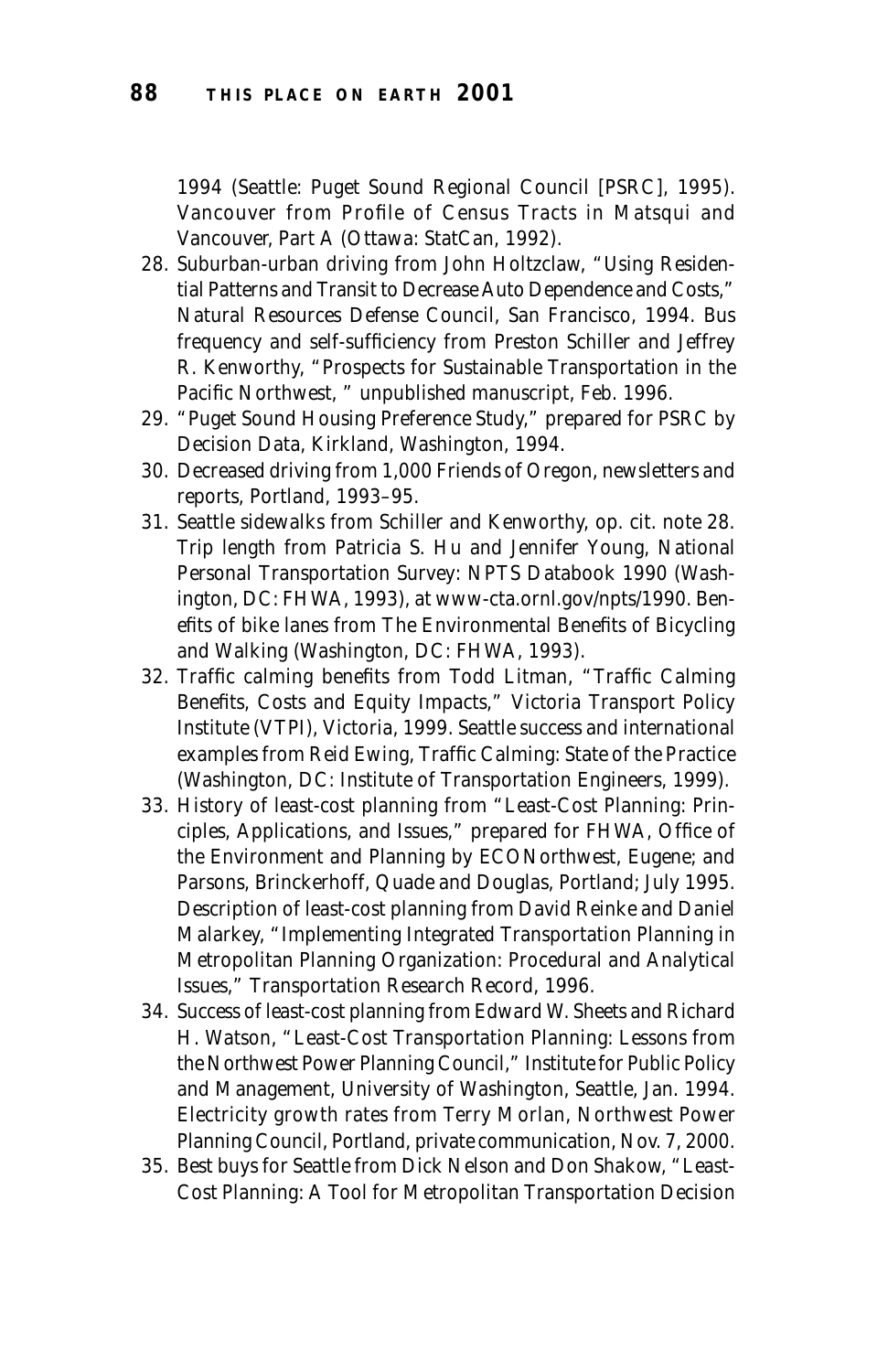Making," *Transportation Research Record,* 1995; and Emory Bundy, "Why Rail?" *Open Spaces,* summer 2000.

- 36. Curitiba from Jonas Rabinovitch and Josef Leitman, "Urban Planning in Curitiba," *Scientific American,* March 1996. Portland signals from Willie Rotich, Portland Bureau of Transportation, private communication, Nov. 8 and 15, 2000. Eugene transit from Lane Transit District, "Bus Rapid Transit," *www.ltd.org/brt1.html,* March 5, 2001. Seattle from Kery Murakami, "Schell Presents His Neighborhood Transit Blueprint," *Seattle Post-Intelligencer,* Jan. 31, 2001. King County from Chris McGann, "Vanpool Cruising on Road to Success," *Seattle Post-Intelligencer,* March 27, 2000.
- 37. Robert W. Behnke, "Minerva: A Smart Jitney, Smart Community System for Residents of Rural, Suburban, and Urban Areas," presented at Oregon Mayors Association Conference, July 1999; and Robert W. Behnke, consultant, Beaverton, Oregon, private communication, fall 2000.
- 38. "Protect the best, restore the rest" is the motto of the Pacific Rivers Council, a watershed conservation organization in Eugene; see Bob Doppelt et al., *Entering the Watershed* (Washington, DC: Island Press, 1993) for the science behind its strategy.
- 39. Wilds from Michael E. Soulé and John Terborgh, eds., *Continental Conservation: Scientific Foundations of Regional Reserve Networks* (Washington, DC: Island Press, 1999). Services value from Keri Konarska and Paul Sutton, Dept. of Geography, University of Denver, private communication, Dec. 8, 2000; and Ernie Niemi and Anne Fifield, "Seeing the Forests for Their Green: Economic Benefits of Forest Protection, Recreation and Restoration," prepared for the Sierra Club by ECONorthwest, Eugene, Aug. 2000.
- 40. NCEAS Working Group on Marine Reserves, "Scientific Consensus Statement on Marine Reserves and Marine Protected Areas," National Center for Ecological Analysis and Synthesis (NCEAS), University of California, Santa Barbara, *www.nceas.ucsb.edu,* March 1, 2001; and Callum M. Roberts, "Guides to Implementing Successful Reserves," paper presented at the American Association for the Advancement of Science annual meeting, San Francisco, Feb. 17, 2001, at *www.compassline.org/frame.html,* March 1, 2001.
- 41. BC protected area from BC MELP, "Protected Areas Indicator," *www.elp.gov.bc.ca/sppl/soerpt,* Dec. 26, 2000. National monuments in Northwest from Douglas Jehl, "Clinton vs. Western In-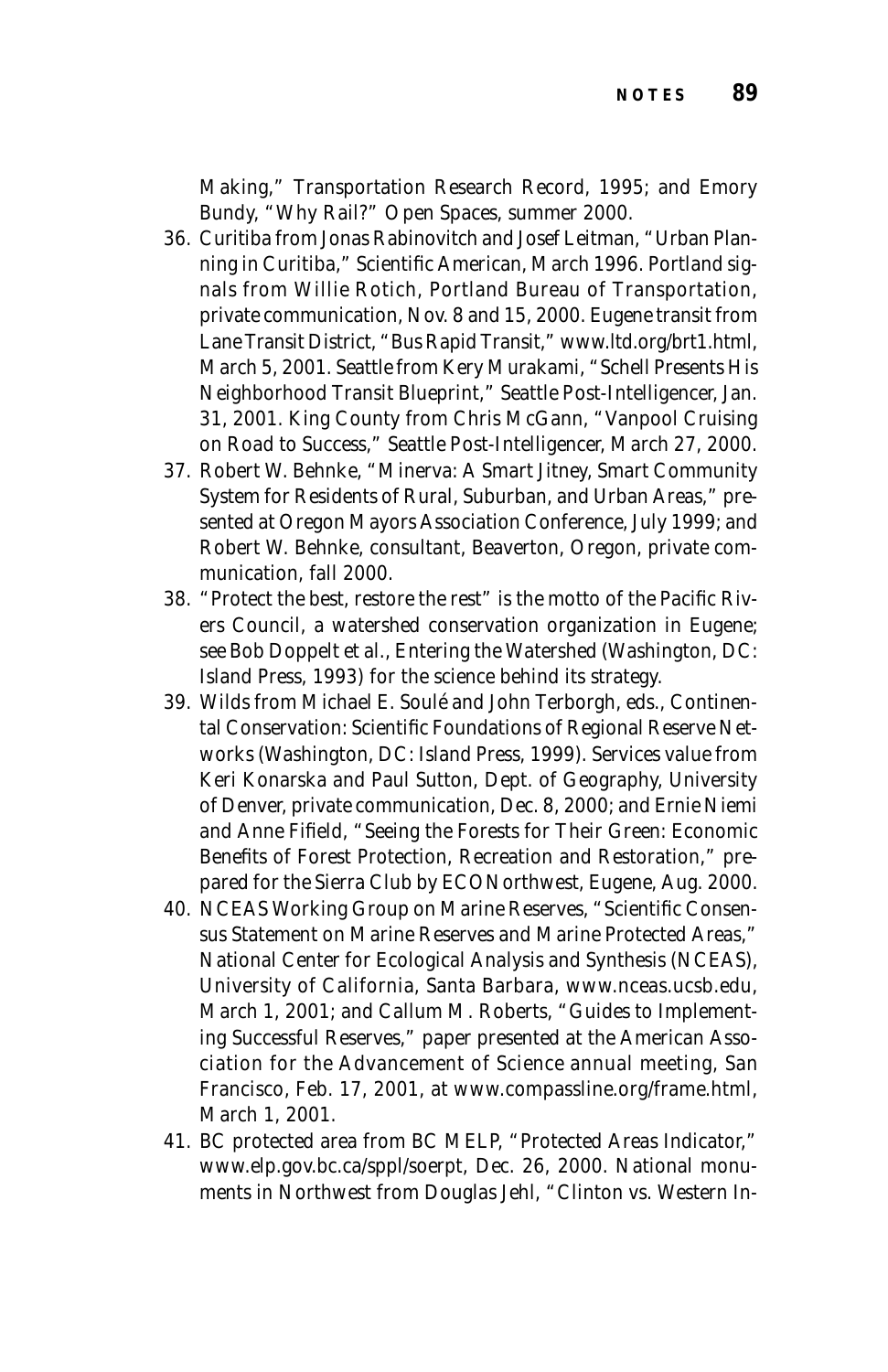terests Encapsuled in Battle over Missouri River," *New York Times,* Sept. 14, 2000. Roadless areas initiative from US Forest Service (USFS), "Roadless Area Conservation, Final Rule," *Federal Register*, Jan. 12, 2001, at *roadless.fs.fed.us.* Loomis Forest protection from Mitch Friedman and Dan Hagen, "We Are Not Alone: A Case Study in Public Support for Biodiversity Conservation," *Society for Conservation Biology Newsletter,* Nov. 2000. New BC park from Joel Connelly, "BC to Create Vast New Park on Border," *Seattle Post-Intelligencer,* Jan. 17, 2001. Off-limits share based on Ryan, op. cit. note 3.

- 42. National Marine Sanctuaries, "Come Explore Our Nation's Deepest Treasures," *www.sanctuaries.nos.noaa.gov,* Feb. 25, 2001; and BC Land Use Coordination Office, "Marine Protected Areas: A Strategy for Canada's Pacific Coast," Aug. 1998 discussion paper, *www.luco.gov.bc.ca/pas/mpa/dispap.htm,* Feb. 25, 2001.
- 43. Oregon watersheds and anchor habitats from Mark G. Henjum et al., *Interim Protection for Late-Successional Forests, Fisheries, and Watersheds: National Forests East of the Cascade Crest, Oregon* and Washington (Bethesda, Md.: Wildlife Society, 1994); and "A Salmon Conservation Strategy for the Tillamook and Clatsop State Forests," Ecotrust, Oregon Trout, and Wild Salmon Center, Portland, 2000. Cascades and Willapa from Cascades Conservation Partnership, *www.ecosystem.org/tccp,* Jan. 8, 2001; Lynda V. Mapes, "Conservancy Aims to Buy Watershed in Willapa Hills," *Seattle Times,* Sept. 27, 2000; and Pamela McAllister, "Ellsworth Creek," *Washington Wildlands,* fall 2000–winter 2001.
- 44. Ecosystem services from Robert Costanza et al., "The Value of the World's Ecosystem Services and Natural Capital," *Nature,* May 15, 1997; and Konarska and Sutton, op. cit. note 39.
- 45. *Aquatic Habitat Evaluation and Management Report* (Olympia: Public Works Dept., 1999); and Denny Creek Neighborhood Alliance, *www.dennycreek.com,* Feb. 8, 2001.
- 46. Alex McLean, "Clearing the Smoke," *Northwest Conservation,* winter 2000; Ross W. Gorte, "Timber Harvesting and Forest Fires," Congressional Research Service report, Aug. 22, 2000, at *www.cnie.org;* Thomas Michael Power, "Fire a Danger in Clearcuts Too," *Seattle Post-Intelligencer,* Aug. 20, 2000; Peter H. Morrison et al., *Assessment of Summer 2000 Wildfires: Landscape History, Current Condition and Ownership* (Winthrop, Wash.: Pacific Biodiversity Institute, 2000); Robert McClure, "Let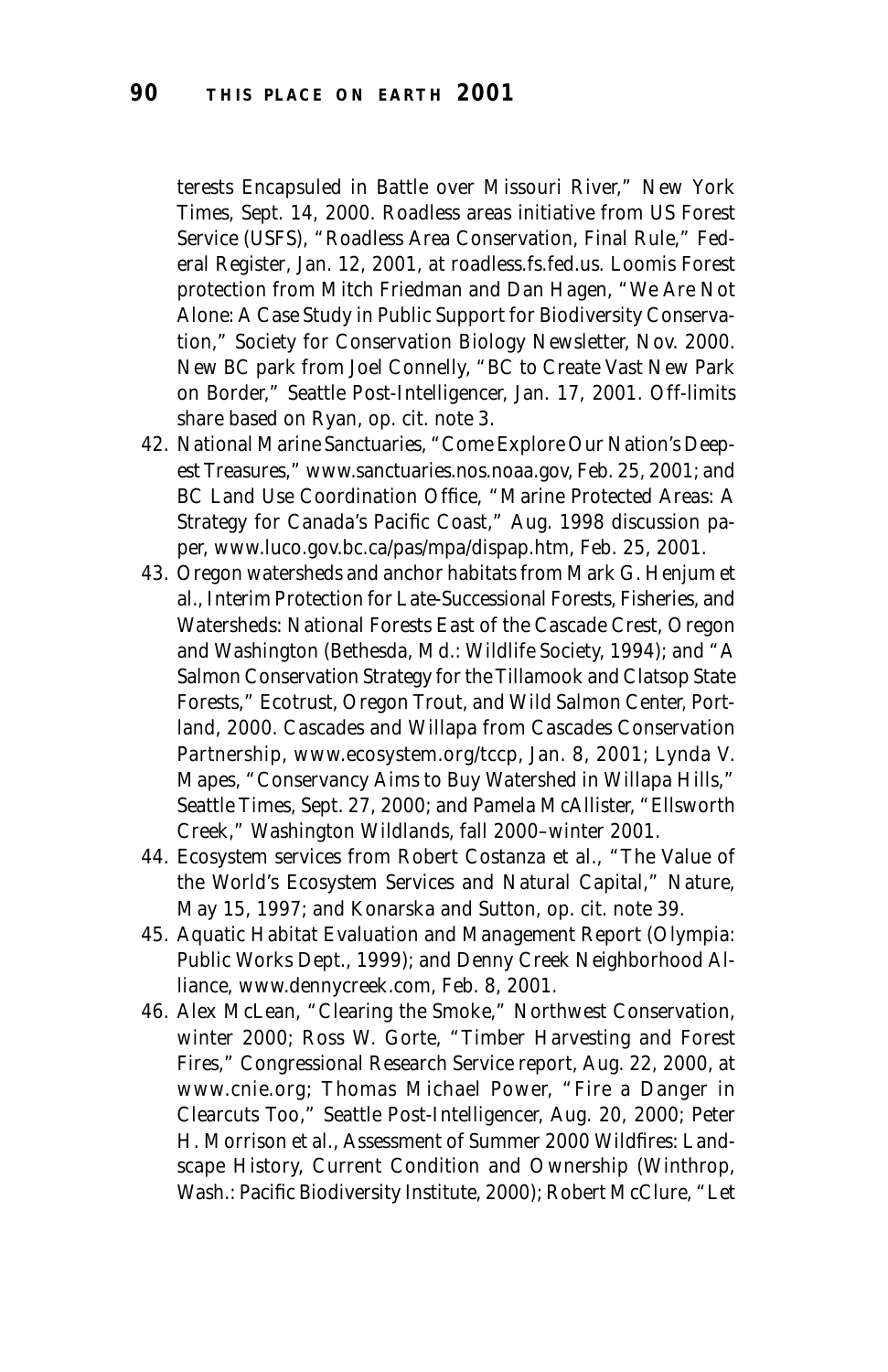Some Lands Burn, Report Says," *Seattle Post-Intelligencer,* Sept. 5, 2000; and John S. MacNeil, "Forest Fire Plan Kindles Debate," *Science,* Sept. 1, 2000.

- 47. David Axelrod, "The Dimensions of Hope," *Chronicle of Community,* fall 2000.
- 48. Stevens, op. cit. note 4; and "Aikido FAQ," *www.aikidofaq.com,* Nov. 15, 2000.
- 49. Ernst von Weizsäcker et al.*, Factor Four: Doubling Wealth, Halving Resource Use* (London: Earthscan, 1997).
- 50.  $SO<sub>2</sub>$  emission reductions and cleanup costs from US EPA, "Progress Report on the EPA Acid Rain Program," *www.epa.gov/airmarkets/ progress/arpreport,* Jan. 4, 2001.
- 51. Rights exceeding rivers from Paul G. Risser et al., *Oregon State of the Environment Report 2000* (Salem: Oregon Progress Board, 2000). Protected river miles from Debbie DeRose, Oregon Water Trust, Portland, private communication, Oct. 4, 2000.
- 52. Grazing reform from Andy Kerr, "The Voluntary Retirement Option for Federal Public Land Grazing Permittees," *Rangelands,* Oct. 1998. Value of permits from Mark Salvo, American Lands Alliance, Portland, private communication, Jan. 9, 2001.
- 53. Idaho Watershed Project (IWP) from "Victory!!!" posted Jan. 12, 2000, and "Idaho Watersheds Project Wins Auction for 5,050 Acre Grazing Lease in Cassia County in Southern Idaho," posted Oct. 3, 2000, IWP e-mail archive list, at *www.idahowatersheds.org.* Grazing reprieves update from Dan Gallagher, "Board Takes Land Lease Away from High Bidder," *Idaho Statesman,* Dec. 13, 2000. Bonneville Power Administration grazing lease from "BPA Funds Idaho Grazing Acquisition to Protect Fish," *Watershed Messenger* (IWP), summer 2000, at *www.idahowatersheds.org.*
- 54. Pacific Forest Trust from Alan Thein Durning, *Green-Collar Jobs* (Seattle: NEW, 1999). Oregon Climate Trust from Sam Sadler, Oregon Office of Energy, Salem, private communication, Sept. 20, 2000; and Oregon Climate Trust, "Background," *www.climatetrust.org,* Nov. 7, 2000. Victoria program from Greenhouse Gas Emission Reduction Trading Pilot, "Offers and Trades," *www.gert.org,* Nov. 7, 2000. Climate Partners information from Climate Partners, "Climate Partners Offsets," *www.climatepartners.com,* Nov. 7, 2000.
- 55. Canada from *Pacific Region Integrated Fisheries Management Plan: Halibut 2000* (Vancouver, BC: Fisheries and Oceans Canada,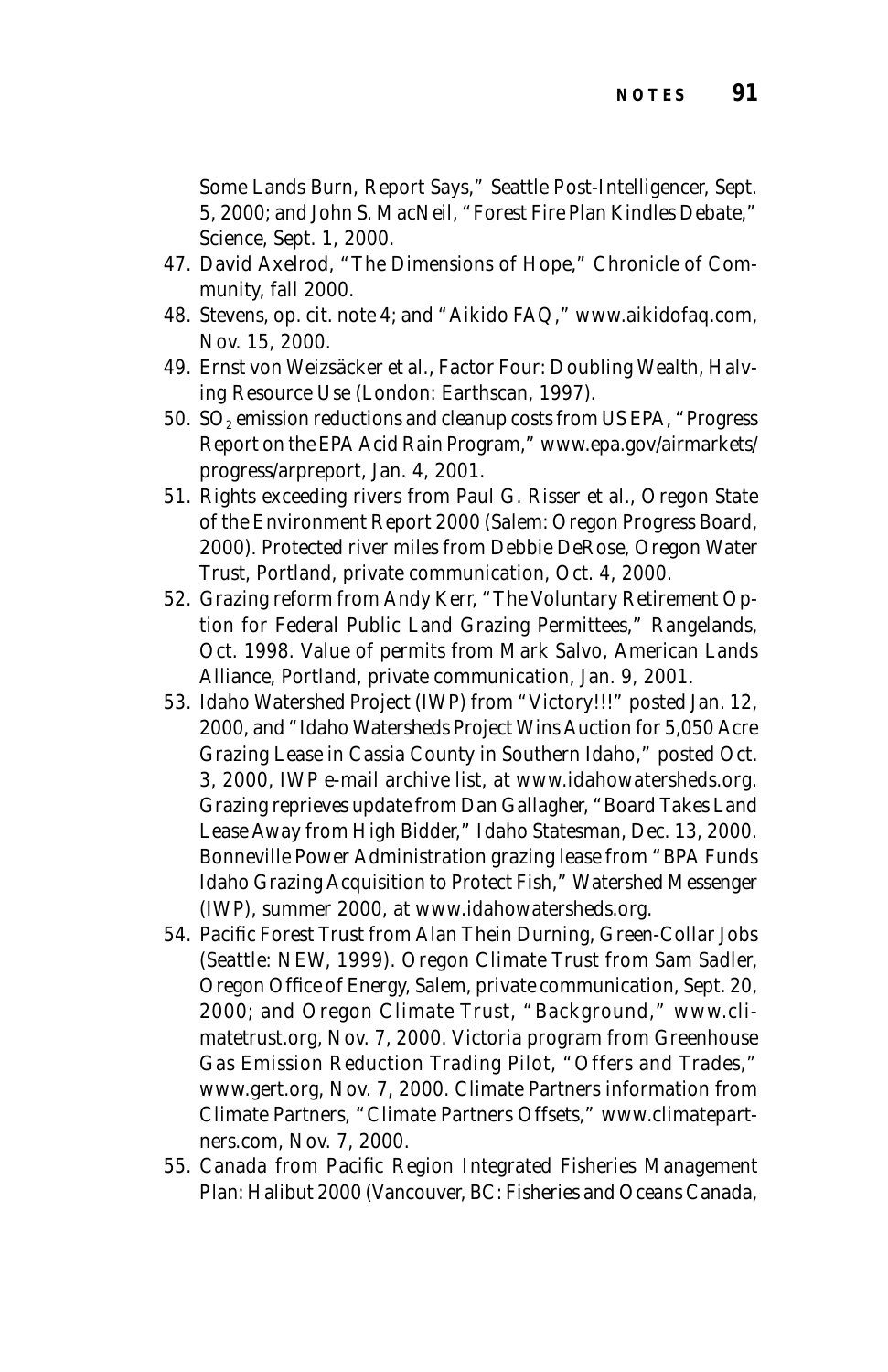2000). Alaska from International Pacific Halibut Commission "Fishery History," *www.iphc.washington.edu,* Nov. 15, 2000.

- 56. Transfer of development rights from Neil Modie, "High-rises in Denny Triangle OK'd," *Seattle Post-Intelligencer,* April 11, 2000. Green power from Bonneville Environmental Foundation, "About BEF," *www.bonenvfdn.org,* Nov. 15, 2000.
- 57. Free parking spaces and daily driving per capita from Durning, op. cit. note 26; US Census Bureau, op. cit. note 1; and StatCan, op. cit. note 1. Full cost of parking in 2000 estimated on the basis of average cost of parking per mile driven from Todd Litman, "Transportation Cost Analysis," VTPI, Victoria, 1995. Shares of parking bill from Todd Litman, "Marginalizing and Internalizing Parking and Insurance Costs to Achieve TDM Goals," prepared for NEW by VTPI, Victoria, Oct. 1995.
- 58. Regional parking requirements from Durning, op. cit. note 26. Effect on density from Clifford W. Cobb, *The Roads Aren't Free: Estimating the Full Social Cost of Driving and the Effects of Accurate Pricing* (San Francisco: Redefining Progress, 1998).
- 59. Portland from *Citywide Parking Ratios Project* (Portland: Bureau of Planning, 2000). Olympia from *Downtown Olympia Parking Management Strategy: Update Study* (Olympia: Public Works Dept., 1998). BC from Gordon Price, City Council, Vancouver, BC, private communication, Nov. 16, 2000.
- 60. Olympia from Andy Haub, Public Works Dept., Olympia, private communication, Nov. 16, 2000. Missoula from Steve King, Public Works Dept., Missoula, private communication, Nov. 27, 2000. Eugene from *City of Eugene Arterial Collector Street Plan* (Eugene: Planning and Development Dept., 1999). Kirkland from Rob Jammerman, Public Works Dept., Kirkland, Washington, private communication, Jan. 5, 2001.
- 61. Canadian law and enforcement from John C. Ryan, *Hazardous Handouts* (Seattle: NEW, 1995). United States law from the US EPA, "Tax Treatment of Employer-Provided Commute Benefits Summary," *www.epa.gov/oms/transp/comchoic/ccweb.htm,* Nov. 3, 2000.
- 62. California results from Todd Litman, "Internalizing and Marginalizing Parking Costs as a Transportation Demand Management Measure," VTPI, Victoria, 1995. Federal support from Jemae Pope, Strategic Planning Office, Seattle, private communication, Nov. 8, 2000.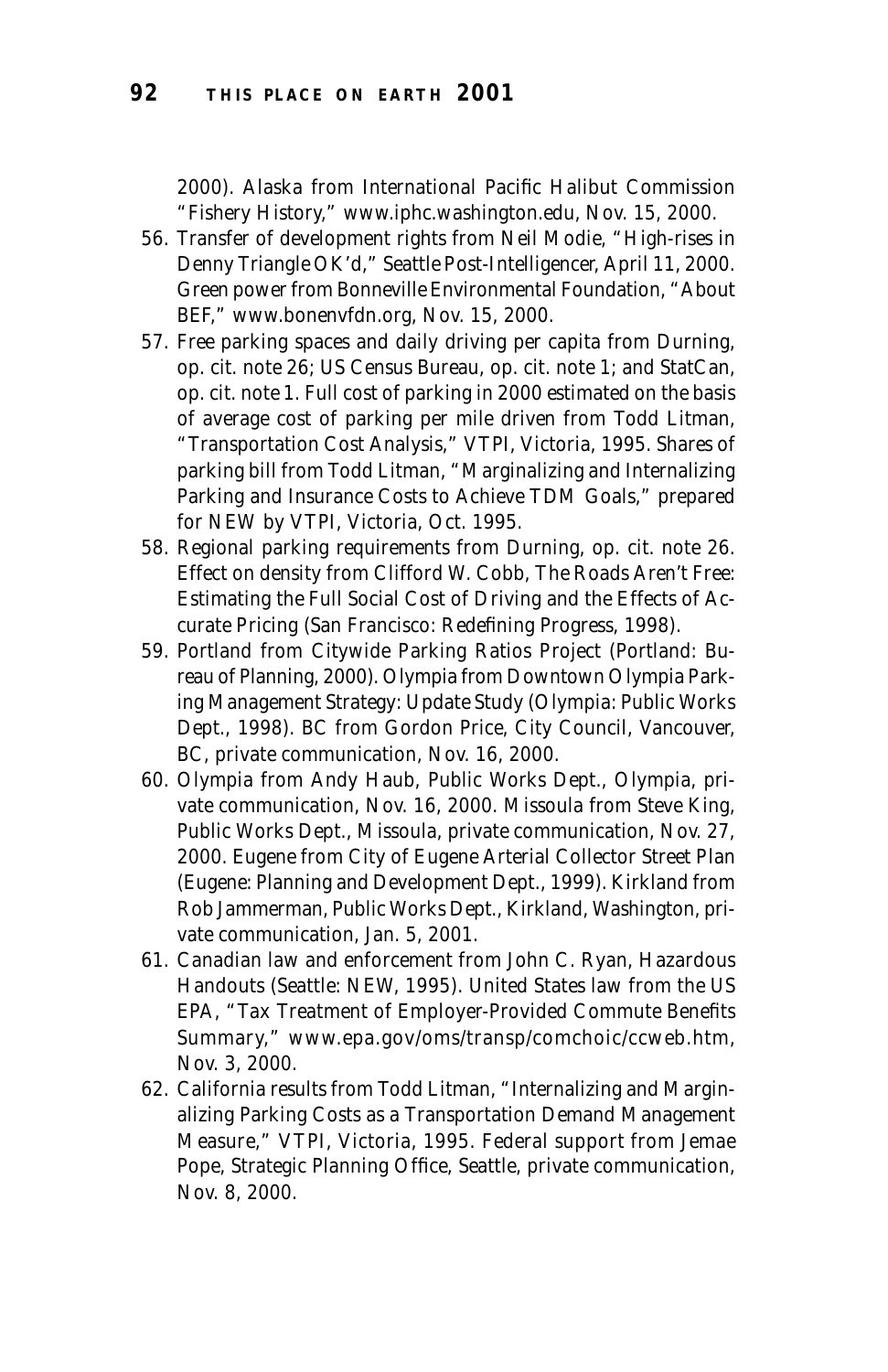- 63. Average insurance cost per mile from Todd Litman, "Marginalizing Insurance Costs as a Transportation Demand Management Measure," VTPI, Victoria, 1995; and Todd Litman, VTPI, Victoria, private communication, Jan. 5, 2001. Undercharging in British Columbia from Todd Litman, "Mileage-based Vehicle Insurance: Feasibility, Costs, and Benefits," VTPI, Victoria, Oct. 12, 2000.
- 64. Autograph program from Anne Eisenberg, "Paying for Car Insurance by the Mile," *New York Times,* April 20, 2000; and Progressive Insurance, "Progressive Testing New Product That Features Revolutionary Auto Insurance Rating Method," press release, *www1.progressive.com,* Oct. 12, 2000. National rollout from Maria Henderson, Progressive Insurance, Tallahassee, Florida, private communication, Dec. 19, 2000.
- 65. Insurance by the mile from Todd Litman, VTPI, Victoria; Paul Horton, Climate Solutions, Olympia; and Douglas Howell, Environmental and Energy Study Institute, Seattle, private communication, Oct. 2000.
- 66. Todd Litman et al., "Road Relief," Energy Outreach Center (now Climate Solutions), Olympia, 1998.
- 67. Driving reduction from Daniel Sperling et al., "Carsharing and Mobility Services: An Updated Overview," prepared for the Workshop on Managing Car Use for Sustainable Urban Travel, European Conference of Ministers of Transport/Organization for Economic Cooperation and Development, Dublin, Ireland, Dec. 1999, at *www.calstart.org/resources/papers.*
- 68. Northwesterners in BC, Oregon, and California calculated from US Census Bureau, op. cit. note 1; StatCan, op. cit. note 1; and California Dept. of Finance, "Reports and Research Papers: County Population Projections," *www.dof.ca.gov,* Nov. 2, 2000*.*
- 69. Bette K. Fishbein, *Germany, Garbage, and the Green Dot: Challenging the Throwaway Society* (New York: Inform, 1994).
- 70. Packaging consumption from Karl-Josef Baum, "Packaging in Distribution," paper presented at the Eighth Dresden Packaging Congress, Dresden, Germany, Dec. 1998. Durable crates and countries requiring take-backs from Gary Gardner and Payal Sampat, *Mind over Matter: Recasting the Role of Materials in Our Lives* (Washington, DC: Worldwatch Institute, 1998).
- 71. BC take-back rates from BC MELP, "Overview of Industry Product Stewardship in British Columbia," *www.env.gov.bc.ca/epd/ epdpa/ips,* Sept. 28, 2000. Oregon recycling from Peter Spendelow,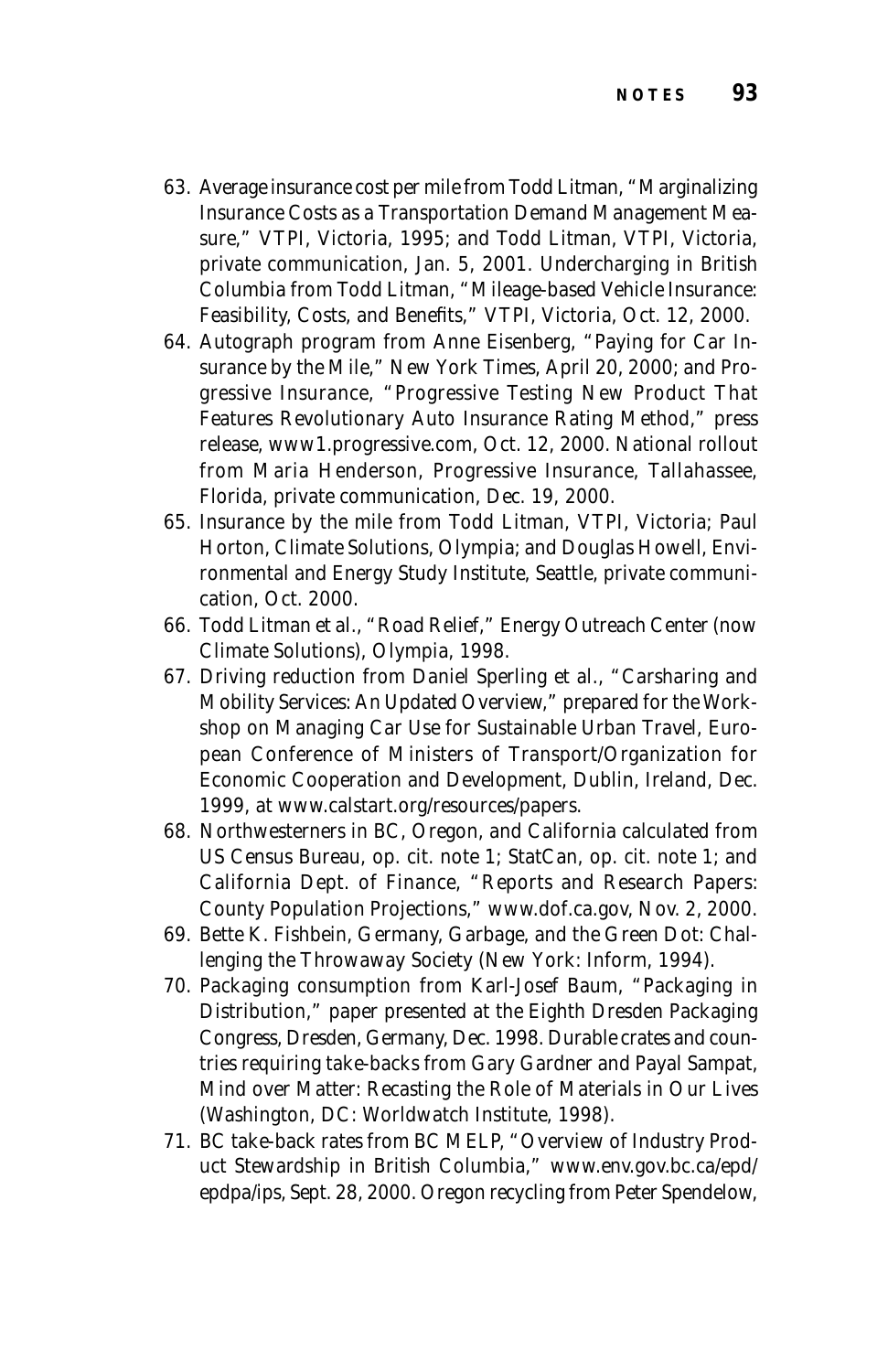Oregon Dept. of Environmental Quality (DEQ), Portland, private communication, Sept. 21, 2000. Seattle recycling from Jenny Bagby, Seattle Public Utilities, Seattle, private communication, Oct. 10, 2000; and "Summary of Recycling Program Impacts," Resource Planning Division, Seattle Public Utilities, 1995.

- 72. BC return rate from "Recovery Rates, Diversion Numbers," *Forum* (Encorp Pacific), Sept. 2000, at *www.encorpinc.com*. King County from King County Solid Waste Division, "Computer Recovery Project," *dnr.metrokc.gov,* Jan. 4, 2001. Oregon from Abby Boudouris, Oregon DEQ, Portland, private communication, Sept. 25, 2000. European product stewardship from Carola Hanisch, "Is Extended Producer Responsibility Effective?" *Environmental Science and Technology,* April 1, 2000.
- 73. Xerox Corporation, "Environment, Health, and Safety 2000 Progress Report," *www2.xerox.com/go/xrx/about\_xerox/T\_ehs.jsp,* Oct. 17, 2000; and Herman Miller, "About Us: Environment," *www.hermanmiller.com/us,* Dec. 12, 2000. Interface from Paul Hawken et al., *Natural Capitalism* (New York: Little Brown, 1999).
- 74. Stevens, op. cit. note 4. Morihei quoted in John Stevens and Walther V. Krenner, *Training with the Master: Lessons with Morihei Ueshiba, Founder of Aikido* (Boston: Shambhala, 1999).
- 75. For a fuller discussion of environmentally harmful subsidies, see Ryan, op. cit. note 61.
- 76. *State of Oregon 1997–99 Tax Expenditure Report* (Salem: Oregon Budget and Management Division, 1997); and *Tax Exemptions 1996* (Olympia: Washington Dept. of Revenue, 1995).
- 77. Columbia River salmon subsidies from Ryan, op. cit. note 61.
- 78. California, Idaho, Montana, Oregon, and Washington dedicate fuel tax revenue to roadwork; California also dedicates all sales tax on fuel sales to roadwork. Alaska and British Columbia are the only Northwest jurisdictions that do not earmark fuel tax revenue for roads, yet they spend more on roadwork than fuel taxes bring in. See Alan Thein Durning and Yoram Bauman, *Tax Shift* (Seattle: NEW, 1998).
- 79. US data from *Highway Statistics 1999,* op. cit. note 22. Seattle subsidy from "The Cost of Transportation: Expenditures on Surface Transportation in the Central Puget Sound Region for 1995 (Paper 1)," PSRC, Seattle, Oct. 1996. Regional subsidy based on Stanley I. Hart and Alvin L. Spivak, *Automobile Dependence and Denial: The Elephant in the Bedroom* (Pasadena, Calif.: New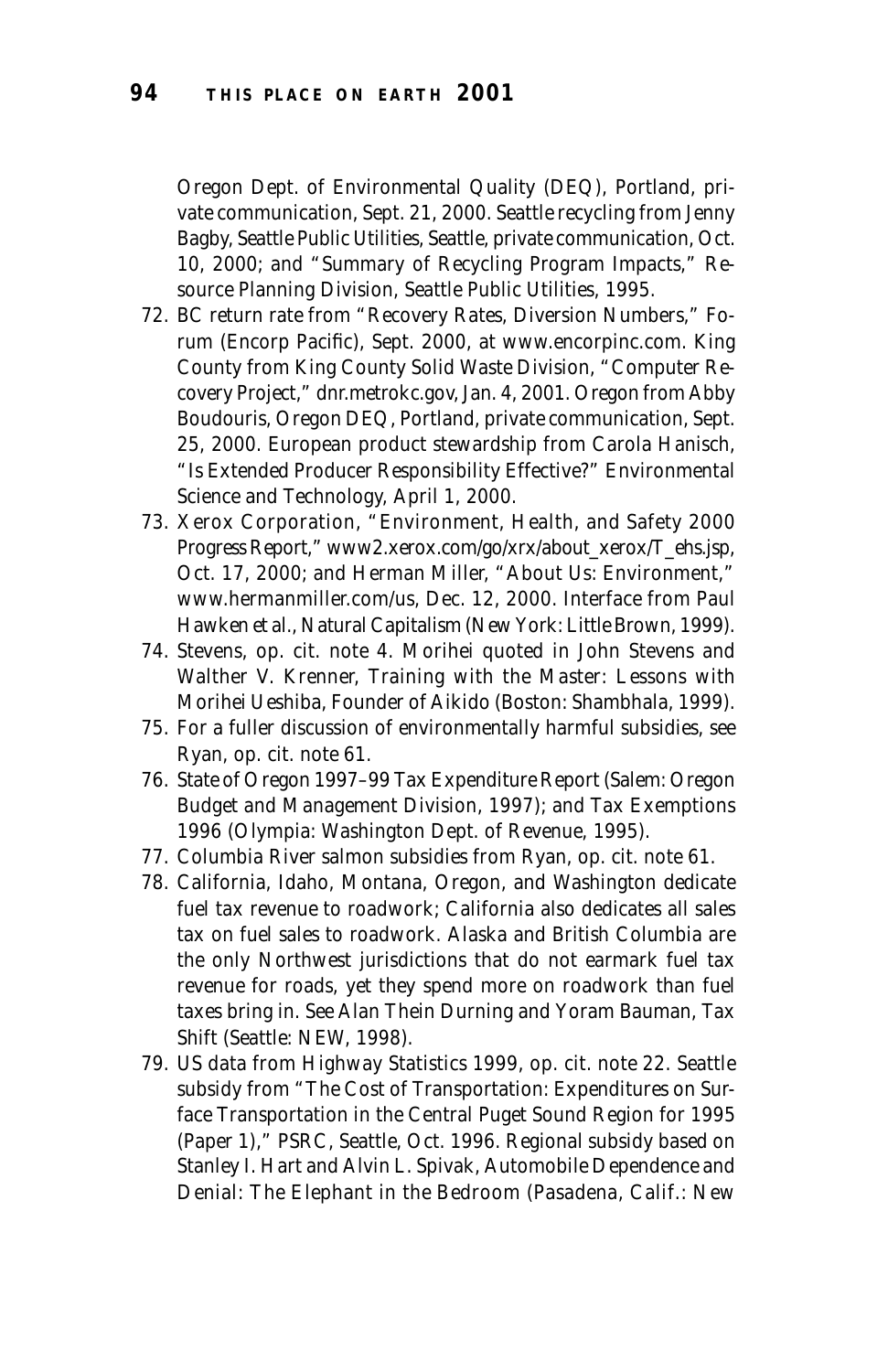Paradigm Books, 1993); and James J. MacKenzie et al., *The Going Rate: What It Really Costs to Drive* (Washington, DC: WRI, 1992). Washington from *Tax Exemptions 1996,* op. cit. note 76.

- 80. Vacation homes from Carlyn E. Orians and Marina Skumanich, "The Population-Environment Connection: What Does It Mean for Environmental Policy?" Battelle Seattle Research Center, Dec. 1995.
- 81. Alan Thein Durning and Christopher D. Crowther, *Misplaced Blame* (Seattle: NEW, 1997).
- 82. Oregon from Eben Fodor, "The Cost of Growth in Washington State*,*" prepared for Columbia Public Interest Policy Institute by Fodor and Associates, Eugene, Oct. 2000; and "Growth and Its Impact in Oregon," Governor Kitzhaber's Task Force on Growth in Oregon, Salem, Jan. 1999. Washington from Patrick Mazza and Eben Fodor, "Taking Its Toll: The Hidden Costs of Sprawl in Washington State," Climate Solutions, Olympia, Feb. 2000, at *www.climatesolutions.org.*
- 83. Durning, op. cit. note 26.
- 84. US flood insurance from American Rivers, "Corps Reform: Flood Damage Reduction," *www.amrivers.org,* Jan. 22, 2001. Northwest fire-fighting spending from "Impacts of This Season's Wildfires," *Idaho Statesman,* Oct. 29, 2000; USFS Northern Rockies Coordination Center, "Northern Rockies Statistics 2000," *www.fs.fed.us/r1/fire/nrcc,* Jan. 30, 2001; and USFS National Interagency Fire Center, "Wildfire Season 2000 at a Glance," *www.nifc.gov/information.html.* Spending to protect private buildings from USFS, "Federal Wildland Fire Policy: Wildland/Urban Interface Protection," *www.fs.fed.us/land,* Dec. 18, 2000; and Rocky Barker, "Homeowners Could Help Stop Wildfires," *Idaho Statesman,* Sept. 30, 2000.
- 85. Value of housing tax breaks and housing assistance comparison from US Congress, Joint Committee on Taxation, *Estimates of Federal Tax Expenditures for Fiscal Years 2000–2004* (Washington, DC: US Government Printing Office, 1999), at *www.house.gov/jct/s-13-99.pdf.* Low-income housing spending from Jason DeParle, "Slamming the Door," *New York Times Magazine,* Oct. 20, 1996. Oregon tax breaks from *State of Oregon 1997–99 Tax Expenditure Report,* op. cit. note 76.
- 86. Canadian property tax from *1996 British Columbia Financial and Economic Review* (Victoria: BC Ministry of Finance and Corpo-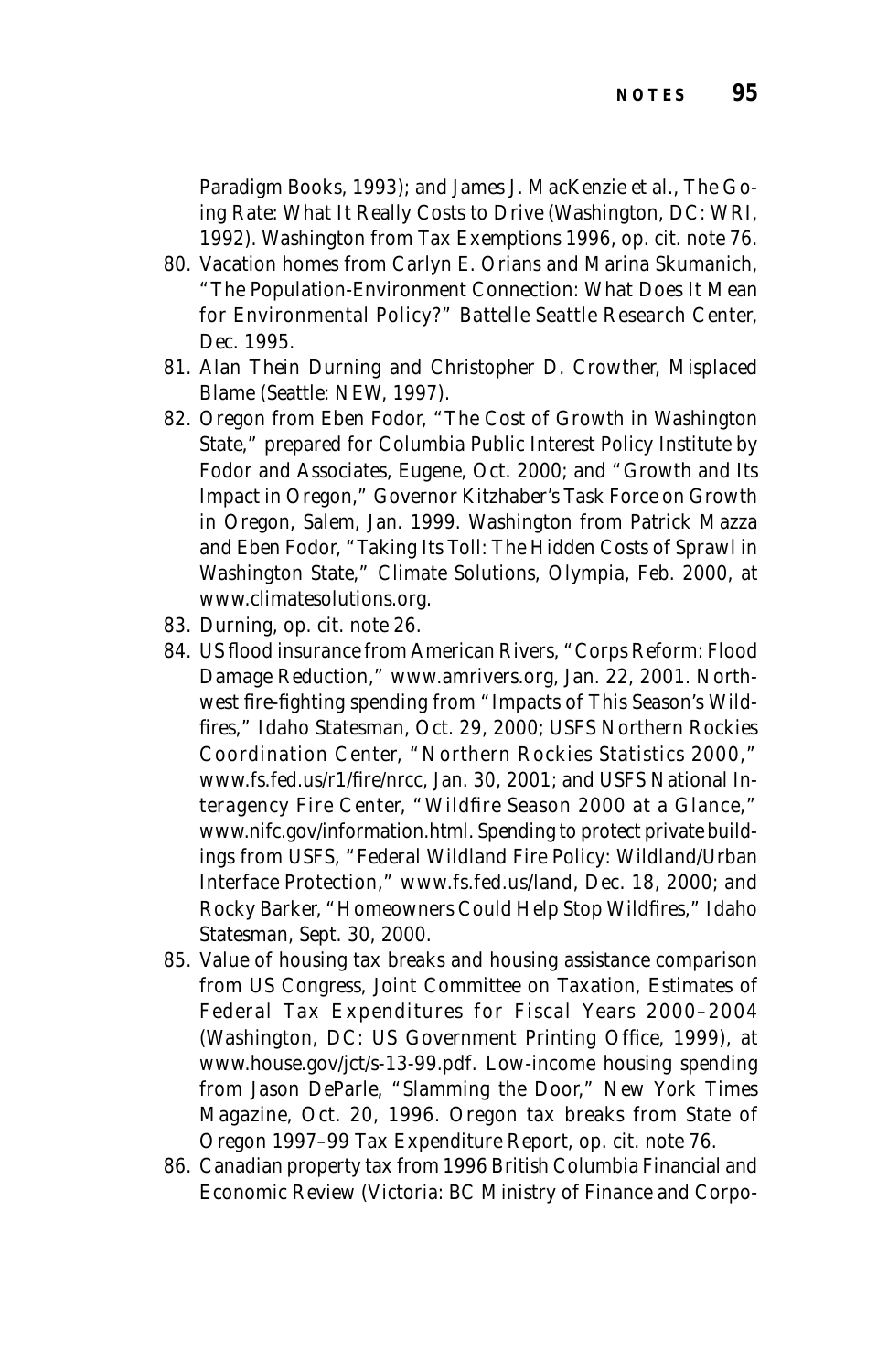rate Relations [BC MFCR], 1996); and *Government of Canada Tax Expenditures 1997* (Ottawa: Dept. of Finance, 1997).

- 87. Tax credit calculated by dividing the 1999 value of real estate tax deductions and mortgage interest tax deductions by the total number of income tax returns claiming those deductions, from US Congress, op. cit. note 85.
- 88. Public land percentage from *Canada Yearbook 1994* (Ottawa: StatCan, 1994); *State of the Environment Report for British Columbia* (Victoria and North Vancouver: BC MELP and Environment Canada, 1993); Philip L. Jackson and A. Jon Kimerling, eds., *Atlas of the Pacific Northwest*, 8th ed. (Corvallis: Oregon State Univ. Press, 1993); *County and City Data Book, 1994* (Washington, DC: US Census Bureau, 1994); *Land Area of the National Forest System* (Washington, DC: USFS, 1992); Rick Griffen, USFS, Juneau, private communication, June 8, 1994; and Randy Hagenstein, Pacific GIS, Anchorage, private communication, March 10, 1995.
- 89. Irrigators' water use from Solley et al., op. cit. note 10. Costs from US Bureau of Reclamation from US House Committee on Natural Resources, Subcommittee on Oversight and Investigations, *Taxing from the Taxpayer: Public Subsidies for Natural Resource Development* (Washington, DC: US Government Printing Office, 1994). Northwest rivers from Charles F. Wilkinson, *Crossing the Next Meridian: Land, Water, and the Future of the West* (Washington, DC: Island Press, 1992). Columbia Basin from Columbia Basin Institute, "Water Conservation for In-stream Recapture on the Bureau of Reclamation's Columbia Basin Project: Opportunities and Obstacles," testimony submitted to US House Committee on Natural Resources, Subcommittee on Oversight and Investigations, Washington, DC, July 19, 1994.
- 90. US royalties from Thomas J. Hilliard et al., *Golden Patents, Empty Pockets* (Washington, DC: Mineral Policy Center, 1994); US House Committee on Natural Resources, Subcommittee on Oversight and Investigations, op. cit. note 89; and Wilkinson, op. cit. note 89.
- 91. BC timber subsidies from Robert Gale et al., "Accounting for the Forests: A Methodological Critique of Price Waterhouse's Report, *The Forest Industry in British Columbia 1997,*" Ecological Economics, Victoria, May 1999. Northwest states' timber subsidies from the Wilderness Society, "Commercial Timber Sale on National Forests, by Forest, FY1997," *www.wildernesss.org/own/ timbersales\_1997.htm,* Nov. 20, 2000.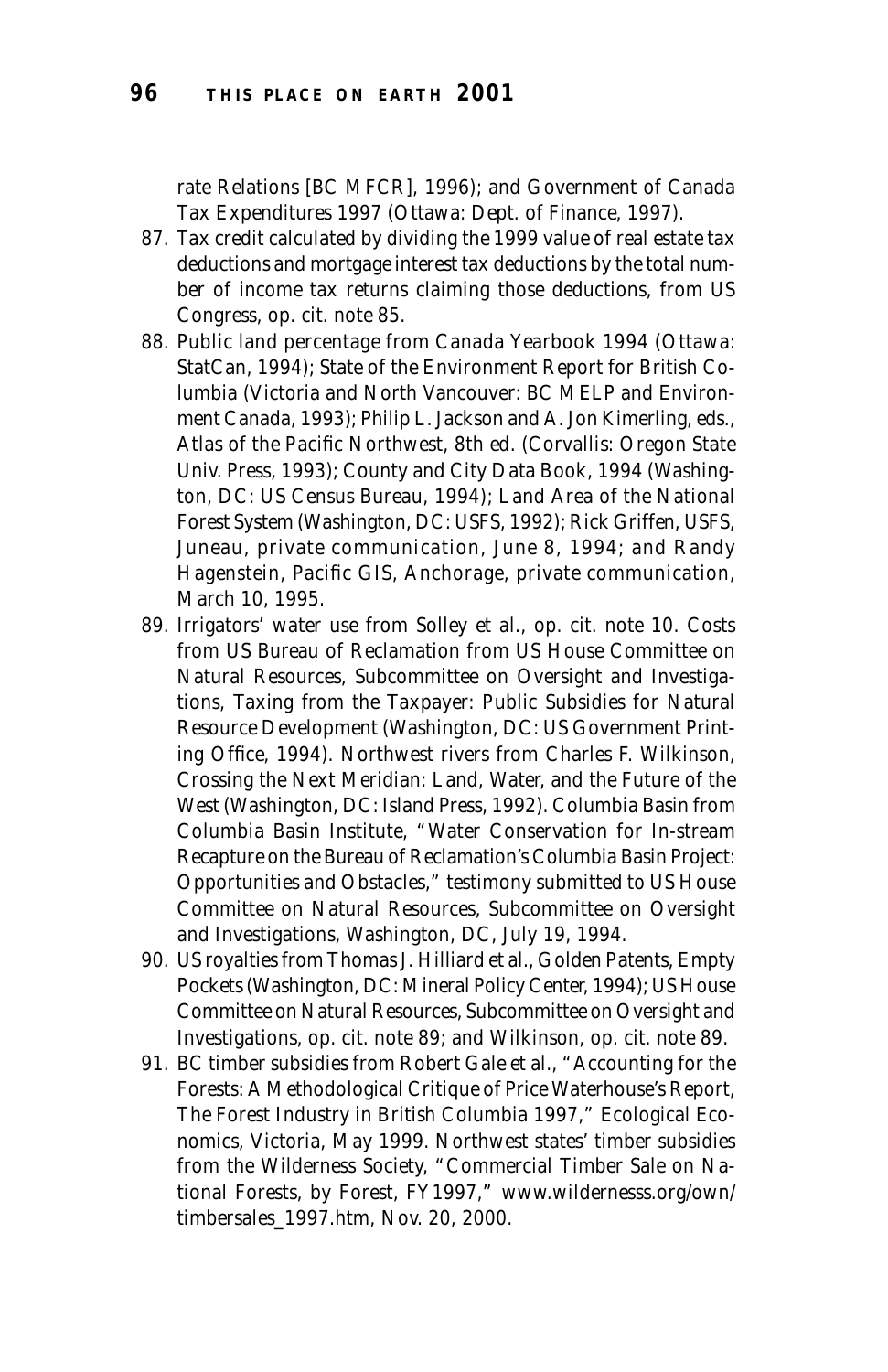- 92. John Stevens, *Aikido: The Way of Harmony* (Boston: Shambhala, 1984); "The Aikido Primer," *home.neo.lrun.com/sotnak/ primer.html,* Nov. 15, 2000; and Stevens, op. cit. note 4.
- 93. Northwest growth rate from US Census Bureau, op. cit. note 1; StatCan, op. cit. note 1; and *Annual Demographic Statistics,* cat. no. 91-213 (Ottawa: StatCan, 1994). Third World population growth, 1995–2000, from United Nations Statistical Division, "Indicators of Population," *www.un.org/Depts/unsd,* Jan. 3, 2001.
- 94. Migration from sources in note 93. Natural increase over time from Durning and Crowther, op. cit. note 81.
- 95. See Durning and Crowther, op. cit. note 81, for fuller discussion of these ideas.
- 96. Total fertility rates from *British Columbia Population Forecast Update* (Victoria: BC MFCR, 1996); *1995 Population Trends for Washington State* (Olympia: Washington Office of Financial Management, 1995); *Oregon Vital Statistics Annual Report 1994* (Salem: Oregon Dept. of Human Services, 1996); and Center for Vital Statistics and Health Policy, Idaho Dept. of Health and Welfare, Boise, private communication, June 1997. Share of fertility due to poverty from Mike A. Males, School of Social Ecology, University of California, Irvine, data analysis for NEW, May 1997; and Amara Bachu, *Fertility of American Women: June 1992* (Washington, DC: US Census Bureau, 1993). Comparisons of Northwest fertility rates with those in low-poverty industrial countries from Lee Rainwater and Timothy M. Smeeding, "Doing Poorly: The Real Income of American Children in a Comparative Perspective," *Luxembourg Income Study* (Syracuse, NY: Syracuse Univ., 1995); and *1995* and *1996 World Population Data Sheet* (Washington, DC: Population Reference Bureau, 1995 and 1996). Ratio of childbearing by class estimated from Bachu and from T. J. Matthews and Stephanie J. Ventura, "Birth and Fertility Rates by Educational Attainment: United States, 1994," US National Center for Health Statistics, Hyattsville, Md., April 2, 1997.
- 97. Share of teen mothers who are poor from *Sex and America's Teenagers* (New York: Alan Guttmacher Institute [AGI], 1994). Teen births as a share of total births and natural increase (births minus deaths) from Washington Dept. of Health, "Washington State Vital Statistics Overview," *www.doh.wa.gov/ehsphl/chs,* Jan. 17, 2001; Oregon Dept. of Human Services, "Oregon Vital Statistics Annual Report 1998," *www.ohd.hr.state.or.us/chs,* Jan. 17, 2001; Idaho Dept. of Health and Welfare, "Idaho Vital Statistics '98,"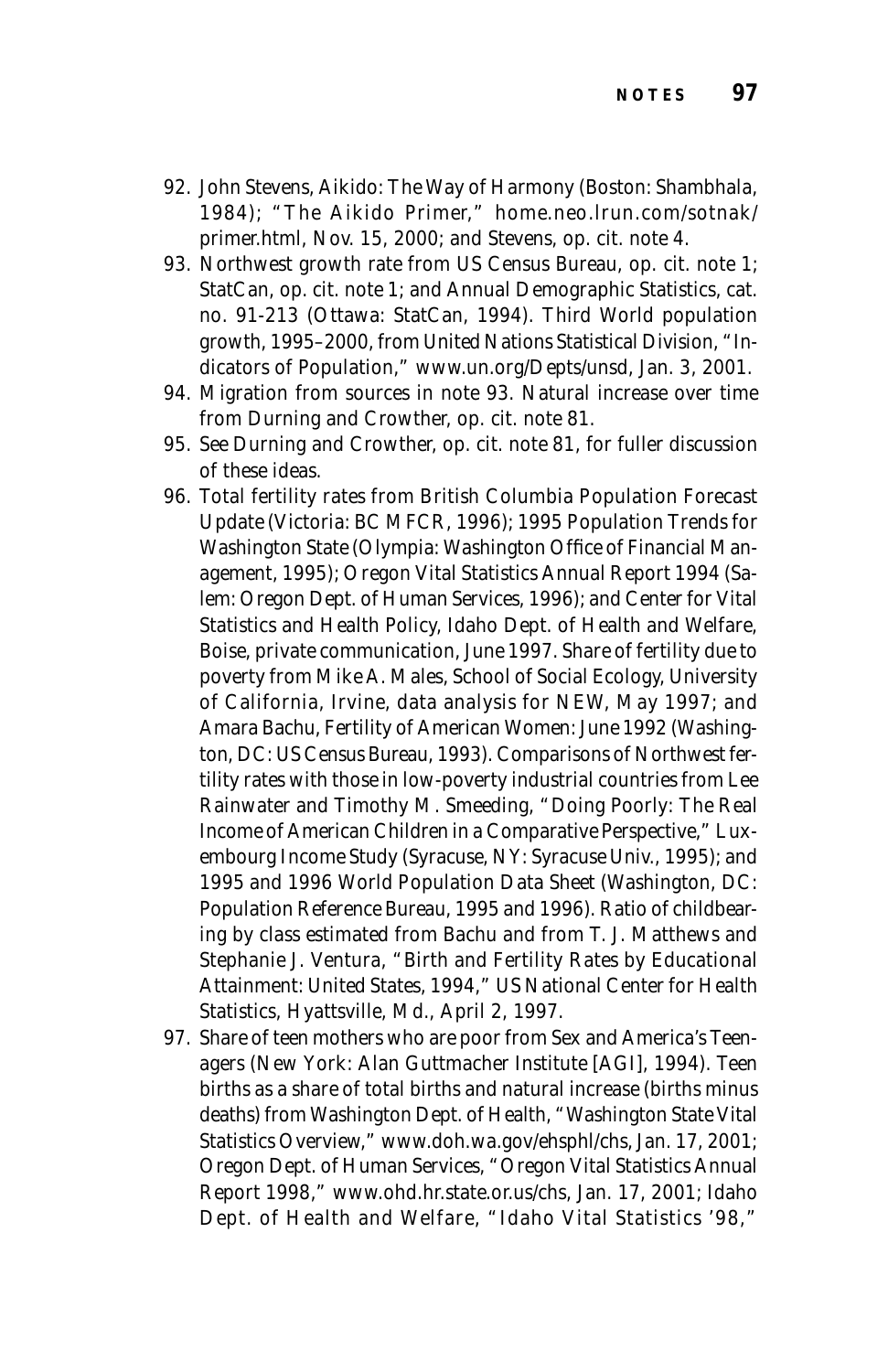*www2.state.id.us/dhw/VS,* Jan. 17, 2001; and BC Ministry of Health, "Selected Vital Statistics and Health Status Indicators Annual Report 1998," *www.hlth.gov.bc.ca/vs,* Jan. 17, 2001. Relationship between income and childbearing from Kristin Luker, *Dubious Conceptions: The Politics of Teenage Pregnancy* (Cambridge, Mass.: Harvard Univ. Press, 1996).

- 98. California's guaranteed education from Dan Smith, "State to Aid Needy on College Cost," *Sacramento Bee,* Sept. 12, 2000.
- 99. Seniors lifted out of poverty from John L. Palmer et al., eds., *The Vulnerable* (Washington, DC: Urban Institute Press, 1988). Government spending on children and seniors from Congressional Budget Office, "Federal Spending on the Elderly and Children," *www.cbo.gov,* Jan. 3, 2001. State and local spending from the Concord Coalition, "Facing Facts: The Truth about Entitlements and the Budget," *www.concordcoalition.org,* Jan. 3, 2001*.*
- 100. Share of school-age mothers who have suffered abuse from M. Jocelyn Elders and Alexa E. Albert, "Adolescent Pregnancy and Sexual Abuse," *Journal of the American Medical Association,* Aug. 19, 1998. Share of all teen girls who have suffered abuse from Jason DeParle, "Early Sex Abuse Hinders Many Women on Welfare," *New York Times,* Nov. 28, 1999.
- 101. Debra Boyer et al., *Victimization and Other Risk Factors for Child Maltreatment among School-age Parents* (Seattle: Washington Alliance Concerned with School-Age Parents [now Advancing Solutions to Adolescent Pregnancy], 1992).
- 102. Debra Boyer et al., op. cit. note 101; and Andrea J. Sedlak and Diane D. Broadhurst, "Executive Summary of the Third National Incidence Study of Child Abuse and Neglect," National Center on Child Abuse and Neglect, US Dept. of Health and Human Services, Washington, DC, Sept. 1996.
- 103. Working conditions in child protection agencies from Riveland Associates, "Child Protective Services in Washington State Administrative Assessment," *www.dshs.wa.gov,* Oct. 18, 2000; and Richard N. Brandon et al., "Developing a Communication Strategy for Protecting Children," Human Services Policy Center, University of Washington, Seattle, Feb. 20, 1996. Percentage of abuse and neglect reports investigated in Washington from Carol Smith, "Major Overhaul Urged for CPS," *Seattle Post-Intelligencer,* Oct. 10, 2000. Underreporting of abuse from Sedlak and Broadhurst, op. cit. note 102.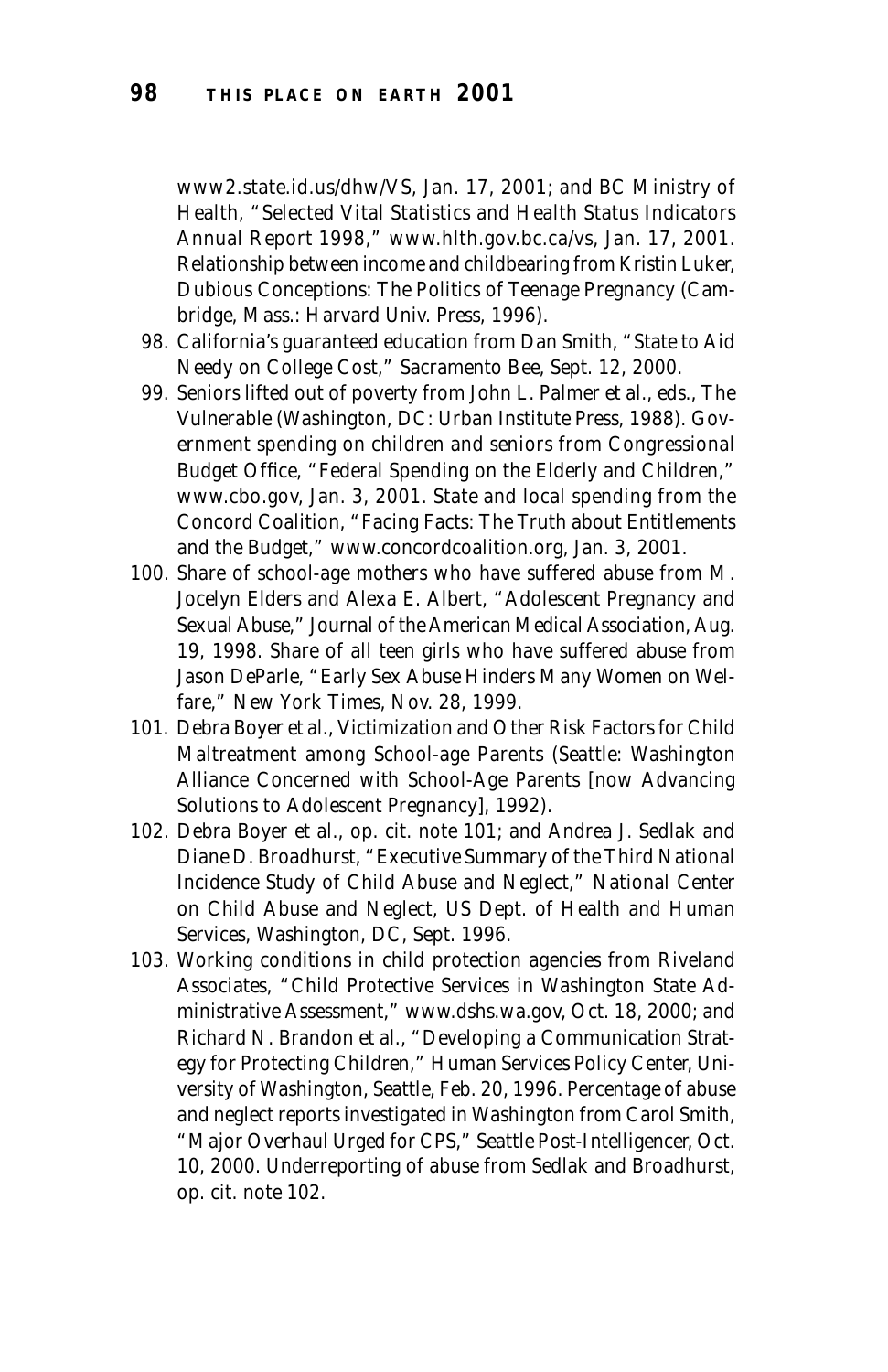- 104. Recommendations for sexual-abuse monitoring from David Finkelhor, "Improving Research, Policy, and Practice to Understand Child Sexual Abuse," *Journal of the American Medical Association,* Dec. 2, 1998. Washington's program from Diana English, Children's Administration, Washington Dept. of Social and Health Services (DSHS), Seattle, private communication, Jan. 10, 2001; and Cindy Ellingson, Children's Administration, DSHS, Olympia, private communication, Jan. 24, 2001. Washington's leadership role from David Finkelhor, Crimes against Children Research Center, Durham, New Hampshire, private communication, Dec. 31, 2000.
- 105. Chances of abuse and abduction from Sedlak and Broadhurst, op. cit. note 102; David Finkelhor et al., *Missing, Abducted, Runaway, and Throwaway Children in America* (Washington, DC: US Dept. of Justice, 1990); and Sandy K. Wurtele, "Another Look at Child-Focused Sexual Abuse Prevention Programs," *Prevention Update* (Committee for Children, Seattle), fall 1996.
- 106. Trend in births from unintended pregnancies from Stanley K. Henshaw, "Unintended Pregnancy in the United States," *Family Planning Perspectives,* Jan.–Feb. 1998. Share of births from unintended pregnancies from *PRAMS 1997 Surveillance Report* (Atlanta: US Centers for Disease Control and Prevention, 1999); and Institute of Medicine, *Best Intentions: Unintended Pregnancy and the Well-Being of Children and Families* (Washington, DC: National Academy Press, 1995).
- 107. Canadian unintended pregnancy rate from Institute of Medicine, op. cit. note 106. California law from Tamar Lewin, "Insurance Should Cover Cost of Contraceptives, Suit Says," *New York Times,* July 20, 2000.
- 108. Washington coverage from "Reproductive Health Benefits Survey," Office of the Insurance Commissioner, Olympia, 1998. Viagra coverage from Amy Goldstein, "Viagra's Success Fuels Gender-Bias Debate: Birth Control Advocates Raise Issue," *Washington Post,* May 20, 1998. Cost-effectiveness from James Trussell et al., op. cit. note 22.
- 109. Seattle lawsuit from Lewin, op. cit. note 107, and Ruth Schubert, "Pharmacist Sues, Wants Employer to Cover Birth Control," *Seattle Post-Intelligencer,* July 20, 2000. EEOC ruling from Tamar Lewin, "In Anti-bias Ruling, Panel Finds Health Plans Should Cover the Pill," *New York Times,* Dec. 15, 2000. Washington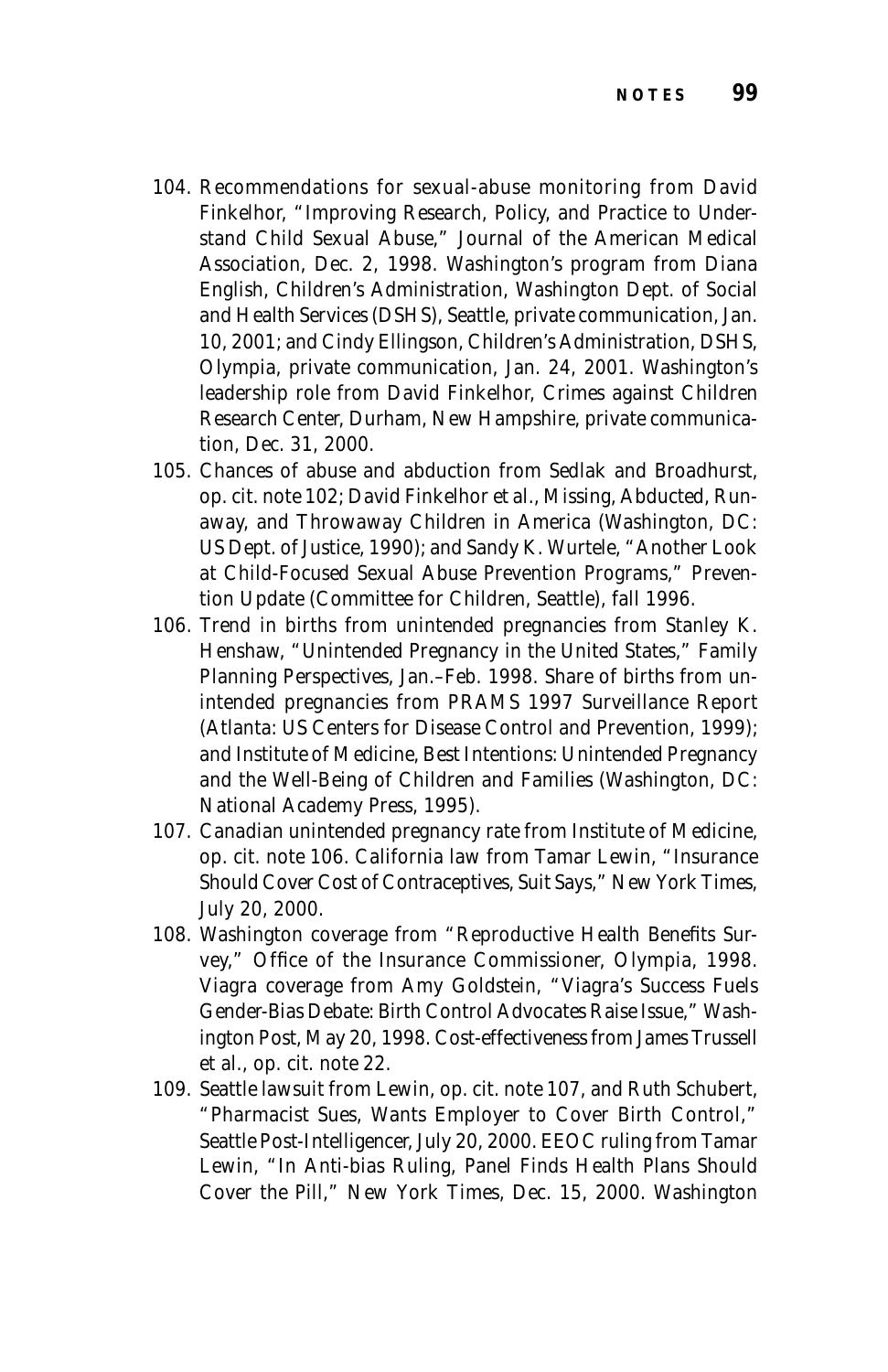ruling from Tyrone Beason, "Senn Tells Health Insurers to Pay for Contraceptives," *Seattle Union Record,* Jan. 5, 2001. Cost of medicine from *Woman's Health Insurance Costs and Experiences* (New York: Women's Research and Education Institute, 1994).

- 110. Washington uninsured rate from Wei Yen, "Health Insurance Coverage of Washington's Non-elderly Population," Washington State Population Survey, Research Brief 6, Washington State Office of Financial Management, Olympia, 1999, at *www.ofm.wa.gov/ sps/briefs/brief6.pdf.* Prevented pregnancies from Jacqueline Darroch Forrest and Renee Samara, "Impact of Publicly Funded Contraceptive Services on Unintended Pregnancies and Implications for Medicaid Expenditures," *Family Planning Perspectives,* Sept.–Oct. 1996. Federal support from *Fulfilling the Promise* (New York: AGI, 2000). Washington women from Community and Family Health, *Benefit:Cost Analysis of Family Planning in Washington State* (Olympia: Washington Dept. of Health, 1994).
- 111. Sexual intercourse derived using population figures and the reported frequency that women aged 15–44 have sex from Trussell et al., op. cit. note 22; US Census Bureau, op. cit. note 1; StatCan, op. cit. note 1; and *Statistical Abstract of the United States 1999* (Washington, DC: US Census Bureau, 1999). Couples who forgo contraceptives estimated from J. Abma et al., "Fertility, Family Planning, and Women's Health: New Data from the 1995 National Survey of Family Growth," *Vital and Health Statistics,* May 1997. Condom failure estimated from J. Trussell et al., "The Essentials of Contraception: Safety, Effectiveness, and Personal Consideration," in R. A. Hatcher et al., *Contraceptive Technology,* 17th revised ed. (New York: Irvington, 1998). Resulting pregnancies estimated from J. Trussell et al., "The Effectiveness of the Yuzpe Regimen of Emergency Contraception," *Family Planning Perspectives,* March–April 1996. Washington program from Nancy Montgomery, "Morning-After Project a Success," *Seattle Times,* July 25, 1999.
- 112. Montgomery, op. cit. note 111.
- 113. Program for Alternative Technologies in Health (PATH), "Emergency Contraception Collaborative Agreement Pilot Project," *www.path.org,* Aug. 14, 2000.
- 114. Prescriptions from PATH, op. cit. note 113. Chain-pharmacy prescription increase from Elisa S. Wells et al., "Using Pharmacies in Washington State to Expand Access to Emergency Contraception,"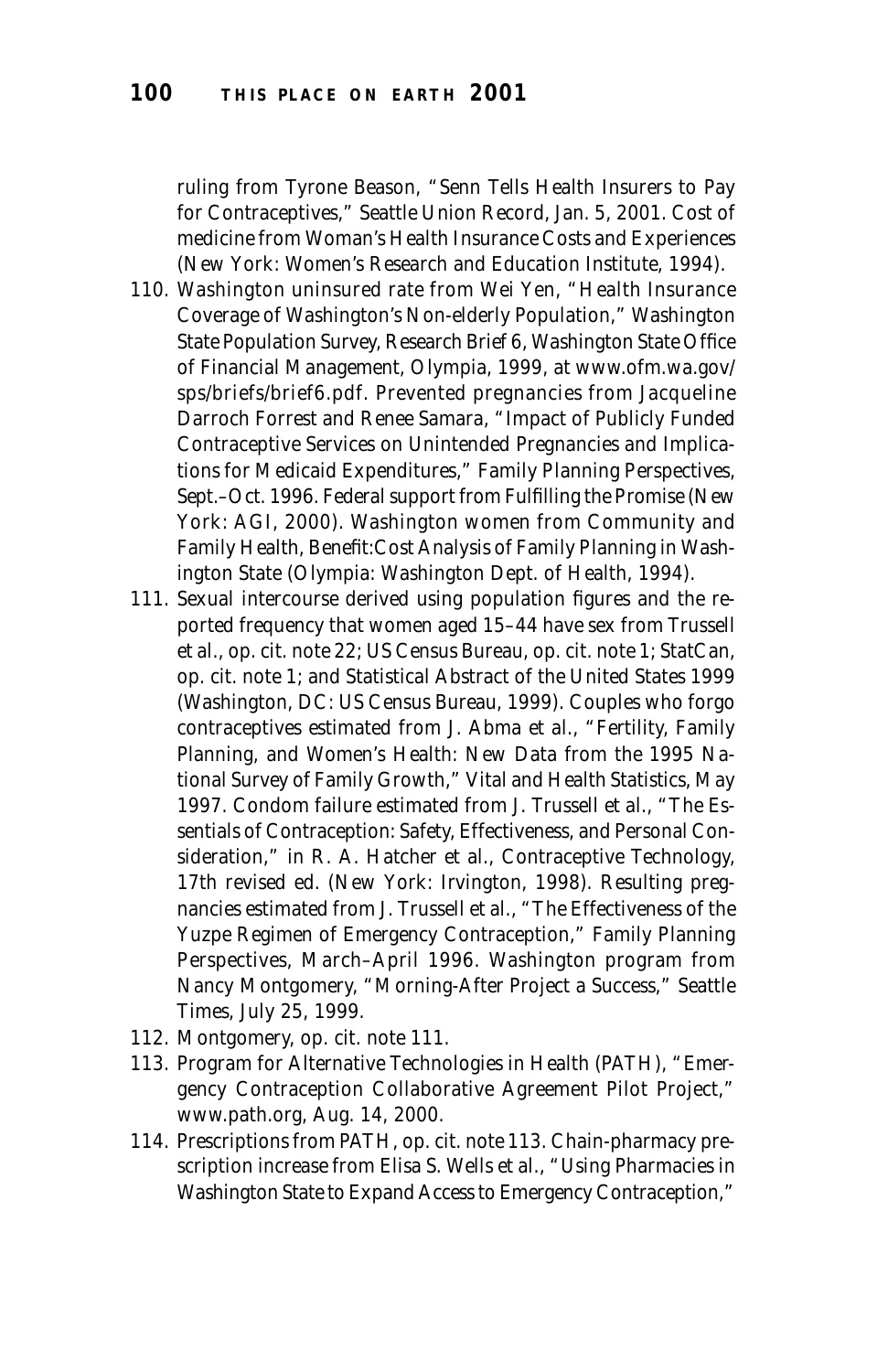*Family Planning Perspectives,* Nov.–Dec. 1998. Prevented pregnancies from PATH and Wells et al.

- 115. Project expansion from PATH, "Eastern Washington ECP Access Project," *www.path.org,* Oct. 12, 2000; Gina Kolata, "Without Fanfare, Morning-After Pill Gets a Closer Look," *New York Times,* Oct. 8, 2000; Jane E. Boggess, Public Health Institute, Berkeley, private communication, Nov. 1, 2000; and Judith Chrystal, British Columbia Pharmacy Association, Richmond, private communication, Sept. 15, 2000. Number of Wal-Mart stores from Amy Wyatt, Wal-Mart, Bentonville, Arkansas, private communication, Oct. 15, 2000.
- 116. British Columbia trials from Graeme Smith, "Doctors to Test French Abortion Pill Here," *Toronto Star,* July 7, 2000.
- 117. Mifepristone history from Margaret Talbot, "The Little White Bombshell," *New York Times Magazine,* July 11, 2000; and Gina Kolata, "Drug Offers More Privacy, and Could Reshape Debate," *New York Times,* Sept. 29, 2000. Women's reactions to mifepristone from Beverly Winikoff et al., "Acceptability and Feasibility of Early Pregnancy Termination by Mifepristone-Misoprostol," *Archives of Family Medicine,* July–Aug. 1998.
- 118. Stevens, op. cit. note 4.
- 119. For a fuller discussion of tax shifting, see Durning and Bauman, op. cit. note 78.
- 120. Number of European tax shifts from Lester R. Brown et al., *Vital Signs 2000* (New York: Norton, 2000).
- 121. "Taxes for a Cleaner Planet," *Economist,* June 28, 1997. Economists and Nobel laureates from Redefining Progress, "The Economists' Statement on Climate Change," *www.rprogress.org,* Jan. 18, 2001. Oregon bill from Sarah Doll, Oregon Environmental Council (OEC), Portland, private communication, Jan. 31, 2001; and OEC, "Pesticide Program," *www.orcouncil.org,* Feb. 7, 2001. BC initiative from Paul Ramsey, "Environmental Initiatives Part 1: Tax Shift Update and Status Report," in *Budget 2000* (Victoria: BC MFCR, 2000), at *www.bcbudget.gov.bc.ca,* Jan. 10, 2000.
- 122. Pollution and health impacts from Durning and Bauman, op. cit. note 78, and references therein. Fossil fuel-derived  $CO<sub>2</sub>$  emissions based on energy consumption data in EIA, "State Energy Data Report 1997," *www.eia.doe.gov,* Oct. 20, 2000.
- 123. Washington from *Tax Reference Manual* (Olympia: Dept. of Revenue, 1999), at *www.dor.wa.gov/reports/taxref99.* California pes-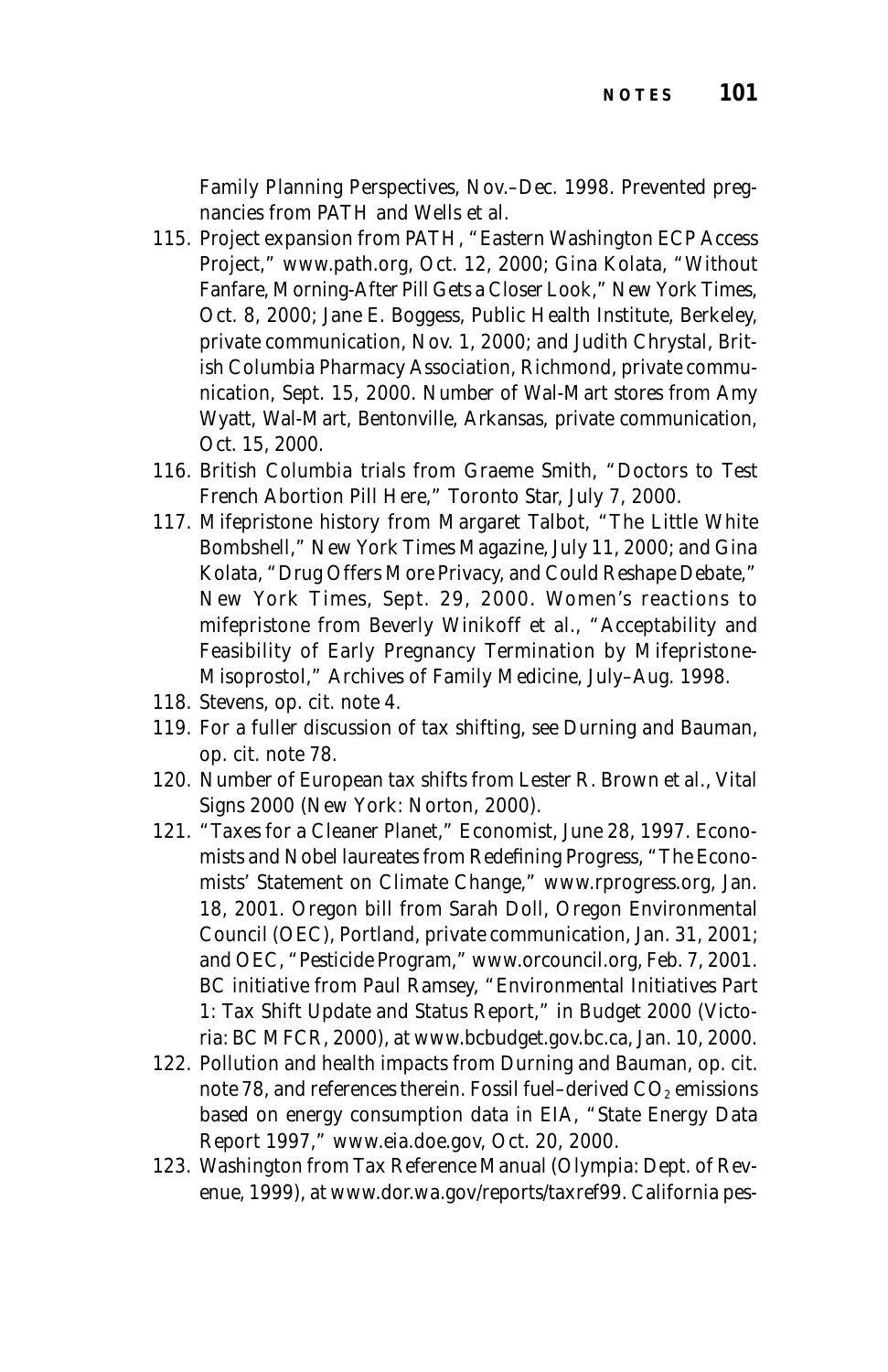ticide tracking from William Pease et al., *Pesticide Use in California: Strategies for Reducing Environmental Health Impacts* (Berkeley: California Policy Seminar, 1996). Oregon pesticide tracking from OEC, op. cit. note 121.

- 124. Pollution taxes from Durning and Bauman, op. cit. note 78.
- 125. Vehicle pollution tax calculations from Durning and Bauman, op. cit. note 78. Carbon tax calculations from Ryan, op. cit. note 10.
- 126. Hydropower taxes from Durning and Bauman, op. cit. note 78. Alaska revenues from *Spring 1996 Revenue Sources Book: Forecast and Historical Data* (Juneau: Alaska Dept. of Revenue, 1996), at *www.revenue.state.ak.us.*
- 127. US water consumption from Solley et al., op. cit. note 10. Idaho sales tax revenue from *Annual Report 1996* (Boise: Idaho State Tax Commission, 1997). Price comparisons estimated from Jeff Allen, "Liquid Assets: The Potential of Water Use Fees," draft paper prepared for Office of Research, California Senate, Sacramento, 1992. Price increase estimated from Durning and Bauman, op. cit. note 78.
- 128. Resource tax generation calculation from Durning and Bauman, op. cit. note 78. Washington's regressive tax system from Michael P. Ettlinger et al., *Who Pays? A Distributional Analysis of the Tax System in All 50 States* (Washington, DC: Citizens for Tax Justice and the Institution on Taxation and Economic Policy, 1996).
- 129. Durning and Bauman, op. cit. note 78.
- 130. Portland from *State of Oregon 1997–99 Tax Expenditure Report,* op. cit. note 76. Seattle from *Tax Exemptions 1998* (Olympia: Washington Dept. of Revenue, 1997); and Seattle Office of Housing, "Property Tax Exemption for Multifamily Housing," *www.cityofseattle.net/housing/loanprograms.htm,* March 12, 2001. Canadian land-value tax from Pam Neary, "International Experience with Land Value Taxes," *New Rules* (Institute for Local Self-Reliance, Minneapolis), summer 1999. Australia and Taiwan from Thomas A. Gihring, "Incentive Property Taxation in Vancouver, Washington," Public Finance Research Center, Olympia, Nov. 1996. Pennsylvania from Wallace E. Oates and Robert M. Schwab, "The Impact of Urban Land Taxation: The Pittsburgh Experience," *National Tax Journal,* March 1997.
- 131. Washington counties tax shift study from Gihring, op. cit. note 130; and "Converting from a Single Rate to a Differential Rate Property Tax; Resulting Changes in Tax Burden among Land Use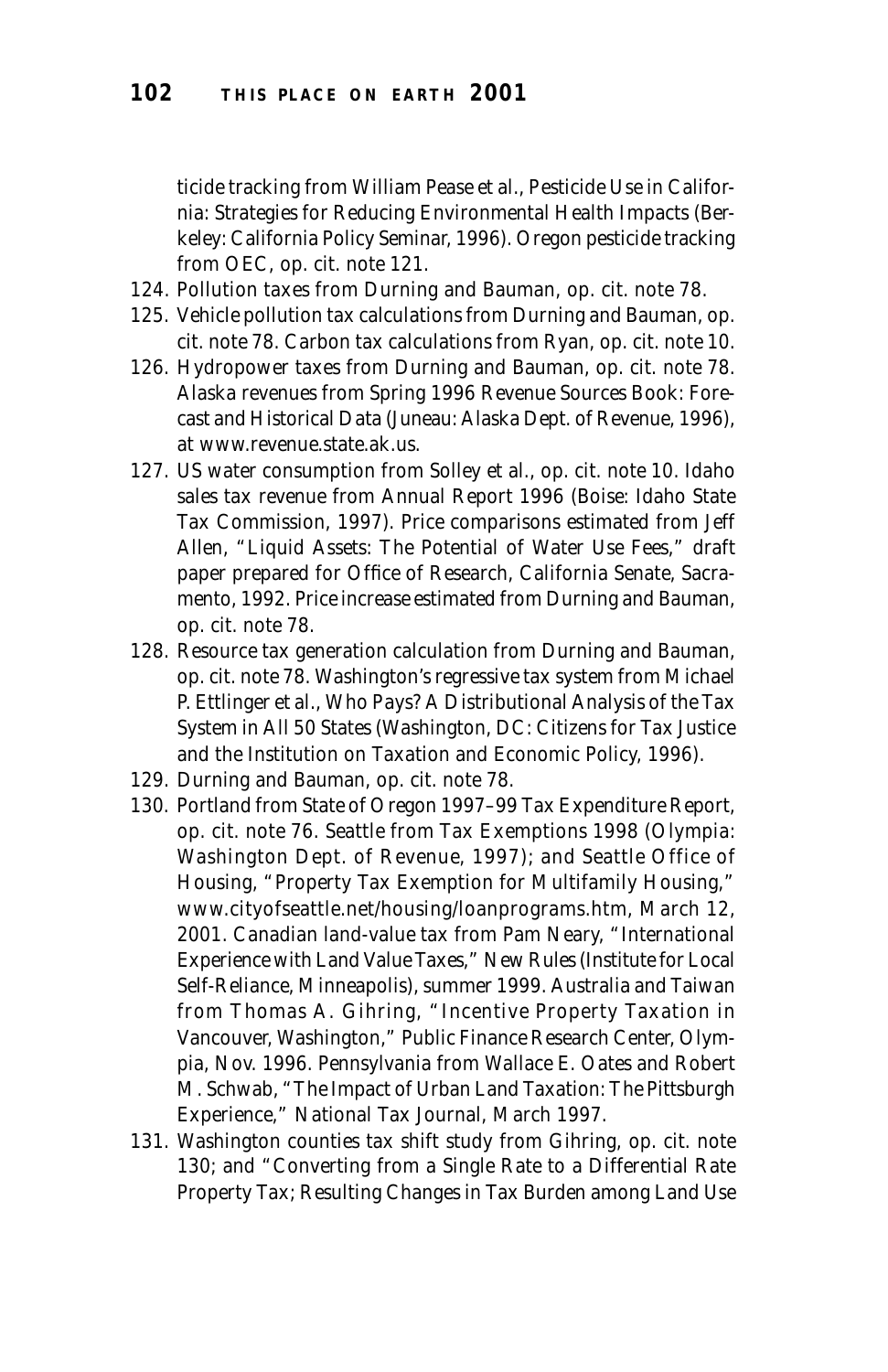Classes in King County, Washington," paper presented at the Pacific Northwest Regional Economic Conference, Seattle, April 28– 30, 1994. Oregon from Tom Gihring and Kris Nelson, "Tax Shift Sequential to a Land-based Property Tax System in Salem, Oregon," unpublished manuscript, Seattle, Nov. 1999.

- 132. Toll generation from Durning and Bauman, op. cit. note 78, and Aubrey Davis et al., "Summary: Transportation Pricing Discussions, European Visit, Sept. 2000," PSRC, Seattle, Oct. 18, 2000. Congestion time and gasoline costs from David L. Shrank and Timothy J. Lomax, *Urban Roadway Congestion, 1982 to 1994* (College Station: Texas Transportation Institute, 1997).
- 133. Variable toll acceptance from Edward Sullivan, "Evaluating the Impacts of the SR 91 Variable-Toll Express Lane Facility," final report prepared for State of California Dept. of Transportation by Applied Research and Development Facility, California Polytechnic State University, May 1998, at *gridlock.calpoly.edu/ ~esulliva/sr91/final\_rpt/finalrep.pdf.*
- 134. Portland airport from Bill Stewart, "Study Suggests Tolls Instead of Gas Tax," *Oregonian,* Dec. 25, 2000. San Diego and Houston from C. Kenneth Orski, *Innovation Briefs*, Nov.–Dec. 1998 and July–Aug. 1998.
- 135. Tacoma bridge tolls from Bruce Ramsey, "As Traffic Worsens, Economic Reality Could Take Its Toll," *Seattle Post-Intelligencer¸* March 10, 1999. Oregon congestion pricing developments from Bridget Wieghart, Metropolitan Service Council, Portland, private communication, Jan. 25, 2001. TransLink tolling initiative from Ken Dobbell, "Strategic Transportation Plan Funding Options: Recommendation," memo to Greater Vancouver Transportation Authority Board of Directors, Vancouver, BC, Oct. 18, 2000; and Ray Straatsma, Better Environmentally Sound Transportation, Vancouver, BC, private communication, Jan. 31, 2001.
- 136. "1995 Metropolitan Transportation Plan," PSRC, Seattle, 1995; and "Regional Transportation System Action Strategy: Six-Year Action Strategy," PSRC, Seattle, Jan. 1998.
- 137. Median lifespan of a new truck from *Transportation Energy Data Book,* op. cit. note 22.
- 138. California feebates from Michael Totten and Nita Settina, *Energy-Wise Options for State and Local Governments,* 2d ed. (Washington, DC: Center for Policy Alternatives, 1993). Maryland, Ontario, and additional California information from Kelly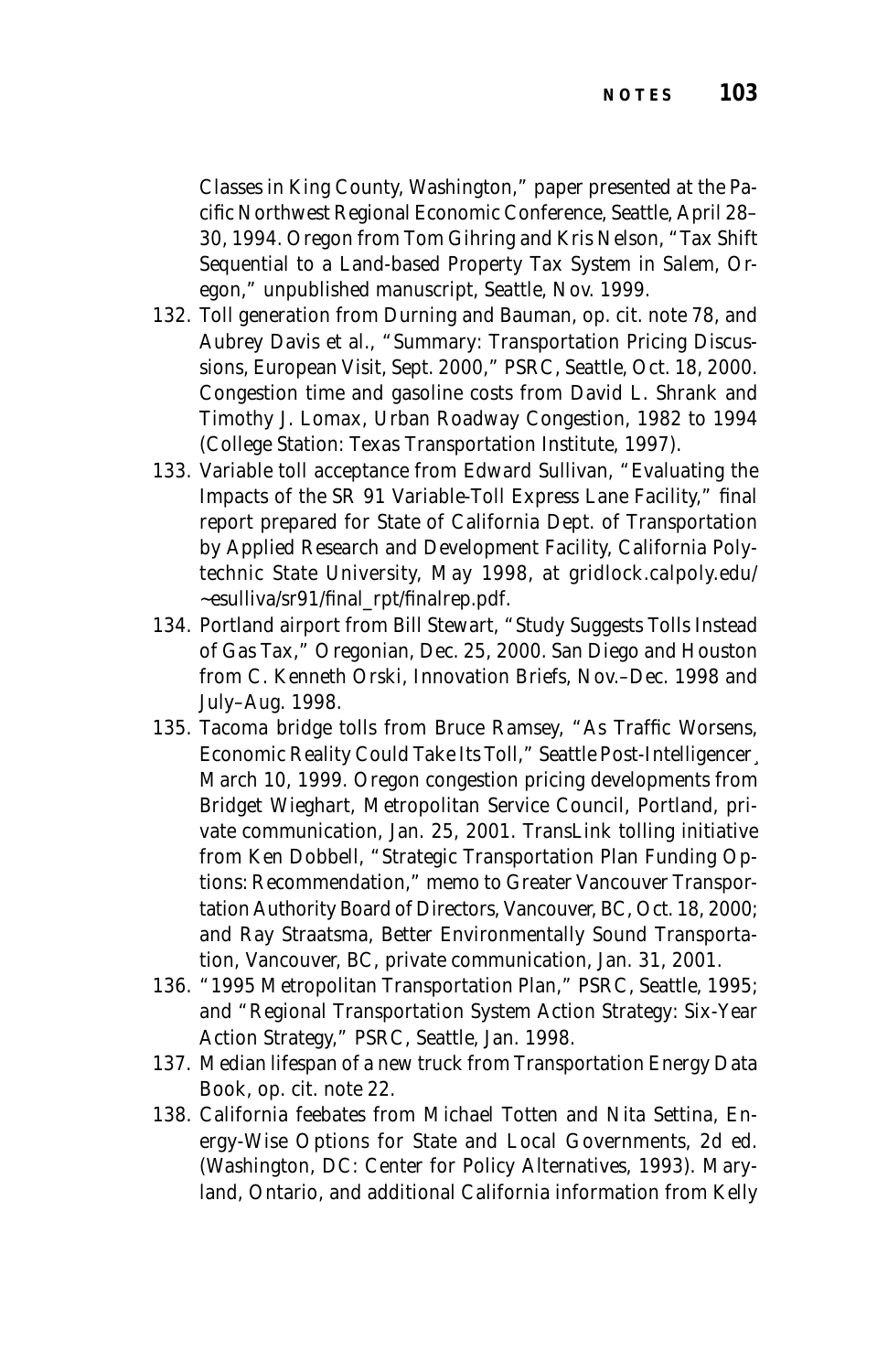Hill, "Feebates," *State Legislative Report,* National Conference of State Legislatures, Jan. 1997.

- 139. Payback gap from Christopher Flavin and Alan B. Durning, *Building on Success: The Age of Energy Efficiency* (Washington, DC: Worldwatch Institute, 1988). The effectiveness of a nationwide feebate derived from Kenneth E. Train et al., "Fees and Rebates on New Vehicles: Impacts on Fuel Efficiency, Carbon Dioxide Emissions, and Consumer Surplus," *Transportation Research E: Logistics and Transportation Review,* March 1997.
- 140. Oregon feebate from Oregon Office of Energy, "Report on Reducing Oregon's Greenhouse Gas Emissions," *www.energy.state.or.us/climate/gggas.htm,* Sept. 13, 2000. British Columbia from Dan Perrin, "Options to Reduce Light-Duty Vehicle Emissions in British Columbia: Final Report," prepared for BC MFCR by Perrin, Thorau and Associates, Oct. 20, 2000.
- 141. Stevens, op. cit. note 4.
- 142. US toxic releases from US EPA, "Toxic Release Inventory Explorer," op. cit. note 16. Economic growth from BEA, op. cit. note 1, Oct. 24, 2000. British Columbia releases from Environment Canada, op. cit. note 16.
- 143. Monitored chemicals as fraction of all chemicals from *Toxic Chemicals: EPA's Toxic Release Inventory Is Useful but Can Be Improved* (Washington, DC: General Accounting Office, 1991). Chemicals covered by US law from US EPA, "Toxic Release Inventory Explorer," op. cit. note 16. Chemicals covered by Canadian law from Environment Canada, "National Pollutant Release Inventory: About the NPRI 1998, *www.ec.gc.ca/pdb/npri,* Oct. 21, 2000*.* Waste reclassification from Thomas E. Natan Jr., and Catherine G. Miller, "Are Toxic Release Inventory Reductions Real?" *Environmental Science and Technology,* Aug. 1, 1998.
- 144. "2000 Hazardous Substance Tracking Instructions," Eugene Fire Prevention Bureau, 2000; and Mary O'Brien, risk assessment consultant, Eugene, private communication, Jan. 25, 2001.
- 145. US EPA, "National Air Pollution Emissions Trends Update, 1970– 1997," op. cit. note 16.
- 146. Dar Crammond, "Water Use Measurement and Reporting," *Big River News*, fall 2000; and Tom Geiger, "Protecting Water: Our Future Depends on It," *Washington Environmental Council Voices,* summer 2000.
- 147. Oregon pesticide tracking from OEC, op. cit. note 121. California from William Pease et al., op. cit. note 123.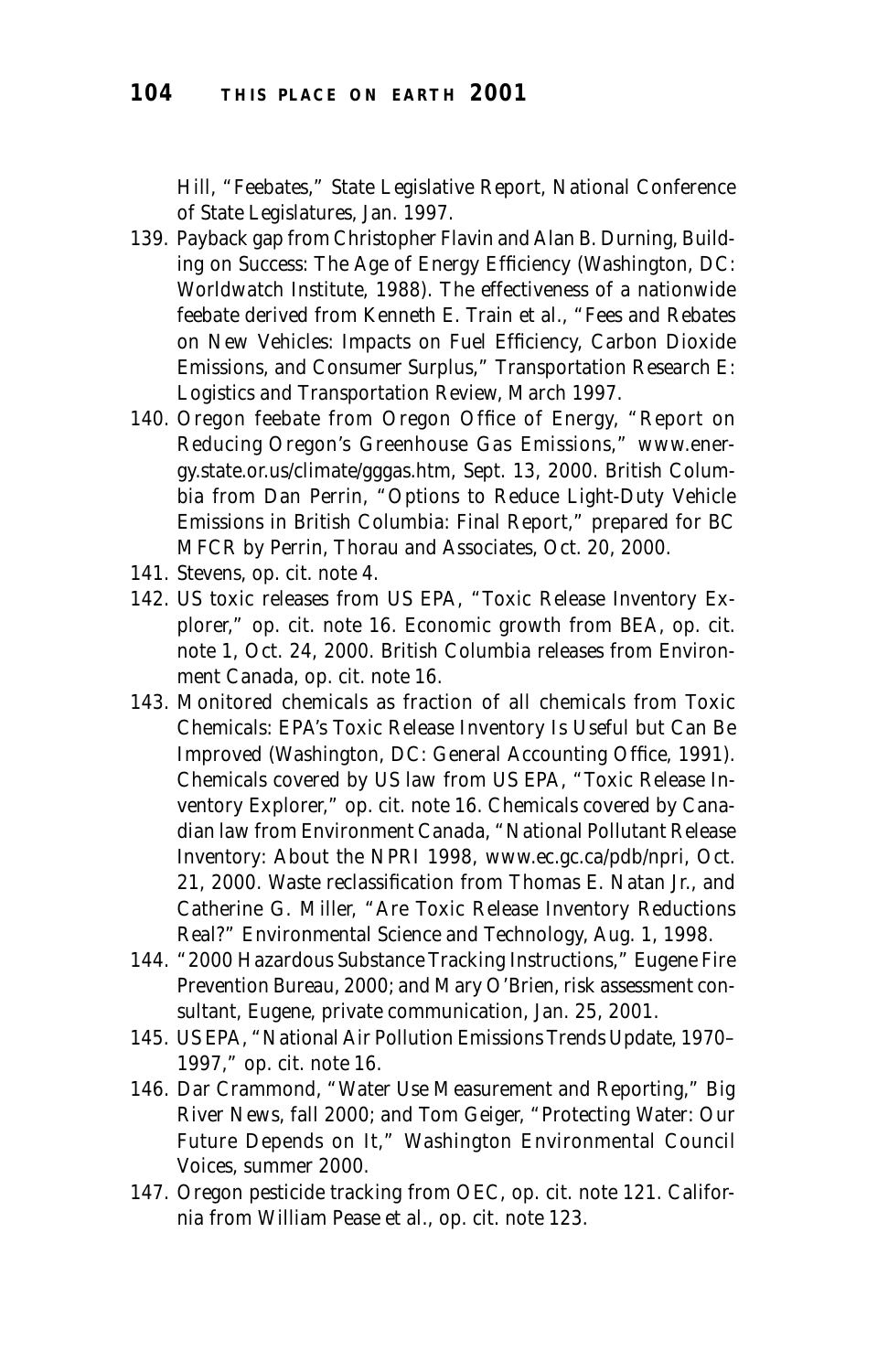- 148. Gordon Hamilton, "BC Logger Certified to Take Old-Growth Trees Despite Eco-Worries," *Vancouver Sun,* Sept. 14, 2000.
- 149. Home Depot pledge from Katie Sosnowchik, "Do-It-Yourself Green," *Green@Work,* March–April 2000. Market share from Cam Brewer, "Hanging in the Balance: Tough Questions for Certification," *Ecoforestry,* spring 2000.
- 150. Weyerhaeuser Company, "1999 Annual Environment, Health, and Safety Report," *www.weyerhaeuser.com*, Jan. 2, 2001.
- 151. Marine council and Unilever from Cathy R. Wessells et al., "Assessing Consumer Preferences for Ecolabeled Seafood: The Influence of Species, Certifier, and Household Attributes," *American Journal of Agricultural Economics,* Dec. 1999. Salmon certification from Margot Higgins, "Alaska Salmon Earn Landmark Seal of Approval," *Environmental News Network*, Sept. 7, 2000.
- 152. Seattle policy from Seattle Public Utilities, "Sustainable Building Policy," *www.cityofseattle.net/util/rescons,* Jan. 2, 2001. Portland policy from Brian J. Back, "City Leads by Example with Green Buildings Act," *Business Journal of Portland,* Jan. 15, 2001.
- 153. US Dept. of Energy, "Green Power Network," *www.eren.doe.gov/ greenpower,* Jan. 2, 2001.
- 154. Sales growth from Organic Trade Association, "Business Facts," *www.ota.com,* July 25, 2000. US Food and Drug Administration standards from Marian Burrows, "US Imposes Standards for Organic Food Labeling," *New York Times,* Dec. 21, 2000.
- 155. James R. Karr and Ellen W. Chu, "Sustaining Living Rivers," *Hydrobiologia,* April 2000; and James R. Karr, "Rivers as Sentinels: Using the Biology of Rivers to Guide Landscape Management," in R. J. Naiman and R. E. Bilby, eds., *River Ecology and Management: Lessons from the Pacific Coastal Ecoregion* (New York: Springer, 1998).
- 156.James R. Karr and Ellen W. Chu, *Restoring Life in Running Waters: Better Biological Monitoring* (Washington, DC: Island Press, 1999); Randall E. Sanders, ed., *A Guide to Ohio Streams* (Columbus: Ohio Chapter of the American Fisheries Society, 2000); and Chris O. Yoder and Edward T. Rankin, "The Role of Biological Indicators in a State Water Quality Management Process," *Environmental Monitoring and Assessment,* June 1998.
- 157. Washington and Oregon from *2000 Washington State Water Quality Assessment* (Olympia: Washington Dept. of Ecology [DOE], 2000); and *Oregon's 2000 Water Quality Status Assessment Report* (Salem: Oregon DEQ, 2000).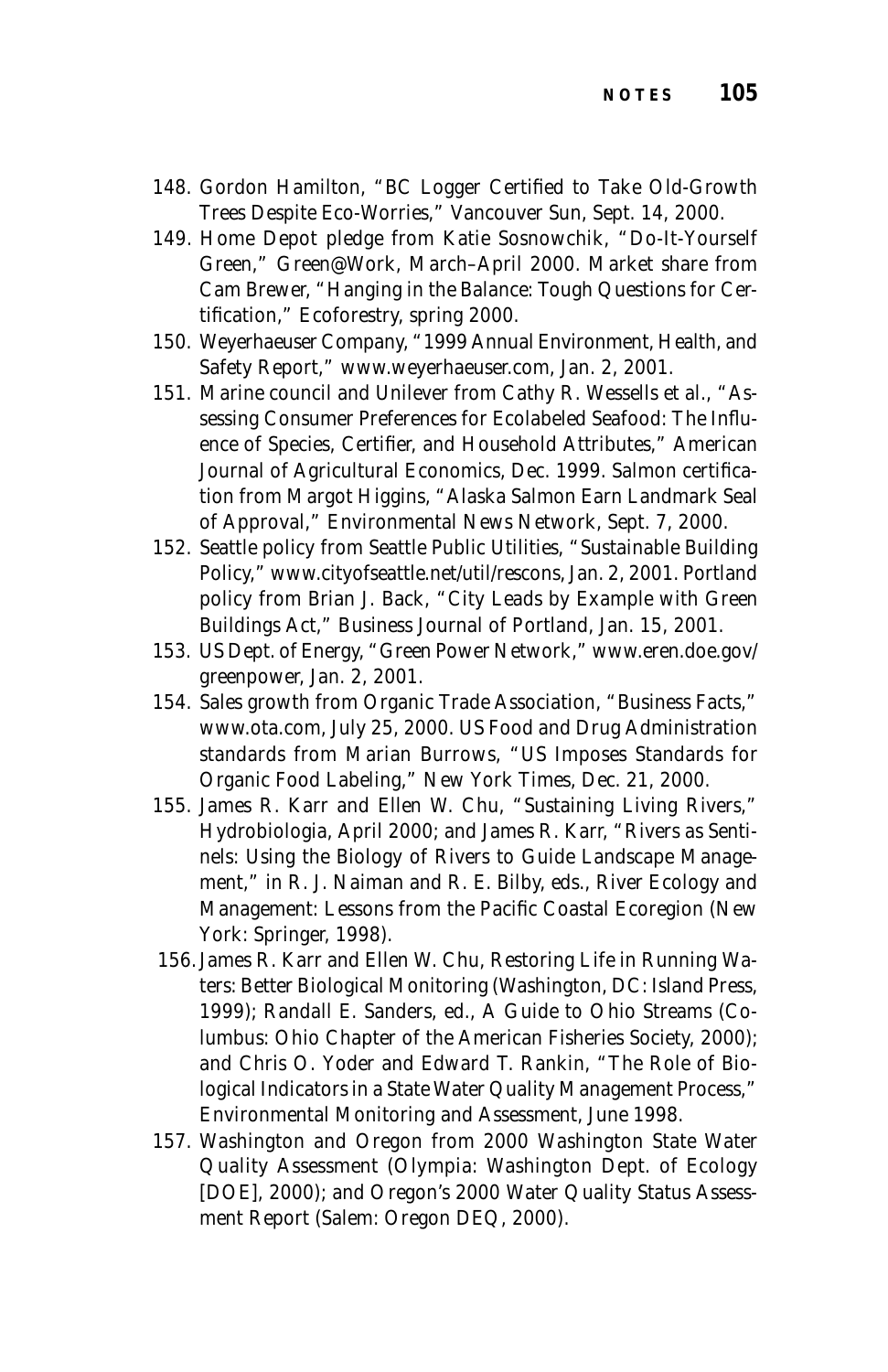- 158. US states from Leska Fore, Statistical Design, Seattle, private communication, Nov. 22, 2000; Wayne S. Davis et al., *Summary of State Biological Assessment Programs for Streams and Rivers* (Washington, DC: US EPA, 1996); US EPA, "State and Territory Summaries," *National Water Quality Inventory: 1998 Report to Congress, www.epa.gov/305b/98report/;* Jeff Hock and Drew Grant, Alaska Dept. of Environmental Conservation, private communications, Nov. and Dec. 2000; William H. Clark, *1998 Idaho Water Quality Status Report* (Boise: Idaho Division of Environmental Quality, 1998); Christopher A. Mebane, "Testing Bioassessment Metrics: Macroinvertebrate, Sculpin, and Salmonid Responses to Stream Habitat, Sediment, and Metals," *Environmental Monitoring and Assessment,* 2001, in press; Rick Hafele and Daria Mochan, Oregon DEQ, Portland, private communication, Jan. 8, 2001; Robert M. Hughes, Dynamac, Corvallis, private communication, Dec. 15, 2000; Robert M. Hughes et al., "A Process for Developing and Evaluating Indices of Fish Assemblage Integrity," *Canadian Journal of Fisheries and Aquatic Sciences,* July 1998; Paul G. Risser et al., op. cit. note 51; Bob Bukantis, Montana Dept. of Health and Environmental Science, Helena, private communication, Dec. 4, 2000; *Biological Assessment of Small Streams in the Coast Range Ecoregion and the Yakima River Basin* (Olympia: Washington DOE, 1999); Glenn Merritt and Robert Plotnikoff, Washington DOE, Olympia, private communication, Jan. 2, 2001. British Columbia from *Impact Assessment of River Ecosystems in the Skeena Region,* 1997 and 1998 reports on CD-ROM (Terrace, BC: Bio Logic Consulting, 1999); and *British Columbia Approved Water Quality Guidelines (Criteria)* (Victoria: BC MELP, 1998); *A Freshwater Strategy for British Columbia* (Victoria: BC MELP, 1999 and 2000 update).
- 159. Puget Sound biomonitoring from Karr, op. cit. note 155. Shrubsteppe biomonitoring from Diana N. Kimberling et al., "Measuring Human Disturbance Using Terrestrial Invertebrates in Shrub-Steppe of Eastern Washington (USA)," unpublished manuscript. Volunteers and students from Susan Gordon, "Larvae Collectors Measure Health of Water," *Tacoma News Tribune,* Oct. 11, 2000; Associated Press, "Yakima Students Create New Life in Wide Hollow Creek," *Olympian,* Nov. 7, 2000; and Leska Fore et al., "Assessing the Performance of Volunteers in Monitoring Streams," *Freshwater Biology*, 2001, in press.